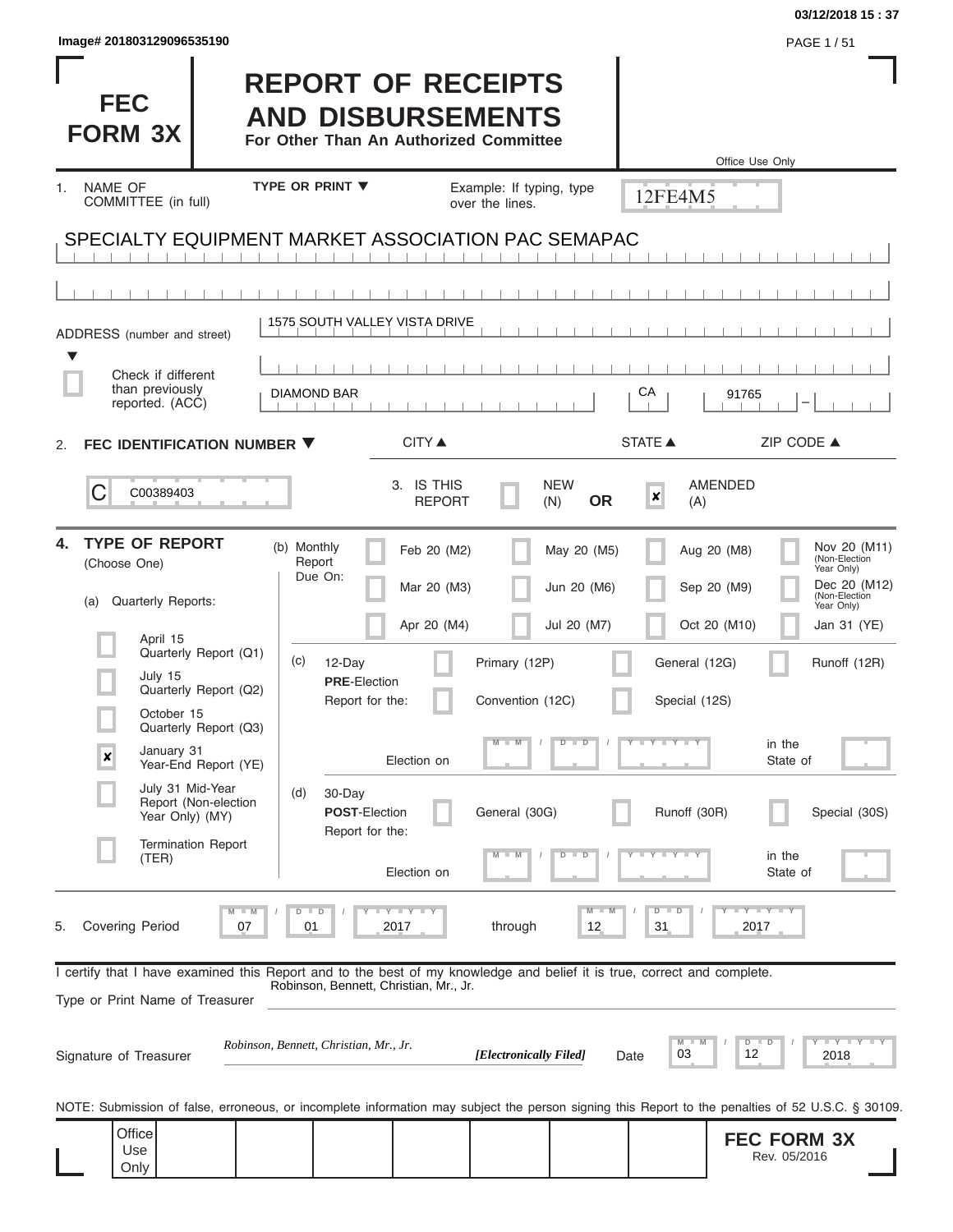### **SUMMARY PAGE OF RECEIPTS AND DISBURSEMENTS**

## SPECIALTY EQUIPMENT MARKET ASSOCIATION PAC SEMAPAC

|    | Image# 201803129096535191                                                                             |                                                      |                                                 |
|----|-------------------------------------------------------------------------------------------------------|------------------------------------------------------|-------------------------------------------------|
|    | FEC Form 3X (Rev. 05/2016)                                                                            | <b>SUMMARY PAGE</b><br>OF RECEIPTS AND DISBURSEMENTS | Page 2                                          |
|    | Write or Type Committee Name                                                                          |                                                      |                                                 |
|    |                                                                                                       | SPECIALTY EQUIPMENT MARKET ASSOCIATION PAC SEMAPAC   |                                                 |
|    | Report Covering the Period:<br>From:                                                                  | Y Y "<br>D<br>2017<br>07<br>01<br>To:                | 31<br>2017<br>12                                |
|    |                                                                                                       | <b>COLUMN A</b><br><b>This Period</b>                | <b>COLUMN B</b><br><b>Calendar Year-to-Date</b> |
| 6. | Cash on Hand<br>(a)<br>$-Y - Y - IY$<br>January 1,<br>2017                                            |                                                      | 143769.00                                       |
|    | Cash on Hand at<br>(b)<br>Beginning of Reporting Period                                               | 120269.00                                            |                                                 |
|    | Total Receipts (from Line 19)<br>(c)                                                                  | 37700.00                                             | 60700.00                                        |
|    | Subtotal (add Lines 6(b) and<br>(d)<br>6(c) for Column A and Lines<br>$6(a)$ and $6(c)$ for Column B) | 157969.00                                            | 204469.00                                       |
| 7. | Total Disbursements (from Line 31)                                                                    | 14500.00                                             | 61000.00                                        |
| 8. | Cash on Hand at Close of<br><b>Reporting Period</b><br>(subtract Line $7$ from Line $6(d)$ )          | 143469.00                                            | 143469.00                                       |
| 9. | Debts and Obligations Owed TO<br>the Committee (Itemize all on<br>Schedule C and/or Schedule D)       | 0.00                                                 |                                                 |
|    | 10. Debts and Obligations Owed BY<br>the Committee (Itemize all on<br>Schedule C and/or Schedule D)   | т<br>0.00                                            |                                                 |

This committee has qualified as a multicandidate committee. (see FEC FORM 1M)

### **For further information contact:**

Federal Election Commission 999 E Street, NW Washington, DC 20463

Toll Free 800-424-9530 Local 202-694-1100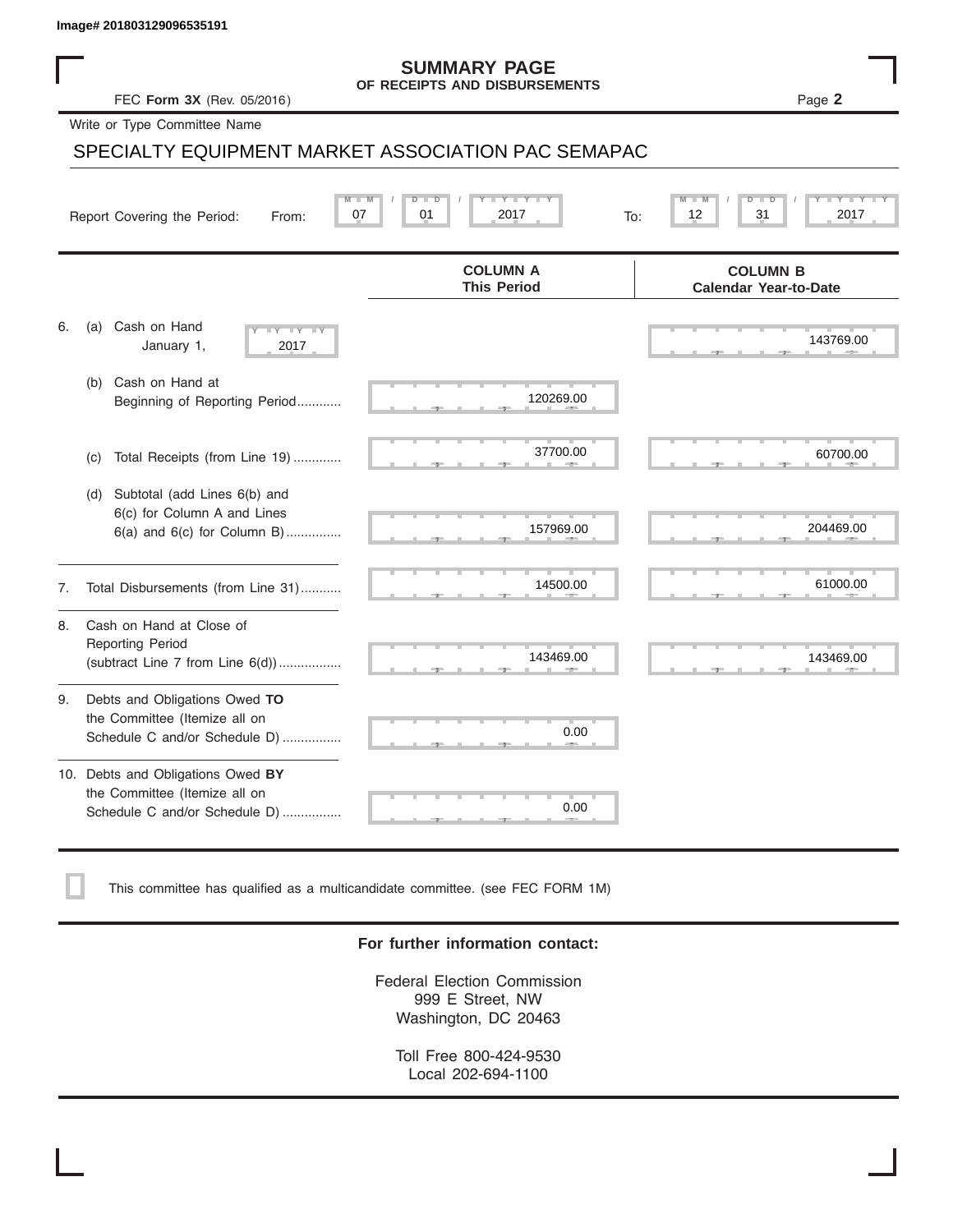### **DETAILED SUMMARY PAGE**

### SPECIALTY EQUIPMENT MARKET ASSOCIATION PAC SEMAPAC

|                                                                           | <b>DETAILED SUMMARY PAGE</b>       |                                                          |
|---------------------------------------------------------------------------|------------------------------------|----------------------------------------------------------|
| FEC Form 3X (Rev. 05/2016)                                                | of Receipts                        | Page 3                                                   |
| Write or Type Committee Name                                              |                                    |                                                          |
| SPECIALTY EQUIPMENT MARKET ASSOCIATION PAC SEMAPAC                        |                                    |                                                          |
| $M - M$                                                                   | $I - Y - I - Y - I - Y$<br>$D$ $D$ | <b>LYLYLY</b><br>$M$ $M$<br>D<br>$\overline{\mathsf{D}}$ |
| 07<br>Report Covering the Period:<br>From:                                | 01<br>2017<br>To:                  | 12<br>31<br>2017                                         |
|                                                                           | <b>COLUMN A</b>                    | <b>COLUMN B</b>                                          |
| I. Receipts                                                               | <b>Total This Period</b>           | <b>Calendar Year-to-Date</b>                             |
| 11. Contributions (other than loans) From:                                |                                    |                                                          |
| Individuals/Persons Other<br>(a)                                          |                                    |                                                          |
| <b>Than Political Committees</b>                                          |                                    |                                                          |
| (i) Itemized (use Schedule A)                                             | 36500.00                           | 55200.00                                                 |
|                                                                           | 1200.00                            | 5500.00                                                  |
| (iii) TOTAL (add                                                          |                                    |                                                          |
| Lines 11(a)(i) and (ii)▶                                                  | 37700.00                           | 60700.00                                                 |
|                                                                           |                                    | 0.00                                                     |
| Political Party Committees<br>(b)<br><b>Other Political Committees</b>    | 0.00                               |                                                          |
| (C)                                                                       | 0.00                               | 0.00                                                     |
| Total Contributions (add Lines<br>(d)                                     |                                    |                                                          |
| $11(a)(iii)$ , (b), and (c)) (Carry                                       |                                    |                                                          |
| Totals to Line 33, page 5) ▶                                              | 37700.00                           | 60700.00                                                 |
| 12. Transfers From Affiliated/Other                                       |                                    |                                                          |
|                                                                           | 0.00                               | 0.00                                                     |
|                                                                           | 0.00                               | 0.00                                                     |
|                                                                           |                                    |                                                          |
| 14. Loan Repayments Received                                              | 0.00                               | 0.00                                                     |
| 15. Offsets To Operating Expenditures                                     |                                    |                                                          |
| (Refunds, Rebates, etc.)                                                  |                                    |                                                          |
| (Carry Totals to Line 37, page 5)                                         | 0.00                               | 0.00                                                     |
| 16. Refunds of Contributions Made                                         |                                    |                                                          |
| to Federal Candidates and Other                                           |                                    |                                                          |
| Political Committees                                                      | 0.00                               | 0.00                                                     |
| 17. Other Federal Receipts                                                |                                    |                                                          |
|                                                                           | 0.00                               | 0.00                                                     |
| 18. Transfers from Non-Federal and Levin Funds<br>(a) Non-Federal Account |                                    |                                                          |
|                                                                           | 0.00                               | 0.00                                                     |
|                                                                           |                                    |                                                          |
| (b) Levin Funds (from Schedule H5)                                        | 0.00                               | 0.00                                                     |
|                                                                           |                                    |                                                          |
| (c) Total Transfers (add $18(a)$ and $18(b)$ )                            | 0.00                               | 0.00                                                     |
|                                                                           |                                    |                                                          |
| 19. Total Receipts (add Lines 11(d),                                      |                                    |                                                          |
| 12, 13, 14, 15, 16, 17, and 18(c))                                        | 37700.00                           | 60700.00                                                 |
|                                                                           |                                    |                                                          |
| 20. Total Federal Receipts                                                |                                    |                                                          |
| (subtract Line 18(c) from Line 19) ▶                                      | 37700.00                           | 60700.00                                                 |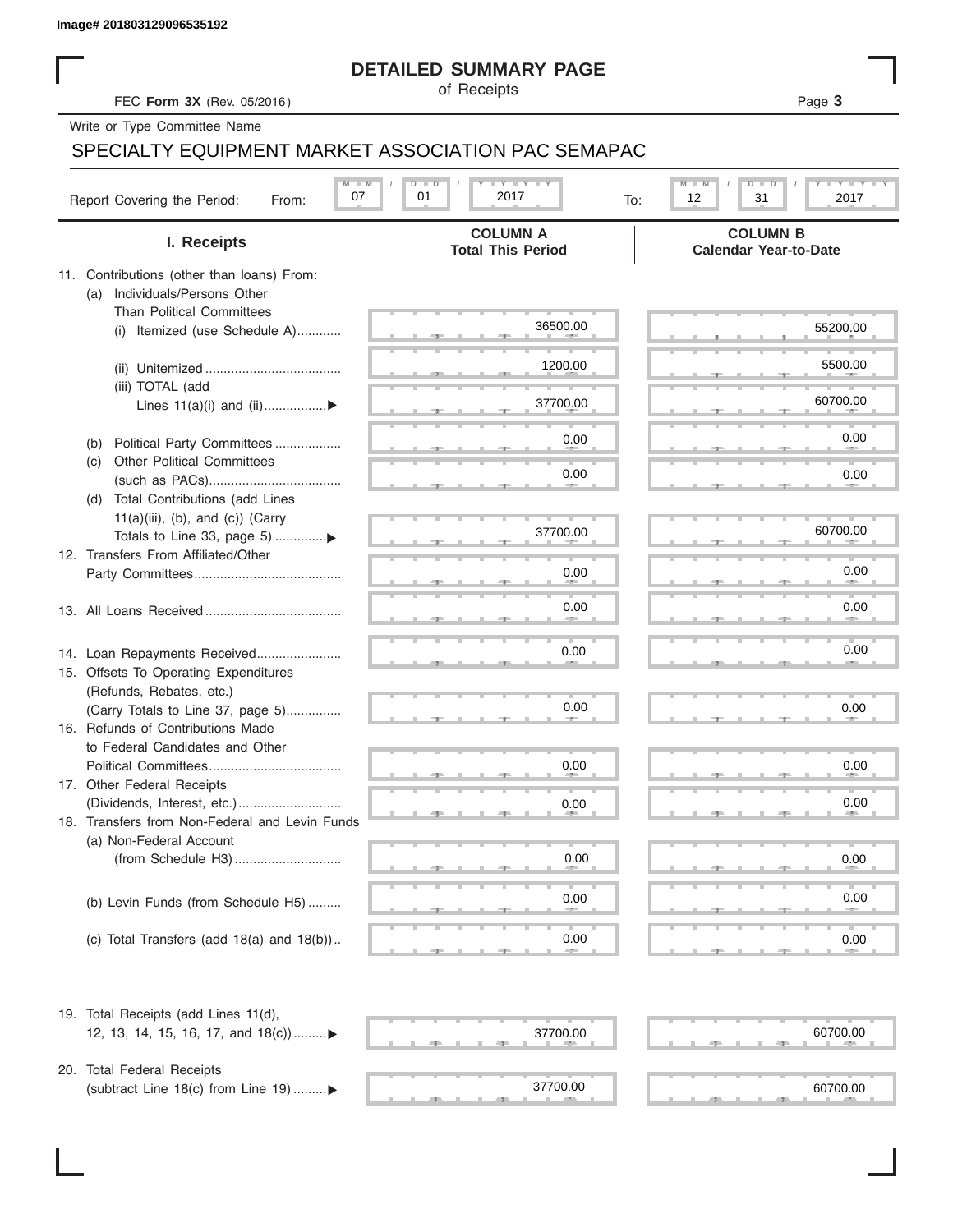I

### **DETAILED SUMMARY PAGE**

of Disbursements

| FEC Form 3X (Rev. 05/2016)                                                                      |                                             | Page 4                                          |
|-------------------------------------------------------------------------------------------------|---------------------------------------------|-------------------------------------------------|
| <b>II. Disbursements</b>                                                                        | <b>COLUMN A</b><br><b>Total This Period</b> | <b>COLUMN B</b><br><b>Calendar Year-to-Date</b> |
| 21. Operating Expenditures:<br>(a) Allocated Federal/Non-Federal<br>Activity (from Schedule H4) |                                             |                                                 |
| Federal Share<br>(i)                                                                            | 0.00                                        | 0.00                                            |
| Non-Federal Share<br>(ii)                                                                       | 0.00                                        | 0.00                                            |
| (b) Other Federal Operating                                                                     | 0.00                                        | 0.00                                            |
| (c) Total Operating Expenditures<br>(add 21(a)(i), (a)(ii), and (b))  ▶                         | 0.00                                        | 0.00                                            |
| 22. Transfers to Affiliated/Other Party                                                         |                                             |                                                 |
| 23. Contributions to                                                                            | 0.00                                        | 0.00                                            |
| Federal Candidates/Committees<br>and Other Political Committees<br>24. Independent Expenditures | 14500.00                                    | 61000.00                                        |
| 25. Coordinated Party Expenditures                                                              | 0.00                                        | 0.00                                            |
| $(52 \text{ U.S.C. }$ § 30116(d))                                                               | 0.00<br><b>Allen</b>                        | 0.00                                            |
| 26. Loan Repayments Made                                                                        | 0.00                                        | 0.00                                            |
|                                                                                                 | 0.00                                        | 0.00                                            |
| 28. Refunds of Contributions To:<br>(a) Individuals/Persons Other<br>Than Political Committees  | 0.00                                        | 0.00                                            |
| Political Party Committees<br>(b)                                                               | 0.00                                        | 0.00                                            |
| <b>Other Political Committees</b><br>(c)                                                        | 0.00                                        | 0.00                                            |
| <b>Total Contribution Refunds</b><br>(d)<br>(add Lines 28(a), (b), and (c))                     | 0.00                                        | 0.00                                            |
| 29. Other Disbursements (Including                                                              | 0.00                                        | 0.00                                            |
| 30. Federal Election Activity (52 U.S.C. § 30101(20))                                           |                                             |                                                 |
| (a) Allocated Federal Election Activity<br>(from Schedule H6)                                   |                                             |                                                 |
| (i) Federal Share                                                                               | 0.00                                        | 0.00                                            |
| Federal Election Activity Paid<br>(b)                                                           | 0.00                                        | 0.00                                            |
| Entirely With Federal Funds                                                                     | 0.00                                        | 0.00                                            |
| Total Federal Election Activity (add<br>(C)<br>Lines $30(a)(i)$ , $30(a)(ii)$ and $30(b))$      | 0.00                                        | 0.00                                            |
| 31. Total Disbursements (add Lines 21(c), 22,                                                   |                                             |                                                 |
| 23, 24, 25, 26, 27, 28(d), 29 and 30(c))                                                        | 14500.00                                    | 61000.00                                        |
| 32. Total Federal Disbursements<br>(subtract Line 21(a)(ii) and Line 30(a)(ii)                  |                                             |                                                 |
|                                                                                                 | 14500.00                                    | 61000.00                                        |
|                                                                                                 |                                             |                                                 |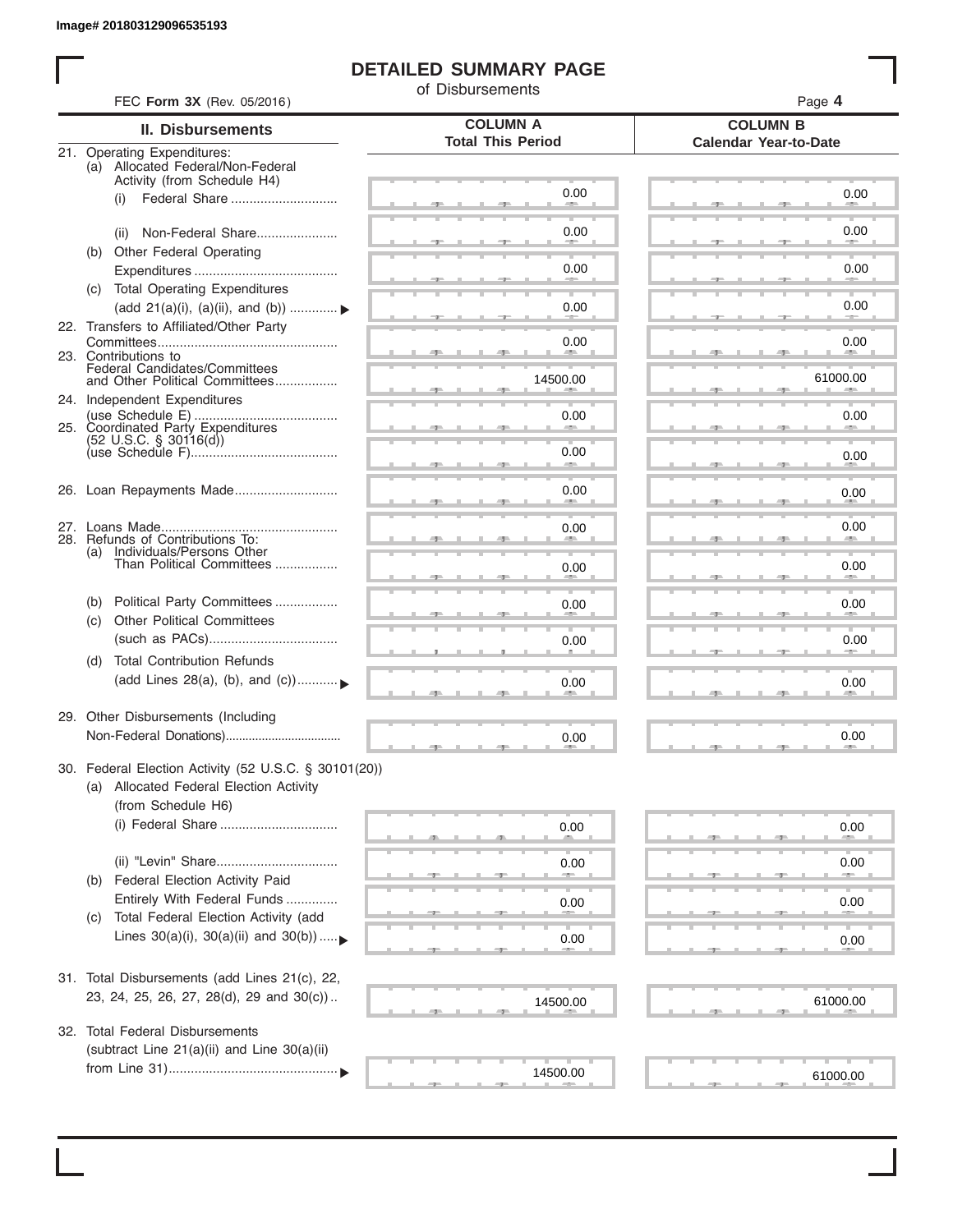ı

### **DETAILED SUMMARY PAGE**

of Disbursements

FEC **Form 3X** (Rev. 05/2016) Page **5**

|  | <b>III. Net Contributions/</b> |
|--|--------------------------------|
|  | <b>Operating Expenditures</b>  |

### **COLUMN A Total This Period**

### **COLUMN B Calendar Year-to-Date**

| 33. Total Contributions (other than loans) |
|--------------------------------------------|
| 34. Total Contribution Refunds             |
|                                            |
| 35. Net Contributions (other than loans)   |
| (subtract Line 34 from Line 33)            |
| 36. Total Federal Operating Expenditures   |
| (add Line 21(a)(i) and Line 21(b))         |
| 37. Offsets to Operating Expenditures      |
|                                            |
| 38. Net Operating Expenditures             |
|                                            |

|        | 37700.00<br>-2     | 60700.0<br>$-5-$             |
|--------|--------------------|------------------------------|
|        | 0.00<br><b>ALL</b> | 0.0                          |
|        | 37700.00           | 60700.0<br><b>ALL</b><br>- 5 |
|        | 0.00<br>-          | 0.0<br>-                     |
|        | 0.00<br>--         | 0. <sub>C</sub>              |
| ٠<br>и | ٠<br>0.00<br>$-=-$ | ш<br>0.0<br>--               |

|       | 37700.00           | 60700.00<br>-                    |  |
|-------|--------------------|----------------------------------|--|
|       | 0.00<br><b>ALL</b> | 0.00<br><b>All Street</b><br>49. |  |
|       | 37700.00<br>÷      | 60700.00                         |  |
|       | 0.00<br>-          | 0.00<br><b>Allen</b>             |  |
|       | 0.00               | 0.00<br>-                        |  |
| $-7-$ | 0.00<br>$-=-$      | 0.00<br>$-2-$                    |  |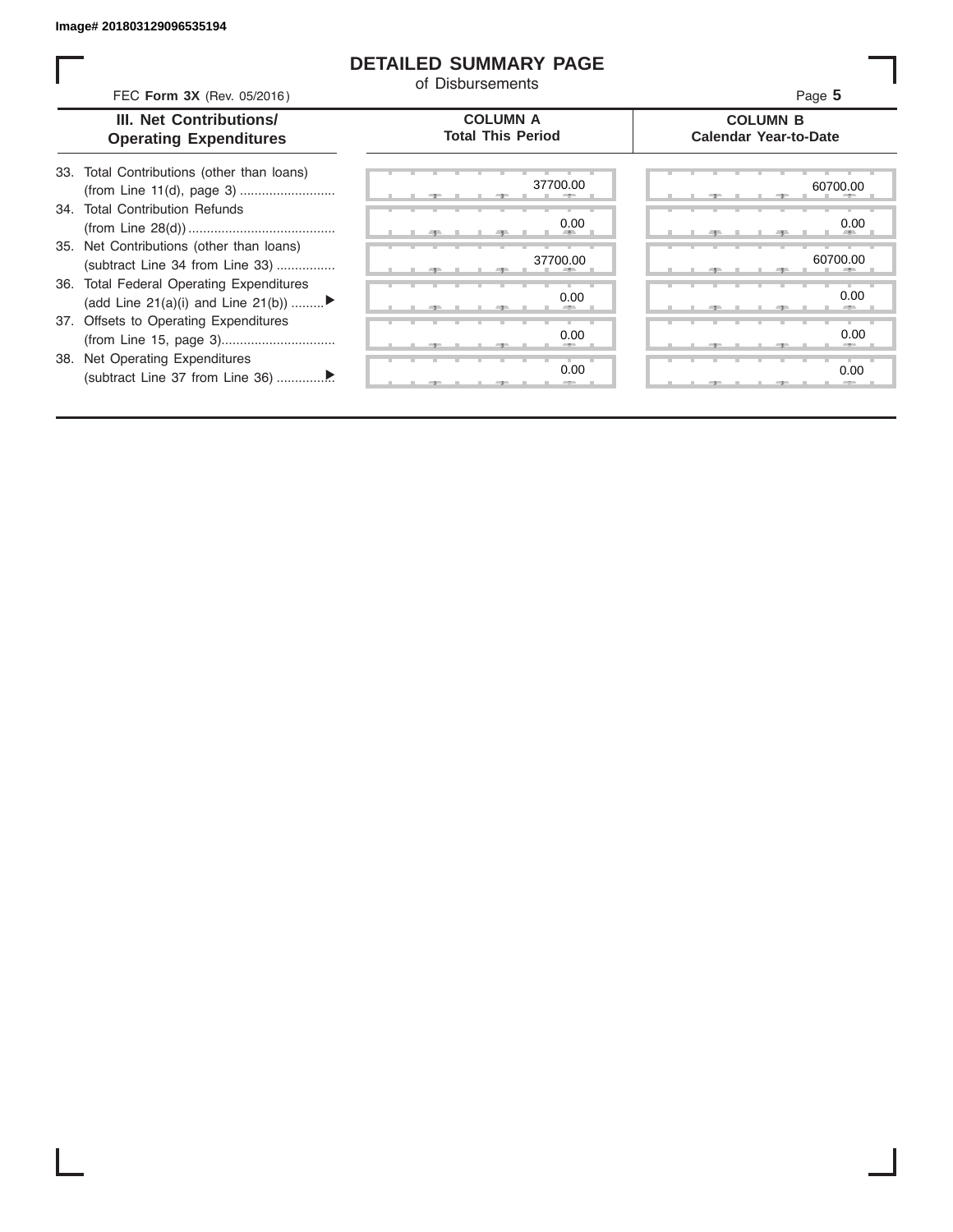## **SCHEDULE A (FEC Form 3X) ITEMIZED RECEIPTS**

# Use separate schedule(s)

| SCHEDULE A (FEC Form 3X) |                                                                                                                                                                                                                                                                                         | Use separate schedule(s)  | 51<br>FOR LINE NUMBER:<br>PAGE<br>OF<br>6<br>(check only one) |                                                                                      |
|--------------------------|-----------------------------------------------------------------------------------------------------------------------------------------------------------------------------------------------------------------------------------------------------------------------------------------|---------------------------|---------------------------------------------------------------|--------------------------------------------------------------------------------------|
|                          | <b>ITEMIZED RECEIPTS</b>                                                                                                                                                                                                                                                                |                           | for each category of the<br>Detailed Summary Page             | ×<br>11a<br>11 <sub>b</sub><br>12<br>11 <sub>c</sub><br>13<br>14<br>15<br>16<br>17   |
|                          | Any information copied from such Reports and Statements may not be sold or used by any person for the purpose of soliciting contributions<br>or for commercial purposes, other than using the name and address of any political committee to solicit contributions from such committee. |                           |                                                               |                                                                                      |
|                          | NAME OF COMMITTEE (In Full)<br>SPECIALTY EQUIPMENT MARKET ASSOCIATION PAC SEMAPAC                                                                                                                                                                                                       |                           |                                                               |                                                                                      |
| А.                       | Full Name of Individual (Last, First, Middle Initial) or Full Organization Name<br>Agosta, Matt, , ,                                                                                                                                                                                    |                           |                                                               | Date of Receipt                                                                      |
|                          | Mailing Address 8127 Peninsula Ln<br>City                                                                                                                                                                                                                                               | <b>State</b>              | Zip Code                                                      | $M - M$<br>$D$ $D$<br>$Y - Y - I$<br>08<br>29<br>2017<br>Transaction ID: SA11AI.4746 |
|                          | Sherrill's Ford                                                                                                                                                                                                                                                                         | <b>NC</b>                 | 08127                                                         | Amount of Each Receipt this Period                                                   |
|                          | FEC ID number of contributing<br>federal political committee.                                                                                                                                                                                                                           | С                         |                                                               | 100.00<br><b>Brita Allen</b>                                                         |
|                          | Name of Employer (for Individual)<br>Steele Rubber Products Inc.                                                                                                                                                                                                                        |                           | Occupation (for Individual)<br>President/CEO                  | Memo Item                                                                            |
|                          | Receipt For:<br>Primary<br>General                                                                                                                                                                                                                                                      |                           | Aggregate Year-to-Date ▼                                      |                                                                                      |
|                          | Other (specify) $\blacktriangledown$                                                                                                                                                                                                                                                    |                           | 300.00                                                        |                                                                                      |
|                          | Full Name of Individual (Last, First, Middle Initial) or Full Organization Name<br>B. Agosta, Matt, , ,                                                                                                                                                                                 |                           |                                                               | Date of Receipt                                                                      |
|                          | Mailing Address 8127 Peninsula Ln                                                                                                                                                                                                                                                       |                           |                                                               | $M - M$<br>$D$ $D$<br>$T - Y = T - Y = T$<br>09<br>2017<br>29                        |
|                          | City<br>Sherrill's Ford                                                                                                                                                                                                                                                                 | <b>State</b><br><b>NC</b> | Zip Code<br>08127                                             | Transaction ID: SA11AI.4747                                                          |
|                          | FEC ID number of contributing<br>federal political committee.                                                                                                                                                                                                                           | С                         |                                                               | Amount of Each Receipt this Period<br>100.00                                         |
|                          | Name of Employer (for Individual)<br>Steele Rubber Products Inc.                                                                                                                                                                                                                        |                           | Occupation (for Individual)<br>President/CEO                  | Memo Item                                                                            |
|                          | Receipt For:                                                                                                                                                                                                                                                                            |                           | Aggregate Year-to-Date ▼                                      |                                                                                      |
|                          | Primary<br>General<br>Other (specify) $\blacktriangledown$                                                                                                                                                                                                                              |                           | 400.00                                                        |                                                                                      |
|                          | Full Name of Individual (Last, First, Middle Initial) or Full Organization Name<br>$c.$ Agosta, Matt, $, ,$                                                                                                                                                                             |                           |                                                               | Date of Receipt                                                                      |
|                          | Mailing Address 8127 Peninsula Ln                                                                                                                                                                                                                                                       |                           |                                                               | $D$ $\Box$ $D$<br>$T - Y = T - Y$<br>$M - M$<br>10<br>27<br>2017                     |
|                          | City<br>Sherrill's Ford                                                                                                                                                                                                                                                                 | <b>State</b><br><b>NC</b> | Zip Code<br>08127                                             | Transaction ID: SA11AI.4748<br>Amount of Each Receipt this Period                    |
|                          | FEC ID number of contributing<br>federal political committee.                                                                                                                                                                                                                           | С                         |                                                               | 100.00                                                                               |
|                          | Name of Employer (for Individual)<br>Steele Rubber Products Inc.                                                                                                                                                                                                                        |                           | Occupation (for Individual)<br>President/CEO                  | Memo Item                                                                            |
|                          | Receipt For:<br>Primary<br>General<br>Other (specify)                                                                                                                                                                                                                                   |                           | Aggregate Year-to-Date ▼<br>500.00<br>$-1$                    |                                                                                      |
|                          |                                                                                                                                                                                                                                                                                         |                           |                                                               | 300.00                                                                               |
|                          |                                                                                                                                                                                                                                                                                         |                           |                                                               |                                                                                      |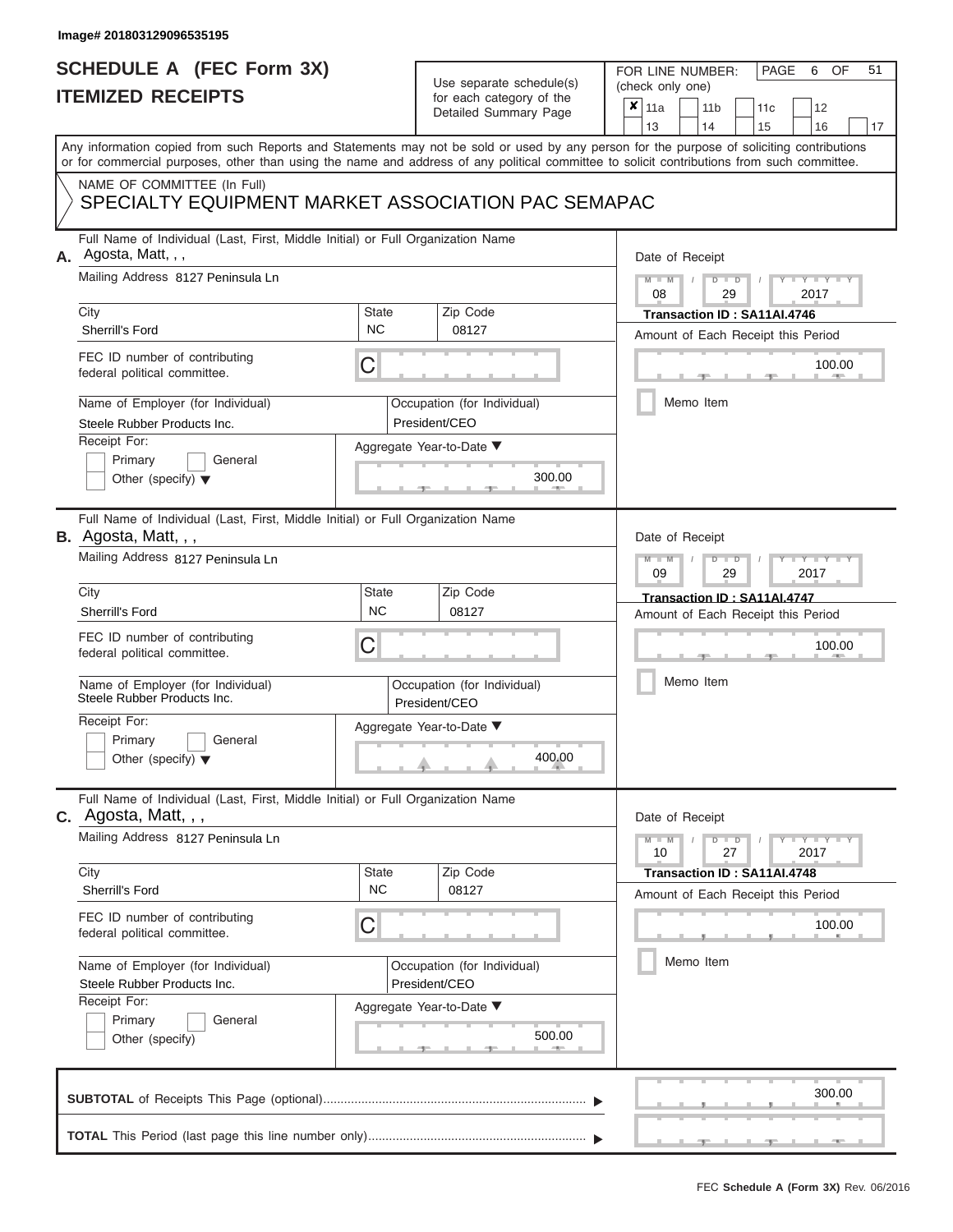## **SCHEDULE A (FEC Form 3X) ITEMIZED RECEIPTS**

# Use separate schedule(s)

| SCHEDULE A (FEC Form 3X)<br><b>ITEMIZED RECEIPTS</b>                                                           |                    | Use separate schedule(s)<br>for each category of the | 51<br>FOR LINE NUMBER:<br>PAGE<br>OF<br>7<br>(check only one)                                                                                                                                                                                                                           |
|----------------------------------------------------------------------------------------------------------------|--------------------|------------------------------------------------------|-----------------------------------------------------------------------------------------------------------------------------------------------------------------------------------------------------------------------------------------------------------------------------------------|
|                                                                                                                |                    | Detailed Summary Page                                | ×<br>11a<br>11 <sub>b</sub><br>12<br>11 <sub>c</sub><br>14<br>13<br>15<br>16<br>17                                                                                                                                                                                                      |
|                                                                                                                |                    |                                                      | Any information copied from such Reports and Statements may not be sold or used by any person for the purpose of soliciting contributions<br>or for commercial purposes, other than using the name and address of any political committee to solicit contributions from such committee. |
| NAME OF COMMITTEE (In Full)<br>SPECIALTY EQUIPMENT MARKET ASSOCIATION PAC SEMAPAC                              |                    |                                                      |                                                                                                                                                                                                                                                                                         |
| Full Name of Individual (Last, First, Middle Initial) or Full Organization Name<br>Agosta, Matt, , ,<br>А.     |                    |                                                      | Date of Receipt                                                                                                                                                                                                                                                                         |
| Mailing Address 8127 Peninsula Ln<br>City                                                                      | <b>State</b>       | Zip Code                                             | $M = M$ /<br>$D$ $D$<br>$Y - Y - I$<br>11<br>30<br>2017<br>Transaction ID: SA11AI.4750                                                                                                                                                                                                  |
| Sherrill's Ford                                                                                                | <b>NC</b>          | 08127                                                | Amount of Each Receipt this Period                                                                                                                                                                                                                                                      |
| FEC ID number of contributing<br>federal political committee.                                                  | С                  |                                                      | 100.00<br><b>COLLECTION</b>                                                                                                                                                                                                                                                             |
| Name of Employer (for Individual)<br>Steele Rubber Products Inc.                                               |                    | Occupation (for Individual)<br>President/CEO         | Memo Item                                                                                                                                                                                                                                                                               |
| Receipt For:<br>Primary<br>General                                                                             |                    | Aggregate Year-to-Date ▼                             |                                                                                                                                                                                                                                                                                         |
| Other (specify) $\blacktriangledown$                                                                           |                    | 600.00                                               |                                                                                                                                                                                                                                                                                         |
| Full Name of Individual (Last, First, Middle Initial) or Full Organization Name<br><b>B.</b> Agosta, Matt, , , |                    |                                                      | Date of Receipt                                                                                                                                                                                                                                                                         |
| Mailing Address 8127 Peninsula Ln                                                                              |                    |                                                      | $M - M$<br>$D$ $D$<br>$\mathbf{I} = \mathbf{Y} + \mathbf{Y} + \mathbf{Y}$<br>12<br>2017<br>29                                                                                                                                                                                           |
| City                                                                                                           | State              | Zip Code                                             | Transaction ID: SA11AI.4751                                                                                                                                                                                                                                                             |
| Sherrill's Ford                                                                                                | <b>NC</b>          | 08127                                                | Amount of Each Receipt this Period                                                                                                                                                                                                                                                      |
| FEC ID number of contributing<br>federal political committee.                                                  | С                  |                                                      | 100.00                                                                                                                                                                                                                                                                                  |
| Name of Employer (for Individual)<br>Steele Rubber Products Inc.                                               |                    | Occupation (for Individual)<br>President/CEO         | Memo Item                                                                                                                                                                                                                                                                               |
| Receipt For:                                                                                                   |                    | Aggregate Year-to-Date ▼                             |                                                                                                                                                                                                                                                                                         |
| Primary<br>General<br>Other (specify) $\blacktriangledown$                                                     |                    | $\begin{array}{c}\n700.00 \\ \hline\n\end{array}$    |                                                                                                                                                                                                                                                                                         |
| Full Name of Individual (Last, First, Middle Initial) or Full Organization Name<br>C. Bingham, James, , ,      |                    |                                                      | Date of Receipt                                                                                                                                                                                                                                                                         |
| Mailing Address 14377 Big Grove Rd                                                                             |                    |                                                      | $M - M$<br>$D$ $D$<br>$\mathbf{I}$ $\mathbf{Y}$ $\mathbf{I}$ $\mathbf{Y}$ $\mathbf{I}$ $\mathbf{Y}$<br>07<br>31<br>2017                                                                                                                                                                 |
| City<br>Newark                                                                                                 | <b>State</b><br>IL | Zip Code<br>60541                                    | Transaction ID: SA11AI.4759                                                                                                                                                                                                                                                             |
| FEC ID number of contributing<br>federal political committee.                                                  | С                  |                                                      | Amount of Each Receipt this Period<br>100.00                                                                                                                                                                                                                                            |
| Name of Employer (for Individual)<br>Winners Circle Speed & Custom                                             |                    | Occupation (for Individual)<br>President             | Memo Item                                                                                                                                                                                                                                                                               |
| Receipt For:<br>Primary<br>General<br>Other (specify)                                                          |                    | Aggregate Year-to-Date ▼<br>700.00                   |                                                                                                                                                                                                                                                                                         |
|                                                                                                                |                    |                                                      | 300.00                                                                                                                                                                                                                                                                                  |
|                                                                                                                |                    |                                                      |                                                                                                                                                                                                                                                                                         |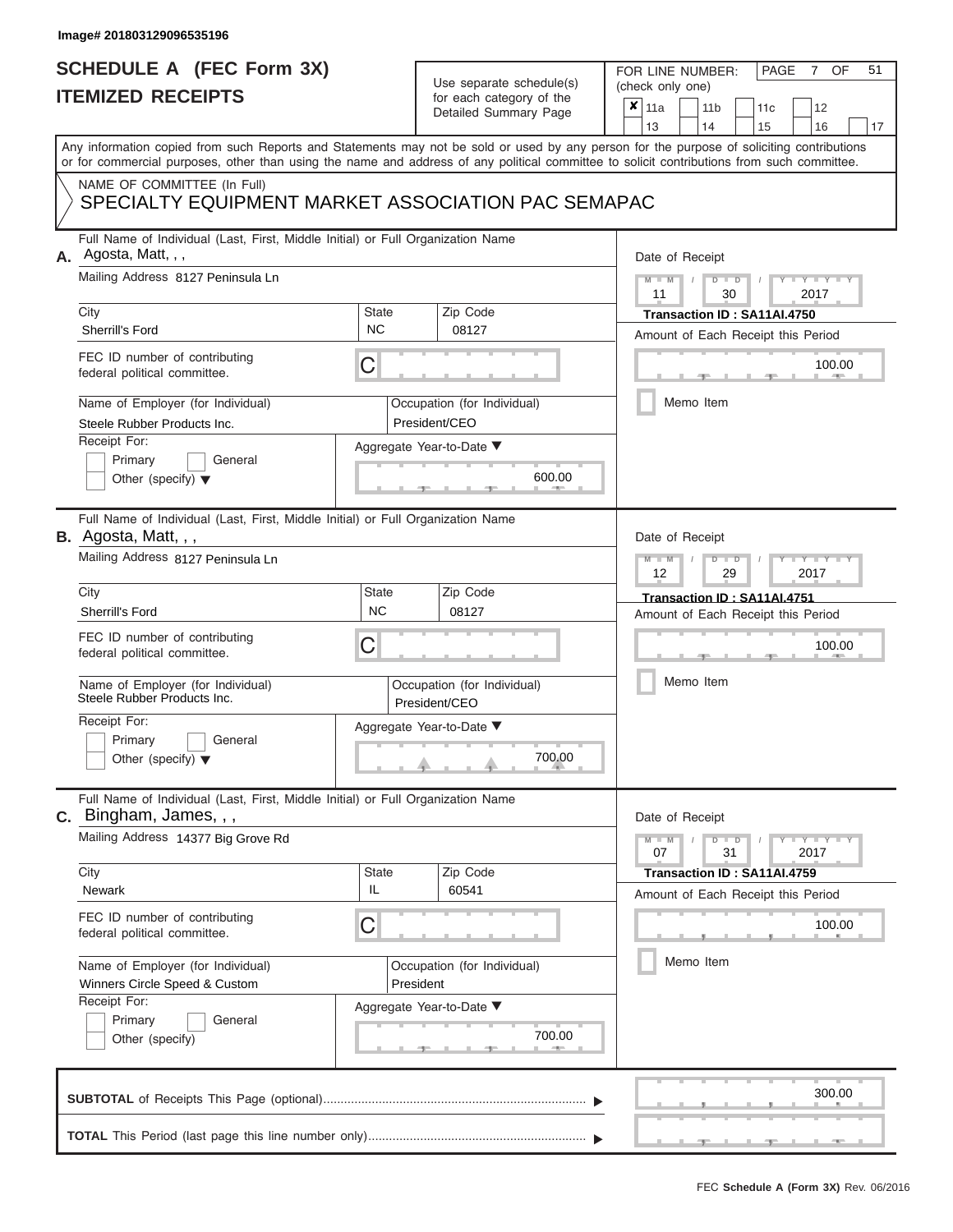## **SCHEDULE A (FEC Form 3X) ITEMIZED RECEIPTS**

# Use separate schedule(s)

| SCHEDULE A (FEC Form 3X)<br><b>ITEMIZED RECEIPTS</b>                                                                                                                                                                                                                                                                                                                                      |                  | Use separate schedule(s)<br>for each category of the<br>Detailed Summary Page                        | 51<br>FOR LINE NUMBER:<br>PAGE<br>OF<br>8<br>(check only one)<br>$\boldsymbol{x}$<br>11a<br>11 <sub>b</sub><br>11 <sub>c</sub><br>12                                                   |
|-------------------------------------------------------------------------------------------------------------------------------------------------------------------------------------------------------------------------------------------------------------------------------------------------------------------------------------------------------------------------------------------|------------------|------------------------------------------------------------------------------------------------------|----------------------------------------------------------------------------------------------------------------------------------------------------------------------------------------|
| Any information copied from such Reports and Statements may not be sold or used by any person for the purpose of soliciting contributions<br>or for commercial purposes, other than using the name and address of any political committee to solicit contributions from such committee.<br>NAME OF COMMITTEE (In Full)                                                                    |                  |                                                                                                      | 13<br>14<br>15<br>16<br>17                                                                                                                                                             |
| SPECIALTY EQUIPMENT MARKET ASSOCIATION PAC SEMAPAC                                                                                                                                                                                                                                                                                                                                        |                  |                                                                                                      |                                                                                                                                                                                        |
| Full Name of Individual (Last, First, Middle Initial) or Full Organization Name<br>Bingham, James, , ,<br>А.<br>Mailing Address 14377 Big Grove Rd<br>City<br>Newark<br>FEC ID number of contributing<br>federal political committee.<br>Name of Employer (for Individual)<br>Winners Circle Speed & Custom<br>Receipt For:<br>Primary<br>General<br>Other (specify) $\blacktriangledown$ | State<br>IL<br>С | Zip Code<br>60541<br>Occupation (for Individual)<br>President<br>Aggregate Year-to-Date ▼<br>800.00  | Date of Receipt<br>$M - M$ /<br>$D$ $D$<br>$Y - Y$<br>08<br>29<br>2017<br>Transaction ID: SA11AI.4758<br>Amount of Each Receipt this Period<br>100.00<br><b>AND IN</b><br>Memo Item    |
| Full Name of Individual (Last, First, Middle Initial) or Full Organization Name<br>B. Bingham, James, , ,<br>Mailing Address 14377 Big Grove Rd<br>City<br>Newark<br>FEC ID number of contributing<br>federal political committee.<br>Name of Employer (for Individual)<br>Winners Circle Speed & Custom<br>Receipt For:<br>Primary<br>General<br>Other (specify) $\blacktriangledown$    | State<br>IL<br>С | Zip Code<br>60541<br>Occupation (for Individual)<br>President<br>Aggregate Year-to-Date ▼<br>900.00  | Date of Receipt<br>$M - M$<br>$D$ $D$<br>Y TYT<br>09<br>2017<br>29<br>Transaction ID: SA11AI.4757<br>Amount of Each Receipt this Period<br>100.00<br>Memo Item                         |
| Full Name of Individual (Last, First, Middle Initial) or Full Organization Name<br><b>C.</b> Bingham, James, , ,<br>Mailing Address 14377 Big Grove Rd<br>City<br>Newark<br>FEC ID number of contributing<br>federal political committee.<br>Name of Employer (for Individual)<br>Winners Circle Speed & Custom<br>Receipt For:<br>Primary<br>General<br>Other (specify)                  | State<br>IL<br>С | Zip Code<br>60541<br>Occupation (for Individual)<br>President<br>Aggregate Year-to-Date ▼<br>1000.00 | Date of Receipt<br>$M - M$<br>$-1$ $-1$ $-1$ $-1$ $-1$ $-1$<br>$D$ $D$<br>10<br>27<br>2017<br>Transaction ID: SA11AI.4756<br>Amount of Each Receipt this Period<br>100.00<br>Memo Item |
|                                                                                                                                                                                                                                                                                                                                                                                           |                  |                                                                                                      | 300.00                                                                                                                                                                                 |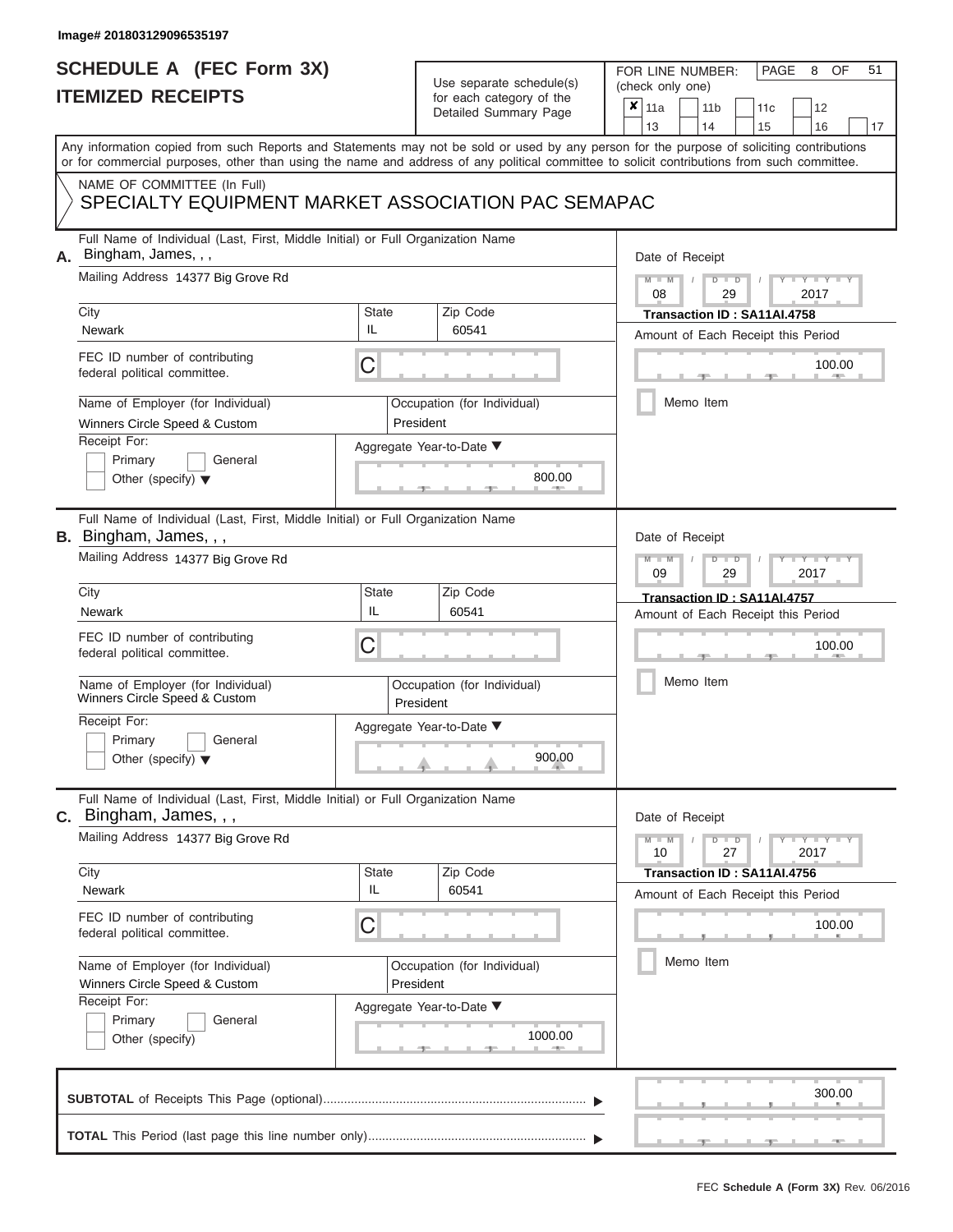### **SCHEDULE A (FEC Form 3X) ITEMIZED RECEIPTS**

# Use separate schedule(s)

FOR LINE NUMBER:<br>(check only one)

PAGE 9 OF 51

| Any information copied from such Reports and Statements may not be sold or used by any person for the purpose of soliciting contributions<br>or for commercial purposes, other than using the name and address of any political committee to solicit contributions from such committee.<br>NAME OF COMMITTEE (In Full)<br>SPECIALTY EQUIPMENT MARKET ASSOCIATION PAC SEMAPAC<br>Full Name of Individual (Last, First, Middle Initial) or Full Organization Name<br>Bingham, James, , ,<br>А.<br>Date of Receipt<br>Mailing Address 14377 Big Grove Rd<br>$Y - Y$<br>D<br>$\overline{D}$<br>2017<br>30<br>11<br>City<br><b>State</b><br>Zip Code<br>Transaction ID: SA11AI.4755<br>IL<br><b>Newark</b><br>60541<br>Amount of Each Receipt this Period<br>FEC ID number of contributing<br>C<br>100.00<br>federal political committee.<br>Memo Item<br>Name of Employer (for Individual)<br>Occupation (for Individual)<br>President<br>Winners Circle Speed & Custom<br>Receipt For:<br>Aggregate Year-to-Date ▼<br>Primary<br>General<br>1100.00<br>Other (specify) $\blacktriangledown$<br>Full Name of Individual (Last, First, Middle Initial) or Full Organization Name<br><b>B.</b> Bingham, James, , ,<br>Date of Receipt<br>Mailing Address 14377 Big Grove Rd<br>Y I Y<br>$\overline{\mathsf{M}}$<br>W<br>$\overline{\mathbb{D}}$<br>2017<br>12<br>29<br>City<br><b>State</b><br>Zip Code<br>Transaction ID: SA11AI.4754<br>IL<br>60541<br>Newark<br>Amount of Each Receipt this Period<br>FEC ID number of contributing<br>C<br>100.00<br>federal political committee.<br>Memo Item<br>Name of Employer (for Individual)<br>Occupation (for Individual)<br>Winners Circle Speed & Custom<br>President<br>Receipt For:<br>Aggregate Year-to-Date ▼<br>Primary<br>General<br>1200.00<br>Other (specify) $\blacktriangledown$<br>Full Name of Individual (Last, First, Middle Initial) or Full Organization Name<br>$c.$ Blum, Charles, , ,<br>Date of Receipt<br>Mailing Address 1850 Fairway Dr<br>$Y = Y + Y$<br>$D$ $D$<br>09<br>12<br>2017<br>#99<br>City<br><b>State</b><br>Zip Code<br>Transaction ID: SA11AI.4883<br>CA<br>Chino Hills<br>91709<br>Amount of Each Receipt this Period<br>FEC ID number of contributing<br>С<br>1000.00<br>federal political committee.<br>Memo Item<br>Name of Employer (for Individual)<br>Occupation (for Individual)<br><b>Chuck Blum Consulting</b><br>Owner<br>Receipt For:<br>Aggregate Year-to-Date ▼<br>Primary<br>General<br>1000.00<br>Other (specify)<br>1200.00 | IIEMIZED RECEIPIS | for each category of the<br>Detailed Summary Page | ×<br>11a<br>11 <sub>b</sub><br>12<br>11c<br>13<br>17<br>14<br>15<br>16 |
|---------------------------------------------------------------------------------------------------------------------------------------------------------------------------------------------------------------------------------------------------------------------------------------------------------------------------------------------------------------------------------------------------------------------------------------------------------------------------------------------------------------------------------------------------------------------------------------------------------------------------------------------------------------------------------------------------------------------------------------------------------------------------------------------------------------------------------------------------------------------------------------------------------------------------------------------------------------------------------------------------------------------------------------------------------------------------------------------------------------------------------------------------------------------------------------------------------------------------------------------------------------------------------------------------------------------------------------------------------------------------------------------------------------------------------------------------------------------------------------------------------------------------------------------------------------------------------------------------------------------------------------------------------------------------------------------------------------------------------------------------------------------------------------------------------------------------------------------------------------------------------------------------------------------------------------------------------------------------------------------------------------------------------------------------------------------------------------------------------------------------------------------------------------------------------------------------------------------------------------------------------------------------------------------------------------------------------------------------------------------------------------------------------------------------------------------------------------------------------------------------------------------------|-------------------|---------------------------------------------------|------------------------------------------------------------------------|
|                                                                                                                                                                                                                                                                                                                                                                                                                                                                                                                                                                                                                                                                                                                                                                                                                                                                                                                                                                                                                                                                                                                                                                                                                                                                                                                                                                                                                                                                                                                                                                                                                                                                                                                                                                                                                                                                                                                                                                                                                                                                                                                                                                                                                                                                                                                                                                                                                                                                                                                           |                   |                                                   |                                                                        |
|                                                                                                                                                                                                                                                                                                                                                                                                                                                                                                                                                                                                                                                                                                                                                                                                                                                                                                                                                                                                                                                                                                                                                                                                                                                                                                                                                                                                                                                                                                                                                                                                                                                                                                                                                                                                                                                                                                                                                                                                                                                                                                                                                                                                                                                                                                                                                                                                                                                                                                                           |                   |                                                   |                                                                        |
|                                                                                                                                                                                                                                                                                                                                                                                                                                                                                                                                                                                                                                                                                                                                                                                                                                                                                                                                                                                                                                                                                                                                                                                                                                                                                                                                                                                                                                                                                                                                                                                                                                                                                                                                                                                                                                                                                                                                                                                                                                                                                                                                                                                                                                                                                                                                                                                                                                                                                                                           |                   |                                                   |                                                                        |
|                                                                                                                                                                                                                                                                                                                                                                                                                                                                                                                                                                                                                                                                                                                                                                                                                                                                                                                                                                                                                                                                                                                                                                                                                                                                                                                                                                                                                                                                                                                                                                                                                                                                                                                                                                                                                                                                                                                                                                                                                                                                                                                                                                                                                                                                                                                                                                                                                                                                                                                           |                   |                                                   |                                                                        |
|                                                                                                                                                                                                                                                                                                                                                                                                                                                                                                                                                                                                                                                                                                                                                                                                                                                                                                                                                                                                                                                                                                                                                                                                                                                                                                                                                                                                                                                                                                                                                                                                                                                                                                                                                                                                                                                                                                                                                                                                                                                                                                                                                                                                                                                                                                                                                                                                                                                                                                                           |                   |                                                   |                                                                        |
|                                                                                                                                                                                                                                                                                                                                                                                                                                                                                                                                                                                                                                                                                                                                                                                                                                                                                                                                                                                                                                                                                                                                                                                                                                                                                                                                                                                                                                                                                                                                                                                                                                                                                                                                                                                                                                                                                                                                                                                                                                                                                                                                                                                                                                                                                                                                                                                                                                                                                                                           |                   |                                                   |                                                                        |
|                                                                                                                                                                                                                                                                                                                                                                                                                                                                                                                                                                                                                                                                                                                                                                                                                                                                                                                                                                                                                                                                                                                                                                                                                                                                                                                                                                                                                                                                                                                                                                                                                                                                                                                                                                                                                                                                                                                                                                                                                                                                                                                                                                                                                                                                                                                                                                                                                                                                                                                           |                   |                                                   |                                                                        |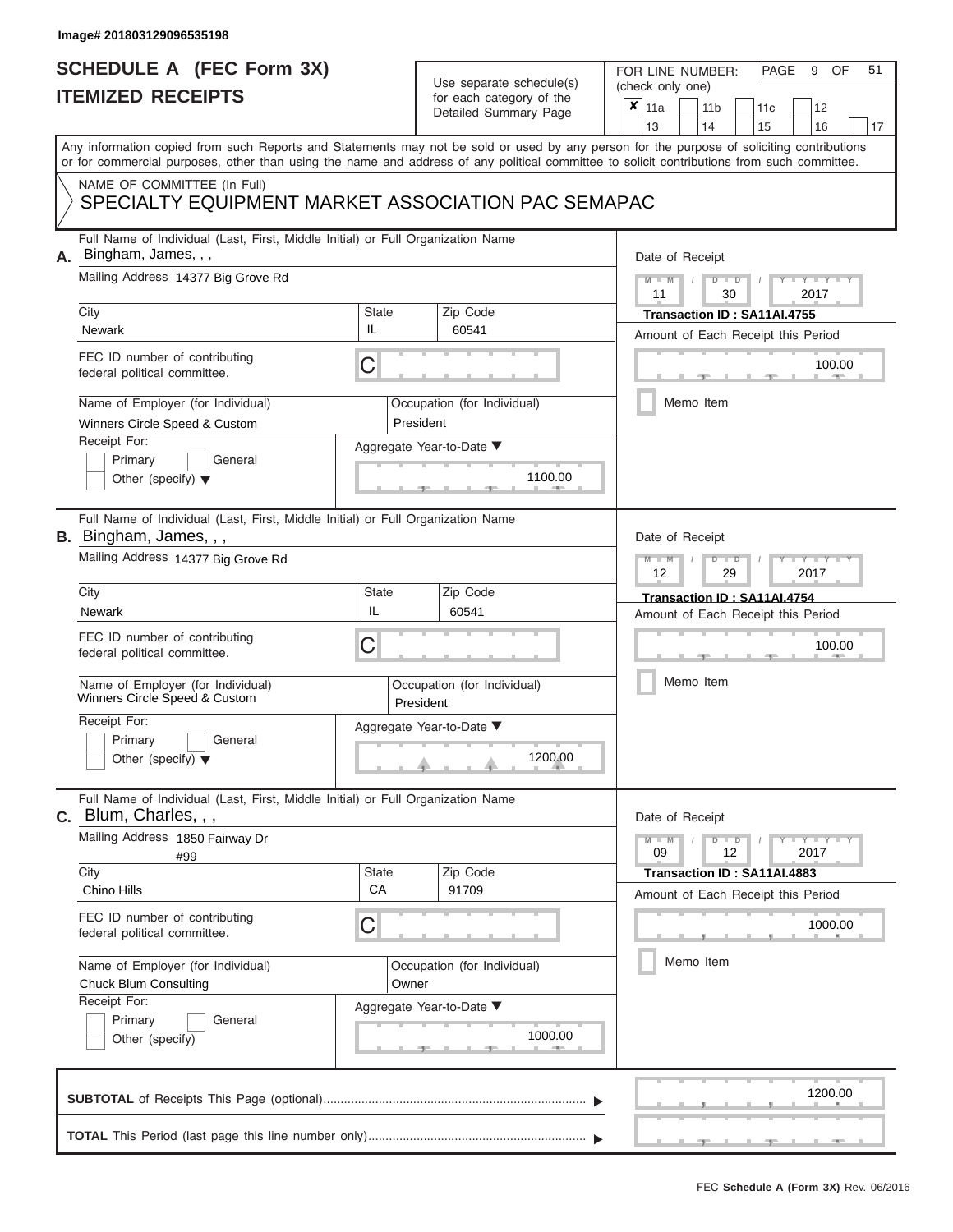# **SCHEDULE A (FEC Form 3X)**

# Use separate schedule(s)

| SCHEDULE A (FEC Form 3X)<br><b>ITEMIZED RECEIPTS</b>                                                                                                                                                                                                                                                                                                                                      |                         | Use separate schedule(s)<br>for each category of the<br>Detailed Summary Page                                          | 51<br>FOR LINE NUMBER:<br>PAGE<br>10 OF<br>(check only one)<br>$\boldsymbol{x}$<br>11a<br>11 <sub>b</sub><br>11c<br>12<br>13<br>14<br>15<br>16<br>17                                     |
|-------------------------------------------------------------------------------------------------------------------------------------------------------------------------------------------------------------------------------------------------------------------------------------------------------------------------------------------------------------------------------------------|-------------------------|------------------------------------------------------------------------------------------------------------------------|------------------------------------------------------------------------------------------------------------------------------------------------------------------------------------------|
| Any information copied from such Reports and Statements may not be sold or used by any person for the purpose of soliciting contributions<br>or for commercial purposes, other than using the name and address of any political committee to solicit contributions from such committee.<br>NAME OF COMMITTEE (In Full)<br>SPECIALTY EQUIPMENT MARKET ASSOCIATION PAC SEMAPAC              |                         |                                                                                                                        |                                                                                                                                                                                          |
| Full Name of Individual (Last, First, Middle Initial) or Full Organization Name<br>Brooks, Tom, , ,<br>А.<br>Mailing Address 6365 Berry Plains Lndg<br>City<br>King George<br>FEC ID number of contributing<br>federal political committee.<br>Name of Employer (for Individual)<br><b>Truckin' Thunder</b><br>Receipt For:<br>Primary<br>General<br>Other (specify) $\blacktriangledown$ | State<br><b>VA</b><br>С | Zip Code<br>22485<br>Occupation (for Individual)<br>President<br>Aggregate Year-to-Date ▼<br>1000.00                   | Date of Receipt<br>$M = M$ /<br>$D$ $D$<br>$Y - Y - I$<br>11<br>2017<br>06<br>Transaction ID: SA11AI.4890<br>Amount of Each Receipt this Period<br>1000.00<br><b>AND IN</b><br>Memo Item |
| Full Name of Individual (Last, First, Middle Initial) or Full Organization Name<br><b>B.</b> Brown, Luanne, , ,<br>Mailing Address 1455 Rimrock Dr<br>City<br>Escondido<br>FEC ID number of contributing<br>federal political committee.<br>Name of Employer (for Individual)<br>eTool Developers LLC<br>Receipt For:<br>Primary<br>General<br>Other (specify) $\blacktriangledown$       | State<br>CA<br>С        | Zip Code<br>92027<br>Occupation (for Individual)<br>President<br>Aggregate Year-to-Date ▼<br>1000.00                   | Date of Receipt<br>$M - M$<br>$D$ $\Box$ $D$<br>Y TYT<br>10<br>2017<br>03<br>Transaction ID: SA11AI.4760<br>Amount of Each Receipt this Period<br>1000.00<br>Memo Item                   |
| Full Name of Individual (Last, First, Middle Initial) or Full Organization Name<br>$c.$ Clark, Zane, , ,<br>Mailing Address 22736 Sundance Creek Dr.<br>City<br>Santa Clarita<br>FEC ID number of contributing<br>federal political committee.<br>Name of Employer (for Individual)<br><b>SEMA</b><br>Receipt For:<br>Primary<br>General<br>Other (specify)                               | State<br>CA<br>С        | Zip Code<br>91350<br>Occupation (for Individual)<br>Senior Director of Education<br>Aggregate Year-to-Date ▼<br>700.00 | Date of Receipt<br>$M - M$<br>$D$ $D$<br>$-1 - Y - 1 - Y - 1$<br>07<br>31<br>2017<br>Transaction ID: SA11AI.4764<br>Amount of Each Receipt this Period<br>100.00<br>Memo Item            |
|                                                                                                                                                                                                                                                                                                                                                                                           |                         |                                                                                                                        | 2100.00                                                                                                                                                                                  |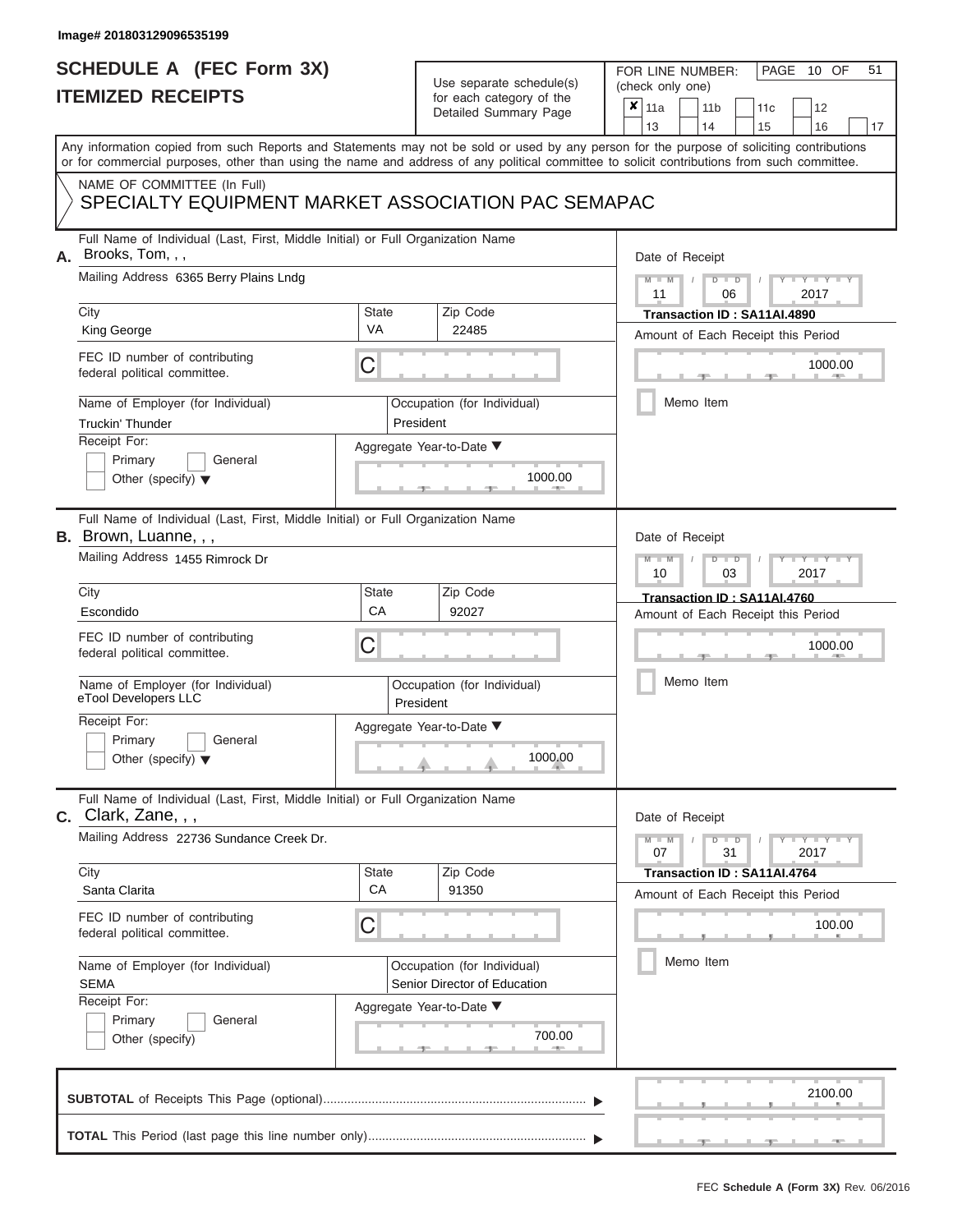|                          | <b>SCHEDULE A (FEC Form 3X)</b> |
|--------------------------|---------------------------------|
| <b>ITEMIZED RECEIPTS</b> |                                 |

FOR LINE NUMBER:<br>(check only one)

PAGE 11 OF 51

| <u>IIEMIZED REVEILIS</u>                                                                                                                   |                    | for each category of the                                    | $\pmb{\times}$<br>11a<br>11 <sub>b</sub><br>12<br>11c                                                                                     |  |  |  |  |  |  |  |  |  |  |  |
|--------------------------------------------------------------------------------------------------------------------------------------------|--------------------|-------------------------------------------------------------|-------------------------------------------------------------------------------------------------------------------------------------------|--|--|--|--|--|--|--|--|--|--|--|
|                                                                                                                                            |                    | Detailed Summary Page                                       | 13<br>14<br>15<br>16<br>17                                                                                                                |  |  |  |  |  |  |  |  |  |  |  |
| or for commercial purposes, other than using the name and address of any political committee to solicit contributions from such committee. |                    |                                                             | Any information copied from such Reports and Statements may not be sold or used by any person for the purpose of soliciting contributions |  |  |  |  |  |  |  |  |  |  |  |
| NAME OF COMMITTEE (In Full)<br>SPECIALTY EQUIPMENT MARKET ASSOCIATION PAC SEMAPAC                                                          |                    |                                                             |                                                                                                                                           |  |  |  |  |  |  |  |  |  |  |  |
| Full Name of Individual (Last, First, Middle Initial) or Full Organization Name<br>Clark, Zane, , ,<br>А.                                  |                    |                                                             | Date of Receipt                                                                                                                           |  |  |  |  |  |  |  |  |  |  |  |
| Mailing Address 22736 Sundance Creek Dr.                                                                                                   |                    |                                                             | $Y - Y - Y - Y - Y$<br>$M - M$<br>$D$ $\Box$ $D$<br>29<br>2017<br>08                                                                      |  |  |  |  |  |  |  |  |  |  |  |
| City<br>Santa Clarita                                                                                                                      | <b>State</b><br>CA | Zip Code<br>91350                                           | Transaction ID: SA11AI.4763<br>Amount of Each Receipt this Period                                                                         |  |  |  |  |  |  |  |  |  |  |  |
| FEC ID number of contributing<br>federal political committee.                                                                              | C                  |                                                             | 100.00<br>$\sim 0.01$                                                                                                                     |  |  |  |  |  |  |  |  |  |  |  |
| Name of Employer (for Individual)<br><b>SEMA</b>                                                                                           |                    | Occupation (for Individual)<br>Senior Director of Education | Memo Item                                                                                                                                 |  |  |  |  |  |  |  |  |  |  |  |
| Receipt For:<br>Primary<br>General<br>Other (specify) $\blacktriangledown$                                                                 |                    | Aggregate Year-to-Date ▼<br>800.00                          |                                                                                                                                           |  |  |  |  |  |  |  |  |  |  |  |
| Full Name of Individual (Last, First, Middle Initial) or Full Organization Name<br>B. Clark, Zane, , ,                                     |                    |                                                             | Date of Receipt                                                                                                                           |  |  |  |  |  |  |  |  |  |  |  |
| Mailing Address 22736 Sundance Creek Dr.                                                                                                   |                    |                                                             | $M - M$<br>$T - Y = T - Y = T - Y$<br>$D$ $\Box$ $D$<br>09<br>29<br>2017                                                                  |  |  |  |  |  |  |  |  |  |  |  |
| City<br>Santa Clarita                                                                                                                      | State<br>CA        | Zip Code<br>91350                                           | Transaction ID: SA11AI.4762<br>Amount of Each Receipt this Period                                                                         |  |  |  |  |  |  |  |  |  |  |  |
| FEC ID number of contributing<br>federal political committee.                                                                              | C                  |                                                             | 100.00                                                                                                                                    |  |  |  |  |  |  |  |  |  |  |  |
| Name of Employer (for Individual)<br><b>SEMA</b>                                                                                           |                    | Occupation (for Individual)<br>Senior Director of Education | Memo Item                                                                                                                                 |  |  |  |  |  |  |  |  |  |  |  |
| Receipt For:<br>Primary<br>General<br>Other (specify) $\blacktriangledown$                                                                 |                    | Aggregate Year-to-Date ▼<br>900.00                          |                                                                                                                                           |  |  |  |  |  |  |  |  |  |  |  |
| Full Name of Individual (Last, First, Middle Initial) or Full Organization Name<br>$c.$ Clark, Zane, $,$ ,                                 |                    |                                                             | Date of Receipt                                                                                                                           |  |  |  |  |  |  |  |  |  |  |  |
| Mailing Address 22736 Sundance Creek Dr.                                                                                                   |                    |                                                             | $D$ $\Box$ $D$<br>$Y - Y - Y - Y - Y$<br>$M - M$<br>10<br>27<br>2017                                                                      |  |  |  |  |  |  |  |  |  |  |  |
| City<br>Santa Clarita                                                                                                                      | <b>State</b><br>CA | Zip Code<br>91350                                           | Transaction ID: SA11AI.4761<br>Amount of Each Receipt this Period                                                                         |  |  |  |  |  |  |  |  |  |  |  |
| FEC ID number of contributing<br>federal political committee.                                                                              | $\mathsf C$        |                                                             | 100.00                                                                                                                                    |  |  |  |  |  |  |  |  |  |  |  |
| Name of Employer (for Individual)<br><b>SEMA</b>                                                                                           |                    | Occupation (for Individual)<br>Senior Director of Education | Memo Item                                                                                                                                 |  |  |  |  |  |  |  |  |  |  |  |
| Receipt For:<br>Primary<br>General<br>Other (specify)                                                                                      |                    | Aggregate Year-to-Date ▼<br>1000.00<br>$-$                  |                                                                                                                                           |  |  |  |  |  |  |  |  |  |  |  |
|                                                                                                                                            |                    |                                                             | 300.00                                                                                                                                    |  |  |  |  |  |  |  |  |  |  |  |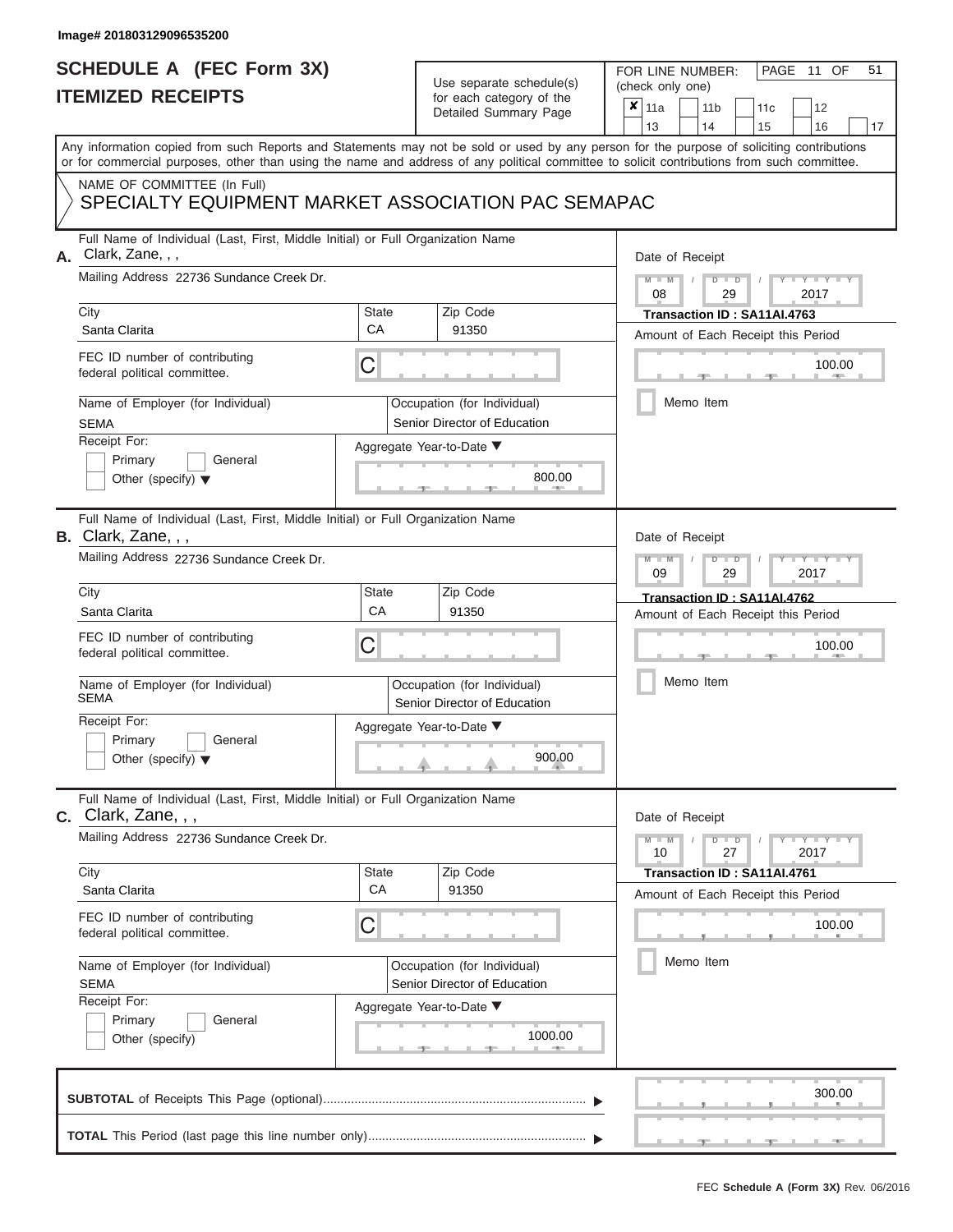|                          | <b>SCHEDULE A (FEC Form 3X)</b> |
|--------------------------|---------------------------------|
| <b>ITEMIZED RECEIPTS</b> |                                 |

FOR LINE NUMBER:

PAGE 12 OF 51

|    | <b>ILEMIZED RECEIPIS</b>                                                                                                                                                                                                                                                                |              |           | for each category of the<br>Detailed Summary Page | $\pmb{\times}$ | 11a<br>11 <sub>b</sub><br>12<br>11c<br>13<br>14<br>15<br>16<br>17              |  |  |  |  |  |  |  |  |  |
|----|-----------------------------------------------------------------------------------------------------------------------------------------------------------------------------------------------------------------------------------------------------------------------------------------|--------------|-----------|---------------------------------------------------|----------------|--------------------------------------------------------------------------------|--|--|--|--|--|--|--|--|--|
|    | Any information copied from such Reports and Statements may not be sold or used by any person for the purpose of soliciting contributions<br>or for commercial purposes, other than using the name and address of any political committee to solicit contributions from such committee. |              |           |                                                   |                |                                                                                |  |  |  |  |  |  |  |  |  |
|    | NAME OF COMMITTEE (In Full)<br>SPECIALTY EQUIPMENT MARKET ASSOCIATION PAC SEMAPAC                                                                                                                                                                                                       |              |           |                                                   |                |                                                                                |  |  |  |  |  |  |  |  |  |
| А. | Full Name of Individual (Last, First, Middle Initial) or Full Organization Name<br>Coleman, Ron, , ,                                                                                                                                                                                    |              |           |                                                   |                | Date of Receipt                                                                |  |  |  |  |  |  |  |  |  |
|    | Mailing Address 3406 Democrat Rd                                                                                                                                                                                                                                                        |              |           |                                                   |                | $M - M$<br>$Y = Y =$<br>$\overline{D}$<br>$\overline{D}$<br>2017<br>09<br>12   |  |  |  |  |  |  |  |  |  |
|    | City                                                                                                                                                                                                                                                                                    | State<br>TN  |           | Zip Code                                          |                | Transaction ID: SA11AI.4886                                                    |  |  |  |  |  |  |  |  |  |
|    | Memphis                                                                                                                                                                                                                                                                                 |              |           | 38118                                             |                | Amount of Each Receipt this Period                                             |  |  |  |  |  |  |  |  |  |
|    | FEC ID number of contributing<br>federal political committee.                                                                                                                                                                                                                           | C            |           |                                                   |                | 2000.00                                                                        |  |  |  |  |  |  |  |  |  |
|    | Name of Employer (for Individual)<br><b>COMP Performance Group</b>                                                                                                                                                                                                                      |              | President | Occupation (for Individual)                       |                | Memo Item                                                                      |  |  |  |  |  |  |  |  |  |
|    | Receipt For:                                                                                                                                                                                                                                                                            |              |           | Aggregate Year-to-Date ▼                          |                |                                                                                |  |  |  |  |  |  |  |  |  |
|    | Primary<br>General<br>Other (specify) $\blacktriangledown$                                                                                                                                                                                                                              |              |           | 2000.00                                           |                |                                                                                |  |  |  |  |  |  |  |  |  |
|    | Full Name of Individual (Last, First, Middle Initial) or Full Organization Name<br><b>B.</b> Colf, Kellie, , ,                                                                                                                                                                          |              |           |                                                   |                | Date of Receipt                                                                |  |  |  |  |  |  |  |  |  |
|    | Mailing Address 9030 Akron Rd                                                                                                                                                                                                                                                           |              |           |                                                   |                | $Y = Y$<br>$\overline{\mathbb{D}}$<br>2017<br>09<br>29                         |  |  |  |  |  |  |  |  |  |
|    | City                                                                                                                                                                                                                                                                                    | State        |           | Zip Code                                          |                | Transaction ID: SA11AI.4765                                                    |  |  |  |  |  |  |  |  |  |
|    | Akron                                                                                                                                                                                                                                                                                   | <b>NY</b>    |           | 14001                                             |                | Amount of Each Receipt this Period                                             |  |  |  |  |  |  |  |  |  |
|    | FEC ID number of contributing<br>federal political committee.                                                                                                                                                                                                                           | С            |           |                                                   | 100.00         |                                                                                |  |  |  |  |  |  |  |  |  |
|    | Name of Employer (for Individual)<br><b>Colf Creative Resources</b>                                                                                                                                                                                                                     |              | President | Occupation (for Individual)                       |                | Memo Item                                                                      |  |  |  |  |  |  |  |  |  |
|    | Receipt For:<br>Primary<br>General<br>Other (specify) $\blacktriangledown$                                                                                                                                                                                                              |              |           | Aggregate Year-to-Date ▼<br>500.00                |                |                                                                                |  |  |  |  |  |  |  |  |  |
|    | Full Name of Individual (Last, First, Middle Initial) or Full Organization Name<br>$c.$ Colf, Kellie, , ,                                                                                                                                                                               |              |           |                                                   |                | Date of Receipt                                                                |  |  |  |  |  |  |  |  |  |
|    | Mailing Address 9030 Akron Rd                                                                                                                                                                                                                                                           |              |           |                                                   |                | $Y - Y - Y$<br>$\overline{D}$<br>$\overline{D}$<br>$M - M$<br>30<br>2017<br>11 |  |  |  |  |  |  |  |  |  |
|    | City                                                                                                                                                                                                                                                                                    | <b>State</b> |           | Zip Code                                          |                | Transaction ID: SA11AI.4766                                                    |  |  |  |  |  |  |  |  |  |
|    | Akron                                                                                                                                                                                                                                                                                   | <b>NY</b>    |           | 14001                                             |                | Amount of Each Receipt this Period                                             |  |  |  |  |  |  |  |  |  |
|    | FEC ID number of contributing<br>federal political committee.                                                                                                                                                                                                                           | C            |           |                                                   |                | 100.00                                                                         |  |  |  |  |  |  |  |  |  |
|    | Name of Employer (for Individual)                                                                                                                                                                                                                                                       |              |           | Occupation (for Individual)                       |                | Memo Item                                                                      |  |  |  |  |  |  |  |  |  |
|    | <b>Colf Creative Resources</b>                                                                                                                                                                                                                                                          | President    |           |                                                   |                |                                                                                |  |  |  |  |  |  |  |  |  |
|    | Receipt For:                                                                                                                                                                                                                                                                            |              |           | Aggregate Year-to-Date ▼                          |                |                                                                                |  |  |  |  |  |  |  |  |  |
|    | Primary<br>General<br>Other (specify)                                                                                                                                                                                                                                                   |              |           |                                                   |                |                                                                                |  |  |  |  |  |  |  |  |  |
|    |                                                                                                                                                                                                                                                                                         |              |           |                                                   |                | 2200.00                                                                        |  |  |  |  |  |  |  |  |  |
|    |                                                                                                                                                                                                                                                                                         |              |           |                                                   |                |                                                                                |  |  |  |  |  |  |  |  |  |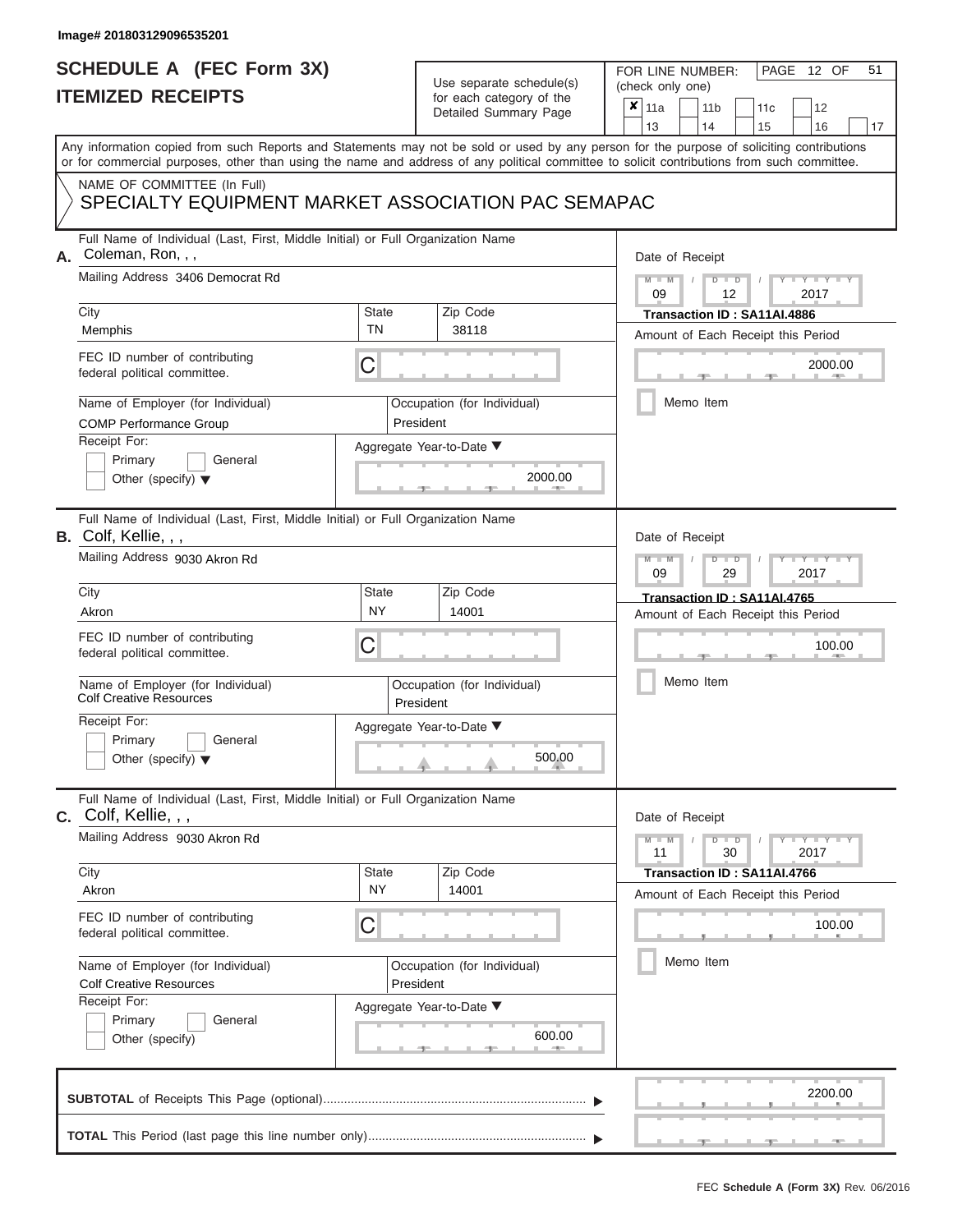## **SCHEDULE A (FEC Form 3X) ITEMIZED RECEIPTS**

# Use separate schedule(s)

FOR LINE NUMBER:<br>(check only one)

PAGE 13 OF 51

|                                                                                        | <u>IIEMIZED RECEIPIS</u>                                                                                                                                                                                                                                                                |                    | for each category of the<br>Detailed Summary Page                                    |         | ×                                            | 11a<br>13                                                       |           | 11 b<br>14                | 11c<br>15                                                         | 12<br>16        | 17 |  |  |  |  |  |
|----------------------------------------------------------------------------------------|-----------------------------------------------------------------------------------------------------------------------------------------------------------------------------------------------------------------------------------------------------------------------------------------|--------------------|--------------------------------------------------------------------------------------|---------|----------------------------------------------|-----------------------------------------------------------------|-----------|---------------------------|-------------------------------------------------------------------|-----------------|----|--|--|--|--|--|
|                                                                                        | Any information copied from such Reports and Statements may not be sold or used by any person for the purpose of soliciting contributions<br>or for commercial purposes, other than using the name and address of any political committee to solicit contributions from such committee. |                    |                                                                                      |         |                                              |                                                                 |           |                           |                                                                   |                 |    |  |  |  |  |  |
|                                                                                        | NAME OF COMMITTEE (In Full)<br>SPECIALTY EQUIPMENT MARKET ASSOCIATION PAC SEMAPAC                                                                                                                                                                                                       |                    |                                                                                      |         |                                              |                                                                 |           |                           |                                                                   |                 |    |  |  |  |  |  |
| А.                                                                                     | Full Name of Individual (Last, First, Middle Initial) or Full Organization Name<br>Colf, Kellie, , ,<br>Mailing Address 9030 Akron Rd                                                                                                                                                   |                    |                                                                                      |         |                                              | Date of Receipt                                                 |           |                           |                                                                   |                 |    |  |  |  |  |  |
|                                                                                        | City                                                                                                                                                                                                                                                                                    | <b>State</b>       | Zip Code                                                                             |         |                                              | $Y = Y$<br>D<br>2017<br>12<br>29<br>Transaction ID: SA11AI.4767 |           |                           |                                                                   |                 |    |  |  |  |  |  |
|                                                                                        | Akron                                                                                                                                                                                                                                                                                   | <b>NY</b>          | 14001                                                                                |         |                                              |                                                                 |           |                           |                                                                   |                 |    |  |  |  |  |  |
|                                                                                        | FEC ID number of contributing<br>federal political committee.                                                                                                                                                                                                                           | С                  |                                                                                      |         | Amount of Each Receipt this Period<br>100.00 |                                                                 |           |                           |                                                                   |                 |    |  |  |  |  |  |
|                                                                                        | Name of Employer (for Individual)<br><b>Colf Creative Resources</b>                                                                                                                                                                                                                     |                    | Occupation (for Individual)<br>President                                             |         |                                              |                                                                 | Memo Item |                           |                                                                   |                 |    |  |  |  |  |  |
|                                                                                        | Receipt For:<br>Primary<br>General<br>Other (specify) $\blacktriangledown$                                                                                                                                                                                                              |                    | Aggregate Year-to-Date ▼                                                             | 700.00  |                                              |                                                                 |           |                           |                                                                   |                 |    |  |  |  |  |  |
|                                                                                        | Full Name of Individual (Last, First, Middle Initial) or Full Organization Name<br><b>B.</b> Crawford, Sean, , ,                                                                                                                                                                        |                    |                                                                                      |         |                                              | Date of Receipt                                                 |           |                           |                                                                   |                 |    |  |  |  |  |  |
|                                                                                        | Mailing Address 7719 Woodstar Lane                                                                                                                                                                                                                                                      |                    |                                                                                      |         |                                              | $-Y$<br>2017<br>10<br>11                                        |           |                           |                                                                   |                 |    |  |  |  |  |  |
|                                                                                        | City<br>Concord                                                                                                                                                                                                                                                                         | <b>State</b><br>OH | Zip Code<br>44077                                                                    |         | Amount of Each Receipt this Period           |                                                                 |           |                           |                                                                   |                 |    |  |  |  |  |  |
|                                                                                        | FEC ID number of contributing<br>federal political committee.                                                                                                                                                                                                                           | С                  |                                                                                      |         |                                              | 1000.00                                                         |           |                           |                                                                   |                 |    |  |  |  |  |  |
|                                                                                        | Name of Employer (for Individual)<br>Race Winning Brands                                                                                                                                                                                                                                |                    | Occupation (for Individual)<br><b>Vice President</b>                                 |         | Memo Item                                    |                                                                 |           |                           |                                                                   |                 |    |  |  |  |  |  |
|                                                                                        | Receipt For:<br>Primary<br>General<br>Other (specify) $\blacktriangledown$                                                                                                                                                                                                              |                    | Aggregate Year-to-Date ▼                                                             | 1000.00 |                                              |                                                                 |           |                           |                                                                   |                 |    |  |  |  |  |  |
|                                                                                        | Full Name of Individual (Last, First, Middle Initial) or Full Organization Name<br><b>C.</b> Dasher, Laurel, , ,                                                                                                                                                                        |                    |                                                                                      |         |                                              | Date of Receipt                                                 |           |                           |                                                                   |                 |    |  |  |  |  |  |
|                                                                                        | Mailing Address 385 Country Ln                                                                                                                                                                                                                                                          |                    |                                                                                      |         |                                              | 09                                                              |           | $\blacksquare$<br>D<br>29 |                                                                   | $Y - Y$<br>2017 |    |  |  |  |  |  |
|                                                                                        | City<br>King of Prussia                                                                                                                                                                                                                                                                 | <b>State</b><br>PA | Zip Code<br>19406                                                                    |         |                                              |                                                                 |           |                           | Transaction ID: SA11AI.4773<br>Amount of Each Receipt this Period |                 |    |  |  |  |  |  |
|                                                                                        | FEC ID number of contributing<br>federal political committee.                                                                                                                                                                                                                           | С                  |                                                                                      |         |                                              |                                                                 |           |                           |                                                                   | 100.00          |    |  |  |  |  |  |
| Name of Employer (for Individual)<br><b>MagnaFlow Exhaust Products</b><br>Receipt For: |                                                                                                                                                                                                                                                                                         |                    | Occupation (for Individual)<br>National Accounts Manager<br>Aggregate Year-to-Date ▼ |         | Memo Item                                    |                                                                 |           |                           |                                                                   |                 |    |  |  |  |  |  |
|                                                                                        | Primary<br>General<br>Other (specify)                                                                                                                                                                                                                                                   |                    |                                                                                      |         |                                              |                                                                 |           |                           |                                                                   |                 |    |  |  |  |  |  |
|                                                                                        |                                                                                                                                                                                                                                                                                         |                    |                                                                                      |         |                                              |                                                                 |           |                           |                                                                   | 1200.00         |    |  |  |  |  |  |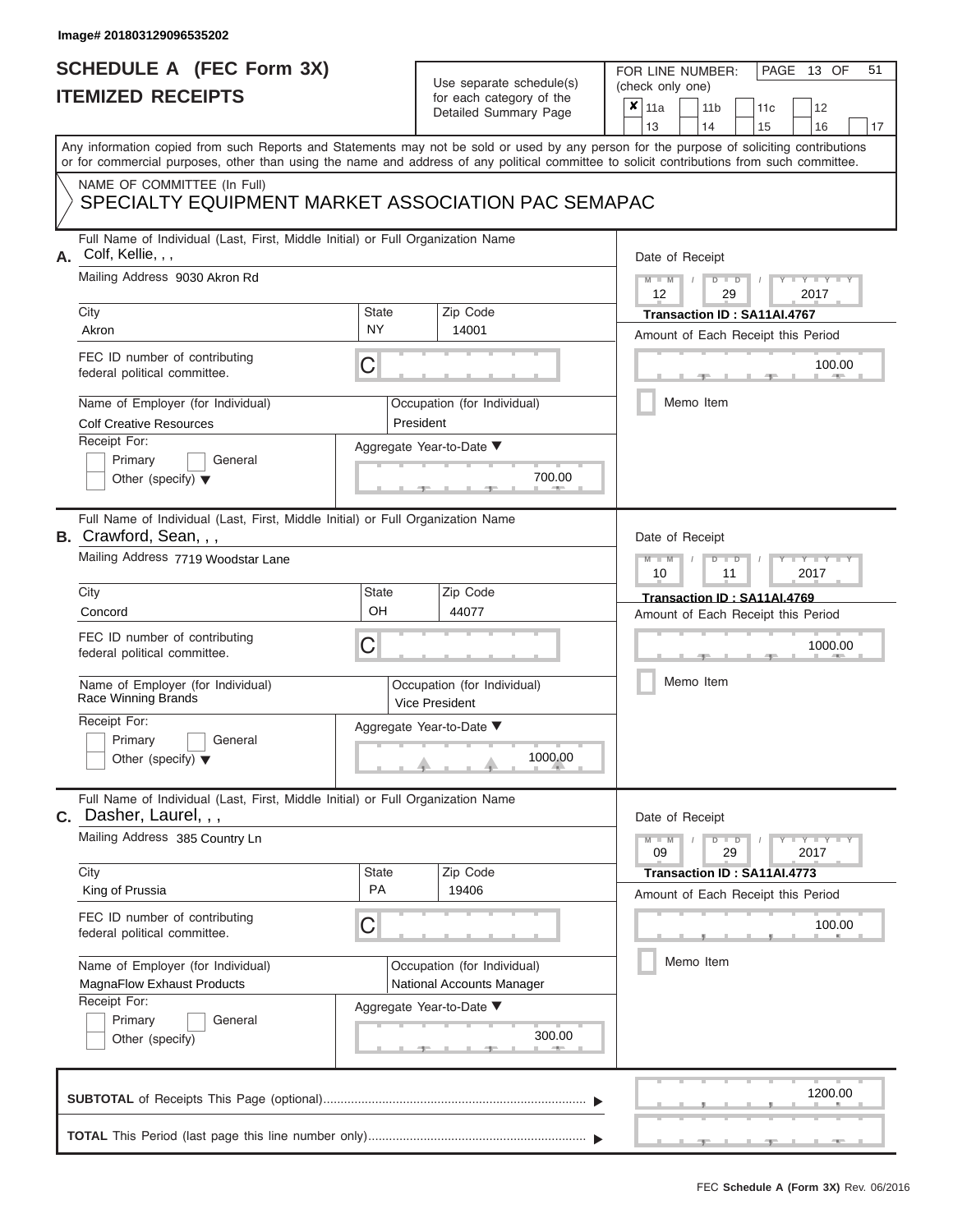## **SCHEDULE A (FEC Form 3X) ITEMIZED RECEIPTS**

# Use separate schedule(s)

| SCHEDULE A (FEC Form 3X)<br><b>ITEMIZED RECEIPTS</b> |                                                                                                                                                                                                                                                                                         | Use separate schedule(s)                          | 51<br>FOR LINE NUMBER:<br>PAGE<br>14 OF<br>(check only one)                   |                                                                                                                                           |  |  |  |  |  |  |
|------------------------------------------------------|-----------------------------------------------------------------------------------------------------------------------------------------------------------------------------------------------------------------------------------------------------------------------------------------|---------------------------------------------------|-------------------------------------------------------------------------------|-------------------------------------------------------------------------------------------------------------------------------------------|--|--|--|--|--|--|
|                                                      |                                                                                                                                                                                                                                                                                         | for each category of the<br>Detailed Summary Page | ×<br>11a<br>11 <sub>b</sub><br>12<br>11c<br>13<br>14<br>15<br>16<br>17        |                                                                                                                                           |  |  |  |  |  |  |
|                                                      | Any information copied from such Reports and Statements may not be sold or used by any person for the purpose of soliciting contributions<br>or for commercial purposes, other than using the name and address of any political committee to solicit contributions from such committee. |                                                   |                                                                               |                                                                                                                                           |  |  |  |  |  |  |
|                                                      | NAME OF COMMITTEE (In Full)<br>SPECIALTY EQUIPMENT MARKET ASSOCIATION PAC SEMAPAC                                                                                                                                                                                                       |                                                   |                                                                               |                                                                                                                                           |  |  |  |  |  |  |
|                                                      | Full Name of Individual (Last, First, Middle Initial) or Full Organization Name<br>Dasher, Laurel, , ,<br>Mailing Address 385 Country Ln                                                                                                                                                |                                                   |                                                                               | Date of Receipt                                                                                                                           |  |  |  |  |  |  |
|                                                      | City                                                                                                                                                                                                                                                                                    | State                                             | Zip Code                                                                      | $M - M$<br>$D$ $D$<br>$Y - Y - I$<br>10<br>27<br>2017<br>Transaction ID: SA11AI.4772                                                      |  |  |  |  |  |  |
|                                                      | King of Prussia<br>FEC ID number of contributing<br>federal political committee.                                                                                                                                                                                                        | <b>PA</b><br>С                                    | 19406                                                                         | Amount of Each Receipt this Period<br>100.00                                                                                              |  |  |  |  |  |  |
|                                                      | Name of Employer (for Individual)<br>MagnaFlow Exhaust Products                                                                                                                                                                                                                         |                                                   | Occupation (for Individual)<br>National Accounts Manager                      | <b>COLL</b><br>Memo Item                                                                                                                  |  |  |  |  |  |  |
|                                                      | Receipt For:<br>Primary<br>General<br>Other (specify) $\blacktriangledown$                                                                                                                                                                                                              |                                                   | Aggregate Year-to-Date ▼<br>400.00                                            |                                                                                                                                           |  |  |  |  |  |  |
|                                                      | Full Name of Individual (Last, First, Middle Initial) or Full Organization Name<br><b>B.</b> Dasher, Laurel, , ,<br>Mailing Address 385 Country Ln                                                                                                                                      |                                                   |                                                                               | Date of Receipt<br>$M - M$<br>$D$ $\Box$ $D$<br>$\blacksquare$ $\blacksquare$ $\blacksquare$ $\blacksquare$ $\blacksquare$ $\blacksquare$ |  |  |  |  |  |  |
|                                                      | City<br>King of Prussia                                                                                                                                                                                                                                                                 | <b>State</b><br>PA                                | Zip Code<br>19406                                                             | 2017<br>11<br>30<br>Transaction ID: SA11AI.4771<br>Amount of Each Receipt this Period                                                     |  |  |  |  |  |  |
|                                                      | FEC ID number of contributing<br>С<br>federal political committee.                                                                                                                                                                                                                      |                                                   |                                                                               | 100.00                                                                                                                                    |  |  |  |  |  |  |
|                                                      | Name of Employer (for Individual)<br>MagnaFlow Exhaust Products<br>Receipt For:                                                                                                                                                                                                         |                                                   | Occupation (for Individual)<br><b>National Accounts Manager</b>               | Memo Item                                                                                                                                 |  |  |  |  |  |  |
|                                                      | Primary<br>General<br>Other (specify) $\blacktriangledown$                                                                                                                                                                                                                              |                                                   | Aggregate Year-to-Date ▼<br>$\begin{array}{c}\n500.00 \\ \hline\n\end{array}$ |                                                                                                                                           |  |  |  |  |  |  |
|                                                      | Full Name of Individual (Last, First, Middle Initial) or Full Organization Name<br>C. Dasher, Laurel, , ,                                                                                                                                                                               |                                                   |                                                                               | Date of Receipt                                                                                                                           |  |  |  |  |  |  |
|                                                      | Mailing Address 385 Country Ln<br>City                                                                                                                                                                                                                                                  | <b>State</b>                                      | Zip Code                                                                      | $M - M$<br>$D$ $\Box$ $D$<br>$\mathbf{I} = \mathbf{Y} + \mathbf{Y} + \mathbf{I}$<br>12<br>29<br>2017<br>Transaction ID: SA11AI.4770       |  |  |  |  |  |  |
|                                                      | King of Prussia<br>FEC ID number of contributing<br>federal political committee.                                                                                                                                                                                                        | <b>PA</b><br>С                                    | 19406                                                                         | Amount of Each Receipt this Period<br>100.00                                                                                              |  |  |  |  |  |  |
|                                                      | Name of Employer (for Individual)<br>MagnaFlow Exhaust Products                                                                                                                                                                                                                         |                                                   | Occupation (for Individual)<br>National Accounts Manager                      | Memo Item                                                                                                                                 |  |  |  |  |  |  |
|                                                      | Receipt For:<br>Aggregate Year-to-Date ▼<br>Primary<br>General<br>600.00<br>Other (specify)                                                                                                                                                                                             |                                                   |                                                                               |                                                                                                                                           |  |  |  |  |  |  |
|                                                      |                                                                                                                                                                                                                                                                                         |                                                   |                                                                               | 300.00                                                                                                                                    |  |  |  |  |  |  |
|                                                      |                                                                                                                                                                                                                                                                                         |                                                   |                                                                               |                                                                                                                                           |  |  |  |  |  |  |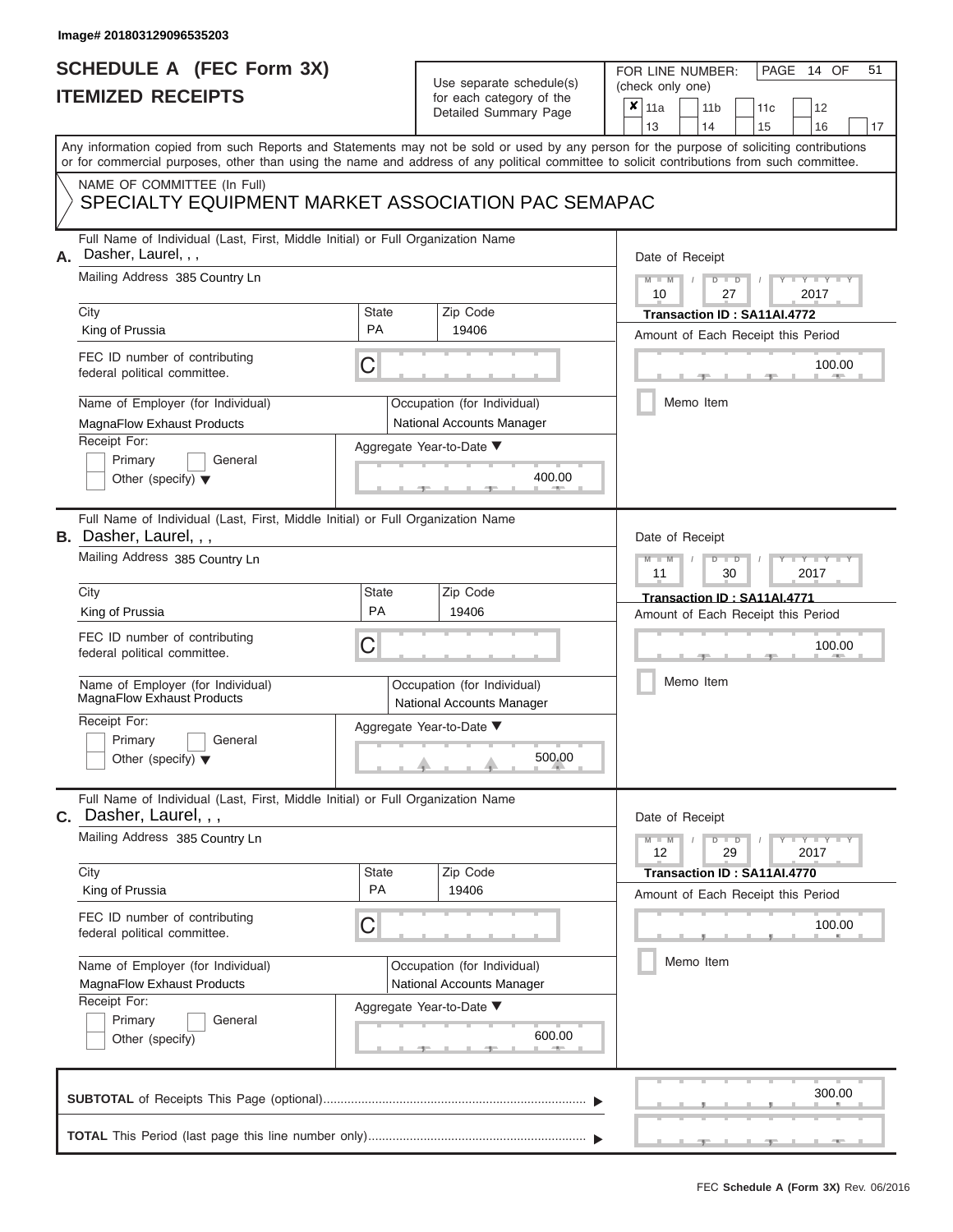## **SCHEDULE A (FEC Form 3X) ITEMIZED RECEIPTS**

# Use separate schedule(s)

| SCHEDULE A (FEC Form 3X)<br><b>ITEMIZED RECEIPTS</b>                                                                                                                                                                                                                                                                                                                                               |                                | Use separate schedule(s)<br>for each category of the<br>Detailed Summary Page                                 | 51<br>FOR LINE NUMBER:<br>PAGE 15 OF<br>(check only one)<br>$\boldsymbol{x}$<br>11a<br>11 <sub>b</sub><br>12<br>11 <sub>c</sub><br>13<br>14<br>15<br>16<br>17                                       |
|----------------------------------------------------------------------------------------------------------------------------------------------------------------------------------------------------------------------------------------------------------------------------------------------------------------------------------------------------------------------------------------------------|--------------------------------|---------------------------------------------------------------------------------------------------------------|-----------------------------------------------------------------------------------------------------------------------------------------------------------------------------------------------------|
| Any information copied from such Reports and Statements may not be sold or used by any person for the purpose of soliciting contributions<br>or for commercial purposes, other than using the name and address of any political committee to solicit contributions from such committee.<br>NAME OF COMMITTEE (In Full)<br>SPECIALTY EQUIPMENT MARKET ASSOCIATION PAC SEMAPAC                       |                                |                                                                                                               |                                                                                                                                                                                                     |
| Full Name of Individual (Last, First, Middle Initial) or Full Organization Name<br>Eatherly, Donnie, , ,<br>А.<br>Mailing Address 709 Rivergate Parkway<br>City<br>Goodlettsville<br>FEC ID number of contributing<br>federal political committee.<br>Name of Employer (for Individual)<br>P&E Distributors Inc.                                                                                   | <b>State</b><br><b>TN</b><br>C | Zip Code<br>37072<br>Occupation (for Individual)<br>President/co-owner                                        | Date of Receipt<br>$M - M$ /<br>$D$ $D$<br>$-1 - Y - 1 - Y - 1$<br>08<br>29<br>2017<br>Transaction ID: SA11AI.4776<br>Amount of Each Receipt this Period<br>200.00<br><b>Britannia</b><br>Memo Item |
| Receipt For:<br>Primary<br>General<br>Other (specify) $\blacktriangledown$                                                                                                                                                                                                                                                                                                                         |                                | Aggregate Year-to-Date ▼<br>1000.00                                                                           |                                                                                                                                                                                                     |
| Full Name of Individual (Last, First, Middle Initial) or Full Organization Name<br><b>B.</b> Eatherly, Donnie, , ,<br>Mailing Address 709 Rivergate Parkway<br>City<br>Goodlettsville<br>FEC ID number of contributing<br>federal political committee.<br>Name of Employer (for Individual)<br>P&E Distributors Inc.<br>Receipt For:<br>Primary<br>General<br>Other (specify) $\blacktriangledown$ | <b>State</b><br><b>TN</b><br>C | Zip Code<br>37072<br>Occupation (for Individual)<br>President/co-owner<br>Aggregate Year-to-Date ▼<br>1100.00 | Date of Receipt<br>$M - M$<br>$D$ $\Box$ $D$<br>$T - Y = T - T$<br>09<br>2017<br>29<br>Transaction ID: SA11AI.4777<br>Amount of Each Receipt this Period<br>100.00<br>Memo Item                     |
| Full Name of Individual (Last, First, Middle Initial) or Full Organization Name<br>C. Eatherly, Donnie, , ,<br>Mailing Address 709 Rivergate Parkway<br>City<br>Goodlettsville<br>FEC ID number of contributing<br>federal political committee.<br>Name of Employer (for Individual)<br>P&E Distributors Inc.<br>Receipt For:<br>Primary<br>General<br>Other (specify)                             | State<br><b>TN</b><br>C        | Zip Code<br>37072<br>Occupation (for Individual)<br>President/co-owner<br>Aggregate Year-to-Date ▼<br>1200.00 | Date of Receipt<br>$M - M$<br>$D$ $D$<br>$T - Y = T - Y - T - Y$<br>10<br>27<br>2017<br>Transaction ID: SA11AI.4778<br>Amount of Each Receipt this Period<br>100.00<br>Memo Item                    |
|                                                                                                                                                                                                                                                                                                                                                                                                    |                                |                                                                                                               | 400.00                                                                                                                                                                                              |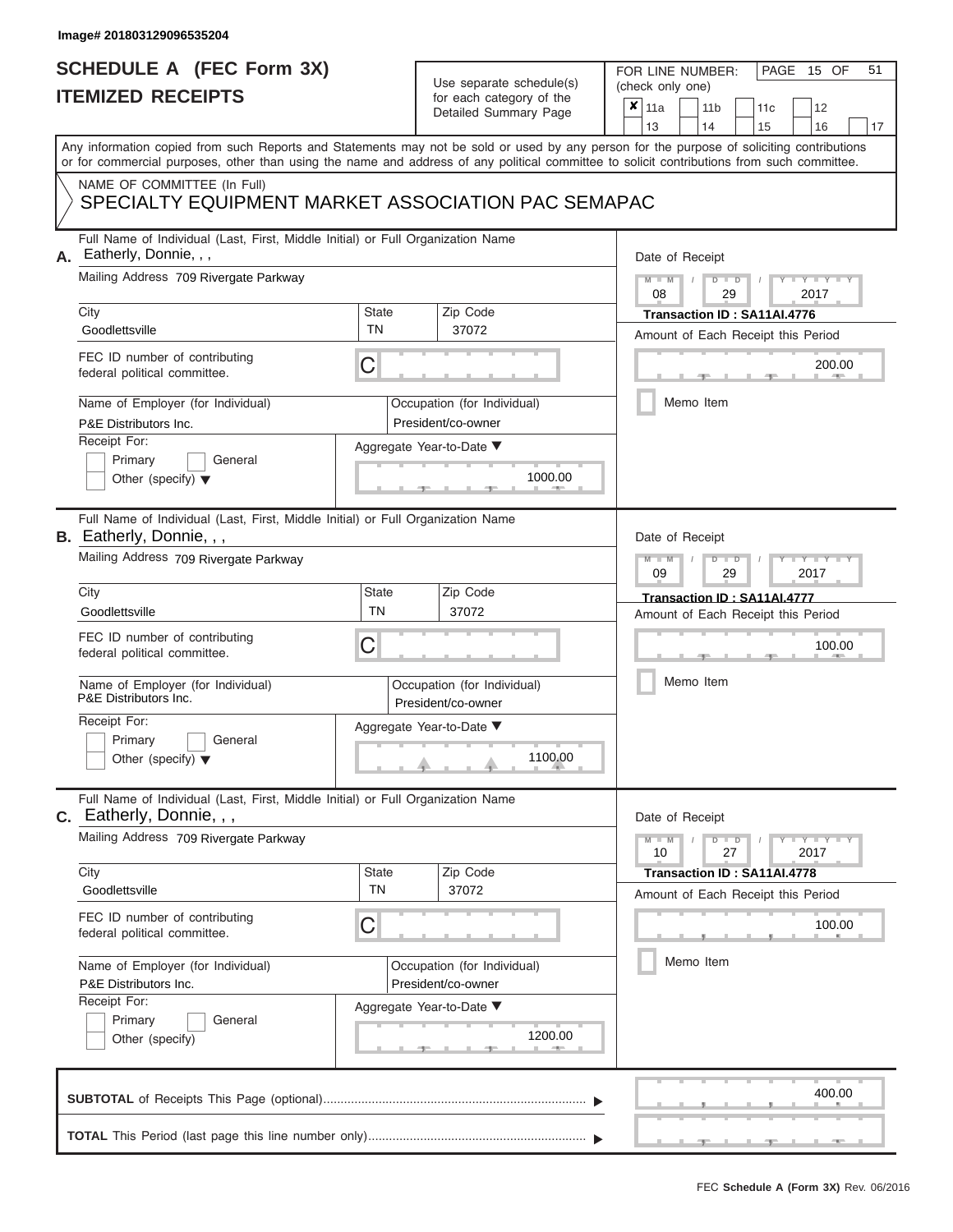# **SCHEDULE A (FEC Form 3X)**

# Use separate schedule(s)

| SCHEDULE A (FEC Form 3X)<br><b>ITEMIZED RECEIPTS</b>                                                                                                                                                                                                                                                                                                                                           |                                | Use separate schedule(s)<br>for each category of the<br>Detailed Summary Page                                    | 51<br>FOR LINE NUMBER:<br>PAGE<br>16 OF<br>(check only one)<br>$\boldsymbol{x}$<br>11a<br>11 <sub>b</sub><br>12<br>11c<br>16<br>13<br>14<br>15<br>17                                                                 |
|------------------------------------------------------------------------------------------------------------------------------------------------------------------------------------------------------------------------------------------------------------------------------------------------------------------------------------------------------------------------------------------------|--------------------------------|------------------------------------------------------------------------------------------------------------------|----------------------------------------------------------------------------------------------------------------------------------------------------------------------------------------------------------------------|
| Any information copied from such Reports and Statements may not be sold or used by any person for the purpose of soliciting contributions<br>or for commercial purposes, other than using the name and address of any political committee to solicit contributions from such committee.<br>NAME OF COMMITTEE (In Full)<br>SPECIALTY EQUIPMENT MARKET ASSOCIATION PAC SEMAPAC                   |                                |                                                                                                                  |                                                                                                                                                                                                                      |
| Full Name of Individual (Last, First, Middle Initial) or Full Organization Name<br>Eatherly, Donnie, , ,<br>А.<br>Mailing Address 709 Rivergate Parkway<br>City<br>Goodlettsville<br>FEC ID number of contributing<br>federal political committee.<br>Name of Employer (for Individual)<br>P&E Distributors Inc.<br>Receipt For:<br>Primary<br>General<br>Other (specify) $\blacktriangledown$ | <b>State</b><br><b>TN</b><br>С | Zip Code<br>37072<br>Occupation (for Individual)<br>President/co-owner<br>Aggregate Year-to-Date ▼<br>1300.00    | Date of Receipt<br>$M$ – $M$ /<br>$D$ $D$<br>$Y - Y - I$<br>11<br>30<br>2017<br>Transaction ID: SA11AI.4779<br>Amount of Each Receipt this Period<br>100.00<br><b>AND IN</b><br>Memo Item                            |
| Full Name of Individual (Last, First, Middle Initial) or Full Organization Name<br>B. Eatherly, Donnie, , ,<br>Mailing Address 709 Rivergate Parkway<br>City<br>Goodlettsville<br>FEC ID number of contributing<br>federal political committee.<br>Name of Employer (for Individual)<br>P&E Distributors Inc.<br>Receipt For:<br>Primary<br>General<br>Other (specify) $\blacktriangledown$    | <b>State</b><br><b>TN</b><br>С | Zip Code<br>37072<br>Occupation (for Individual)<br>President/co-owner<br>Aggregate Year-to-Date ▼<br>1400.00    | Date of Receipt<br>$M - M$<br>$D$ $D$<br>YIYI<br>12<br>2017<br>29<br>Transaction ID: SA11AI.4780<br>Amount of Each Receipt this Period<br>100.00<br>Memo Item                                                        |
| Full Name of Individual (Last, First, Middle Initial) or Full Organization Name<br>$C.$ Essex, Michael, , ,<br>Mailing Address 10908 Holly Cone Drive<br>City<br>Riverview<br>FEC ID number of contributing<br>federal political committee.<br>Name of Employer (for Individual)<br>Source Interlink Media<br>Receipt For:<br>Primary<br>General<br>Other (specify)                            | <b>State</b><br>FL.<br>С       | Zip Code<br>33569<br>Occupation (for Individual)<br>Regional Sales Manager<br>Aggregate Year-to-Date ▼<br>400.00 | Date of Receipt<br>$M - M$<br>$D$ $D$<br>$\blacksquare$ $\vdash$ $\vdash$ $\vdash$ $\vdash$ $\vdash$<br>07<br>31<br>2017<br>Transaction ID: SA11AI.4786<br>Amount of Each Receipt this Period<br>100.00<br>Memo Item |
|                                                                                                                                                                                                                                                                                                                                                                                                |                                |                                                                                                                  | 300.00                                                                                                                                                                                                               |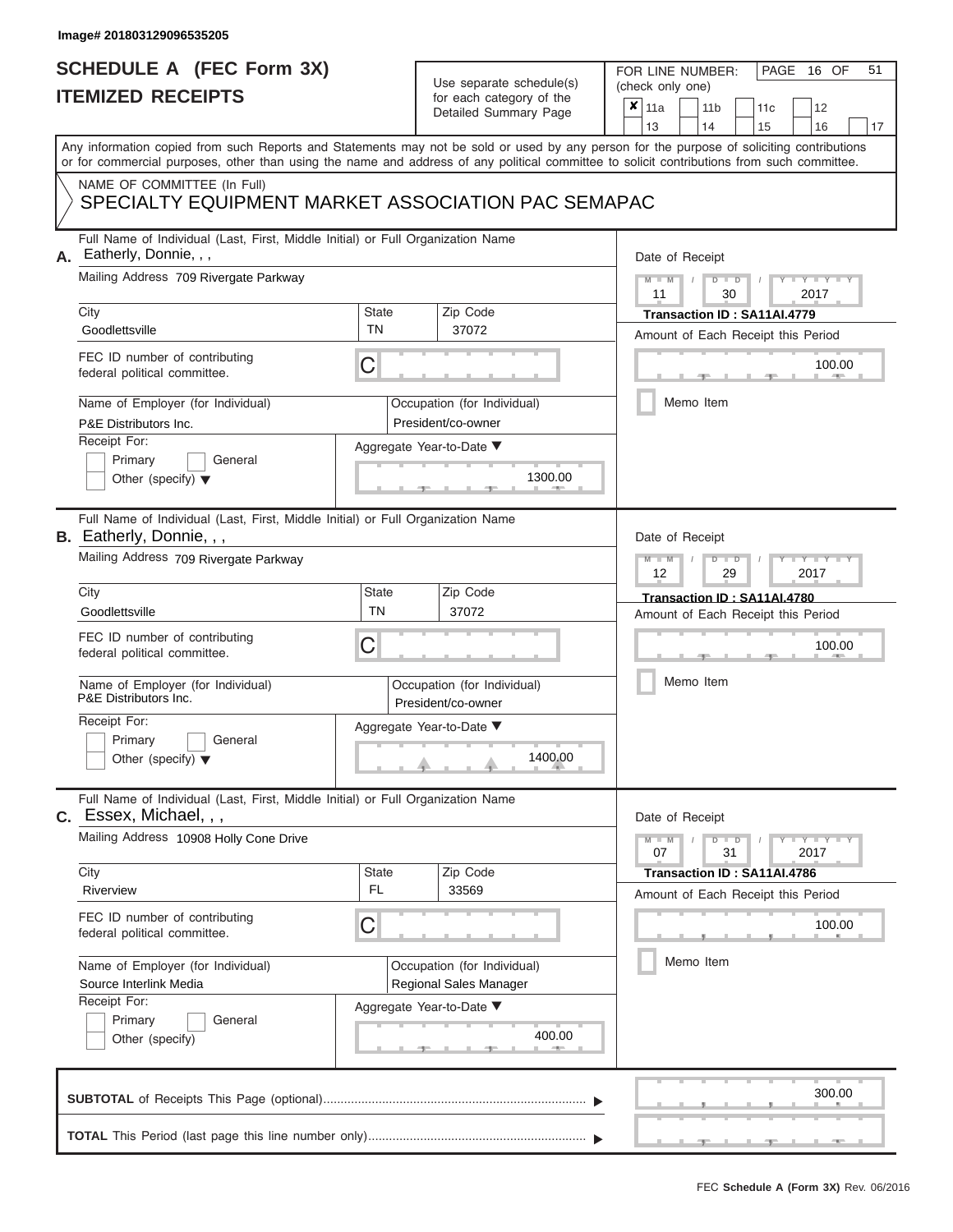## **SCHEDULE A (FEC Form 3X) ITEMIZED RECEIPTS**

| SCHEDULE A (FEC Form 3X)<br><b>ITEMIZED RECEIPTS</b>                                                                                                                                                                                                                                    |                           | Use separate schedule(s)<br>for each category of the                                        | 51<br>FOR LINE NUMBER:<br>PAGE 17 OF<br>(check only one)                                           |
|-----------------------------------------------------------------------------------------------------------------------------------------------------------------------------------------------------------------------------------------------------------------------------------------|---------------------------|---------------------------------------------------------------------------------------------|----------------------------------------------------------------------------------------------------|
|                                                                                                                                                                                                                                                                                         |                           | Detailed Summary Page                                                                       | ×<br>11a<br>11 <sub>b</sub><br>12<br>11 <sub>c</sub><br>13<br>14<br>15<br>16<br>17                 |
| Any information copied from such Reports and Statements may not be sold or used by any person for the purpose of soliciting contributions<br>or for commercial purposes, other than using the name and address of any political committee to solicit contributions from such committee. |                           |                                                                                             |                                                                                                    |
| NAME OF COMMITTEE (In Full)<br>SPECIALTY EQUIPMENT MARKET ASSOCIATION PAC SEMAPAC                                                                                                                                                                                                       |                           |                                                                                             |                                                                                                    |
| Full Name of Individual (Last, First, Middle Initial) or Full Organization Name<br>Essex, Michael, , ,<br>Mailing Address 10908 Holly Cone Drive                                                                                                                                        |                           |                                                                                             | Date of Receipt                                                                                    |
| City                                                                                                                                                                                                                                                                                    | <b>State</b>              | Zip Code                                                                                    | $M - M$<br>$D$ $D$<br>$Y - Y - I$<br>$\sqrt{ }$<br>08<br>29<br>2017<br>Transaction ID: SA11AI.4785 |
| Riverview<br>FEC ID number of contributing<br>federal political committee.                                                                                                                                                                                                              | FL<br>C                   | 33569                                                                                       | Amount of Each Receipt this Period<br>100.00<br><b>AND IN</b>                                      |
| Name of Employer (for Individual)<br>Source Interlink Media<br>Receipt For:<br>Primary<br>General<br>Other (specify) $\blacktriangledown$                                                                                                                                               |                           | Occupation (for Individual)<br>Regional Sales Manager<br>Aggregate Year-to-Date ▼<br>500.00 | Memo Item                                                                                          |
| Full Name of Individual (Last, First, Middle Initial) or Full Organization Name<br>B. Essex, Michael, , ,<br>Mailing Address 10908 Holly Cone Drive                                                                                                                                     |                           |                                                                                             | Date of Receipt<br>$M - M$<br>$D$ $D$<br>Y Y                                                       |
| City<br>Riverview                                                                                                                                                                                                                                                                       | State<br><b>FL</b>        | Zip Code<br>33569                                                                           | 09<br>2017<br>29<br>Transaction ID: SA11AI.4784<br>Amount of Each Receipt this Period              |
| FEC ID number of contributing<br>federal political committee.                                                                                                                                                                                                                           | С                         |                                                                                             | 100.00                                                                                             |
| Name of Employer (for Individual)<br>Source Interlink Media                                                                                                                                                                                                                             |                           | Occupation (for Individual)<br>Regional Sales Manager                                       | Memo Item                                                                                          |
| Receipt For:<br>Primary<br>General<br>Other (specify) $\blacktriangledown$                                                                                                                                                                                                              |                           | Aggregate Year-to-Date ▼<br>600.00                                                          |                                                                                                    |
| Full Name of Individual (Last, First, Middle Initial) or Full Organization Name<br>C. Essex, Michael, , ,                                                                                                                                                                               |                           |                                                                                             | Date of Receipt                                                                                    |
| Mailing Address 10908 Holly Cone Drive                                                                                                                                                                                                                                                  |                           |                                                                                             | $T - Y = T - Y$<br>$M - M$<br>$D$ $D$<br>10<br>27<br>2017                                          |
| City<br>Riverview                                                                                                                                                                                                                                                                       | <b>State</b><br><b>FL</b> | Zip Code<br>33569                                                                           | Transaction ID: SA11AI.4783<br>Amount of Each Receipt this Period                                  |
| FEC ID number of contributing<br>federal political committee.                                                                                                                                                                                                                           | С                         |                                                                                             | 100.00                                                                                             |
| Name of Employer (for Individual)<br>Source Interlink Media<br>Receipt For:<br>Primary<br>General<br>Other (specify)                                                                                                                                                                    |                           | Occupation (for Individual)<br>Regional Sales Manager<br>Aggregate Year-to-Date ▼<br>700.00 | Memo Item                                                                                          |
|                                                                                                                                                                                                                                                                                         |                           |                                                                                             | 300.00                                                                                             |

 $\frac{1}{2}$  ,  $\frac{1}{2}$  ,  $\frac{1}{2}$  ,  $\frac{1}{2}$  ,  $\frac{1}{2}$  ,  $\frac{1}{2}$  ,  $\frac{1}{2}$  ,  $\frac{1}{2}$  ,  $\frac{1}{2}$  ,  $\frac{1}{2}$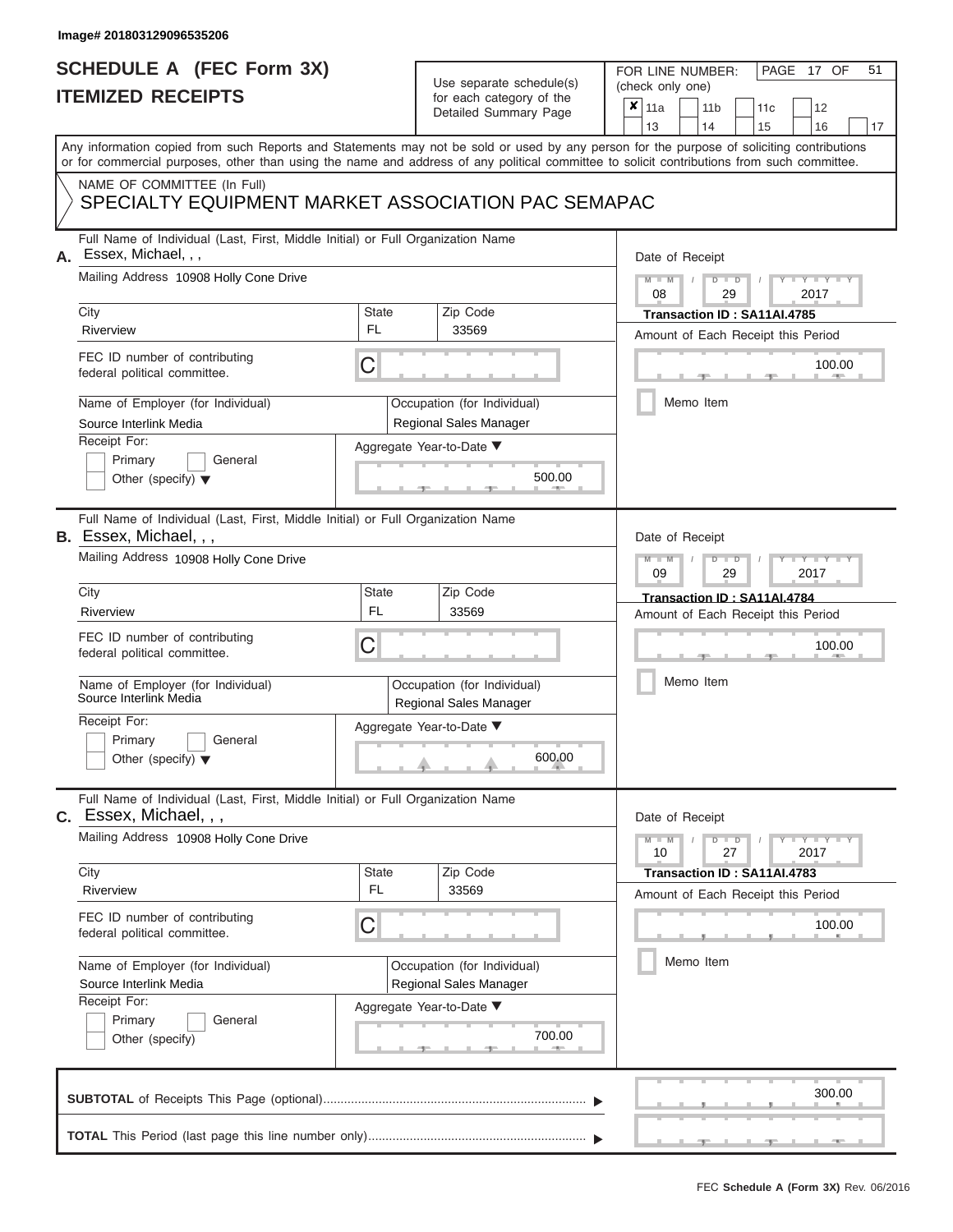## **SCHEDULE A (FEC Form 3X) ITEMIZED RECEIPTS**

FOR LINE NUMBER:<br>(check only one)

PAGE 18 OF 51

| <u>IIEMIZED REVEIFIJ</u> |                                                                                                                                                                                                                                                                                         |                    | for each category of the<br>Detailed Summary Page            | $\pmb{\times}$                                                                              | 11a             |  | 11 <sub>b</sub> |    | 11c                                |      | 12                  |    |  |  |  |  |
|--------------------------|-----------------------------------------------------------------------------------------------------------------------------------------------------------------------------------------------------------------------------------------------------------------------------------------|--------------------|--------------------------------------------------------------|---------------------------------------------------------------------------------------------|-----------------|--|-----------------|----|------------------------------------|------|---------------------|----|--|--|--|--|
|                          |                                                                                                                                                                                                                                                                                         |                    |                                                              |                                                                                             | 13              |  | 14              |    | 15                                 |      | 16                  | 17 |  |  |  |  |
|                          | Any information copied from such Reports and Statements may not be sold or used by any person for the purpose of soliciting contributions<br>or for commercial purposes, other than using the name and address of any political committee to solicit contributions from such committee. |                    |                                                              |                                                                                             |                 |  |                 |    |                                    |      |                     |    |  |  |  |  |
|                          | NAME OF COMMITTEE (In Full)<br>SPECIALTY EQUIPMENT MARKET ASSOCIATION PAC SEMAPAC                                                                                                                                                                                                       |                    |                                                              |                                                                                             |                 |  |                 |    |                                    |      |                     |    |  |  |  |  |
| А.                       | Full Name of Individual (Last, First, Middle Initial) or Full Organization Name<br>Essex, Michael, , ,                                                                                                                                                                                  |                    |                                                              |                                                                                             | Date of Receipt |  |                 |    |                                    |      |                     |    |  |  |  |  |
|                          | Mailing Address 10908 Holly Cone Drive                                                                                                                                                                                                                                                  |                    |                                                              | $M - M$<br>$Y - Y - Y$<br>$D$ $D$<br>2017<br>11<br>30<br><b>Transaction ID: SA11AI.4782</b> |                 |  |                 |    |                                    |      |                     |    |  |  |  |  |
|                          | City                                                                                                                                                                                                                                                                                    | State              | Zip Code                                                     |                                                                                             |                 |  |                 |    |                                    |      |                     |    |  |  |  |  |
|                          | Riverview                                                                                                                                                                                                                                                                               | FL.                | 33569                                                        | Amount of Each Receipt this Period                                                          |                 |  |                 |    |                                    |      |                     |    |  |  |  |  |
|                          | FEC ID number of contributing<br>federal political committee.                                                                                                                                                                                                                           | C                  |                                                              | 100.00<br><b>ARTIS</b>                                                                      |                 |  |                 |    |                                    |      |                     |    |  |  |  |  |
|                          | Name of Employer (for Individual)<br>Source Interlink Media                                                                                                                                                                                                                             |                    | Occupation (for Individual)<br>Regional Sales Manager        |                                                                                             |                 |  | Memo Item       |    |                                    |      |                     |    |  |  |  |  |
|                          | Receipt For:                                                                                                                                                                                                                                                                            |                    | Aggregate Year-to-Date ▼                                     |                                                                                             |                 |  |                 |    |                                    |      |                     |    |  |  |  |  |
|                          | Primary<br>General<br>Other (specify) $\blacktriangledown$                                                                                                                                                                                                                              |                    | 800.00                                                       |                                                                                             |                 |  |                 |    |                                    |      |                     |    |  |  |  |  |
|                          | Full Name of Individual (Last, First, Middle Initial) or Full Organization Name<br><b>B.</b> Essex, Michael, , ,                                                                                                                                                                        |                    |                                                              |                                                                                             | Date of Receipt |  |                 |    |                                    |      |                     |    |  |  |  |  |
|                          | Mailing Address 10908 Holly Cone Drive                                                                                                                                                                                                                                                  |                    |                                                              | $M - M$<br>$D$ $D$<br>Y TYT<br>12<br>29<br>2017                                             |                 |  |                 |    |                                    |      |                     |    |  |  |  |  |
|                          | City                                                                                                                                                                                                                                                                                    | <b>State</b>       | Zip Code                                                     | Transaction ID: SA11AI.4781<br>Amount of Each Receipt this Period                           |                 |  |                 |    |                                    |      |                     |    |  |  |  |  |
|                          | Riverview                                                                                                                                                                                                                                                                               | <b>FL</b>          | 33569                                                        |                                                                                             |                 |  |                 |    |                                    |      |                     |    |  |  |  |  |
|                          | FEC ID number of contributing<br>federal political committee.                                                                                                                                                                                                                           | C                  |                                                              |                                                                                             | 100.00          |  |                 |    |                                    |      |                     |    |  |  |  |  |
|                          | Name of Employer (for Individual)<br>Source Interlink Media                                                                                                                                                                                                                             |                    | Occupation (for Individual)<br><b>Regional Sales Manager</b> |                                                                                             |                 |  | Memo Item       |    |                                    |      |                     |    |  |  |  |  |
|                          | Receipt For:<br>Primary<br>General<br>Other (specify) $\blacktriangledown$                                                                                                                                                                                                              |                    | Aggregate Year-to-Date ▼<br>900.00                           |                                                                                             |                 |  |                 |    |                                    |      |                     |    |  |  |  |  |
|                          | Full Name of Individual (Last, First, Middle Initial) or Full Organization Name<br>$C.$ Goch, David, , ,                                                                                                                                                                                |                    |                                                              |                                                                                             | Date of Receipt |  |                 |    |                                    |      |                     |    |  |  |  |  |
|                          | Mailing Address 1747 Pennsylvania Ave NW<br>Ste 1000                                                                                                                                                                                                                                    |                    |                                                              |                                                                                             | $M - M$<br>12   |  | $D$ $D$         | 05 |                                    | 2017 | $Y - Y - Y - Y - Y$ |    |  |  |  |  |
|                          | City<br>Washington                                                                                                                                                                                                                                                                      | <b>State</b><br>DC | Zip Code<br>20006                                            |                                                                                             |                 |  |                 |    | Transaction ID: SA11AI.4911        |      |                     |    |  |  |  |  |
|                          |                                                                                                                                                                                                                                                                                         |                    |                                                              |                                                                                             |                 |  |                 |    | Amount of Each Receipt this Period |      |                     |    |  |  |  |  |
|                          | FEC ID number of contributing<br>federal political committee.                                                                                                                                                                                                                           | C                  |                                                              |                                                                                             | 2000.00         |  |                 |    |                                    |      |                     |    |  |  |  |  |
|                          | Name of Employer (for Individual)<br>Webster, Chamberlain & Bean, L                                                                                                                                                                                                                     |                    | Occupation (for Individual)<br>Attorney                      |                                                                                             |                 |  | Memo Item       |    |                                    |      |                     |    |  |  |  |  |
|                          | Receipt For:<br>Primary<br>General<br>Other (specify)                                                                                                                                                                                                                                   |                    | Aggregate Year-to-Date ▼<br>2000.00<br><b>ARTIS</b>          |                                                                                             |                 |  |                 |    |                                    |      |                     |    |  |  |  |  |
|                          |                                                                                                                                                                                                                                                                                         |                    |                                                              |                                                                                             |                 |  |                 |    |                                    |      | 2200.00             |    |  |  |  |  |
|                          |                                                                                                                                                                                                                                                                                         |                    |                                                              |                                                                                             |                 |  |                 |    |                                    |      |                     |    |  |  |  |  |

 ▲ ▲ ▲ , , .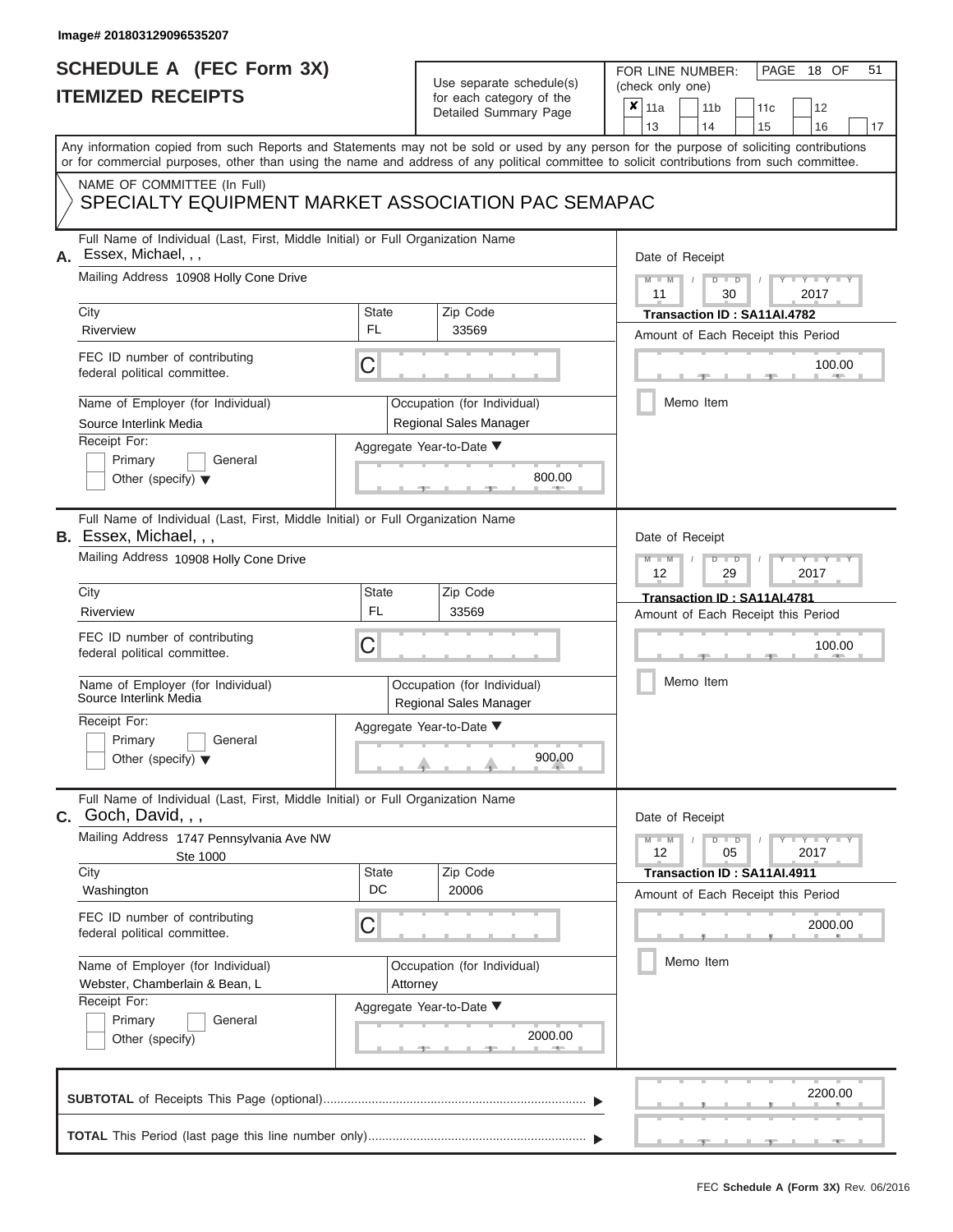# **SCHEDULE A (FEC Form 3X)**

# Use separate schedule(s)

| SCHEDULE A (FEC Form 3X)<br><b>ITEMIZED RECEIPTS</b>                                                                                                                                                                                                                                                                                                                                    |                         | Use separate schedule(s)<br>for each category of the<br>Detailed Summary Page                                             | 51<br>FOR LINE NUMBER:<br>PAGE<br>19 OF<br>(check only one)<br>$\boldsymbol{x}$<br>11a<br>11 <sub>b</sub><br>12<br>11c<br>13<br>16<br>14<br>15<br>17                                        |
|-----------------------------------------------------------------------------------------------------------------------------------------------------------------------------------------------------------------------------------------------------------------------------------------------------------------------------------------------------------------------------------------|-------------------------|---------------------------------------------------------------------------------------------------------------------------|---------------------------------------------------------------------------------------------------------------------------------------------------------------------------------------------|
| Any information copied from such Reports and Statements may not be sold or used by any person for the purpose of soliciting contributions<br>or for commercial purposes, other than using the name and address of any political committee to solicit contributions from such committee.<br>NAME OF COMMITTEE (In Full)<br>SPECIALTY EQUIPMENT MARKET ASSOCIATION PAC SEMAPAC            |                         |                                                                                                                           |                                                                                                                                                                                             |
| Full Name of Individual (Last, First, Middle Initial) or Full Organization Name<br>Ingber, Daniel, , ,<br>А.<br>Mailing Address 1317 F St NW<br><b>Ste 500</b><br>City<br>Washington<br>FEC ID number of contributing<br>federal political committee.<br>Name of Employer (for Individual)<br><b>SEMA</b><br>Receipt For:<br>Primary<br>General<br>Other (specify) $\blacktriangledown$ | <b>State</b><br>DC<br>С | Zip Code<br>20004<br>Occupation (for Individual)<br><b>Chief Corporate Counsel</b><br>Aggregate Year-to-Date ▼<br>1000.00 | Date of Receipt<br>$M - M$ /<br>$D$ $D$<br>$Y - Y - I$<br>12<br>07<br>2017<br>Transaction ID: SA11AI.4904<br>Amount of Each Receipt this Period<br>1000.00<br><b>ARCHITECT</b><br>Memo Item |
| Full Name of Individual (Last, First, Middle Initial) or Full Organization Name<br><b>B.</b> Kahn, Dan, , ,<br>Mailing Address 11988 Challenger Ct<br>City<br>Moorpark<br>FEC ID number of contributing<br>federal political committee.<br>Name of Employer (for Individual)<br>Kahn Media<br>Receipt For:<br>Primary<br>General<br>Other (specify) $\blacktriangledown$                | <b>State</b><br>CA<br>С | Zip Code<br>93021<br>Occupation (for Individual)<br>President<br>Aggregate Year-to-Date ▼<br>400.00                       | Date of Receipt<br>$M - M$<br>$D$ $D$<br>Y TYT<br>10<br>27<br>2017<br>Transaction ID: SA11AI.4794<br>Amount of Each Receipt this Period<br>200.00<br>Memo Item                              |
| Full Name of Individual (Last, First, Middle Initial) or Full Organization Name<br>$c.$ Kahn, Dan, , ,<br>Mailing Address 11988 Challenger Ct<br>City<br>Moorpark<br>FEC ID number of contributing<br>federal political committee.<br>Name of Employer (for Individual)<br>Kahn Media<br>Receipt For:<br>General<br>Primary<br>Other (specify)                                          | <b>State</b><br>CA<br>С | Zip Code<br>93021<br>Occupation (for Individual)<br>President<br>Aggregate Year-to-Date ▼<br>600.00                       | Date of Receipt<br>$M - M$<br>$D$ $D$<br>$\cdots$ Y $\cdots$ Y $\cdots$<br>30<br>2017<br>11<br>Transaction ID: SA11AI.4795<br>Amount of Each Receipt this Period<br>200.00<br>Memo Item     |
|                                                                                                                                                                                                                                                                                                                                                                                         |                         |                                                                                                                           | 1400.00                                                                                                                                                                                     |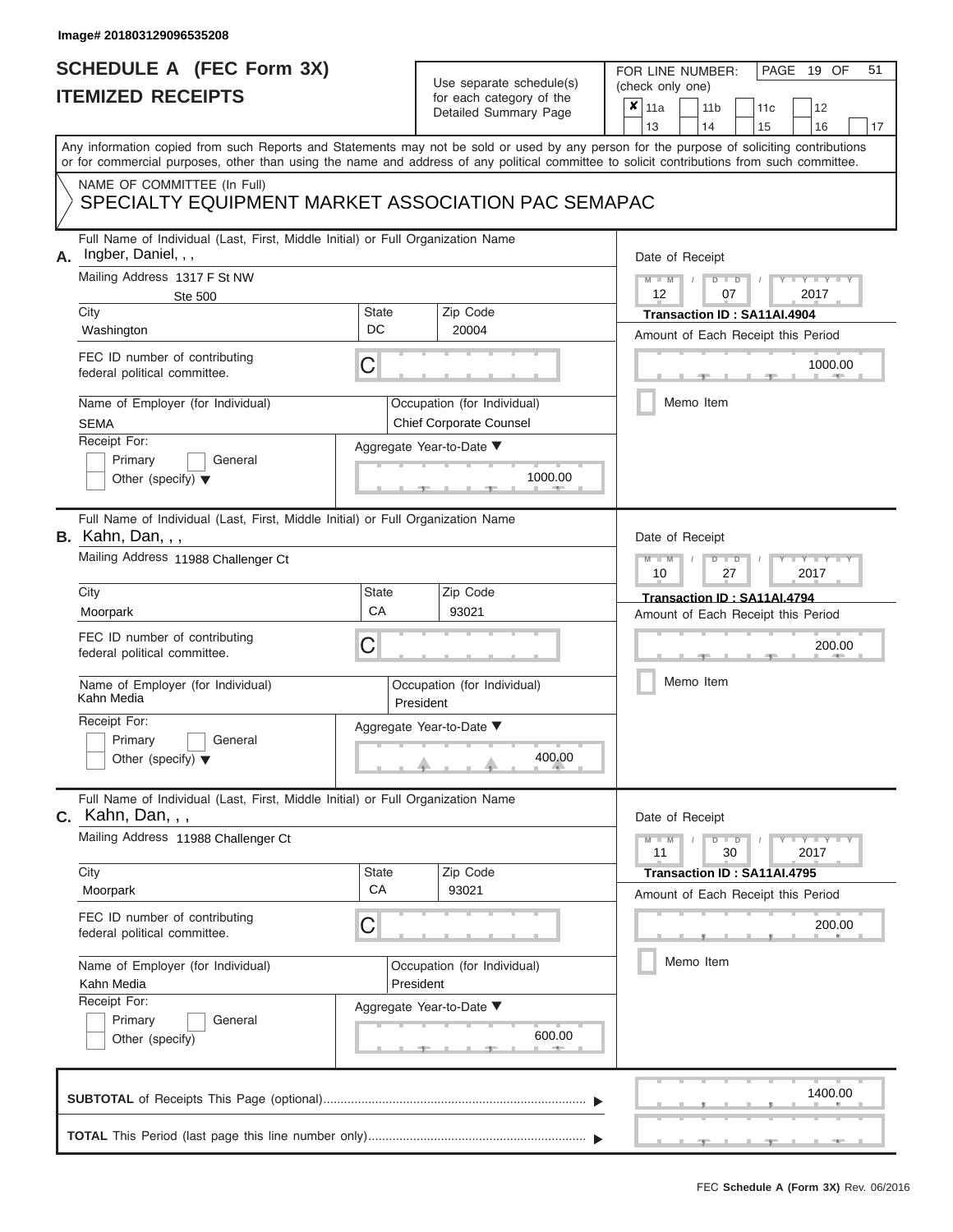|                          | <b>SCHEDULE A (FEC Form 3X)</b> |
|--------------------------|---------------------------------|
| <b>ITEMIZED RECEIPTS</b> |                                 |

FOR LINE NUMBER:

PAGE 20 OF 51

|    | <b>ILEMIZED REGEIPIS</b>                                                                                                                                                                                                                                                                |                                                    |           | for each category of the<br>Detailed Summary Page | $\pmb{\times}$ |                                    | 11a                                                        |                             | 11 <sub>b</sub> |               |  | 11c                                |      | 12                          |    |
|----|-----------------------------------------------------------------------------------------------------------------------------------------------------------------------------------------------------------------------------------------------------------------------------------------|----------------------------------------------------|-----------|---------------------------------------------------|----------------|------------------------------------|------------------------------------------------------------|-----------------------------|-----------------|---------------|--|------------------------------------|------|-----------------------------|----|
|    |                                                                                                                                                                                                                                                                                         |                                                    |           |                                                   |                |                                    | 13                                                         |                             | 14              |               |  | 15                                 |      | 16                          | 17 |
|    | Any information copied from such Reports and Statements may not be sold or used by any person for the purpose of soliciting contributions<br>or for commercial purposes, other than using the name and address of any political committee to solicit contributions from such committee. |                                                    |           |                                                   |                |                                    |                                                            |                             |                 |               |  |                                    |      |                             |    |
|    | NAME OF COMMITTEE (In Full)                                                                                                                                                                                                                                                             |                                                    |           |                                                   |                |                                    |                                                            |                             |                 |               |  |                                    |      |                             |    |
|    | SPECIALTY EQUIPMENT MARKET ASSOCIATION PAC SEMAPAC                                                                                                                                                                                                                                      |                                                    |           |                                                   |                |                                    |                                                            |                             |                 |               |  |                                    |      |                             |    |
| А. | Full Name of Individual (Last, First, Middle Initial) or Full Organization Name<br>Kahn, Dan, , ,                                                                                                                                                                                       |                                                    |           |                                                   |                |                                    | Date of Receipt                                            |                             |                 |               |  |                                    |      |                             |    |
|    | Mailing Address 11988 Challenger Ct                                                                                                                                                                                                                                                     |                                                    |           |                                                   |                |                                    | $M - M$<br>12                                              |                             |                 | $D$ $D$<br>29 |  |                                    |      | $T - Y = T - Y = T$<br>2017 |    |
|    | City                                                                                                                                                                                                                                                                                    | <b>State</b>                                       |           | Zip Code                                          |                |                                    |                                                            |                             |                 |               |  | Transaction ID: SA11AI.4796        |      |                             |    |
|    | Moorpark                                                                                                                                                                                                                                                                                | <b>CA</b>                                          |           | 93021                                             |                |                                    |                                                            |                             |                 |               |  | Amount of Each Receipt this Period |      |                             |    |
|    | FEC ID number of contributing<br>federal political committee.                                                                                                                                                                                                                           | C                                                  |           |                                                   |                |                                    |                                                            |                             |                 |               |  |                                    |      | 200.00<br><b>AREA</b>       |    |
|    | Name of Employer (for Individual)<br>Kahn Media                                                                                                                                                                                                                                         |                                                    | President | Occupation (for Individual)                       |                |                                    |                                                            | Memo Item                   |                 |               |  |                                    |      |                             |    |
|    | Receipt For:                                                                                                                                                                                                                                                                            |                                                    |           | Aggregate Year-to-Date ▼                          |                |                                    |                                                            |                             |                 |               |  |                                    |      |                             |    |
|    | Primary<br>General<br>Other (specify) $\blacktriangledown$                                                                                                                                                                                                                              |                                                    |           | 800.00                                            |                |                                    |                                                            |                             |                 |               |  |                                    |      |                             |    |
|    | Full Name of Individual (Last, First, Middle Initial) or Full Organization Name<br>B. Lail, Debra, , ,                                                                                                                                                                                  |                                                    |           |                                                   |                |                                    | Date of Receipt                                            |                             |                 |               |  |                                    |      |                             |    |
|    | Mailing Address 6180 Highway 150 East                                                                                                                                                                                                                                                   |                                                    |           |                                                   |                |                                    | $M - M$<br><b>TEXT TYPE</b><br>$D$ $D$<br>07<br>31<br>2017 |                             |                 |               |  |                                    |      |                             |    |
|    | City                                                                                                                                                                                                                                                                                    | State<br>Zip Code                                  |           |                                                   |                |                                    |                                                            | Transaction ID: SA11AI.4797 |                 |               |  |                                    |      |                             |    |
|    | Denver                                                                                                                                                                                                                                                                                  | <b>NC</b>                                          |           | 28037                                             |                | Amount of Each Receipt this Period |                                                            |                             |                 |               |  |                                    |      |                             |    |
|    | FEC ID number of contributing<br>C<br>federal political committee.                                                                                                                                                                                                                      |                                                    |           |                                                   |                |                                    |                                                            |                             |                 |               |  |                                    |      | 100.00                      |    |
|    | Name of Employer (for Individual)<br>Occupation (for Individual)<br><b>Steele Rubber Products</b><br>Secretary/Treasurer                                                                                                                                                                |                                                    |           |                                                   |                |                                    |                                                            | Memo Item                   |                 |               |  |                                    |      |                             |    |
|    | Receipt For:<br>Aggregate Year-to-Date ▼<br>Primary<br>General<br>300.00<br>Other (specify) $\blacktriangledown$                                                                                                                                                                        |                                                    |           |                                                   |                |                                    |                                                            |                             |                 |               |  |                                    |      |                             |    |
|    | Full Name of Individual (Last, First, Middle Initial) or Full Organization Name<br>$c.$ Lail, Debra, $,$                                                                                                                                                                                |                                                    |           |                                                   |                |                                    | Date of Receipt                                            |                             |                 |               |  |                                    |      |                             |    |
|    | Mailing Address 6180 Highway 150 East                                                                                                                                                                                                                                                   |                                                    |           |                                                   |                |                                    |                                                            |                             |                 | $D$ $D$<br>29 |  |                                    | 2017 | $-Y - Y - Y - Y$            |    |
|    | City                                                                                                                                                                                                                                                                                    | <b>State</b>                                       |           | Zip Code                                          |                |                                    |                                                            |                             |                 |               |  | Transaction ID: SA11AI.4798        |      |                             |    |
|    | Denver                                                                                                                                                                                                                                                                                  | <b>NC</b>                                          |           | 28037                                             |                |                                    |                                                            |                             |                 |               |  | Amount of Each Receipt this Period |      |                             |    |
|    | FEC ID number of contributing<br>federal political committee.                                                                                                                                                                                                                           | C                                                  |           |                                                   |                |                                    |                                                            |                             |                 |               |  |                                    |      | 100.00                      |    |
|    | Name of Employer (for Individual)<br><b>Steele Rubber Products</b>                                                                                                                                                                                                                      | Occupation (for Individual)<br>Secretary/Treasurer |           |                                                   |                |                                    |                                                            |                             | Memo Item       |               |  |                                    |      |                             |    |
|    | Receipt For:                                                                                                                                                                                                                                                                            | Aggregate Year-to-Date ▼                           |           |                                                   |                |                                    |                                                            |                             |                 |               |  |                                    |      |                             |    |
|    | General<br>Primary<br>Other (specify)                                                                                                                                                                                                                                                   |                                                    |           | 400.00<br><b>1. 400</b>                           |                |                                    |                                                            |                             |                 |               |  |                                    |      |                             |    |
|    |                                                                                                                                                                                                                                                                                         |                                                    |           |                                                   |                |                                    |                                                            |                             |                 |               |  |                                    |      | 400.00                      |    |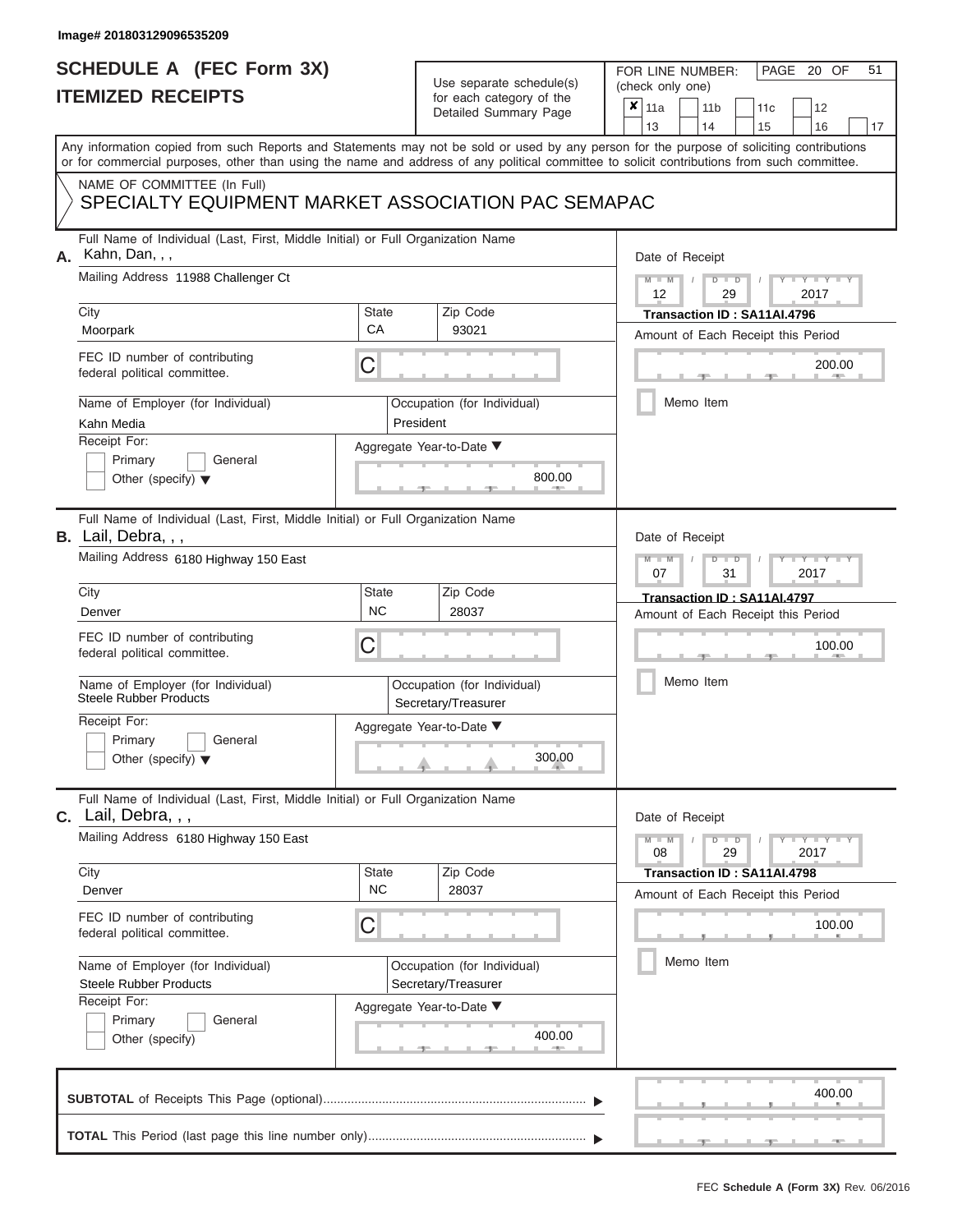# **SCHEDULE A (FEC Form 3X)**

# Use separate schedule(s)

| SCHEDULE A (FEC Form 3X)<br><b>ITEMIZED RECEIPTS</b>                                                                                                                                                                                                                                                                                                                                      |                                | Use separate schedule(s)<br>for each category of the<br>Detailed Summary Page                                 | 51<br>FOR LINE NUMBER:<br>PAGE 21<br>OF<br>(check only one)<br>$\boldsymbol{x}$<br>11a<br>11 <sub>b</sub><br>12<br>11c<br>16<br>13<br>14<br>15<br>17                                    |
|-------------------------------------------------------------------------------------------------------------------------------------------------------------------------------------------------------------------------------------------------------------------------------------------------------------------------------------------------------------------------------------------|--------------------------------|---------------------------------------------------------------------------------------------------------------|-----------------------------------------------------------------------------------------------------------------------------------------------------------------------------------------|
| Any information copied from such Reports and Statements may not be sold or used by any person for the purpose of soliciting contributions<br>or for commercial purposes, other than using the name and address of any political committee to solicit contributions from such committee.<br>NAME OF COMMITTEE (In Full)<br>SPECIALTY EQUIPMENT MARKET ASSOCIATION PAC SEMAPAC              |                                |                                                                                                               |                                                                                                                                                                                         |
| Full Name of Individual (Last, First, Middle Initial) or Full Organization Name<br>Lail, Debra, , ,<br>А.<br>Mailing Address 6180 Highway 150 East<br>City<br>Denver<br>FEC ID number of contributing<br>federal political committee.<br>Name of Employer (for Individual)<br><b>Steele Rubber Products</b><br>Receipt For:<br>Primary<br>General<br>Other (specify) $\blacktriangledown$ | <b>State</b><br><b>NC</b><br>С | Zip Code<br>28037<br>Occupation (for Individual)<br>Secretary/Treasurer<br>Aggregate Year-to-Date ▼<br>500.00 | Date of Receipt<br>$M - M$<br>$D$ $D$<br>$Y - Y - I$<br>$\sqrt{ }$<br>09<br>29<br>2017<br>Transaction ID: SA11AI.4799<br>Amount of Each Receipt this Period<br>100.00<br>Memo Item      |
| Full Name of Individual (Last, First, Middle Initial) or Full Organization Name<br>B. Lail, Debra, , ,<br>Mailing Address 6180 Highway 150 East<br>City<br>Denver<br>FEC ID number of contributing<br>federal political committee.<br>Name of Employer (for Individual)<br><b>Steele Rubber Products</b><br>Receipt For:<br>Primary<br>General<br>Other (specify) $\blacktriangledown$    | <b>State</b><br><b>NC</b><br>С | Zip Code<br>28037<br>Occupation (for Individual)<br>Secretary/Treasurer<br>Aggregate Year-to-Date ▼<br>600.00 | Date of Receipt<br>$M - M$<br>$D$ $D$<br>Y Y Y U<br>27<br>2017<br>10<br>Transaction ID: SA11AI.4800<br>Amount of Each Receipt this Period<br>100.00<br>Memo Item                        |
| Full Name of Individual (Last, First, Middle Initial) or Full Organization Name<br><b>C.</b> Lail, Debra, , ,<br>Mailing Address 6180 Highway 150 East<br>City<br>Denver<br>FEC ID number of contributing<br>federal political committee.<br>Name of Employer (for Individual)<br><b>Steele Rubber Products</b><br>Receipt For:<br>Primary<br>General<br>Other (specify)                  | <b>State</b><br><b>NC</b><br>С | Zip Code<br>28037<br>Occupation (for Individual)<br>Secretary/Treasurer<br>Aggregate Year-to-Date ▼<br>700.00 | Date of Receipt<br>$M - M$<br>$D$ $D$<br>$\cdots$ Y $\cdots$ Y $\cdots$<br>30<br>2017<br>11<br>Transaction ID: SA11AI.4801<br>Amount of Each Receipt this Period<br>100.00<br>Memo Item |
|                                                                                                                                                                                                                                                                                                                                                                                           |                                |                                                                                                               | 300.00                                                                                                                                                                                  |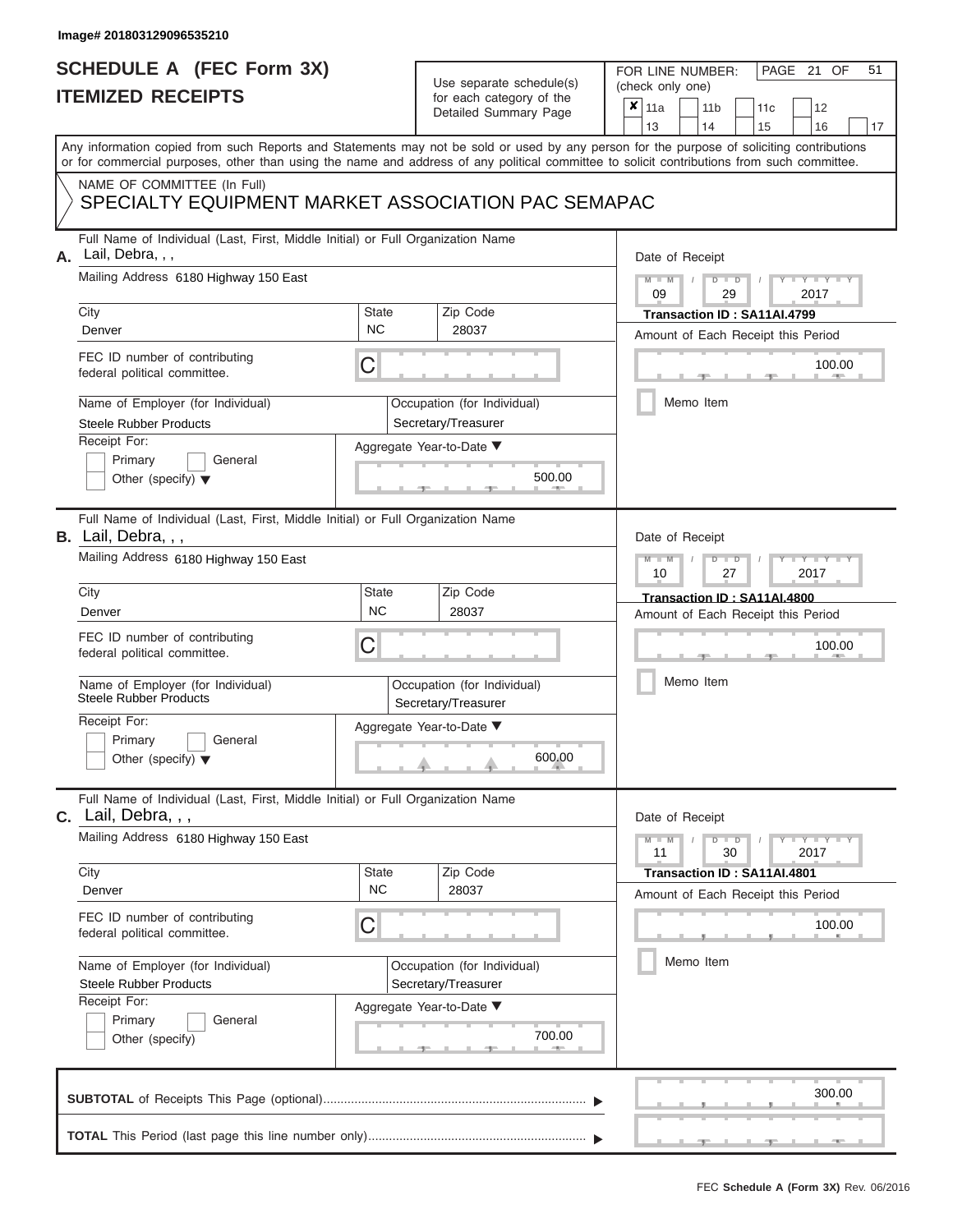|                          | <b>SCHEDULE A (FEC Form 3X)</b> |
|--------------------------|---------------------------------|
| <b>ITEMIZED RECEIPTS</b> |                                 |

FOR LINE NUMBER:<br>(check only one)

PAGE 22 OF 51

| IILMILLU NLVLIF IJ                                                                                                                                                                                                                                                                      |                                                                                 | iul each caleguly of the<br>Detailed Summary Page  | ×                                  | 11a                                    |           | 11 <sub>b</sub> |                                        | 11c                         |                                                                                                                          | 12      |    |  |  |  |  |
|-----------------------------------------------------------------------------------------------------------------------------------------------------------------------------------------------------------------------------------------------------------------------------------------|---------------------------------------------------------------------------------|----------------------------------------------------|------------------------------------|----------------------------------------|-----------|-----------------|----------------------------------------|-----------------------------|--------------------------------------------------------------------------------------------------------------------------|---------|----|--|--|--|--|
|                                                                                                                                                                                                                                                                                         |                                                                                 |                                                    |                                    | 13                                     |           | 14              |                                        | 15                          |                                                                                                                          | 16      | 17 |  |  |  |  |
| Any information copied from such Reports and Statements may not be sold or used by any person for the purpose of soliciting contributions<br>or for commercial purposes, other than using the name and address of any political committee to solicit contributions from such committee. |                                                                                 |                                                    |                                    |                                        |           |                 |                                        |                             |                                                                                                                          |         |    |  |  |  |  |
| NAME OF COMMITTEE (In Full)                                                                                                                                                                                                                                                             |                                                                                 |                                                    |                                    |                                        |           |                 |                                        |                             |                                                                                                                          |         |    |  |  |  |  |
| SPECIALTY EQUIPMENT MARKET ASSOCIATION PAC SEMAPAC                                                                                                                                                                                                                                      |                                                                                 |                                                    |                                    |                                        |           |                 |                                        |                             |                                                                                                                          |         |    |  |  |  |  |
| Lail, Debra, , ,<br>А.                                                                                                                                                                                                                                                                  | Full Name of Individual (Last, First, Middle Initial) or Full Organization Name |                                                    |                                    |                                        |           |                 |                                        |                             |                                                                                                                          |         |    |  |  |  |  |
| Mailing Address 6180 Highway 150 East                                                                                                                                                                                                                                                   |                                                                                 |                                                    |                                    | $M - M$<br>$D$ $D$<br>12<br>29<br>2017 |           |                 |                                        |                             |                                                                                                                          |         |    |  |  |  |  |
| City                                                                                                                                                                                                                                                                                    | State                                                                           | Zip Code                                           |                                    |                                        |           |                 |                                        | Transaction ID: SA11AI.4802 |                                                                                                                          |         |    |  |  |  |  |
| Denver                                                                                                                                                                                                                                                                                  | <b>NC</b>                                                                       | 28037                                              |                                    | Amount of Each Receipt this Period     |           |                 |                                        |                             |                                                                                                                          |         |    |  |  |  |  |
| FEC ID number of contributing<br>federal political committee.                                                                                                                                                                                                                           | С                                                                               |                                                    |                                    |                                        |           |                 |                                        |                             |                                                                                                                          | 100.00  |    |  |  |  |  |
| Name of Employer (for Individual)<br><b>Steele Rubber Products</b>                                                                                                                                                                                                                      |                                                                                 | Occupation (for Individual)<br>Secretary/Treasurer |                                    |                                        |           | Memo Item       |                                        |                             |                                                                                                                          |         |    |  |  |  |  |
| Receipt For:                                                                                                                                                                                                                                                                            |                                                                                 | Aggregate Year-to-Date ▼                           |                                    |                                        |           |                 |                                        |                             |                                                                                                                          |         |    |  |  |  |  |
| Primary<br>General                                                                                                                                                                                                                                                                      |                                                                                 |                                                    |                                    |                                        |           |                 |                                        |                             |                                                                                                                          |         |    |  |  |  |  |
| Other (specify) $\blacktriangledown$                                                                                                                                                                                                                                                    |                                                                                 | 800.00                                             |                                    |                                        |           |                 |                                        |                             |                                                                                                                          |         |    |  |  |  |  |
| <b>B.</b> Lane, Doug, , ,                                                                                                                                                                                                                                                               | Full Name of Individual (Last, First, Middle Initial) or Full Organization Name |                                                    |                                    |                                        |           |                 |                                        |                             |                                                                                                                          |         |    |  |  |  |  |
| Mailing Address 8300 Lane Drive                                                                                                                                                                                                                                                         |                                                                                 |                                                    |                                    |                                        |           |                 | $M - M$<br>$D$ $D$<br>10<br>25<br>2017 |                             |                                                                                                                          |         |    |  |  |  |  |
| City                                                                                                                                                                                                                                                                                    | Zip Code<br><b>State</b>                                                        |                                                    |                                    |                                        |           |                 |                                        |                             | Transaction ID: SA11AI.4804                                                                                              |         |    |  |  |  |  |
| Watervilet                                                                                                                                                                                                                                                                              | MI                                                                              | 49098                                              | Amount of Each Receipt this Period |                                        |           |                 |                                        |                             |                                                                                                                          |         |    |  |  |  |  |
| FEC ID number of contributing<br>federal political committee.                                                                                                                                                                                                                           | С                                                                               |                                                    |                                    |                                        |           |                 |                                        |                             |                                                                                                                          | 1000.00 |    |  |  |  |  |
| Name of Employer (for Individual)<br><b>Motor State Distributing</b>                                                                                                                                                                                                                    | Occupation (for Individual)<br>President                                        |                                                    |                                    |                                        | Memo Item |                 |                                        |                             |                                                                                                                          |         |    |  |  |  |  |
| Receipt For:                                                                                                                                                                                                                                                                            |                                                                                 | Aggregate Year-to-Date ▼                           |                                    |                                        |           |                 |                                        |                             |                                                                                                                          |         |    |  |  |  |  |
| Primary<br>General                                                                                                                                                                                                                                                                      |                                                                                 | 1000.00                                            |                                    |                                        |           |                 |                                        |                             |                                                                                                                          |         |    |  |  |  |  |
| Other (specify) $\blacktriangledown$                                                                                                                                                                                                                                                    |                                                                                 |                                                    |                                    |                                        |           |                 |                                        |                             |                                                                                                                          |         |    |  |  |  |  |
| $c.$ Leach, David, $, ,$                                                                                                                                                                                                                                                                | Full Name of Individual (Last, First, Middle Initial) or Full Organization Name |                                                    |                                    |                                        |           |                 |                                        |                             |                                                                                                                          |         |    |  |  |  |  |
| Mailing Address 1441 Market St                                                                                                                                                                                                                                                          |                                                                                 |                                                    |                                    | $M - M$<br>07                          |           | $D$ $D$         | 31                                     |                             | $\blacksquare \blacksquare \mathsf{Y} \blacksquare \blacksquare \mathsf{Y} \blacksquare \blacksquare \mathsf{Y}$<br>2017 |         |    |  |  |  |  |
| City                                                                                                                                                                                                                                                                                    | <b>State</b>                                                                    | Zip Code                                           |                                    |                                        |           |                 |                                        | Transaction ID: SA11AI.4805 |                                                                                                                          |         |    |  |  |  |  |
| Dayton                                                                                                                                                                                                                                                                                  | TN                                                                              | 37321                                              |                                    | Amount of Each Receipt this Period     |           |                 |                                        |                             |                                                                                                                          |         |    |  |  |  |  |
| FEC ID number of contributing<br>federal political committee.                                                                                                                                                                                                                           | C                                                                               |                                                    |                                    |                                        |           |                 |                                        |                             |                                                                                                                          | 200.00  |    |  |  |  |  |
| Name of Employer (for Individual)<br>LeachCo LLC                                                                                                                                                                                                                                        |                                                                                 | Occupation (for Individual)<br>President           |                                    |                                        |           | Memo Item       |                                        |                             |                                                                                                                          |         |    |  |  |  |  |
| Receipt For:                                                                                                                                                                                                                                                                            |                                                                                 | Aggregate Year-to-Date ▼                           |                                    |                                        |           |                 |                                        |                             |                                                                                                                          |         |    |  |  |  |  |
| Primary<br>General                                                                                                                                                                                                                                                                      |                                                                                 |                                                    |                                    |                                        |           |                 |                                        |                             |                                                                                                                          |         |    |  |  |  |  |
| Other (specify)                                                                                                                                                                                                                                                                         |                                                                                 | 1200.00                                            |                                    |                                        |           |                 |                                        |                             |                                                                                                                          |         |    |  |  |  |  |
|                                                                                                                                                                                                                                                                                         |                                                                                 |                                                    |                                    |                                        |           |                 |                                        |                             |                                                                                                                          | 1300.00 |    |  |  |  |  |
|                                                                                                                                                                                                                                                                                         |                                                                                 |                                                    |                                    |                                        |           |                 |                                        |                             |                                                                                                                          |         |    |  |  |  |  |
|                                                                                                                                                                                                                                                                                         |                                                                                 |                                                    |                                    |                                        |           |                 |                                        |                             |                                                                                                                          |         |    |  |  |  |  |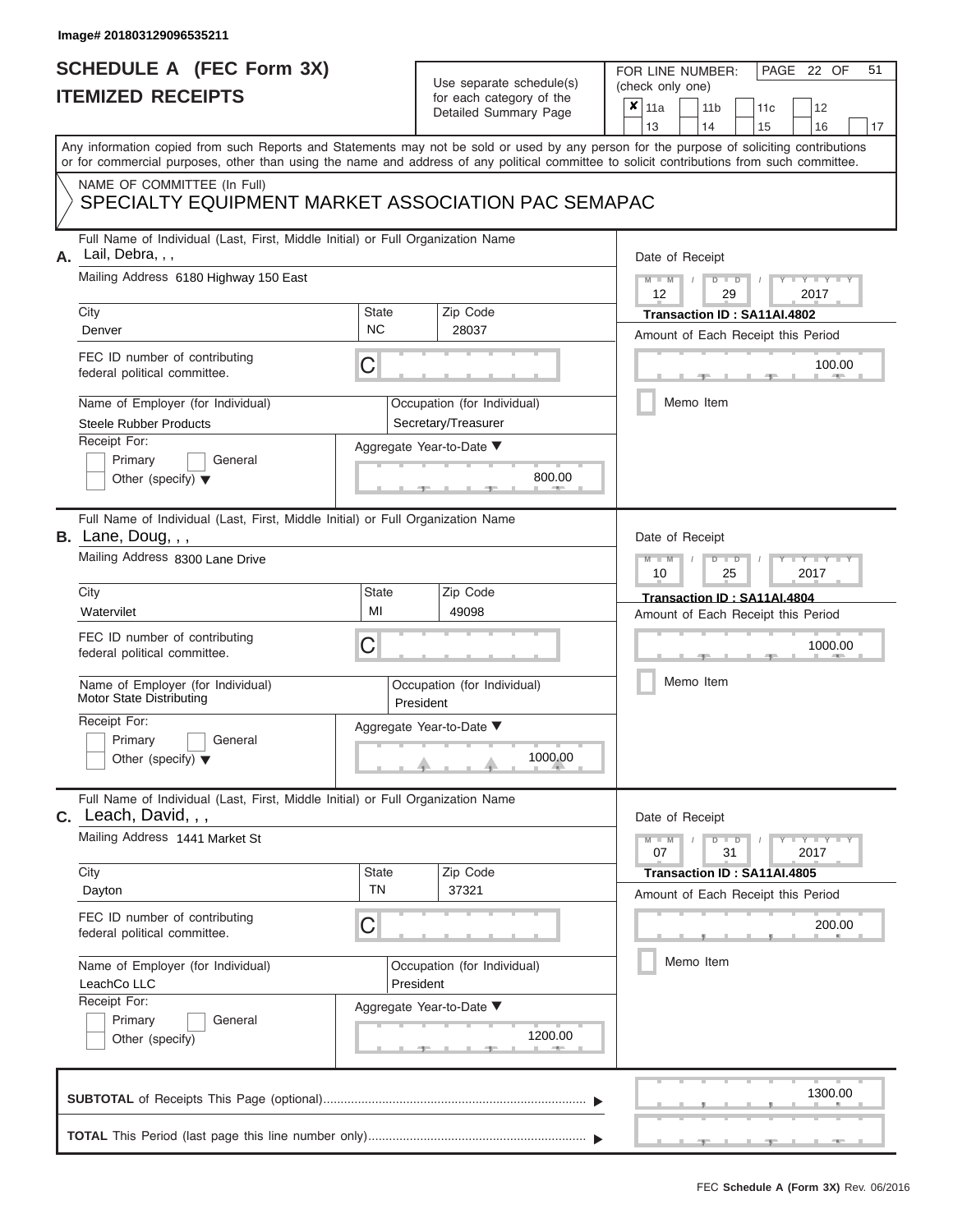## **SCHEDULE A (FEC Form 3X) ITEMIZED RECEIPTS**

# Use separate schedule(s)

| SCHEDULE A (FEC Form 3X)<br><b>ITEMIZED RECEIPTS</b>                                                                                       |                           | Use separate schedule(s)<br>for each category of the | 51<br>FOR LINE NUMBER:<br>PAGE 23 OF<br>(check only one)                                                                                  |  |  |  |  |  |
|--------------------------------------------------------------------------------------------------------------------------------------------|---------------------------|------------------------------------------------------|-------------------------------------------------------------------------------------------------------------------------------------------|--|--|--|--|--|
|                                                                                                                                            |                           | Detailed Summary Page                                | $\pmb{\times}$<br>11a<br>11 <sub>b</sub><br>12<br>11 <sub>c</sub><br>13<br>14<br>15<br>16<br>17                                           |  |  |  |  |  |
| or for commercial purposes, other than using the name and address of any political committee to solicit contributions from such committee. |                           |                                                      | Any information copied from such Reports and Statements may not be sold or used by any person for the purpose of soliciting contributions |  |  |  |  |  |
| NAME OF COMMITTEE (In Full)<br>SPECIALTY EQUIPMENT MARKET ASSOCIATION PAC SEMAPAC                                                          |                           |                                                      |                                                                                                                                           |  |  |  |  |  |
| Full Name of Individual (Last, First, Middle Initial) or Full Organization Name<br>Leach, David, , ,<br>Α.                                 |                           |                                                      | Date of Receipt                                                                                                                           |  |  |  |  |  |
| Mailing Address 1441 Market St<br>City                                                                                                     | <b>State</b>              | Zip Code                                             | $D$ $D$<br>Y I Y I<br>$M - M$<br>08<br>29<br>2017<br>Transaction ID: SA11AI.4806                                                          |  |  |  |  |  |
| Dayton                                                                                                                                     | <b>TN</b>                 | 37321                                                | Amount of Each Receipt this Period                                                                                                        |  |  |  |  |  |
| FEC ID number of contributing<br>federal political committee.                                                                              | С                         |                                                      | 100.00<br><b>Contract Contract</b>                                                                                                        |  |  |  |  |  |
| Name of Employer (for Individual)<br>LeachCo LLC                                                                                           |                           | Occupation (for Individual)<br>President             | Memo Item                                                                                                                                 |  |  |  |  |  |
| Receipt For:                                                                                                                               |                           | Aggregate Year-to-Date ▼                             |                                                                                                                                           |  |  |  |  |  |
| Primary<br>General<br>Other (specify) $\blacktriangledown$                                                                                 |                           | 1300.00                                              |                                                                                                                                           |  |  |  |  |  |
| Full Name of Individual (Last, First, Middle Initial) or Full Organization Name<br><b>B.</b> Leach, David, , ,                             |                           |                                                      | Date of Receipt                                                                                                                           |  |  |  |  |  |
| Mailing Address 1441 Market St                                                                                                             |                           |                                                      | $M - M$<br>$D$ $D$<br>$\mathbf{I} = \mathbf{Y} + \mathbf{Y} + \mathbf{I}$<br>10<br>2017<br>27                                             |  |  |  |  |  |
| City                                                                                                                                       | <b>State</b><br><b>TN</b> | Zip Code<br>37321                                    | Transaction ID: SA11AI.4807                                                                                                               |  |  |  |  |  |
| Dayton<br>FEC ID number of contributing                                                                                                    |                           |                                                      | Amount of Each Receipt this Period                                                                                                        |  |  |  |  |  |
| federal political committee.                                                                                                               | С                         |                                                      | 200.00                                                                                                                                    |  |  |  |  |  |
| Name of Employer (for Individual)<br>LeachCo LLC                                                                                           |                           | Occupation (for Individual)<br>President             | Memo Item                                                                                                                                 |  |  |  |  |  |
| Receipt For:                                                                                                                               |                           | Aggregate Year-to-Date ▼                             |                                                                                                                                           |  |  |  |  |  |
| Primary<br>General<br>Other (specify) $\blacktriangledown$                                                                                 |                           | 1500.00                                              |                                                                                                                                           |  |  |  |  |  |
| Full Name of Individual (Last, First, Middle Initial) or Full Organization Name<br>$c.$ Leach, David, $, ,$                                |                           |                                                      | Date of Receipt                                                                                                                           |  |  |  |  |  |
| Mailing Address 1441 Market St                                                                                                             |                           |                                                      | $M - M$<br>$D$ $\Box$ $D$<br>11<br>30<br>2017                                                                                             |  |  |  |  |  |
| City<br>Dayton                                                                                                                             | <b>State</b><br><b>TN</b> | Zip Code<br>37321                                    | Transaction ID: SA11AI.4808<br>Amount of Each Receipt this Period                                                                         |  |  |  |  |  |
| FEC ID number of contributing<br>federal political committee.                                                                              | С                         |                                                      | 200.00                                                                                                                                    |  |  |  |  |  |
| Name of Employer (for Individual)<br>LeachCo LLC                                                                                           |                           | Occupation (for Individual)<br>President             | Memo Item                                                                                                                                 |  |  |  |  |  |
| Receipt For:<br>Primary<br>General<br>Other (specify)                                                                                      |                           | Aggregate Year-to-Date ▼<br>1700.00                  |                                                                                                                                           |  |  |  |  |  |
|                                                                                                                                            |                           |                                                      | 500.00                                                                                                                                    |  |  |  |  |  |
|                                                                                                                                            |                           |                                                      |                                                                                                                                           |  |  |  |  |  |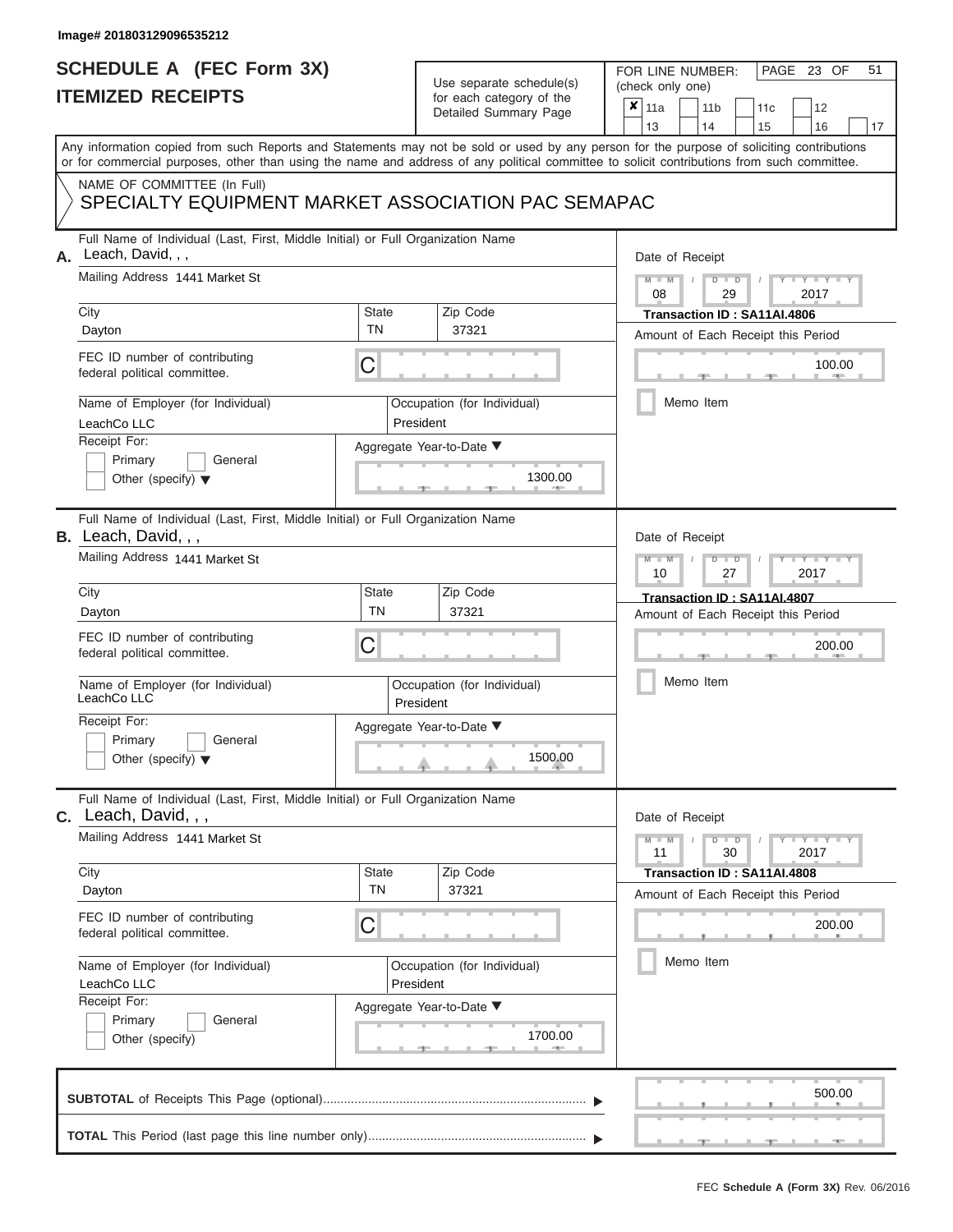## **SCHEDULE A (FEC Form 3X) ITEMIZED RECEIPTS**

# Use separate schedule(s)

| SCHEDULE A (FEC Form 3X)<br><b>ITEMIZED RECEIPTS</b>                                                                                                                                                                                                                                                                                                                                        |                                  | Use separate schedule(s)<br>for each category of the<br>Detailed Summary Page                        | 51<br>FOR LINE NUMBER:<br>PAGE 24 OF<br>(check only one)<br>$\boldsymbol{x}$<br>11a<br>11 <sub>b</sub><br>12<br>11 <sub>c</sub>                                                         |
|---------------------------------------------------------------------------------------------------------------------------------------------------------------------------------------------------------------------------------------------------------------------------------------------------------------------------------------------------------------------------------------------|----------------------------------|------------------------------------------------------------------------------------------------------|-----------------------------------------------------------------------------------------------------------------------------------------------------------------------------------------|
| Any information copied from such Reports and Statements may not be sold or used by any person for the purpose of soliciting contributions                                                                                                                                                                                                                                                   |                                  |                                                                                                      | 13<br>14<br>15<br>16<br>17                                                                                                                                                              |
| or for commercial purposes, other than using the name and address of any political committee to solicit contributions from such committee.<br>NAME OF COMMITTEE (In Full)<br>SPECIALTY EQUIPMENT MARKET ASSOCIATION PAC SEMAPAC                                                                                                                                                             |                                  |                                                                                                      |                                                                                                                                                                                         |
| Full Name of Individual (Last, First, Middle Initial) or Full Organization Name<br>Leach, David, , ,<br>А.<br>Mailing Address 1441 Market St<br>City<br>Dayton<br>FEC ID number of contributing<br>federal political committee.<br>Name of Employer (for Individual)<br>LeachCo LLC<br>Receipt For:<br>Primary<br>General<br>Other (specify) $\blacktriangledown$                           | <b>State</b><br>TN<br>С          | Zip Code<br>37321<br>Occupation (for Individual)<br>President<br>Aggregate Year-to-Date ▼<br>1900.00 | Date of Receipt<br>$M - M$ /<br>$D$ $D$<br>$Y - Y - I$<br>12<br>29<br>2017<br>Transaction ID: SA11AI.4809<br>Amount of Each Receipt this Period<br>200.00<br><b>AND IN</b><br>Memo Item |
| Full Name of Individual (Last, First, Middle Initial) or Full Organization Name<br><b>B.</b> Leyshon, Wallace, , ,<br>Mailing Address 860 Deerpath Court<br>City<br>Wheaton<br>FEC ID number of contributing<br>federal political committee.<br>Name of Employer (for Individual)<br><b>Heidts Automotive</b><br>Receipt For:<br>Primary<br>General<br>Other (specify) $\blacktriangledown$ | <b>State</b><br>IL<br>C<br>Owner | Zip Code<br>60189<br>Occupation (for Individual)<br>Aggregate Year-to-Date ▼<br>400.00               | Date of Receipt<br>$M - M$<br>$D$ $D$<br>Y TYT<br>07<br>31<br>2017<br>Transaction ID: SA11AI.4810<br>Amount of Each Receipt this Period<br>100.00<br>Memo Item                          |
| Full Name of Individual (Last, First, Middle Initial) or Full Organization Name<br>C. Leyshon, Wallace, , ,<br>Mailing Address 860 Deerpath Court<br>City<br>Wheaton<br>FEC ID number of contributing<br>federal political committee.<br>Name of Employer (for Individual)<br><b>Heidts Automotive</b><br>Receipt For:<br>Primary<br>General<br>Other (specify)                             | <b>State</b><br>IL<br>С<br>Owner | Zip Code<br>60189<br>Occupation (for Individual)<br>Aggregate Year-to-Date ▼<br>500.00               | Date of Receipt<br>$M - M$<br>$D$ $D$<br>$-1$ $-1$ $-1$ $-1$ $-1$ $-1$<br>29<br>2017<br>08<br>Transaction ID: SA11AI.4811<br>Amount of Each Receipt this Period<br>100.00<br>Memo Item  |
|                                                                                                                                                                                                                                                                                                                                                                                             |                                  |                                                                                                      | 400.00                                                                                                                                                                                  |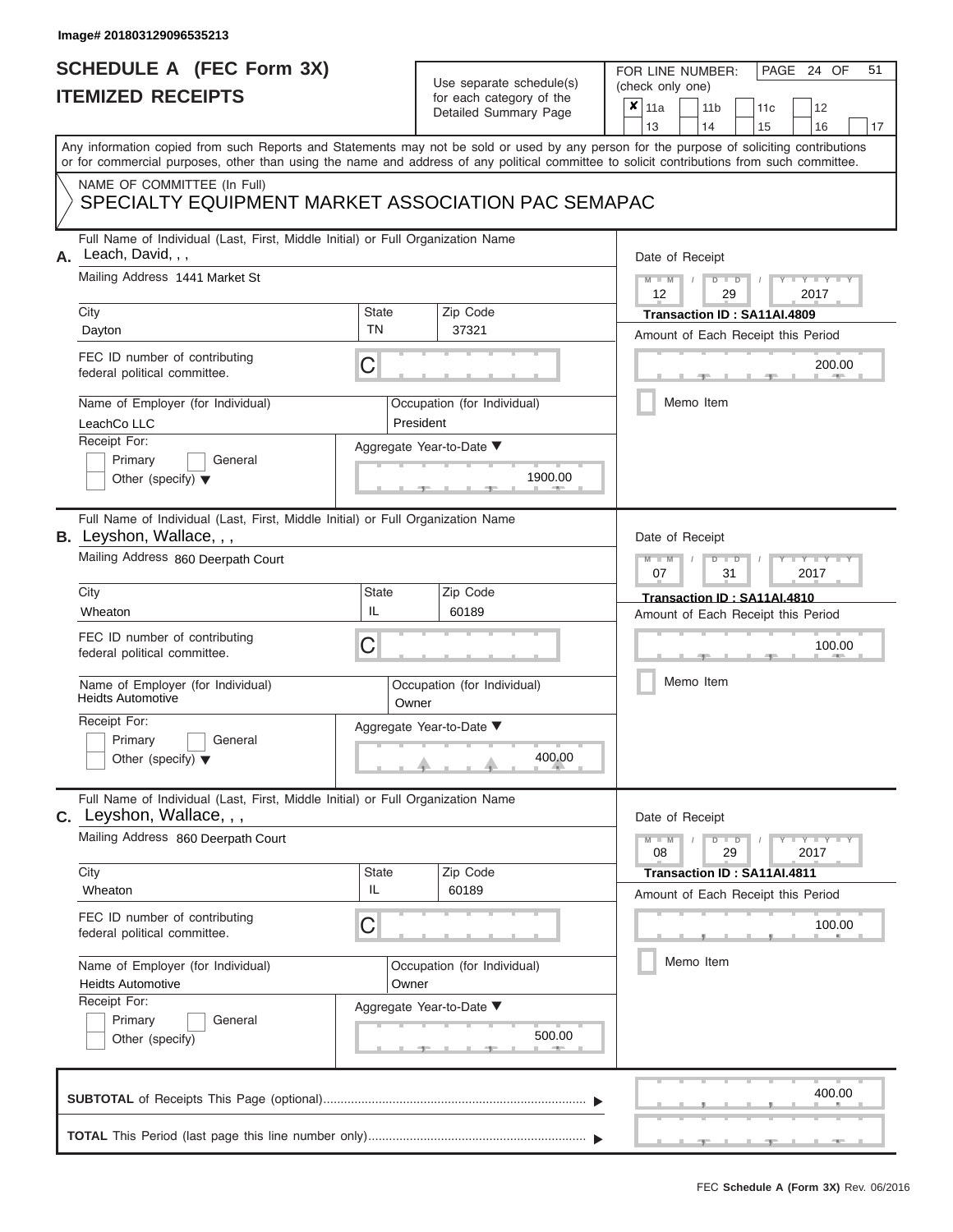### **SCHEDULE A (FEC Form 3X) ITEMIZED RECEIPTS**

# Use separate schedule(s)

| SCHEDULE A (FEC Form 3X)<br><b>ITEMIZED RECEIPTS</b>                                                                                                                                                                                                                                                                                                                                    |                                                                                      | Use separate schedule(s)<br>for each category of the<br>Detailed Summary Page          | 51<br>FOR LINE NUMBER:<br>PAGE 25 OF<br>(check only one)<br>$\boldsymbol{x}$<br>11a<br>11 <sub>b</sub><br>12<br>11 <sub>c</sub>                                                         |
|-----------------------------------------------------------------------------------------------------------------------------------------------------------------------------------------------------------------------------------------------------------------------------------------------------------------------------------------------------------------------------------------|--------------------------------------------------------------------------------------|----------------------------------------------------------------------------------------|-----------------------------------------------------------------------------------------------------------------------------------------------------------------------------------------|
| Any information copied from such Reports and Statements may not be sold or used by any person for the purpose of soliciting contributions<br>or for commercial purposes, other than using the name and address of any political committee to solicit contributions from such committee.                                                                                                 |                                                                                      |                                                                                        | 13<br>14<br>15<br>16<br>17                                                                                                                                                              |
| NAME OF COMMITTEE (In Full)<br>SPECIALTY EQUIPMENT MARKET ASSOCIATION PAC SEMAPAC                                                                                                                                                                                                                                                                                                       |                                                                                      |                                                                                        |                                                                                                                                                                                         |
| Full Name of Individual (Last, First, Middle Initial) or Full Organization Name<br>Leyshon, Wallace, , ,<br>А.<br>Mailing Address 860 Deerpath Court<br>City<br>Wheaton<br>FEC ID number of contributing<br>federal political committee.<br>Name of Employer (for Individual)<br><b>Heidts Automotive</b><br>Receipt For:<br>Primary<br>General<br>Other (specify) $\blacktriangledown$ | State<br>IL<br>С<br>Owner                                                            | Zip Code<br>60189<br>Occupation (for Individual)<br>Aggregate Year-to-Date ▼<br>600.00 | Date of Receipt<br>$M - M$ /<br>$D$ $D$<br>$Y - Y - I$<br>09<br>29<br>2017<br>Transaction ID: SA11AI.4812<br>Amount of Each Receipt this Period<br>100.00<br><b>AND IN</b><br>Memo Item |
| Full Name of Individual (Last, First, Middle Initial) or Full Organization Name<br><b>B.</b> Leyshon, Wallace, , ,<br>Mailing Address 860 Deerpath Court<br>City<br>Wheaton<br>FEC ID number of contributing<br>federal political committee.<br>Name of Employer (for Individual)<br><b>Heidts Automotive</b><br>Receipt For:                                                           | <b>State</b><br>Zip Code<br>IL<br>60189<br>С<br>Occupation (for Individual)<br>Owner |                                                                                        | Date of Receipt<br>$M - M$<br>$D$ $D$<br>Y TYT<br>2017<br>10<br>27<br>Transaction ID: SA11AI.4813<br>Amount of Each Receipt this Period<br>100.00<br>Memo Item                          |
| Primary<br>General<br>Other (specify) $\blacktriangledown$<br>Full Name of Individual (Last, First, Middle Initial) or Full Organization Name<br>C. Leyshon, Wallace, , ,<br>Mailing Address 860 Deerpath Court<br>City                                                                                                                                                                 | <b>State</b>                                                                         | $\begin{array}{c}\n700.00 \\ \hline\n\end{array}$<br>Zip Code                          | Date of Receipt<br>$M - M$<br>$D$ $D$<br>$\mathbf{I} = \mathbf{Y} - \mathbf{I} - \mathbf{Y} - \mathbf{I}$<br>11<br>30<br>2017<br>Transaction ID: SA11AI.4814                            |
| Wheaton<br>FEC ID number of contributing<br>federal political committee.<br>Name of Employer (for Individual)<br><b>Heidts Automotive</b><br>Receipt For:<br>Primary<br>General<br>Other (specify)                                                                                                                                                                                      | IL<br>С<br>Owner                                                                     | 60189<br>Occupation (for Individual)<br>Aggregate Year-to-Date ▼<br>800.00             | Amount of Each Receipt this Period<br>100.00<br>Memo Item                                                                                                                               |
|                                                                                                                                                                                                                                                                                                                                                                                         |                                                                                      |                                                                                        | 300.00                                                                                                                                                                                  |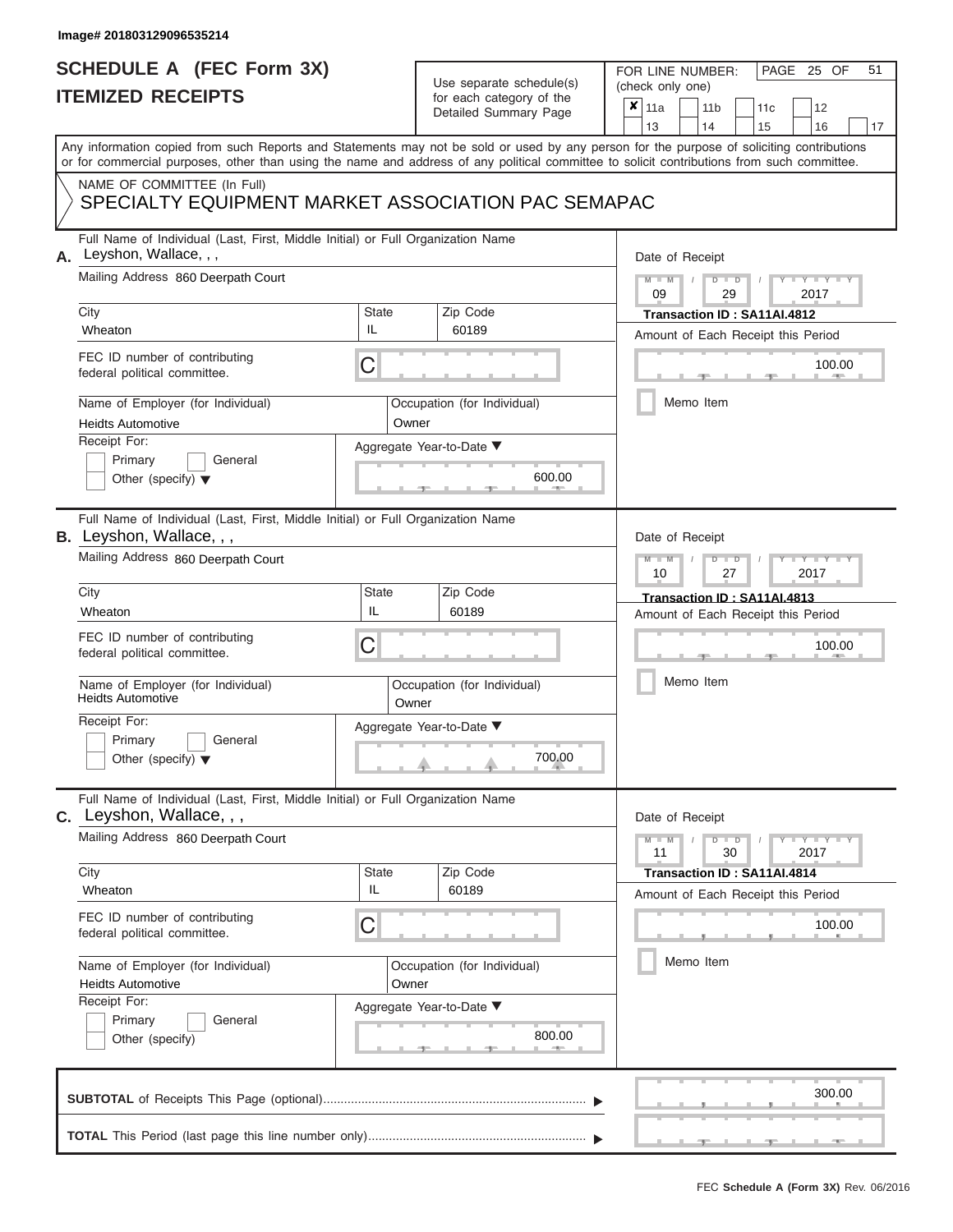## **SCHEDULE A (FEC Form 3X) ITEMIZED RECEIPTS**

# Use separate schedule(s)

| SCHEDULE A (FEC Form 3X)<br><b>ITEMIZED RECEIPTS</b>                                                                                                                                                                                                                                    |                    | Use separate schedule(s)<br>for each category of the                    | 51<br>FOR LINE NUMBER:<br>PAGE 26 OF<br>(check only one)                             |  |  |  |  |  |
|-----------------------------------------------------------------------------------------------------------------------------------------------------------------------------------------------------------------------------------------------------------------------------------------|--------------------|-------------------------------------------------------------------------|--------------------------------------------------------------------------------------|--|--|--|--|--|
|                                                                                                                                                                                                                                                                                         |                    | Detailed Summary Page                                                   | ×<br>11a<br>11 <sub>b</sub><br>12<br>11c<br>13<br>14<br>15<br>16<br>17               |  |  |  |  |  |
| Any information copied from such Reports and Statements may not be sold or used by any person for the purpose of soliciting contributions<br>or for commercial purposes, other than using the name and address of any political committee to solicit contributions from such committee. |                    |                                                                         |                                                                                      |  |  |  |  |  |
| NAME OF COMMITTEE (In Full)<br>SPECIALTY EQUIPMENT MARKET ASSOCIATION PAC SEMAPAC                                                                                                                                                                                                       |                    |                                                                         |                                                                                      |  |  |  |  |  |
| Full Name of Individual (Last, First, Middle Initial) or Full Organization Name<br>Leyshon, Wallace, , ,                                                                                                                                                                                |                    |                                                                         | Date of Receipt                                                                      |  |  |  |  |  |
| Mailing Address 860 Deerpath Court<br>City                                                                                                                                                                                                                                              | State              | Zip Code                                                                | $M - M$<br>$D$ $D$<br>$Y - Y - I$<br>12<br>29<br>2017<br>Transaction ID: SA11AI.4815 |  |  |  |  |  |
| Wheaton<br>FEC ID number of contributing                                                                                                                                                                                                                                                | IL<br>С            | 60189                                                                   | Amount of Each Receipt this Period<br>100.00                                         |  |  |  |  |  |
| federal political committee.<br>Name of Employer (for Individual)                                                                                                                                                                                                                       |                    | Occupation (for Individual)                                             | <b>COLL</b><br>Memo Item                                                             |  |  |  |  |  |
| <b>Heidts Automotive</b><br>Receipt For:<br>Primary<br>General<br>Other (specify) $\blacktriangledown$                                                                                                                                                                                  | Owner              | Aggregate Year-to-Date ▼<br>900.00                                      |                                                                                      |  |  |  |  |  |
| Full Name of Individual (Last, First, Middle Initial) or Full Organization Name<br><b>B.</b> Lytle, Anthony, , ,                                                                                                                                                                        |                    |                                                                         | Date of Receipt                                                                      |  |  |  |  |  |
| Mailing Address 1575 S Valley Vista Dr                                                                                                                                                                                                                                                  |                    | $M - M$<br>$D$ $\Box$ $D$<br>Y TYT<br>2017<br>07<br>31                  |                                                                                      |  |  |  |  |  |
| City<br>Diamond Bar                                                                                                                                                                                                                                                                     | <b>State</b><br>CA | Zip Code<br>91765                                                       | Transaction ID: SA11AI.4816<br>Amount of Each Receipt this Period                    |  |  |  |  |  |
| FEC ID number of contributing<br>federal political committee.                                                                                                                                                                                                                           | С                  |                                                                         | 100.00                                                                               |  |  |  |  |  |
| Name of Employer (for Individual)<br><b>SEMA</b>                                                                                                                                                                                                                                        |                    | Occupation (for Individual)<br>IT Project Manager                       | Memo Item                                                                            |  |  |  |  |  |
| Receipt For:<br>Primary<br>General<br>Other (specify) $\blacktriangledown$                                                                                                                                                                                                              |                    | Aggregate Year-to-Date ▼<br>$\begin{array}{c}\n 700.00 \\  \end{array}$ |                                                                                      |  |  |  |  |  |
| Full Name of Individual (Last, First, Middle Initial) or Full Organization Name<br>$c.$ Martin, Zan, , ,                                                                                                                                                                                |                    |                                                                         | Date of Receipt                                                                      |  |  |  |  |  |
| Mailing Address 3504 Knight Rd<br>City                                                                                                                                                                                                                                                  | <b>State</b>       | Zip Code                                                                | $D$ $\Box$ $D$<br>$T - Y = T - Y$<br>$M - M$<br>07<br>31<br>2017                     |  |  |  |  |  |
| <b>Whites Creek</b>                                                                                                                                                                                                                                                                     | <b>TN</b>          | 37189                                                                   | Transaction ID: SA11AI.4817<br>Amount of Each Receipt this Period                    |  |  |  |  |  |
| FEC ID number of contributing<br>federal political committee.                                                                                                                                                                                                                           | С                  |                                                                         | 100.00                                                                               |  |  |  |  |  |
| Name of Employer (for Individual)<br>Martin and Company Advertising<br>Receipt For:                                                                                                                                                                                                     |                    | Occupation (for Individual)<br>President                                | Memo Item                                                                            |  |  |  |  |  |
| Primary<br>General<br>Other (specify)                                                                                                                                                                                                                                                   |                    | Aggregate Year-to-Date ▼<br>500.00<br>$-1$                              |                                                                                      |  |  |  |  |  |
|                                                                                                                                                                                                                                                                                         |                    |                                                                         | 300.00                                                                               |  |  |  |  |  |
|                                                                                                                                                                                                                                                                                         |                    |                                                                         |                                                                                      |  |  |  |  |  |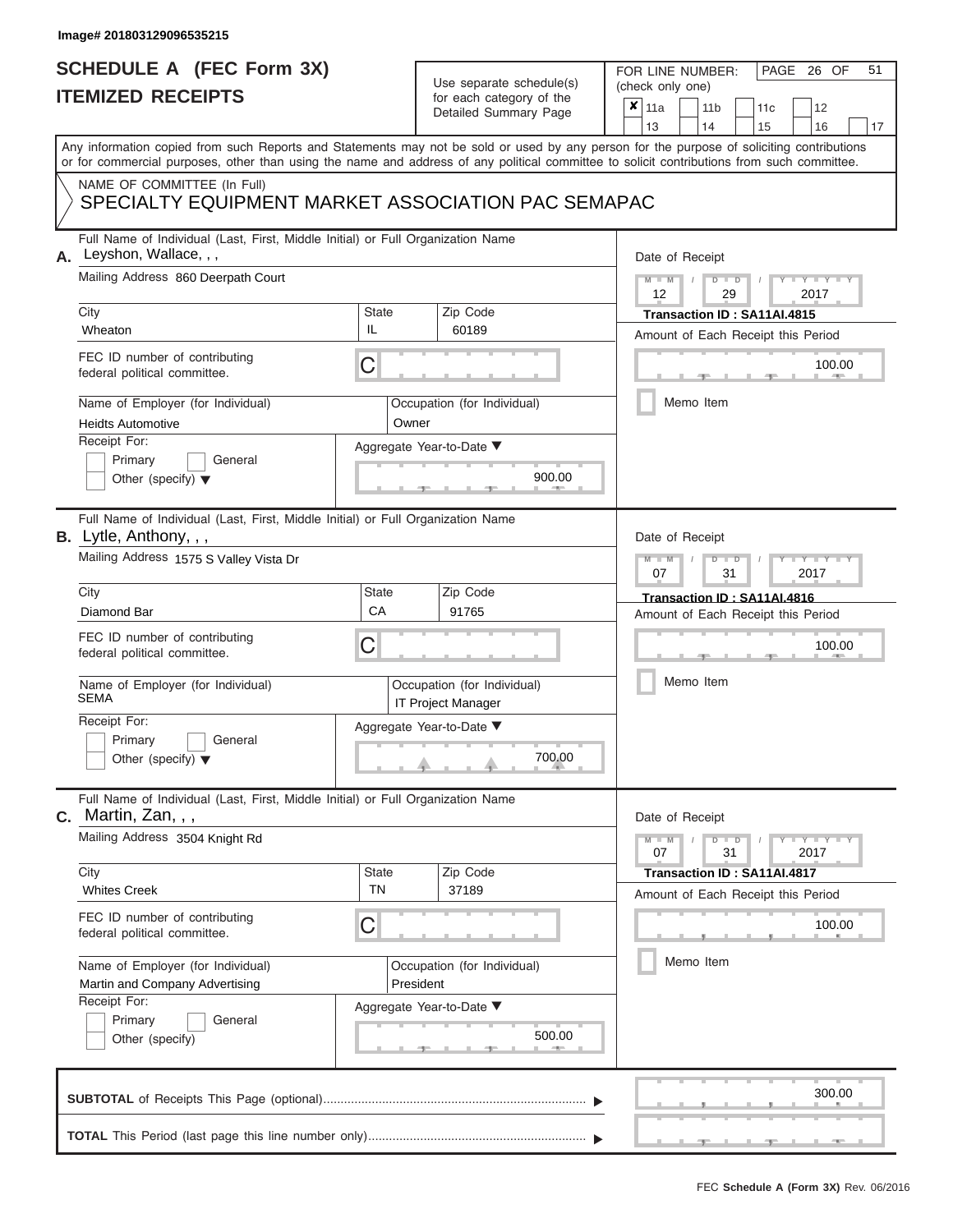# **SCHEDULE A (FEC Form 3X)**

# Use separate schedule(s)

| SCHEDULE A (FEC Form 3X)<br><b>ITEMIZED RECEIPTS</b>                                                                                                                                                                                                                                                                                                                                             | Use separate schedule(s)<br>for each category of the<br>Detailed Summary Page                                                         | 51<br>FOR LINE NUMBER:<br>PAGE 27 OF<br>(check only one)<br>$\boldsymbol{x}$<br>11a<br>11 <sub>b</sub><br>12<br>11c<br>13<br>14<br>15<br>16<br>17                                                                                                                                       |
|--------------------------------------------------------------------------------------------------------------------------------------------------------------------------------------------------------------------------------------------------------------------------------------------------------------------------------------------------------------------------------------------------|---------------------------------------------------------------------------------------------------------------------------------------|-----------------------------------------------------------------------------------------------------------------------------------------------------------------------------------------------------------------------------------------------------------------------------------------|
|                                                                                                                                                                                                                                                                                                                                                                                                  |                                                                                                                                       | Any information copied from such Reports and Statements may not be sold or used by any person for the purpose of soliciting contributions<br>or for commercial purposes, other than using the name and address of any political committee to solicit contributions from such committee. |
| NAME OF COMMITTEE (In Full)<br>SPECIALTY EQUIPMENT MARKET ASSOCIATION PAC SEMAPAC                                                                                                                                                                                                                                                                                                                |                                                                                                                                       |                                                                                                                                                                                                                                                                                         |
| Full Name of Individual (Last, First, Middle Initial) or Full Organization Name<br>Martin, Zan, , ,<br>А.<br>Mailing Address 3504 Knight Rd<br>City<br><b>Whites Creek</b><br>FEC ID number of contributing<br>federal political committee.<br>Name of Employer (for Individual)<br>Martin and Company Advertising<br>Receipt For:<br>Primary<br>General<br>Other (specify) $\blacktriangledown$ | Zip Code<br><b>State</b><br><b>TN</b><br>37189<br>C<br>Occupation (for Individual)<br>President<br>Aggregate Year-to-Date ▼<br>600.00 | Date of Receipt<br>$M = M$ /<br>$D$ $D$<br>$\mathbf{I} = \mathbf{Y} + \mathbf{Y} + \mathbf{I}$<br>08<br>29<br>2017<br>Transaction ID : SA11AI.4818<br>Amount of Each Receipt this Period<br>100.00<br><b>AND I</b><br>Memo Item                                                         |
| Full Name of Individual (Last, First, Middle Initial) or Full Organization Name<br><b>B.</b> Martin, Zan, , ,<br>Mailing Address 3504 Knight Rd<br>City<br><b>Whites Creek</b>                                                                                                                                                                                                                   | <b>State</b><br>Zip Code<br><b>TN</b><br>37189                                                                                        | Date of Receipt<br>$M - M$<br>$D$ $D$<br>$+Y+Y+$<br>09<br>29<br>2017<br>Transaction ID: SA11AI.4819<br>Amount of Each Receipt this Period                                                                                                                                               |
| FEC ID number of contributing<br>federal political committee.<br>Name of Employer (for Individual)<br>Martin and Company Advertising<br>Receipt For:<br>Primary<br>General<br>Other (specify) $\blacktriangledown$                                                                                                                                                                               | C<br>Occupation (for Individual)<br>President<br>Aggregate Year-to-Date ▼<br>700.00                                                   | 100.00<br>Memo Item                                                                                                                                                                                                                                                                     |
| Full Name of Individual (Last, First, Middle Initial) or Full Organization Name<br>Martin, Zan, , ,<br>C.<br>Mailing Address 3504 Knight Rd<br>City<br><b>Whites Creek</b><br>FEC ID number of contributing                                                                                                                                                                                      | Zip Code<br><b>State</b><br><b>TN</b><br>37189                                                                                        | Date of Receipt<br>$M - M$<br>$D$ $D$<br>$\Box$ $\Upsilon$ $\Box$ $\Upsilon$ $\Box$<br>10<br>27<br>2017<br>Transaction ID: SA11AI.4820<br>Amount of Each Receipt this Period                                                                                                            |
| federal political committee.<br>Name of Employer (for Individual)<br>Martin and Company Advertising<br>Receipt For:<br>Primary<br>General<br>Other (specify)                                                                                                                                                                                                                                     | C<br>Occupation (for Individual)<br>President<br>Aggregate Year-to-Date ▼<br>800.00                                                   | 100.00<br>Memo Item                                                                                                                                                                                                                                                                     |
|                                                                                                                                                                                                                                                                                                                                                                                                  |                                                                                                                                       | 300.00                                                                                                                                                                                                                                                                                  |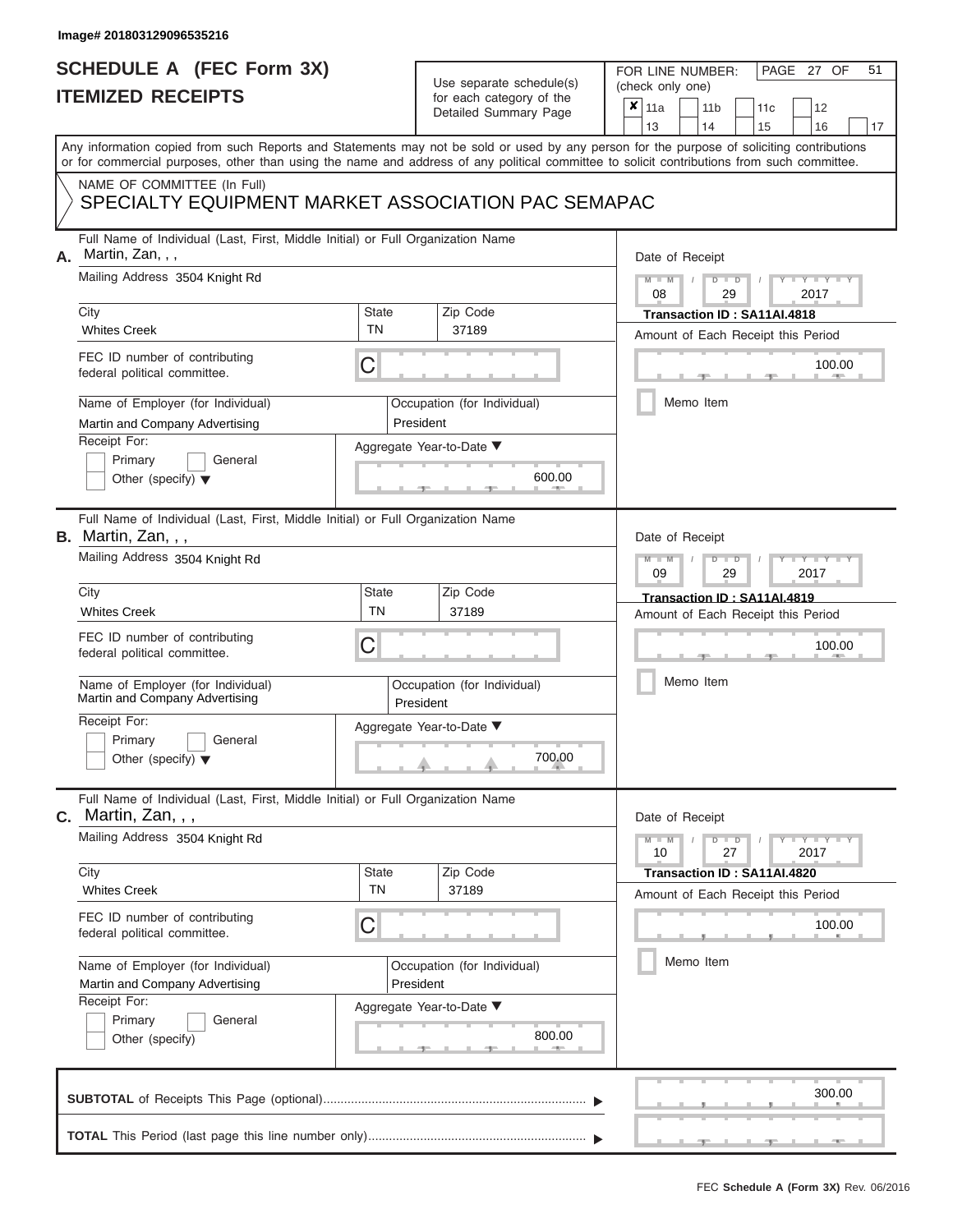|                          | <b>SCHEDULE A (FEC Form 3X)</b> |
|--------------------------|---------------------------------|
| <b>ITEMIZED RECEIPTS</b> |                                 |

FOR LINE NUMBER:<br>(check only one)

PAGE 28 OF 51

|    | TEMIZED RECEIPTS                                                                                                                                                                                                                                                                        |                                                                        | for each category of the<br>Detailed Summary Page        | x<br>11a<br>11 <sub>b</sub><br>12<br>11 <sub>c</sub><br>13<br>14<br>15<br>16<br>17 |  |  |  |
|----|-----------------------------------------------------------------------------------------------------------------------------------------------------------------------------------------------------------------------------------------------------------------------------------------|------------------------------------------------------------------------|----------------------------------------------------------|------------------------------------------------------------------------------------|--|--|--|
|    | Any information copied from such Reports and Statements may not be sold or used by any person for the purpose of soliciting contributions<br>or for commercial purposes, other than using the name and address of any political committee to solicit contributions from such committee. |                                                                        |                                                          |                                                                                    |  |  |  |
|    | NAME OF COMMITTEE (In Full)<br>SPECIALTY EQUIPMENT MARKET ASSOCIATION PAC SEMAPAC                                                                                                                                                                                                       |                                                                        |                                                          |                                                                                    |  |  |  |
| Α. | Full Name of Individual (Last, First, Middle Initial) or Full Organization Name<br>Martin, Zan, , ,                                                                                                                                                                                     |                                                                        |                                                          | Date of Receipt                                                                    |  |  |  |
|    | Mailing Address 3504 Knight Rd                                                                                                                                                                                                                                                          |                                                                        |                                                          | Y I Y I<br>$M - M$<br>$D$ $D$<br>2017<br>11<br>30                                  |  |  |  |
|    | City<br><b>Whites Creek</b>                                                                                                                                                                                                                                                             | State<br>TN                                                            | Zip Code<br>37189                                        | Transaction ID: SA11AI.4821<br>Amount of Each Receipt this Period                  |  |  |  |
|    | FEC ID number of contributing<br>federal political committee.                                                                                                                                                                                                                           | С                                                                      |                                                          | 100.00                                                                             |  |  |  |
|    | Name of Employer (for Individual)<br>Martin and Company Advertising                                                                                                                                                                                                                     |                                                                        | Occupation (for Individual)<br>President                 | Memo Item                                                                          |  |  |  |
|    | Receipt For:<br>Primary<br>General<br>Other (specify) $\blacktriangledown$                                                                                                                                                                                                              |                                                                        | Aggregate Year-to-Date ▼<br>900.00                       |                                                                                    |  |  |  |
|    | Full Name of Individual (Last, First, Middle Initial) or Full Organization Name<br>B. Martin, Zan, , ,                                                                                                                                                                                  |                                                                        |                                                          | Date of Receipt                                                                    |  |  |  |
|    | Mailing Address 3504 Knight Rd                                                                                                                                                                                                                                                          | Y TYT<br>$\overline{\mathbb{D}}$<br>D<br>12<br>2017<br>29              |                                                          |                                                                                    |  |  |  |
|    | City<br><b>Whites Creek</b>                                                                                                                                                                                                                                                             | State<br>TN                                                            | Zip Code<br>37189                                        | Transaction ID: SA11AI.4822<br>Amount of Each Receipt this Period                  |  |  |  |
|    | FEC ID number of contributing<br>federal political committee.                                                                                                                                                                                                                           | C                                                                      |                                                          | 100.00                                                                             |  |  |  |
|    | Name of Employer (for Individual)<br>Martin and Company Advertising                                                                                                                                                                                                                     |                                                                        | Occupation (for Individual)<br>President                 | Memo Item                                                                          |  |  |  |
|    | Receipt For:<br>Primary<br>General<br>Other (specify) $\blacktriangledown$                                                                                                                                                                                                              |                                                                        | Aggregate Year-to-Date ▼<br>1000.00                      |                                                                                    |  |  |  |
|    | Full Name of Individual (Last, First, Middle Initial) or Full Organization Name<br>C. Moore, Marla, , ,                                                                                                                                                                                 | Date of Receipt                                                        |                                                          |                                                                                    |  |  |  |
|    | Mailing Address 1107 Saddlebrook Dr                                                                                                                                                                                                                                                     | $Y - Y - Y$<br>$M - M$<br>$\overline{D}$<br>$\Box$<br>29<br>2017<br>09 |                                                          |                                                                                    |  |  |  |
|    | City<br>Chattanooga                                                                                                                                                                                                                                                                     | <b>State</b><br>TN                                                     | Zip Code<br>37405                                        | Transaction ID: SA11AI.4823<br>Amount of Each Receipt this Period                  |  |  |  |
|    | FEC ID number of contributing<br>federal political committee.                                                                                                                                                                                                                           | C                                                                      |                                                          | 100.00                                                                             |  |  |  |
|    | Name of Employer (for Individual)<br><b>Coker Group</b><br>Receipt For:                                                                                                                                                                                                                 |                                                                        | Occupation (for Individual)<br><b>Marketing Director</b> | Memo Item                                                                          |  |  |  |
|    | Primary<br>General<br>Other (specify)                                                                                                                                                                                                                                                   |                                                                        | Aggregate Year-to-Date ▼<br>400.00                       |                                                                                    |  |  |  |
|    |                                                                                                                                                                                                                                                                                         |                                                                        |                                                          | 300.00                                                                             |  |  |  |
|    |                                                                                                                                                                                                                                                                                         |                                                                        |                                                          |                                                                                    |  |  |  |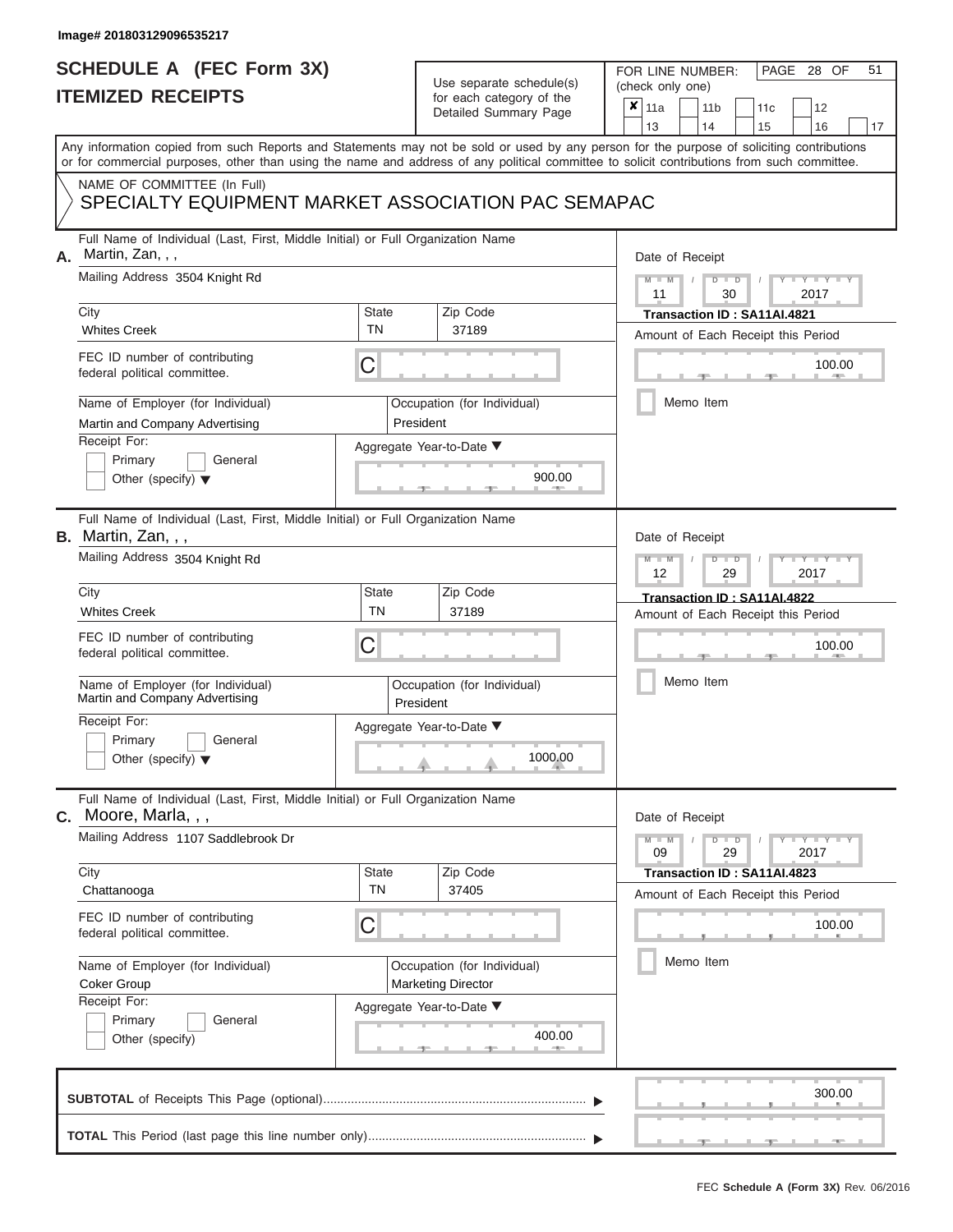## **SCHEDULE A (FEC Form 3X) ITEMIZED RECEIPTS**

# Use separate schedule(s)

| SCHEDULE A (FEC Form 3X)<br><b>ITEMIZED RECEIPTS</b>                                                       |                           | Use separate schedule(s)<br>for each category of the       | 51<br>FOR LINE NUMBER:<br>PAGE 29 OF<br>(check only one)<br>$\boldsymbol{x}$<br>11a<br>11 <sub>b</sub><br>12<br>11 <sub>c</sub>                                                                                                                                                         |  |
|------------------------------------------------------------------------------------------------------------|---------------------------|------------------------------------------------------------|-----------------------------------------------------------------------------------------------------------------------------------------------------------------------------------------------------------------------------------------------------------------------------------------|--|
|                                                                                                            |                           | Detailed Summary Page                                      | 13<br>14<br>15<br>16<br>17                                                                                                                                                                                                                                                              |  |
|                                                                                                            |                           |                                                            | Any information copied from such Reports and Statements may not be sold or used by any person for the purpose of soliciting contributions<br>or for commercial purposes, other than using the name and address of any political committee to solicit contributions from such committee. |  |
| NAME OF COMMITTEE (In Full)<br>SPECIALTY EQUIPMENT MARKET ASSOCIATION PAC SEMAPAC                          |                           |                                                            |                                                                                                                                                                                                                                                                                         |  |
| Full Name of Individual (Last, First, Middle Initial) or Full Organization Name<br>Moore, Marla, , ,<br>Α. |                           |                                                            | Date of Receipt                                                                                                                                                                                                                                                                         |  |
| Mailing Address 1107 Saddlebrook Dr<br>City                                                                | <b>State</b>              | Zip Code                                                   | $M = M$ /<br>$D$ $D$<br>$\cdots$ Y $\cdots$ Y $\cdots$<br>10<br>27<br>2017<br>Transaction ID: SA11AI.4824                                                                                                                                                                               |  |
| Chattanooga                                                                                                | <b>TN</b>                 | 37405                                                      | Amount of Each Receipt this Period                                                                                                                                                                                                                                                      |  |
| FEC ID number of contributing<br>federal political committee.                                              | C                         |                                                            | 100.00<br><b>AND I</b>                                                                                                                                                                                                                                                                  |  |
| Name of Employer (for Individual)<br><b>Coker Group</b>                                                    |                           | Occupation (for Individual)<br><b>Marketing Director</b>   | Memo Item                                                                                                                                                                                                                                                                               |  |
| Receipt For:<br>Primary<br>General<br>Other (specify) $\blacktriangledown$                                 |                           | Aggregate Year-to-Date ▼<br>500.00<br><b>British Allen</b> |                                                                                                                                                                                                                                                                                         |  |
| Full Name of Individual (Last, First, Middle Initial) or Full Organization Name<br>B. Moore, Marla, , ,    |                           |                                                            | Date of Receipt                                                                                                                                                                                                                                                                         |  |
| Mailing Address 1107 Saddlebrook Dr                                                                        |                           |                                                            |                                                                                                                                                                                                                                                                                         |  |
| City                                                                                                       | State<br><b>TN</b>        | Zip Code                                                   | Transaction ID: SA11AI.4825                                                                                                                                                                                                                                                             |  |
| Chattanooga<br>FEC ID number of contributing<br>federal political committee.                               | C                         | 37405                                                      | Amount of Each Receipt this Period<br>100.00                                                                                                                                                                                                                                            |  |
| Name of Employer (for Individual)<br><b>Coker Group</b>                                                    |                           | Occupation (for Individual)<br><b>Marketing Director</b>   | Memo Item                                                                                                                                                                                                                                                                               |  |
| Receipt For:<br>Primary<br>General<br>Other (specify) $\blacktriangledown$                                 |                           | Aggregate Year-to-Date ▼<br>600.00                         |                                                                                                                                                                                                                                                                                         |  |
| Full Name of Individual (Last, First, Middle Initial) or Full Organization Name<br>C. Moore, Marla, , ,    |                           |                                                            | Date of Receipt                                                                                                                                                                                                                                                                         |  |
| Mailing Address 1107 Saddlebrook Dr                                                                        |                           |                                                            | $M - M$<br>$D$ $D$<br>$\Box$ $\Upsilon$ $\Box$ $\Upsilon$ $\Box$<br>12<br>29<br>2017                                                                                                                                                                                                    |  |
| City<br>Chattanooga                                                                                        | <b>State</b><br><b>TN</b> | Zip Code<br>37405                                          | Transaction ID: SA11AI.4826<br>Amount of Each Receipt this Period                                                                                                                                                                                                                       |  |
| FEC ID number of contributing<br>federal political committee.                                              | C                         |                                                            | 100.00                                                                                                                                                                                                                                                                                  |  |
| Name of Employer (for Individual)<br><b>Coker Group</b>                                                    |                           | Occupation (for Individual)<br><b>Marketing Director</b>   | Memo Item                                                                                                                                                                                                                                                                               |  |
| Receipt For:<br>Primary<br>General<br>Other (specify)                                                      |                           | Aggregate Year-to-Date ▼<br>700.00                         |                                                                                                                                                                                                                                                                                         |  |
|                                                                                                            |                           |                                                            | 300.00                                                                                                                                                                                                                                                                                  |  |
|                                                                                                            |                           |                                                            |                                                                                                                                                                                                                                                                                         |  |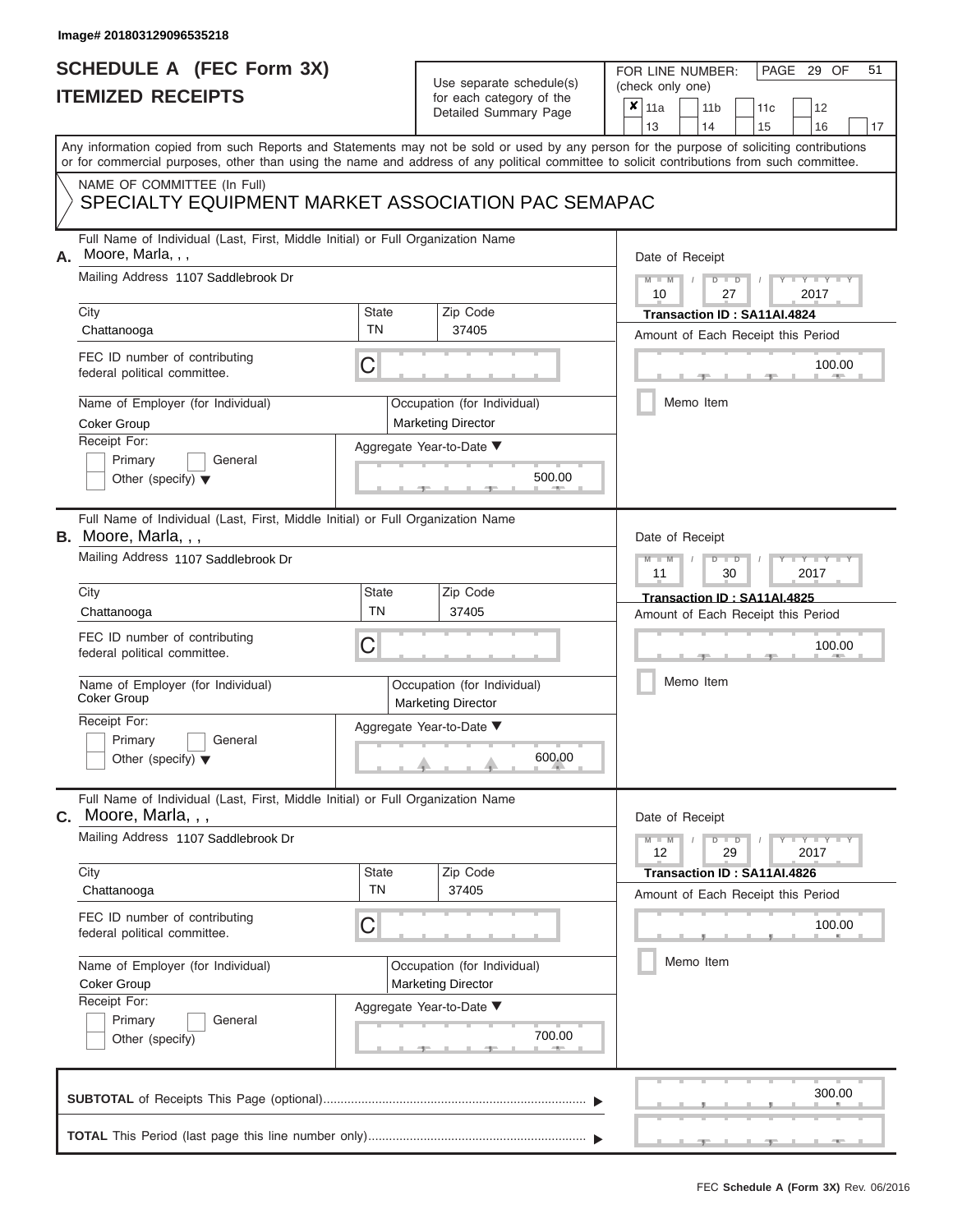## **SCHEDULE A (FEC Form 3X) ITEMIZED RECEIPTS**

# Use separate schedule(s)

| SCHEDULE A (FEC Form 3X)<br><b>ITEMIZED RECEIPTS</b>                                                                                                                                                                                                                                                                                                                       |                                                                     | Use separate schedule(s)<br>for each category of the<br>Detailed Summary Page | 51<br>FOR LINE NUMBER:<br>PAGE 30 OF<br>(check only one)<br>$\boldsymbol{x}$<br>11a<br>11 <sub>b</sub><br>12<br>11 <sub>c</sub>                                                                              |
|----------------------------------------------------------------------------------------------------------------------------------------------------------------------------------------------------------------------------------------------------------------------------------------------------------------------------------------------------------------------------|---------------------------------------------------------------------|-------------------------------------------------------------------------------|--------------------------------------------------------------------------------------------------------------------------------------------------------------------------------------------------------------|
| Any information copied from such Reports and Statements may not be sold or used by any person for the purpose of soliciting contributions<br>or for commercial purposes, other than using the name and address of any political committee to solicit contributions from such committee.                                                                                    |                                                                     |                                                                               | 13<br>14<br>15<br>16<br>17                                                                                                                                                                                   |
| NAME OF COMMITTEE (In Full)<br>SPECIALTY EQUIPMENT MARKET ASSOCIATION PAC SEMAPAC                                                                                                                                                                                                                                                                                          |                                                                     |                                                                               |                                                                                                                                                                                                              |
| Full Name of Individual (Last, First, Middle Initial) or Full Organization Name<br>Napoli, Tony, , ,<br>А.<br>Mailing Address 3715 Rimrock Rd<br>City<br>York<br>FEC ID number of contributing<br>federal political committee.<br>Name of Employer (for Individual)<br>American Speed Center<br>Receipt For:<br>Primary<br>General<br>Other (specify) $\blacktriangledown$ | State<br><b>PA</b><br>С<br>Owner<br>Aggregate Year-to-Date ▼        | Zip Code<br>17404<br>Occupation (for Individual)<br>700.00                    | Date of Receipt<br>$M - M$ /<br>$D$ $D$<br>$Y - Y - I$<br>07<br>31<br>2017<br>Transaction ID: SA11AI.4827<br>Amount of Each Receipt this Period<br>100.00<br><b>AND IN</b><br>Memo Item                      |
| Full Name of Individual (Last, First, Middle Initial) or Full Organization Name<br>B. Napoli, Tony, , ,<br>Mailing Address 3715 Rimrock Rd<br>City<br>York<br>FEC ID number of contributing<br>federal political committee.<br>Name of Employer (for Individual)<br>American Speed Center<br>Receipt For:<br>Primary<br>General<br>Other (specify) $\blacktriangledown$    | <b>State</b><br>PA<br>С<br>Owner<br>Aggregate Year-to-Date ▼        | Zip Code<br>17404<br>Occupation (for Individual)<br>800.00                    | Date of Receipt<br>$M - M$<br>$D$ $D$<br>Y TYT<br>08<br>2017<br>29<br>Transaction ID: SA11AI.4828<br>Amount of Each Receipt this Period<br>100.00<br>Memo Item                                               |
| Full Name of Individual (Last, First, Middle Initial) or Full Organization Name<br>$c.$ Napoli, Tony, $, ,$<br>Mailing Address 3715 Rimrock Rd<br>City<br>York<br>FEC ID number of contributing<br>federal political committee.<br>Name of Employer (for Individual)<br>American Speed Center<br>Receipt For:<br>Primary<br>General<br>Other (specify)                     | <b>State</b><br><b>PA</b><br>С<br>Owner<br>Aggregate Year-to-Date ▼ | Zip Code<br>17404<br>Occupation (for Individual)<br>900.00                    | Date of Receipt<br>$M - M$<br>$D$ $D$<br>$\mathbf{I} = \mathbf{Y} + \mathbf{Y} + \mathbf{I}$<br>09<br>29<br>2017<br>Transaction ID: SA11AI.4829<br>Amount of Each Receipt this Period<br>100.00<br>Memo Item |
|                                                                                                                                                                                                                                                                                                                                                                            |                                                                     |                                                                               | 300.00                                                                                                                                                                                                       |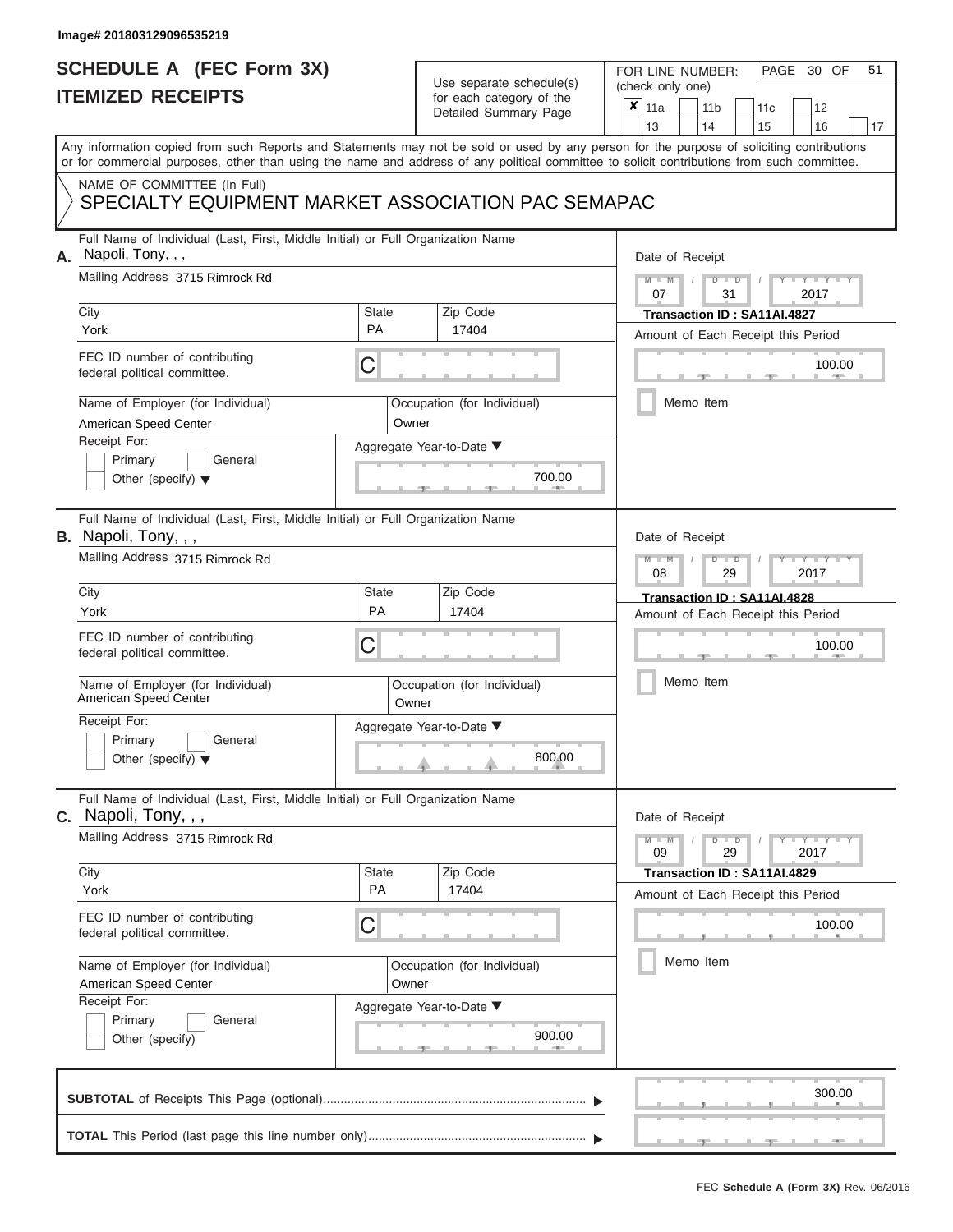### **SCHEDULE A (FEC Form 3X) ITEMIZED RECEIPTS**

# Use separate schedule(s)

| SCHEDULE A (FEC Form 3X)<br><b>ITEMIZED RECEIPTS</b>                                                                                                                                                                                                                                                                                                                       |                                         | Use separate schedule(s)<br>for each category of the<br>Detailed Summary Page           | 51<br>FOR LINE NUMBER:<br>PAGE 31 OF<br>(check only one)<br>$\boldsymbol{x}$<br>11a<br>11 <sub>b</sub><br>12<br>11c                                                                                                       |
|----------------------------------------------------------------------------------------------------------------------------------------------------------------------------------------------------------------------------------------------------------------------------------------------------------------------------------------------------------------------------|-----------------------------------------|-----------------------------------------------------------------------------------------|---------------------------------------------------------------------------------------------------------------------------------------------------------------------------------------------------------------------------|
| Any information copied from such Reports and Statements may not be sold or used by any person for the purpose of soliciting contributions                                                                                                                                                                                                                                  |                                         |                                                                                         | 13<br>14<br>15<br>16<br>17                                                                                                                                                                                                |
| or for commercial purposes, other than using the name and address of any political committee to solicit contributions from such committee.<br>NAME OF COMMITTEE (In Full)<br>SPECIALTY EQUIPMENT MARKET ASSOCIATION PAC SEMAPAC                                                                                                                                            |                                         |                                                                                         |                                                                                                                                                                                                                           |
| Full Name of Individual (Last, First, Middle Initial) or Full Organization Name<br>Napoli, Tony, , ,<br>А.<br>Mailing Address 3715 Rimrock Rd<br>City<br>York<br>FEC ID number of contributing<br>federal political committee.<br>Name of Employer (for Individual)<br>American Speed Center<br>Receipt For:<br>Primary<br>General<br>Other (specify) $\blacktriangledown$ | State<br><b>PA</b><br>С<br>Owner        | Zip Code<br>17404<br>Occupation (for Individual)<br>Aggregate Year-to-Date ▼<br>1000.00 | Date of Receipt<br>$M - M$ /<br>$D$ $D$<br>$Y - Y - I$<br>10<br>27<br>2017<br>Transaction ID: SA11AI.4830<br>Amount of Each Receipt this Period<br>100.00<br><b>AND A</b><br>Memo Item                                    |
| Full Name of Individual (Last, First, Middle Initial) or Full Organization Name<br>B. Napoli, Tony, , ,<br>Mailing Address 3715 Rimrock Rd<br>City<br>York<br>FEC ID number of contributing<br>federal political committee.<br>Name of Employer (for Individual)<br>American Speed Center<br>Receipt For:<br>Primary<br>General<br>Other (specify) $\blacktriangledown$    | <b>State</b><br>PA<br>С<br>Owner        | Zip Code<br>17404<br>Occupation (for Individual)<br>Aggregate Year-to-Date ▼<br>1100.00 | Date of Receipt<br>$M - M$<br>$D$ $\Box$ $D$<br>Y TY<br>11<br>2017<br>30<br>Transaction ID: SA11AI.4831<br>Amount of Each Receipt this Period<br>100.00<br>Memo Item                                                      |
| Full Name of Individual (Last, First, Middle Initial) or Full Organization Name<br>$c.$ Napoli, Tony, $, ,$<br>Mailing Address 3715 Rimrock Rd<br>City<br>York<br>FEC ID number of contributing<br>federal political committee.<br>Name of Employer (for Individual)<br>American Speed Center<br>Receipt For:<br>Primary<br>General<br>Other (specify)                     | <b>State</b><br><b>PA</b><br>С<br>Owner | Zip Code<br>17404<br>Occupation (for Individual)<br>Aggregate Year-to-Date ▼<br>1200.00 | Date of Receipt<br>$M - M$<br>$D$ $D$<br>$\mathbf{I} = \mathbf{Y} - \mathbf{I} - \mathbf{Y} - \mathbf{I}$<br>12<br>29<br>2017<br>Transaction ID: SA11AI.4832<br>Amount of Each Receipt this Period<br>100.00<br>Memo Item |
|                                                                                                                                                                                                                                                                                                                                                                            |                                         |                                                                                         | 300.00                                                                                                                                                                                                                    |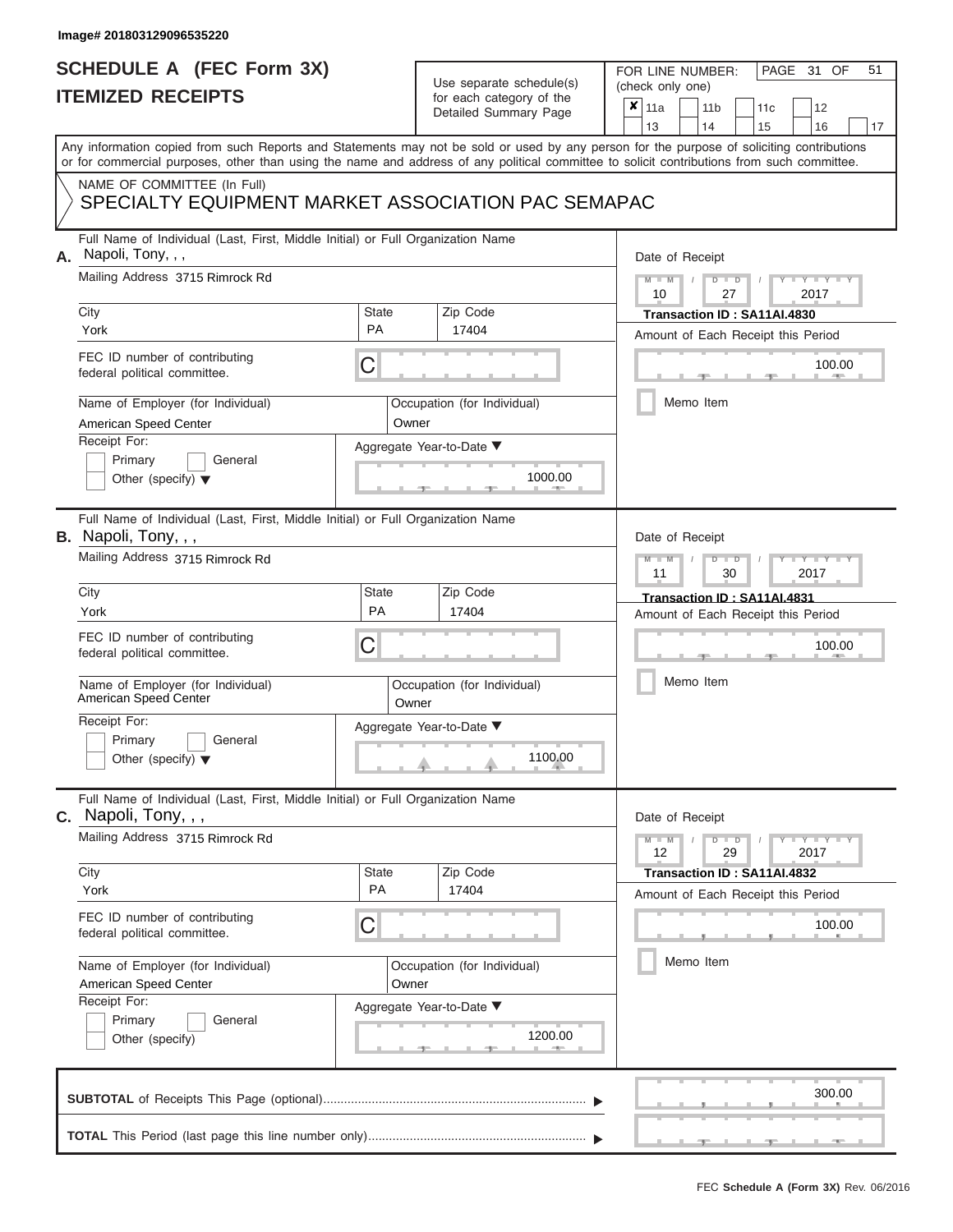# **SCHEDULE A (FEC Form 3X)**

# Use separate schedule(s)

| SCHEDULE A (FEC Form 3X)<br><b>ITEMIZED RECEIPTS</b>                                                                                                                                                                                                                                                                                                                                               |                                | Use separate schedule(s)<br>for each category of the<br>Detailed Summary Page          | 51<br>FOR LINE NUMBER:<br>PAGE 32 OF<br>(check only one)<br>$\boldsymbol{x}$<br>11a<br>11 <sub>b</sub><br>12<br>11c<br>13<br>16<br>14<br>15<br>17                                                   |
|----------------------------------------------------------------------------------------------------------------------------------------------------------------------------------------------------------------------------------------------------------------------------------------------------------------------------------------------------------------------------------------------------|--------------------------------|----------------------------------------------------------------------------------------|-----------------------------------------------------------------------------------------------------------------------------------------------------------------------------------------------------|
| Any information copied from such Reports and Statements may not be sold or used by any person for the purpose of soliciting contributions<br>or for commercial purposes, other than using the name and address of any political committee to solicit contributions from such committee.<br>NAME OF COMMITTEE (In Full)<br>SPECIALTY EQUIPMENT MARKET ASSOCIATION PAC SEMAPAC                       |                                |                                                                                        |                                                                                                                                                                                                     |
| Full Name of Individual (Last, First, Middle Initial) or Full Organization Name<br>Nunez, Tracie, , ,<br>А.<br>Mailing Address 41102 Gretchen Way<br>City<br>Palmdale<br>FEC ID number of contributing<br>federal political committee.<br>Name of Employer (for Individual)<br><b>Advanced Clutch Technology</b><br>Receipt For:<br>Primary<br>General<br>Other (specify) $\blacktriangledown$     | <b>State</b><br>CA<br>С<br>CEO | Zip Code<br>93551<br>Occupation (for Individual)<br>Aggregate Year-to-Date ▼<br>300.00 | Date of Receipt<br>$M = M$ /<br>$D$ $D$<br>$Y - Y - I$<br>09<br>29<br>2017<br>Transaction ID: SA11AI.4836<br>Amount of Each Receipt this Period<br>100.00<br><b>AND IN</b><br>Memo Item             |
| Full Name of Individual (Last, First, Middle Initial) or Full Organization Name<br><b>B.</b> Nunez, Tracie, , ,<br>Mailing Address 41102 Gretchen Way<br>City<br>Palmdale<br>FEC ID number of contributing<br>federal political committee.<br>Name of Employer (for Individual)<br><b>Advanced Clutch Technology</b><br>Receipt For:<br>Primary<br>General<br>Other (specify) $\blacktriangledown$ | <b>State</b><br>CA<br>С<br>CEO | Zip Code<br>93551<br>Occupation (for Individual)<br>Aggregate Year-to-Date ▼<br>400.00 | Date of Receipt<br>$M - M$<br>$D$ $D$<br>Y TYT<br>10<br>27<br>2017<br>Transaction ID: SA11AI.4837<br>Amount of Each Receipt this Period<br>100.00<br>Memo Item                                      |
| Full Name of Individual (Last, First, Middle Initial) or Full Organization Name<br>$c.$ Nunez, Tracie, , ,<br>Mailing Address 41102 Gretchen Way<br>City<br>Palmdale<br>FEC ID number of contributing<br>federal political committee.<br>Name of Employer (for Individual)<br><b>Advanced Clutch Technology</b><br>Receipt For:<br>Primary<br>General<br>Other (specify)                           | <b>State</b><br>CA<br>С<br>CEO | Zip Code<br>93551<br>Occupation (for Individual)<br>Aggregate Year-to-Date ▼<br>500.00 | Date of Receipt<br>$M - M$<br>$D$ $D$<br>$\Box$ $\Upsilon$ $\Box$ $\Upsilon$ $\Box$<br>30<br>2017<br>11<br>Transaction ID: SA11AI.4838<br>Amount of Each Receipt this Period<br>100.00<br>Memo Item |
|                                                                                                                                                                                                                                                                                                                                                                                                    |                                |                                                                                        | 300.00                                                                                                                                                                                              |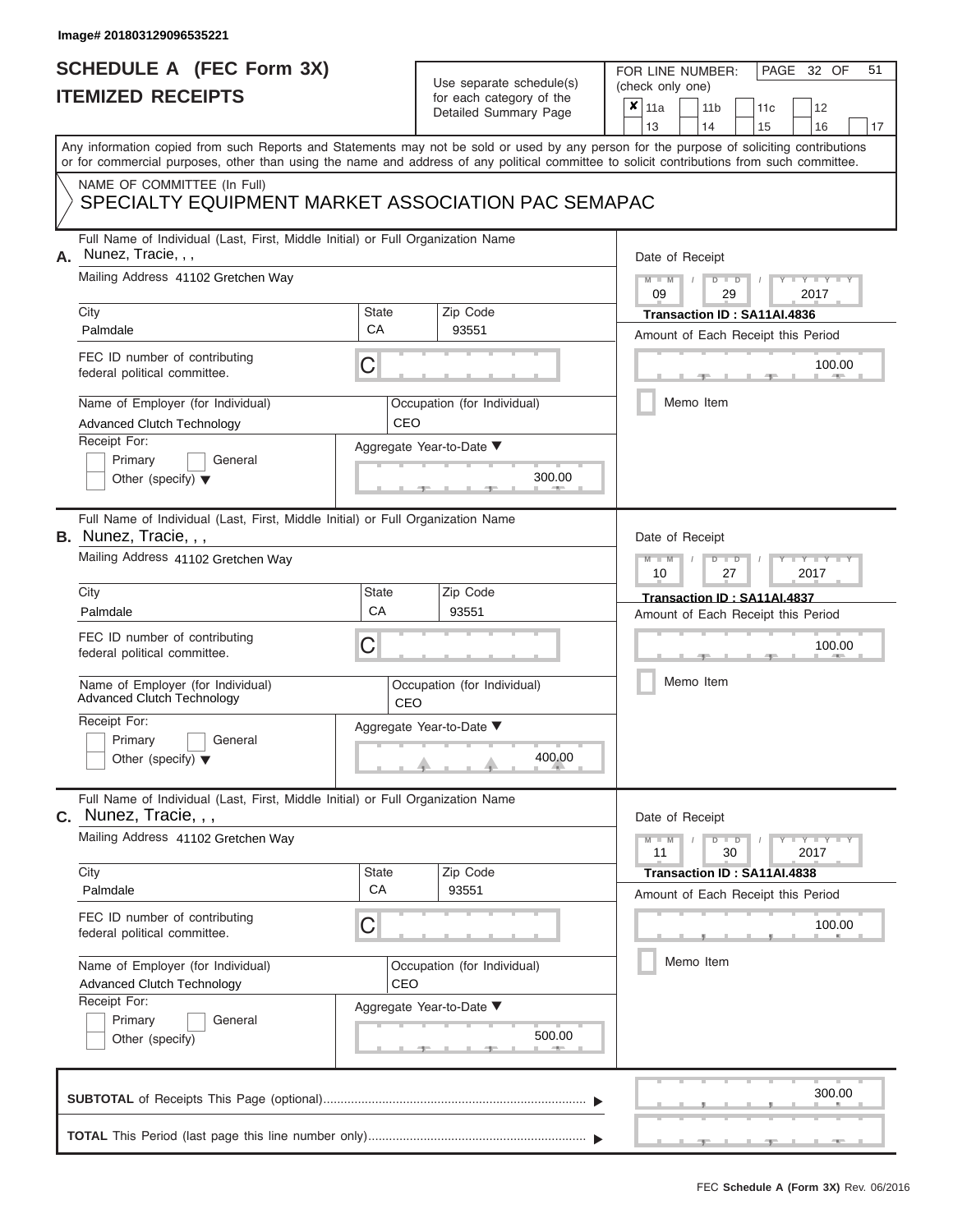# **SCHEDULE A (FEC Form 3X)**

# Use separate schedule(s)

| SCHEDULE A (FEC Form 3X)<br><b>ITEMIZED RECEIPTS</b> |                                                                                                                                                                                                                                                                                         | Use separate schedule(s)<br>for each category of the                 | FOR LINE NUMBER:<br>PAGE 33 OF<br>(check only one)   | 51                                                                    |                         |
|------------------------------------------------------|-----------------------------------------------------------------------------------------------------------------------------------------------------------------------------------------------------------------------------------------------------------------------------------------|----------------------------------------------------------------------|------------------------------------------------------|-----------------------------------------------------------------------|-------------------------|
|                                                      |                                                                                                                                                                                                                                                                                         |                                                                      | Detailed Summary Page                                | ×<br>11a<br>11 <sub>b</sub><br>11c<br>13<br>14<br>15                  | 12<br>16<br>17          |
|                                                      | Any information copied from such Reports and Statements may not be sold or used by any person for the purpose of soliciting contributions<br>or for commercial purposes, other than using the name and address of any political committee to solicit contributions from such committee. |                                                                      |                                                      |                                                                       |                         |
|                                                      | NAME OF COMMITTEE (In Full)<br>SPECIALTY EQUIPMENT MARKET ASSOCIATION PAC SEMAPAC                                                                                                                                                                                                       |                                                                      |                                                      |                                                                       |                         |
| А.                                                   | Full Name of Individual (Last, First, Middle Initial) or Full Organization Name<br>Nunez, Tracie, , ,                                                                                                                                                                                   |                                                                      |                                                      | Date of Receipt                                                       |                         |
| City                                                 | Mailing Address 41102 Gretchen Way                                                                                                                                                                                                                                                      | <b>State</b>                                                         | Zip Code                                             | $M - M$<br>$D$ $D$<br>12<br>29<br>2017<br>Transaction ID: SA11AI.4839 | $Y - Y - I$             |
|                                                      | Palmdale                                                                                                                                                                                                                                                                                | CA                                                                   | 93551                                                | Amount of Each Receipt this Period                                    |                         |
|                                                      | FEC ID number of contributing<br>federal political committee.                                                                                                                                                                                                                           | С                                                                    |                                                      |                                                                       | 100.00<br><b>AND IN</b> |
|                                                      | Name of Employer (for Individual)<br>Advanced Clutch Technology                                                                                                                                                                                                                         | CEO                                                                  | Occupation (for Individual)                          | Memo Item                                                             |                         |
|                                                      | Receipt For:<br>Primary<br>General                                                                                                                                                                                                                                                      |                                                                      | Aggregate Year-to-Date ▼                             |                                                                       |                         |
|                                                      | Other (specify) $\blacktriangledown$                                                                                                                                                                                                                                                    |                                                                      | 600.00                                               |                                                                       |                         |
|                                                      | Full Name of Individual (Last, First, Middle Initial) or Full Organization Name<br>B. Ohradzansky, John, , ,                                                                                                                                                                            |                                                                      |                                                      | Date of Receipt                                                       |                         |
|                                                      | Mailing Address 32308 Margie Lane                                                                                                                                                                                                                                                       | $M - M$<br>$D$ $\Box$ $D$<br>$T - Y = T - Y = T$<br>2017<br>10<br>20 |                                                      |                                                                       |                         |
| City                                                 |                                                                                                                                                                                                                                                                                         | <b>State</b>                                                         | Zip Code                                             | Transaction ID: SA11AI.4841                                           |                         |
|                                                      | Avon Lake                                                                                                                                                                                                                                                                               | OH                                                                   | 44012                                                | Amount of Each Receipt this Period                                    |                         |
|                                                      | FEC ID number of contributing<br>federal political committee.                                                                                                                                                                                                                           | С                                                                    |                                                      |                                                                       | 1000.00                 |
|                                                      | Name of Employer (for Individual)<br>Race Winning Brands                                                                                                                                                                                                                                |                                                                      | Occupation (for Individual)<br><b>Vice President</b> | Memo Item                                                             |                         |
|                                                      | Receipt For:                                                                                                                                                                                                                                                                            |                                                                      | Aggregate Year-to-Date ▼                             |                                                                       |                         |
|                                                      | Primary<br>General<br>Other (specify) $\blacktriangledown$                                                                                                                                                                                                                              |                                                                      | 1000.00                                              |                                                                       |                         |
|                                                      | Full Name of Individual (Last, First, Middle Initial) or Full Organization Name<br>$C.$ Osborn, Jim, , ,                                                                                                                                                                                |                                                                      |                                                      | Date of Receipt                                                       |                         |
|                                                      | Mailing Address PO Box 183                                                                                                                                                                                                                                                              |                                                                      |                                                      | $M - M$<br>$D$ $\Box$ $D$<br>$T - Y = T - Y$<br>11<br>06<br>2017      |                         |
| City                                                 | Apison                                                                                                                                                                                                                                                                                  | <b>State</b><br><b>TX</b>                                            | Zip Code<br>37302                                    | Transaction ID: SA11AI.4842<br>Amount of Each Receipt this Period     |                         |
|                                                      | FEC ID number of contributing<br>federal political committee.                                                                                                                                                                                                                           | С                                                                    |                                                      |                                                                       | 1000.00                 |
|                                                      | Name of Employer (for Individual)<br><b>Austin Hatcher Foundation</b>                                                                                                                                                                                                                   | Founder                                                              | Occupation (for Individual)                          | Memo Item                                                             |                         |
|                                                      | Receipt For:<br>Primary<br>General<br>Other (specify)                                                                                                                                                                                                                                   |                                                                      | Aggregate Year-to-Date ▼<br>1000.00                  |                                                                       |                         |
|                                                      |                                                                                                                                                                                                                                                                                         |                                                                      |                                                      |                                                                       | 2100.00                 |
|                                                      |                                                                                                                                                                                                                                                                                         |                                                                      |                                                      |                                                                       |                         |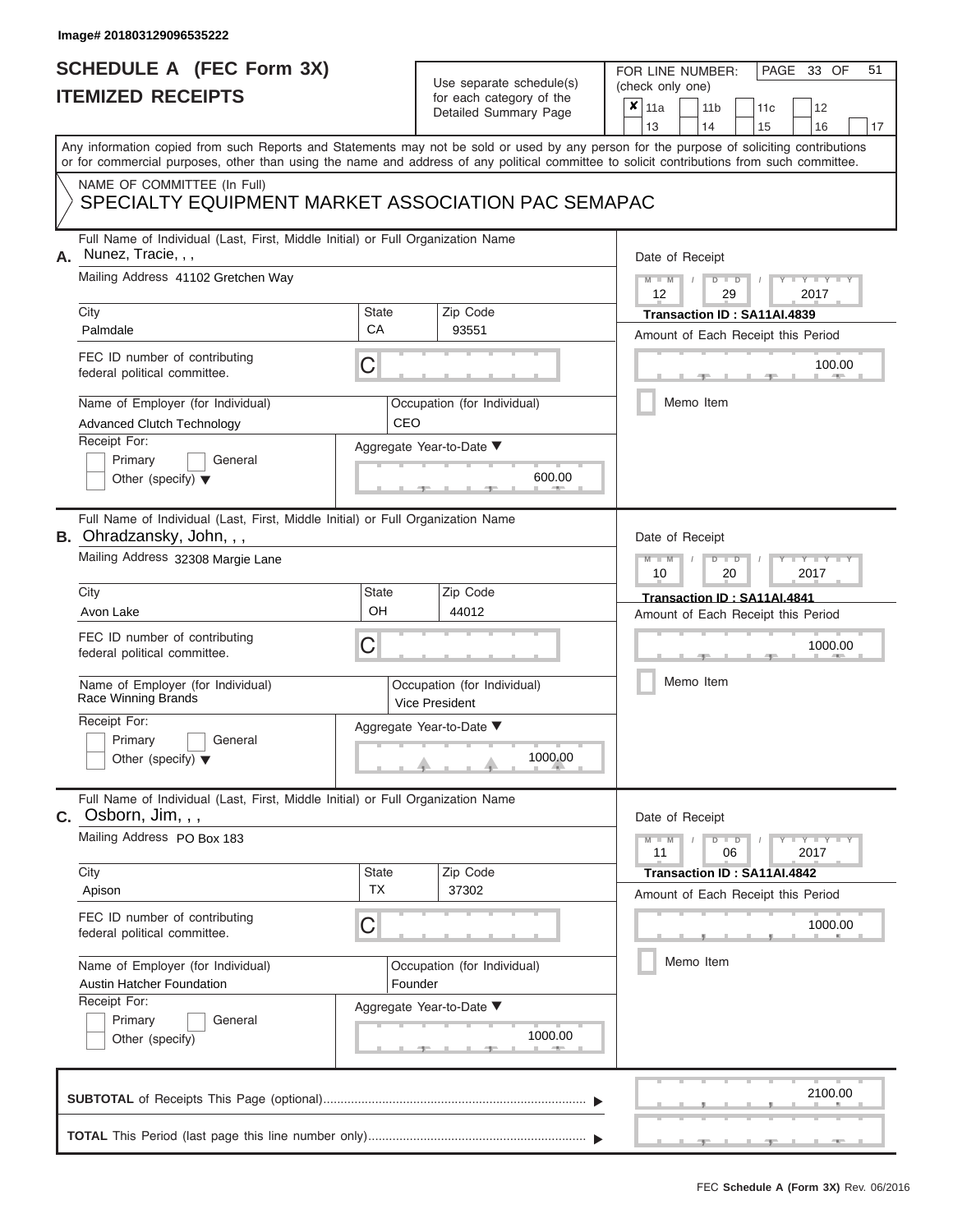|                          | SCHEDULE A (FEC Form 3X) |
|--------------------------|--------------------------|
| <b>ITEMIZED RECEIPTS</b> |                          |

FOR LINE NUMBER:<br>(check only one)

PAGE 34 OF 51

| II EMIZEV REVEIF I J                                                                                                                       |                                                                                 | for each category of the<br>Detailed Summary Page              | $\pmb{\times}$<br>11a<br>11 <sub>b</sub><br>12<br>11c                                                                                     |  |  |  |
|--------------------------------------------------------------------------------------------------------------------------------------------|---------------------------------------------------------------------------------|----------------------------------------------------------------|-------------------------------------------------------------------------------------------------------------------------------------------|--|--|--|
|                                                                                                                                            |                                                                                 |                                                                | 13<br>14<br>15<br>16<br>17                                                                                                                |  |  |  |
| or for commercial purposes, other than using the name and address of any political committee to solicit contributions from such committee. |                                                                                 |                                                                | Any information copied from such Reports and Statements may not be sold or used by any person for the purpose of soliciting contributions |  |  |  |
| NAME OF COMMITTEE (In Full)<br>SPECIALTY EQUIPMENT MARKET ASSOCIATION PAC SEMAPAC                                                          |                                                                                 |                                                                |                                                                                                                                           |  |  |  |
| Overholser, Dennis, , ,<br>А.                                                                                                              | Full Name of Individual (Last, First, Middle Initial) or Full Organization Name |                                                                |                                                                                                                                           |  |  |  |
| Mailing Address 3000 Sonora Canyon Road                                                                                                    |                                                                                 |                                                                | $M - M$<br>$Y - Y - Y$<br>$D$ $D$<br>07<br>31<br>2017                                                                                     |  |  |  |
| City                                                                                                                                       | <b>State</b>                                                                    | Zip Code                                                       | Transaction ID: SA11AI.4844                                                                                                               |  |  |  |
| Weatherford                                                                                                                                | <b>TX</b>                                                                       | 76087                                                          | Amount of Each Receipt this Period                                                                                                        |  |  |  |
| FEC ID number of contributing<br>federal political committee.                                                                              | С                                                                               |                                                                | 100.00                                                                                                                                    |  |  |  |
| Name of Employer (for Individual)<br>Painless Performance                                                                                  |                                                                                 | Occupation (for Individual)<br><b>Executive Vice President</b> | Memo Item                                                                                                                                 |  |  |  |
| Receipt For:                                                                                                                               |                                                                                 | Aggregate Year-to-Date ▼                                       |                                                                                                                                           |  |  |  |
| Primary<br>General<br>Other (specify) $\blacktriangledown$                                                                                 |                                                                                 | 600.00                                                         |                                                                                                                                           |  |  |  |
| Full Name of Individual (Last, First, Middle Initial) or Full Organization Name<br><b>B.</b> Overholser, Dennis,,,                         |                                                                                 |                                                                | Date of Receipt                                                                                                                           |  |  |  |
| Mailing Address 3000 Sonora Canyon Road                                                                                                    | $M - M$<br>$T - Y = T - Y$<br>$D$ $\Box$ $D$<br>08<br>29<br>2017                |                                                                |                                                                                                                                           |  |  |  |
| City                                                                                                                                       | State                                                                           | Zip Code                                                       | Transaction ID: SA11AI.4843<br>Amount of Each Receipt this Period                                                                         |  |  |  |
| Weatherford                                                                                                                                | <b>TX</b>                                                                       | 76087                                                          |                                                                                                                                           |  |  |  |
| FEC ID number of contributing<br>federal political committee.                                                                              | C                                                                               |                                                                |                                                                                                                                           |  |  |  |
| Name of Employer (for Individual)<br>Painless Performance                                                                                  |                                                                                 | Occupation (for Individual)<br><b>Executive Vice President</b> | Memo Item                                                                                                                                 |  |  |  |
| Receipt For:<br>Primary<br>General                                                                                                         |                                                                                 | Aggregate Year-to-Date ▼                                       |                                                                                                                                           |  |  |  |
| Other (specify) $\blacktriangledown$                                                                                                       |                                                                                 | 700.00                                                         |                                                                                                                                           |  |  |  |
| Full Name of Individual (Last, First, Middle Initial) or Full Organization Name<br>Reese, Brian, , ,<br>С.                                 |                                                                                 |                                                                | Date of Receipt                                                                                                                           |  |  |  |
| Mailing Address 23220 Chagrin Blvd<br>Apt 429                                                                                              |                                                                                 |                                                                | Y FYLY TY<br>$M - M$<br>$D$ $D$<br>10<br>03<br>2017                                                                                       |  |  |  |
| City                                                                                                                                       | <b>State</b>                                                                    | Zip Code                                                       | Transaction ID: SA11AI.4846                                                                                                               |  |  |  |
| Beachwood                                                                                                                                  | OH                                                                              | 44122                                                          | Amount of Each Receipt this Period                                                                                                        |  |  |  |
| FEC ID number of contributing<br>federal political committee.                                                                              | С                                                                               |                                                                | 2000.00                                                                                                                                   |  |  |  |
| Name of Employer (for Individual)                                                                                                          |                                                                                 | Occupation (for Individual)                                    | Memo Item                                                                                                                                 |  |  |  |
| Race Winning Brands                                                                                                                        | CEO                                                                             |                                                                |                                                                                                                                           |  |  |  |
| Receipt For:                                                                                                                               |                                                                                 | Aggregate Year-to-Date ▼                                       |                                                                                                                                           |  |  |  |
| Primary<br>General<br>Other (specify)                                                                                                      |                                                                                 | 2000.00<br><b>AND A</b>                                        |                                                                                                                                           |  |  |  |
|                                                                                                                                            |                                                                                 |                                                                | 2200.00                                                                                                                                   |  |  |  |
|                                                                                                                                            |                                                                                 |                                                                |                                                                                                                                           |  |  |  |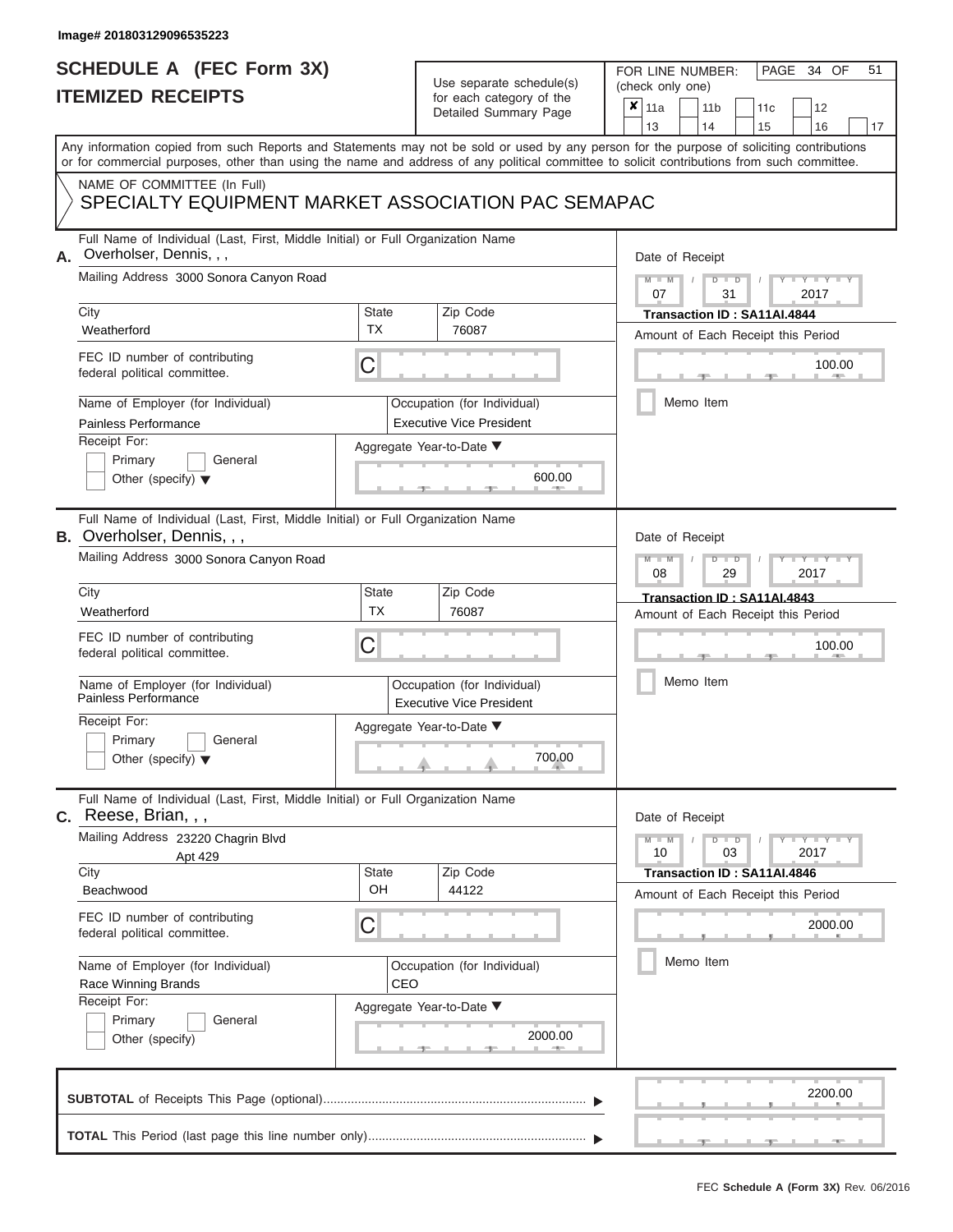# **SCHEDULE A (FEC Form 3X)**

# Use separate schedule(s)

|                                                                                                                                                        | SCHEDULE A (FEC Form 3X)<br><b>ITEMIZED RECEIPTS</b>                                                                                                       |                    | Use separate schedule(s)<br>for each category of the<br>Detailed Summary Page | 51<br>FOR LINE NUMBER:<br>PAGE 35 OF<br>(check only one)<br>$\boldsymbol{x}$<br>11a<br>11 <sub>b</sub><br>12<br>11 <sub>c</sub> |
|--------------------------------------------------------------------------------------------------------------------------------------------------------|------------------------------------------------------------------------------------------------------------------------------------------------------------|--------------------|-------------------------------------------------------------------------------|---------------------------------------------------------------------------------------------------------------------------------|
|                                                                                                                                                        | Any information copied from such Reports and Statements may not be sold or used by any person for the purpose of soliciting contributions                  |                    |                                                                               | 13<br>14<br>15<br>16<br>17                                                                                                      |
|                                                                                                                                                        | or for commercial purposes, other than using the name and address of any political committee to solicit contributions from such committee.                 |                    |                                                                               |                                                                                                                                 |
|                                                                                                                                                        | NAME OF COMMITTEE (In Full)<br>SPECIALTY EQUIPMENT MARKET ASSOCIATION PAC SEMAPAC                                                                          |                    |                                                                               |                                                                                                                                 |
| Full Name of Individual (Last, First, Middle Initial) or Full Organization Name<br>Ridnouer, Nathan, , ,<br>А.<br>Mailing Address 821 E. Dalton Avenue |                                                                                                                                                            |                    |                                                                               | Date of Receipt<br>$M - M$ /<br>$D$ $D$<br>$Y - Y$<br>07<br>31<br>2017                                                          |
|                                                                                                                                                        | City<br>Glendora                                                                                                                                           | State<br>CA        | Zip Code<br>91741                                                             | Transaction ID: SA11AI.4850<br>Amount of Each Receipt this Period                                                               |
|                                                                                                                                                        | FEC ID number of contributing<br>federal political committee.                                                                                              | С                  |                                                                               | 100.00<br><b>AND IN</b>                                                                                                         |
|                                                                                                                                                        | Name of Employer (for Individual)<br><b>SEMA</b>                                                                                                           |                    | Occupation (for Individual)<br>VP, Councils & Membership                      | Memo Item                                                                                                                       |
|                                                                                                                                                        | Receipt For:<br>Primary<br>General<br>Other (specify) $\blacktriangledown$                                                                                 |                    | Aggregate Year-to-Date ▼<br>700.00                                            |                                                                                                                                 |
|                                                                                                                                                        | Full Name of Individual (Last, First, Middle Initial) or Full Organization Name<br><b>B.</b> Ridnouer, Nathan, , ,<br>Mailing Address 821 E. Dalton Avenue |                    |                                                                               | Date of Receipt<br>$M - M$<br>$D$ $D$<br>Y TY T                                                                                 |
|                                                                                                                                                        | City                                                                                                                                                       | <b>State</b>       | Zip Code                                                                      | 08<br>2017<br>29                                                                                                                |
|                                                                                                                                                        | Glendora                                                                                                                                                   | CA                 | 91741                                                                         | Transaction ID: SA11AI.4849<br>Amount of Each Receipt this Period                                                               |
|                                                                                                                                                        | FEC ID number of contributing<br>federal political committee.                                                                                              | С                  |                                                                               | 100.00                                                                                                                          |
|                                                                                                                                                        | Name of Employer (for Individual)<br>SEMA                                                                                                                  |                    | Occupation (for Individual)<br>VP, Councils & Membership                      | Memo Item                                                                                                                       |
|                                                                                                                                                        | Receipt For:<br>Primary<br>General                                                                                                                         |                    | Aggregate Year-to-Date ▼                                                      |                                                                                                                                 |
|                                                                                                                                                        | Other (specify) $\blacktriangledown$                                                                                                                       |                    | 800.00                                                                        |                                                                                                                                 |
|                                                                                                                                                        | Full Name of Individual (Last, First, Middle Initial) or Full Organization Name<br><b>C.</b> Ridnouer, Nathan, , ,                                         |                    |                                                                               | Date of Receipt                                                                                                                 |
|                                                                                                                                                        | Mailing Address 821 E. Dalton Avenue                                                                                                                       |                    |                                                                               | $M - M$<br>$\mathbf{I} = \mathbf{Y}$ $\mathbf{I} = \mathbf{Y}$ $\mathbf{I}$<br>$D$ $D$<br>09<br>29<br>2017                      |
|                                                                                                                                                        | City<br>Glendora                                                                                                                                           | <b>State</b><br>CA | Zip Code<br>91741                                                             | Transaction ID: SA11AI.4848<br>Amount of Each Receipt this Period                                                               |
|                                                                                                                                                        | FEC ID number of contributing<br>federal political committee.                                                                                              | С                  |                                                                               | 100.00                                                                                                                          |
|                                                                                                                                                        | Name of Employer (for Individual)<br><b>SEMA</b>                                                                                                           |                    | Occupation (for Individual)<br>VP, Councils & Membership                      | Memo Item                                                                                                                       |
|                                                                                                                                                        | Receipt For:<br>Primary<br>General<br>Other (specify)                                                                                                      |                    | Aggregate Year-to-Date ▼<br>900.00                                            |                                                                                                                                 |
|                                                                                                                                                        |                                                                                                                                                            |                    |                                                                               | 300.00                                                                                                                          |
|                                                                                                                                                        |                                                                                                                                                            |                    |                                                                               |                                                                                                                                 |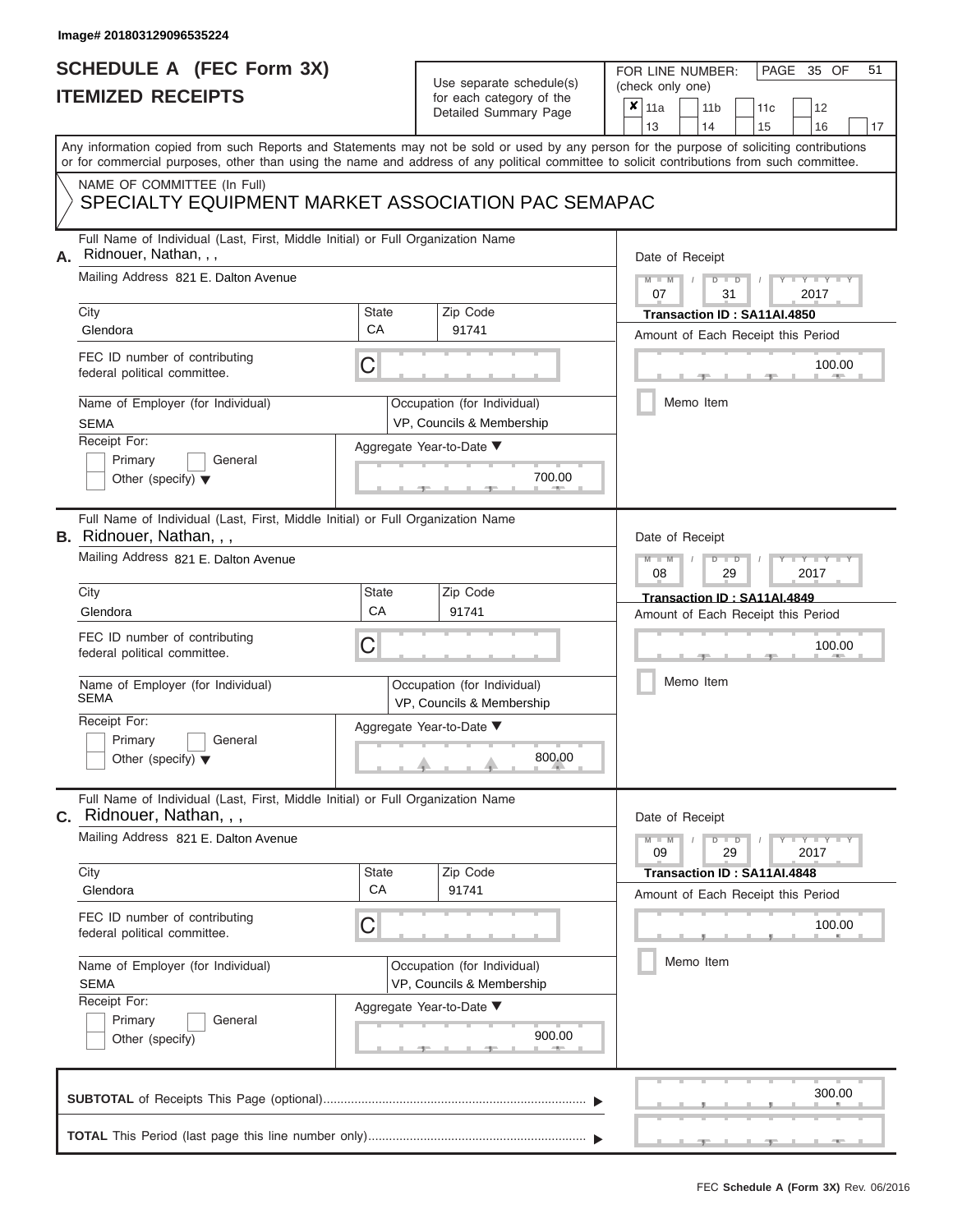## **SCHEDULE A (FEC Form 3X) ITEMIZED RECEIPTS**

# Use separate schedule(s)

| SCHEDULE A (FEC Form 3X)<br><b>ITEMIZED RECEIPTS</b>                                                                                                   |                                          | Use separate schedule(s)<br>for each category of the                    | 51<br>FOR LINE NUMBER:<br>PAGE 36 OF<br>(check only one)                                                                                                                                                                                                                                |
|--------------------------------------------------------------------------------------------------------------------------------------------------------|------------------------------------------|-------------------------------------------------------------------------|-----------------------------------------------------------------------------------------------------------------------------------------------------------------------------------------------------------------------------------------------------------------------------------------|
|                                                                                                                                                        |                                          | Detailed Summary Page                                                   | $\boldsymbol{x}$<br>11a<br>11 <sub>b</sub><br>12<br>11 <sub>c</sub><br>13<br>14<br>15<br>16<br>17                                                                                                                                                                                       |
|                                                                                                                                                        |                                          |                                                                         | Any information copied from such Reports and Statements may not be sold or used by any person for the purpose of soliciting contributions<br>or for commercial purposes, other than using the name and address of any political committee to solicit contributions from such committee. |
| NAME OF COMMITTEE (In Full)<br>SPECIALTY EQUIPMENT MARKET ASSOCIATION PAC SEMAPAC                                                                      |                                          |                                                                         |                                                                                                                                                                                                                                                                                         |
| Full Name of Individual (Last, First, Middle Initial) or Full Organization Name<br>Ridnouer, Nathan, , ,<br>А.<br>Mailing Address 821 E. Dalton Avenue |                                          |                                                                         | Date of Receipt<br>$D$ $D$                                                                                                                                                                                                                                                              |
| City<br>Glendora                                                                                                                                       | <b>State</b><br>CA                       | Zip Code<br>91741                                                       | $M = M$ /<br>$\cdots$ Y $\cdots$ Y $\cdots$<br>10<br>27<br>2017<br>Transaction ID: SA11AI.4847                                                                                                                                                                                          |
| FEC ID number of contributing<br>federal political committee.                                                                                          | C                                        |                                                                         | Amount of Each Receipt this Period<br>100.00<br><b>AND IN</b>                                                                                                                                                                                                                           |
| Name of Employer (for Individual)<br><b>SEMA</b>                                                                                                       |                                          | Occupation (for Individual)<br>VP, Councils & Membership                | Memo Item                                                                                                                                                                                                                                                                               |
| Receipt For:<br>Primary<br>General<br>Other (specify) $\blacktriangledown$                                                                             |                                          | Aggregate Year-to-Date ▼<br>1000.00                                     |                                                                                                                                                                                                                                                                                         |
| Full Name of Individual (Last, First, Middle Initial) or Full Organization Name<br>B. Rudd, Bunyan, , ,<br>Mailing Address 4009 Barfield Crescent Rd   |                                          |                                                                         | Date of Receipt<br>$M - M$<br>$D$ $D$<br>$T - Y = T - Y = T$                                                                                                                                                                                                                            |
| City                                                                                                                                                   | State                                    | Zip Code                                                                | 07<br>31<br>2017<br>Transaction ID: SA11AI.4853                                                                                                                                                                                                                                         |
| Murfreesboro<br>FEC ID number of contributing<br>federal political committee.                                                                          | <b>TN</b><br>C                           | 37128                                                                   | Amount of Each Receipt this Period<br>100.00                                                                                                                                                                                                                                            |
| Name of Employer (for Individual)<br><b>Bob Cook Sales</b>                                                                                             |                                          | Occupation (for Individual)<br>Principle                                | Memo Item                                                                                                                                                                                                                                                                               |
| Receipt For:<br>Primary<br>General<br>Other (specify) $\blacktriangledown$                                                                             |                                          | Aggregate Year-to-Date ▼<br>$\begin{array}{c}\n 700.00 \\  \end{array}$ |                                                                                                                                                                                                                                                                                         |
| Full Name of Individual (Last, First, Middle Initial) or Full Organization Name<br>C. Rudd, Bunyan, , ,                                                |                                          |                                                                         | Date of Receipt                                                                                                                                                                                                                                                                         |
| Mailing Address 4009 Barfield Crescent Rd                                                                                                              |                                          |                                                                         | $M - M$<br>$D$ $D$<br>$\mathbf{I} = \mathbf{Y} + \mathbf{I} + \mathbf{Y} + \mathbf{I}$<br>08<br>29<br>2017                                                                                                                                                                              |
| City<br>Murfreesboro                                                                                                                                   | <b>State</b><br><b>TN</b>                | Zip Code<br>37128                                                       | Transaction ID: SA11AI.4852<br>Amount of Each Receipt this Period                                                                                                                                                                                                                       |
| FEC ID number of contributing<br>federal political committee.                                                                                          | C                                        |                                                                         | 100.00                                                                                                                                                                                                                                                                                  |
| Name of Employer (for Individual)<br><b>Bob Cook Sales</b><br>Receipt For:                                                                             | Occupation (for Individual)<br>Principle |                                                                         | Memo Item                                                                                                                                                                                                                                                                               |
| Primary<br>General<br>Other (specify)                                                                                                                  |                                          | Aggregate Year-to-Date ▼<br>800.00                                      |                                                                                                                                                                                                                                                                                         |
|                                                                                                                                                        |                                          |                                                                         | 300.00                                                                                                                                                                                                                                                                                  |
|                                                                                                                                                        |                                          |                                                                         |                                                                                                                                                                                                                                                                                         |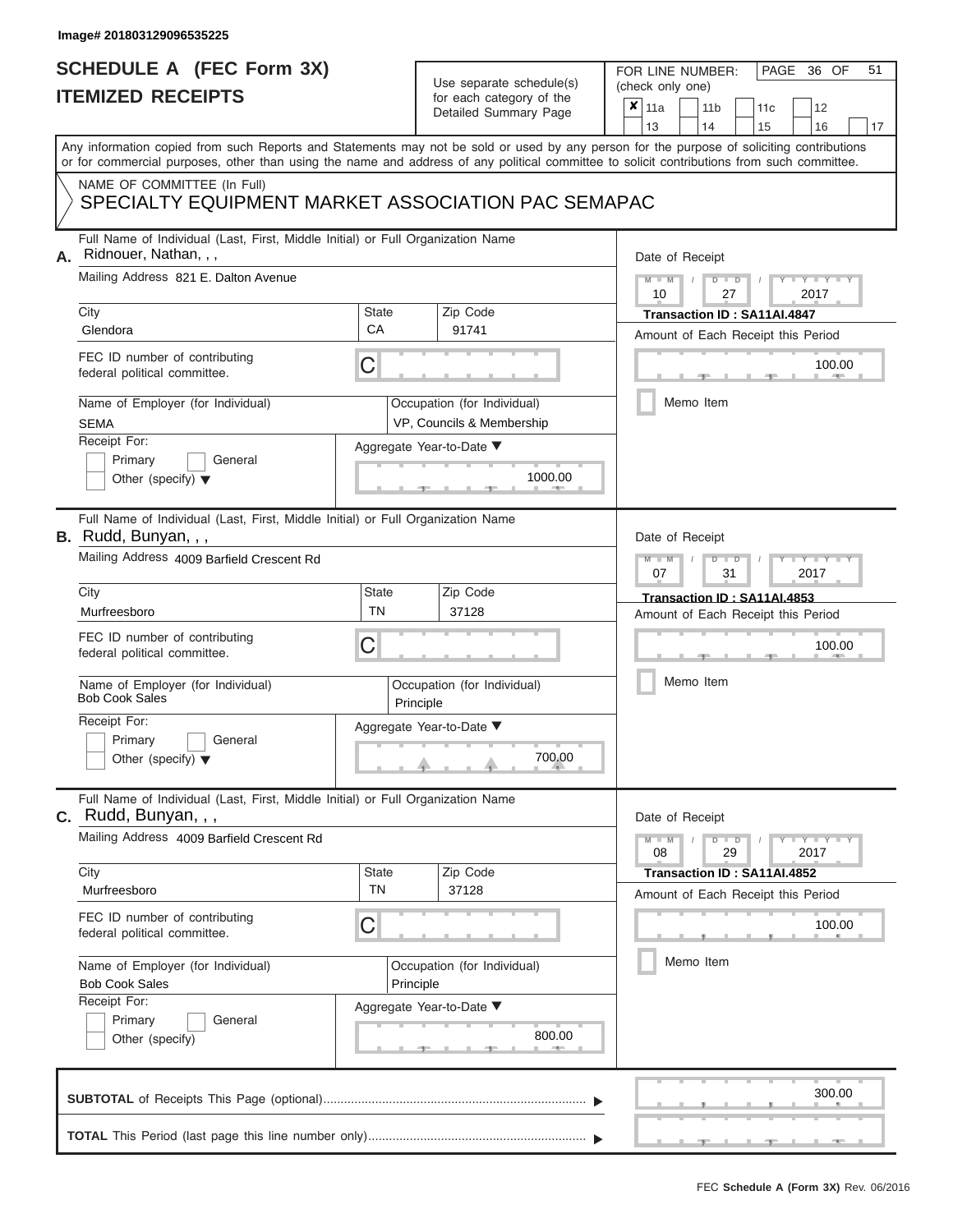# **SCHEDULE A (FEC Form 3X)**

# Use separate schedule(s)

|    | SCHEDULE A (FEC Form 3X)<br><b>ITEMIZED RECEIPTS</b>                                                                                                                                                                                                                                                                                                                         |                                                   | Use separate schedule(s)<br>for each category of the<br>Detailed Summary Page | 51<br>FOR LINE NUMBER:<br>PAGE 37 OF<br>(check only one)<br>$\boldsymbol{x}$<br>11a<br>11 <sub>b</sub><br>12<br>11c<br>16<br>13<br>14<br>15<br>17 |
|----|------------------------------------------------------------------------------------------------------------------------------------------------------------------------------------------------------------------------------------------------------------------------------------------------------------------------------------------------------------------------------|---------------------------------------------------|-------------------------------------------------------------------------------|---------------------------------------------------------------------------------------------------------------------------------------------------|
|    | Any information copied from such Reports and Statements may not be sold or used by any person for the purpose of soliciting contributions<br>or for commercial purposes, other than using the name and address of any political committee to solicit contributions from such committee.<br>NAME OF COMMITTEE (In Full)<br>SPECIALTY EQUIPMENT MARKET ASSOCIATION PAC SEMAPAC |                                                   |                                                                               |                                                                                                                                                   |
|    | Full Name of Individual (Last, First, Middle Initial) or Full Organization Name                                                                                                                                                                                                                                                                                              |                                                   |                                                                               |                                                                                                                                                   |
| А. | Rudd, Bunyan, , ,<br>Mailing Address 4009 Barfield Crescent Rd                                                                                                                                                                                                                                                                                                               |                                                   |                                                                               | Date of Receipt<br>$M - M$ /<br>$D$ $D$<br>$Y - Y - I$<br>09<br>29<br>2017                                                                        |
|    | City<br>Murfreesboro                                                                                                                                                                                                                                                                                                                                                         | <b>State</b><br><b>TN</b>                         | Zip Code<br>37128                                                             | Transaction ID: SA11AI.4851<br>Amount of Each Receipt this Period                                                                                 |
|    | FEC ID number of contributing<br>federal political committee.                                                                                                                                                                                                                                                                                                                | С                                                 |                                                                               | 100.00                                                                                                                                            |
|    | Name of Employer (for Individual)<br><b>Bob Cook Sales</b>                                                                                                                                                                                                                                                                                                                   |                                                   | Occupation (for Individual)<br>Principle                                      | Memo Item                                                                                                                                         |
|    | Receipt For:<br>Primary<br>General<br>Other (specify) $\blacktriangledown$                                                                                                                                                                                                                                                                                                   |                                                   | Aggregate Year-to-Date ▼<br>900.00                                            |                                                                                                                                                   |
|    | Full Name of Individual (Last, First, Middle Initial) or Full Organization Name<br><b>B.</b> Scarpello, Tom, , ,                                                                                                                                                                                                                                                             |                                                   |                                                                               | Date of Receipt                                                                                                                                   |
|    | Mailing Address 6756 Edgewater Commerce Parkway                                                                                                                                                                                                                                                                                                                              | $M - M$<br>$D$ $D$<br>Y Y Y U<br>10<br>2017<br>27 |                                                                               |                                                                                                                                                   |
|    | City<br>Orlando                                                                                                                                                                                                                                                                                                                                                              | <b>State</b><br><b>FL</b>                         | Zip Code<br>32810                                                             | Transaction ID: SA11AI.4889<br>Amount of Each Receipt this Period                                                                                 |
|    | FEC ID number of contributing<br>federal political committee.                                                                                                                                                                                                                                                                                                                | С                                                 |                                                                               | 250.00                                                                                                                                            |
|    | Name of Employer (for Individual)<br>Revology Cars, Inc.                                                                                                                                                                                                                                                                                                                     |                                                   | Occupation (for Individual)<br>CEO/Founder                                    | Memo Item                                                                                                                                         |
|    | Receipt For:<br>Primary<br>General<br>Other (specify) $\blacktriangledown$                                                                                                                                                                                                                                                                                                   |                                                   | Aggregate Year-to-Date ▼<br>250.00                                            |                                                                                                                                                   |
|    | Full Name of Individual (Last, First, Middle Initial) or Full Organization Name<br>C. Schoof, Angela, , ,                                                                                                                                                                                                                                                                    |                                                   |                                                                               | Date of Receipt                                                                                                                                   |
|    | Mailing Address 2555 Main Street, #2087                                                                                                                                                                                                                                                                                                                                      |                                                   |                                                                               | $M - M$<br>$D$ $D$<br>$\cdots$ Y $\cdots$ Y $\cdots$<br>08<br>29<br>2017                                                                          |
|    | City<br>Irvine                                                                                                                                                                                                                                                                                                                                                               | <b>State</b><br>CA                                | Zip Code<br>92614                                                             | Transaction ID: SA11AI.4859<br>Amount of Each Receipt this Period                                                                                 |
|    | FEC ID number of contributing<br>federal political committee.                                                                                                                                                                                                                                                                                                                | С                                                 |                                                                               | 100.00                                                                                                                                            |
|    | Name of Employer (for Individual)<br>The Enthusiast Network                                                                                                                                                                                                                                                                                                                  |                                                   | Occupation (for Individual)<br>Associate Publisher                            | Memo Item                                                                                                                                         |
|    | Receipt For:<br>Primary<br>General<br>Other (specify)                                                                                                                                                                                                                                                                                                                        |                                                   | Aggregate Year-to-Date ▼<br>300.00                                            |                                                                                                                                                   |
|    |                                                                                                                                                                                                                                                                                                                                                                              |                                                   |                                                                               | 450.00                                                                                                                                            |
|    |                                                                                                                                                                                                                                                                                                                                                                              |                                                   |                                                                               |                                                                                                                                                   |

FEC **Schedule A (Form 3X)** Rev. 06/2016

<u> ↓ → , , , , , , , , , , , ,</u>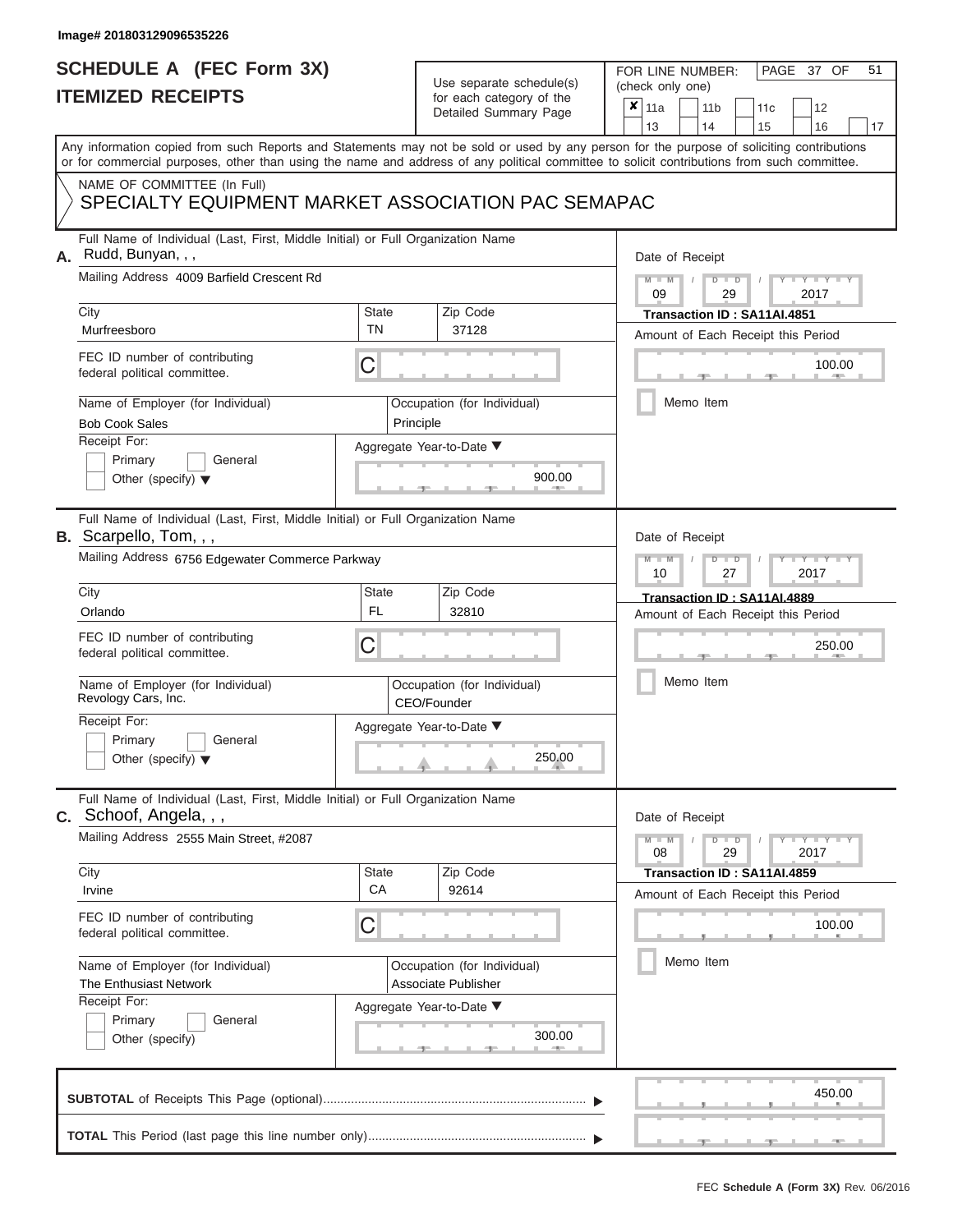| <b>SCHEDULE A (FEC Form 3X)</b> |  |  |
|---------------------------------|--|--|
| <b>ITEMIZED RECEIPTS</b>        |  |  |

FOR LINE NUMBER:

PAGE 38 OF 51

| <b>ITEMIZED RECEIPTS</b> |                                                                                                                                                                                                                                 |                           | Use separate schedule(s)<br>for each category of the                                            | (check only one)                                                                                                                          |  |  |
|--------------------------|---------------------------------------------------------------------------------------------------------------------------------------------------------------------------------------------------------------------------------|---------------------------|-------------------------------------------------------------------------------------------------|-------------------------------------------------------------------------------------------------------------------------------------------|--|--|
|                          |                                                                                                                                                                                                                                 |                           | Detailed Summary Page                                                                           | $\boldsymbol{x}$<br>11a<br>12<br>11 <sub>b</sub><br>11c<br>13<br>14<br>15<br>16<br>17                                                     |  |  |
|                          | or for commercial purposes, other than using the name and address of any political committee to solicit contributions from such committee.<br>NAME OF COMMITTEE (In Full)<br>SPECIALTY EQUIPMENT MARKET ASSOCIATION PAC SEMAPAC |                           |                                                                                                 | Any information copied from such Reports and Statements may not be sold or used by any person for the purpose of soliciting contributions |  |  |
| А.                       | Full Name of Individual (Last, First, Middle Initial) or Full Organization Name<br>Schoof, Angela, , ,<br>Mailing Address 2555 Main Street. #2087                                                                               |                           |                                                                                                 | Date of Receipt<br>$M - M$<br>Y TYT<br>$D$ $D$<br>09<br>29<br>2017                                                                        |  |  |
|                          | City<br>Irvine                                                                                                                                                                                                                  | State<br>CA               | Zip Code<br>92614                                                                               | Transaction ID: SA11AI.4858<br>Amount of Each Receipt this Period                                                                         |  |  |
|                          | FEC ID number of contributing<br>federal political committee.                                                                                                                                                                   | C                         |                                                                                                 | 100.00                                                                                                                                    |  |  |
|                          | Name of Employer (for Individual)<br>The Enthusiast Network<br>Receipt For:<br>Primary<br>General<br>Other (specify) $\blacktriangledown$                                                                                       |                           | Occupation (for Individual)<br><b>Associate Publisher</b><br>Aggregate Year-to-Date ▼<br>400.00 | Memo Item                                                                                                                                 |  |  |
|                          | Full Name of Individual (Last, First, Middle Initial) or Full Organization Name<br><b>B.</b> Schoof, Angela, , ,<br>Mailing Address 2555 Main Street, #2087                                                                     |                           |                                                                                                 | Date of Receipt<br>$M - M$<br><b>TEXTER</b><br>$D$ $D$<br>10<br>27<br>2017                                                                |  |  |
|                          | City<br>Irvine                                                                                                                                                                                                                  | State<br>CA               | Zip Code<br>92614                                                                               | Transaction ID: SA11AI.4857<br>Amount of Each Receipt this Period                                                                         |  |  |
|                          | FEC ID number of contributing<br>federal political committee.                                                                                                                                                                   | C                         |                                                                                                 | 100.00                                                                                                                                    |  |  |
|                          | Name of Employer (for Individual)<br>The Enthusiast Network                                                                                                                                                                     |                           | Occupation (for Individual)<br>Associate Publisher                                              | Memo Item                                                                                                                                 |  |  |
|                          | Receipt For:<br>Primary<br>General<br>Other (specify) $\blacktriangledown$                                                                                                                                                      |                           | Aggregate Year-to-Date ▼<br>500.00                                                              |                                                                                                                                           |  |  |
|                          | Full Name of Individual (Last, First, Middle Initial) or Full Organization Name<br>C. Schoof, Angela, , ,                                                                                                                       |                           |                                                                                                 | Date of Receipt                                                                                                                           |  |  |
|                          | Mailing Address 2555 Main Street, #2087                                                                                                                                                                                         |                           |                                                                                                 | $Y - Y - Y - Y$<br>$M - M$<br>$D$ $\Box$ $D$<br>30<br>11<br>2017                                                                          |  |  |
|                          | City<br>Irvine                                                                                                                                                                                                                  | <b>State</b><br><b>CA</b> | Zip Code<br>92614                                                                               | Transaction ID: SA11AI.4856<br>Amount of Each Receipt this Period                                                                         |  |  |
|                          | FEC ID number of contributing<br>federal political committee.                                                                                                                                                                   | C                         |                                                                                                 | 100.00                                                                                                                                    |  |  |
|                          | Name of Employer (for Individual)<br>The Enthusiast Network<br>Receipt For:                                                                                                                                                     |                           | Occupation (for Individual)<br>Associate Publisher                                              | Memo Item                                                                                                                                 |  |  |
|                          | Primary<br>General<br>Other (specify)                                                                                                                                                                                           |                           | Aggregate Year-to-Date ▼<br>600.00<br><b>AND</b>                                                |                                                                                                                                           |  |  |
|                          |                                                                                                                                                                                                                                 |                           |                                                                                                 | 300.00                                                                                                                                    |  |  |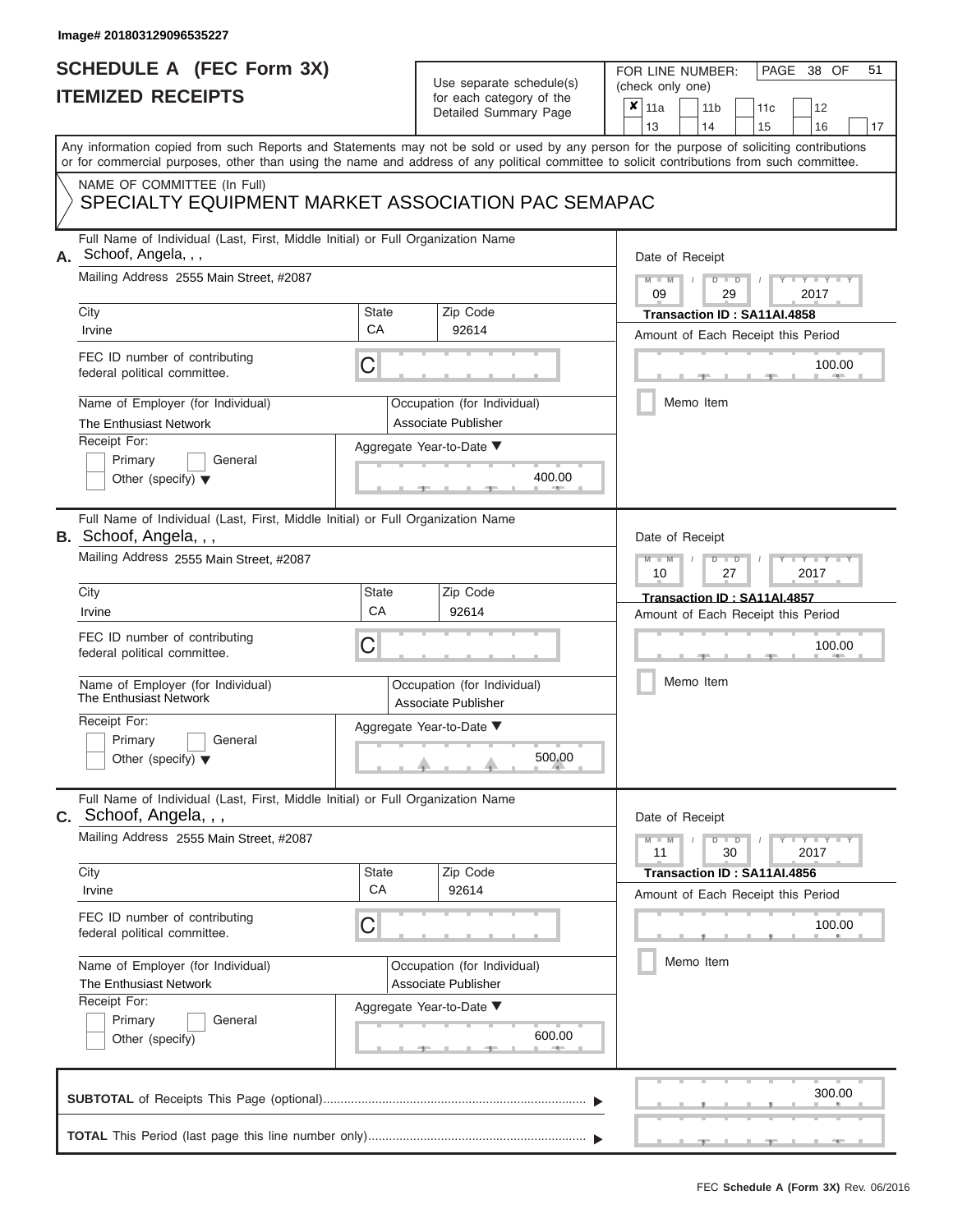# **SCHEDULE A (FEC Form 3X)**

# Use separate schedule(s)

| SCHEDULE A (FEC Form 3X)<br><b>ITEMIZED RECEIPTS</b>                                                                                                                                                                                                                                    |                    | Use separate schedule(s)<br>for each category of the<br>Detailed Summary Page | 51<br>FOR LINE NUMBER:<br>PAGE 39 OF<br>(check only one)<br>$\boldsymbol{x}$<br>11a<br>11 <sub>b</sub><br>12<br>11 <sub>c</sub> |
|-----------------------------------------------------------------------------------------------------------------------------------------------------------------------------------------------------------------------------------------------------------------------------------------|--------------------|-------------------------------------------------------------------------------|---------------------------------------------------------------------------------------------------------------------------------|
|                                                                                                                                                                                                                                                                                         |                    |                                                                               | 13<br>14<br>15<br>16<br>17                                                                                                      |
| Any information copied from such Reports and Statements may not be sold or used by any person for the purpose of soliciting contributions<br>or for commercial purposes, other than using the name and address of any political committee to solicit contributions from such committee. |                    |                                                                               |                                                                                                                                 |
| NAME OF COMMITTEE (In Full)<br>SPECIALTY EQUIPMENT MARKET ASSOCIATION PAC SEMAPAC                                                                                                                                                                                                       |                    |                                                                               |                                                                                                                                 |
| Full Name of Individual (Last, First, Middle Initial) or Full Organization Name<br>Schoof, Angela, , ,<br>А.<br>Mailing Address 2555 Main Street. #2087<br>City                                                                                                                         | State              | Zip Code                                                                      | Date of Receipt<br>$M - M$ /<br>$D$ $D$<br>$Y - Y$<br>12<br>29<br>2017                                                          |
| Irvine                                                                                                                                                                                                                                                                                  | CA                 | 92614                                                                         | Transaction ID: SA11AI.4855<br>Amount of Each Receipt this Period                                                               |
| FEC ID number of contributing<br>federal political committee.                                                                                                                                                                                                                           | С                  |                                                                               | 100.00<br><b>COLLECTION</b>                                                                                                     |
| Name of Employer (for Individual)<br>The Enthusiast Network                                                                                                                                                                                                                             |                    | Occupation (for Individual)<br>Associate Publisher                            | Memo Item                                                                                                                       |
| Receipt For:<br>Primary<br>General<br>Other (specify) $\blacktriangledown$                                                                                                                                                                                                              |                    | Aggregate Year-to-Date ▼<br>700.00                                            |                                                                                                                                 |
| Full Name of Individual (Last, First, Middle Initial) or Full Organization Name<br><b>B.</b> Shelton, Nate, $,$<br>Mailing Address PO Box 613155                                                                                                                                        |                    |                                                                               | Date of Receipt<br>$M - M$<br>$D$ $D$<br>Y TYT<br>11<br>2017<br>06                                                              |
| City                                                                                                                                                                                                                                                                                    | <b>State</b>       | Zip Code                                                                      | Transaction ID: SA11AI.4893                                                                                                     |
| Panama City Beach                                                                                                                                                                                                                                                                       | <b>FL</b>          | 32461                                                                         | Amount of Each Receipt this Period                                                                                              |
| FEC ID number of contributing<br>federal political committee.                                                                                                                                                                                                                           | С                  |                                                                               | 1000.00                                                                                                                         |
| Name of Employer (for Individual)<br><b>Driven Performance Brands</b>                                                                                                                                                                                                                   |                    | Occupation (for Individual)<br>Executive                                      | Memo Item                                                                                                                       |
| Receipt For:                                                                                                                                                                                                                                                                            |                    | Aggregate Year-to-Date ▼                                                      |                                                                                                                                 |
| Primary<br>General<br>Other (specify) $\blacktriangledown$                                                                                                                                                                                                                              |                    | 1000.00                                                                       |                                                                                                                                 |
| Full Name of Individual (Last, First, Middle Initial) or Full Organization Name<br>C. Silvers, Ernie, , ,                                                                                                                                                                               |                    |                                                                               | Date of Receipt                                                                                                                 |
| Mailing Address 11707 Slauson Avenue                                                                                                                                                                                                                                                    |                    |                                                                               | $M - M$<br>$D$ $D$<br>$-1$ $-1$ $-1$ $-1$ $-1$ $-1$<br>22<br>2017<br>08                                                         |
| City<br>Santa Fe Springs                                                                                                                                                                                                                                                                | <b>State</b><br>CA | Zip Code<br>90670                                                             | Transaction ID: SA11AI.4861<br>Amount of Each Receipt this Period                                                               |
| FEC ID number of contributing<br>federal political committee.                                                                                                                                                                                                                           | С                  |                                                                               | 1000.00                                                                                                                         |
| Name of Employer (for Individual)<br>Egge Machine Co.                                                                                                                                                                                                                                   | CEO                | Occupation (for Individual)                                                   | Memo Item                                                                                                                       |
| Receipt For:<br>Primary<br>General<br>Other (specify)                                                                                                                                                                                                                                   |                    | Aggregate Year-to-Date ▼<br>1000.00                                           |                                                                                                                                 |
|                                                                                                                                                                                                                                                                                         |                    |                                                                               | 2100.00                                                                                                                         |
|                                                                                                                                                                                                                                                                                         |                    |                                                                               |                                                                                                                                 |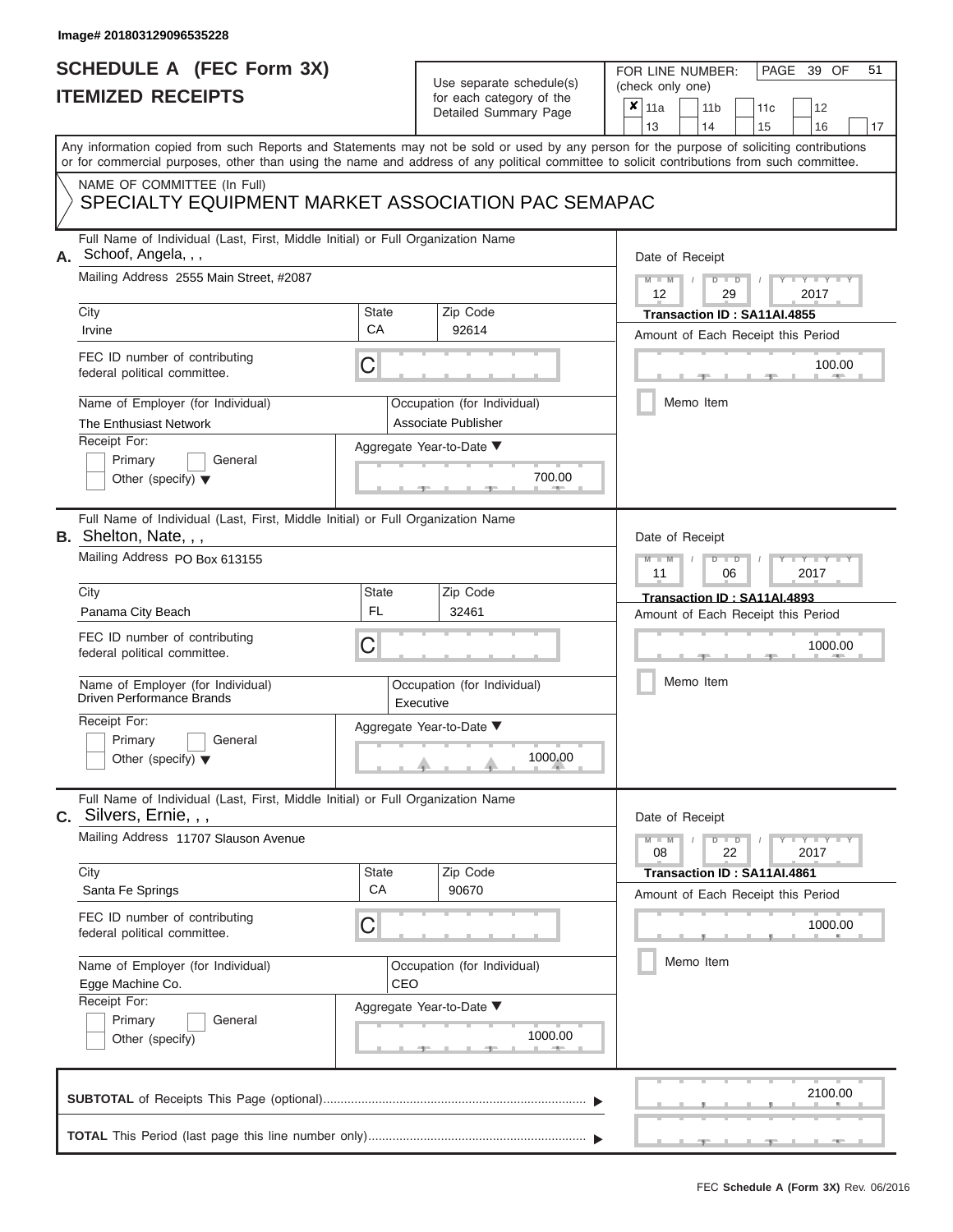### **SCHEDULE A (FEC Form 3X) ITEMIZED RECEIPTS**

# Use separate schedule(s)

| SCHEDULE A (FEC Form 3X)<br><b>ITEMIZED RECEIPTS</b>                                                           |                    | Use separate schedule(s)<br>for each category of the                 | 51<br>FOR LINE NUMBER:<br>PAGE 40 OF<br>(check only one)                                                                                                                                                                                                                                |
|----------------------------------------------------------------------------------------------------------------|--------------------|----------------------------------------------------------------------|-----------------------------------------------------------------------------------------------------------------------------------------------------------------------------------------------------------------------------------------------------------------------------------------|
|                                                                                                                |                    | Detailed Summary Page                                                | ×<br>11a<br>11 <sub>b</sub><br>12<br>11c<br>13<br>14<br>15<br>16<br>17                                                                                                                                                                                                                  |
|                                                                                                                |                    |                                                                      | Any information copied from such Reports and Statements may not be sold or used by any person for the purpose of soliciting contributions<br>or for commercial purposes, other than using the name and address of any political committee to solicit contributions from such committee. |
| NAME OF COMMITTEE (In Full)<br>SPECIALTY EQUIPMENT MARKET ASSOCIATION PAC SEMAPAC                              |                    |                                                                      |                                                                                                                                                                                                                                                                                         |
| Full Name of Individual (Last, First, Middle Initial) or Full Organization Name<br>Smith, David, , ,<br>А.     |                    |                                                                      | Date of Receipt                                                                                                                                                                                                                                                                         |
| Mailing Address 244 Rumstick Rd<br>City                                                                        | <b>State</b>       | Zip Code                                                             | $M - M$<br>$D$ $D$<br>$Y - Y - I$<br>09<br>05<br>2017<br>Transaction ID: SA11AI.4882                                                                                                                                                                                                    |
| Barrington                                                                                                     | R <sub>l</sub>     | 02806                                                                | Amount of Each Receipt this Period                                                                                                                                                                                                                                                      |
| FEC ID number of contributing<br>federal political committee.                                                  | С                  |                                                                      | 1000.00<br><b>AND A</b>                                                                                                                                                                                                                                                                 |
| Name of Employer (for Individual)<br>Factory Five Racing                                                       | CEO                | Occupation (for Individual)                                          | Memo Item                                                                                                                                                                                                                                                                               |
| Receipt For:<br>Primary<br>General                                                                             |                    | Aggregate Year-to-Date ▼                                             |                                                                                                                                                                                                                                                                                         |
| Other (specify) $\blacktriangledown$                                                                           |                    | 1000.00                                                              |                                                                                                                                                                                                                                                                                         |
| Full Name of Individual (Last, First, Middle Initial) or Full Organization Name<br><b>B.</b> Snyder, Eric, , , |                    |                                                                      | Date of Receipt                                                                                                                                                                                                                                                                         |
| Mailing Address 5538 Jowett Ct                                                                                 |                    |                                                                      | $M - M$<br>$D$ $D$<br>Y TYT<br>2017<br>11<br>15                                                                                                                                                                                                                                         |
| City                                                                                                           | <b>State</b>       | Zip Code                                                             | Transaction ID: SA11AI.4864                                                                                                                                                                                                                                                             |
| Alexandria                                                                                                     | VA                 | 22315                                                                | Amount of Each Receipt this Period                                                                                                                                                                                                                                                      |
| FEC ID number of contributing<br>federal political committee.                                                  | С                  |                                                                      | 250.00                                                                                                                                                                                                                                                                                  |
| Name of Employer (for Individual)<br><b>SEMA</b>                                                               |                    | Occupation (for Individual)<br><b>Congressional Affairs Director</b> | Memo Item                                                                                                                                                                                                                                                                               |
| Receipt For:                                                                                                   |                    | Aggregate Year-to-Date ▼                                             |                                                                                                                                                                                                                                                                                         |
| Primary<br>General<br>Other (specify) $\blacktriangledown$                                                     |                    | 250.00                                                               |                                                                                                                                                                                                                                                                                         |
| Full Name of Individual (Last, First, Middle Initial) or Full Organization Name<br>C. Stander, Lance, , ,      |                    |                                                                      | Date of Receipt                                                                                                                                                                                                                                                                         |
| Mailing Address 9 Saint Michael                                                                                |                    |                                                                      | $T - Y = T - Y$<br>$M - M$<br>$D$ $D$<br>09<br>29<br>2017                                                                                                                                                                                                                               |
| City<br>Dana Point                                                                                             | <b>State</b><br>CA | Zip Code<br>92629                                                    | Transaction ID: SA11AI.4868<br>Amount of Each Receipt this Period                                                                                                                                                                                                                       |
| FEC ID number of contributing<br>federal political committee.                                                  | С                  |                                                                      | 200.00                                                                                                                                                                                                                                                                                  |
| Name of Employer (for Individual)<br><b>Hillbank Motorsports</b>                                               |                    | Occupation (for Individual)<br>President                             | Memo Item                                                                                                                                                                                                                                                                               |
| Receipt For:<br>Primary<br>General<br>Other (specify)                                                          |                    | Aggregate Year-to-Date ▼<br>1200.00                                  |                                                                                                                                                                                                                                                                                         |
|                                                                                                                |                    |                                                                      | 1450.00                                                                                                                                                                                                                                                                                 |
|                                                                                                                |                    |                                                                      |                                                                                                                                                                                                                                                                                         |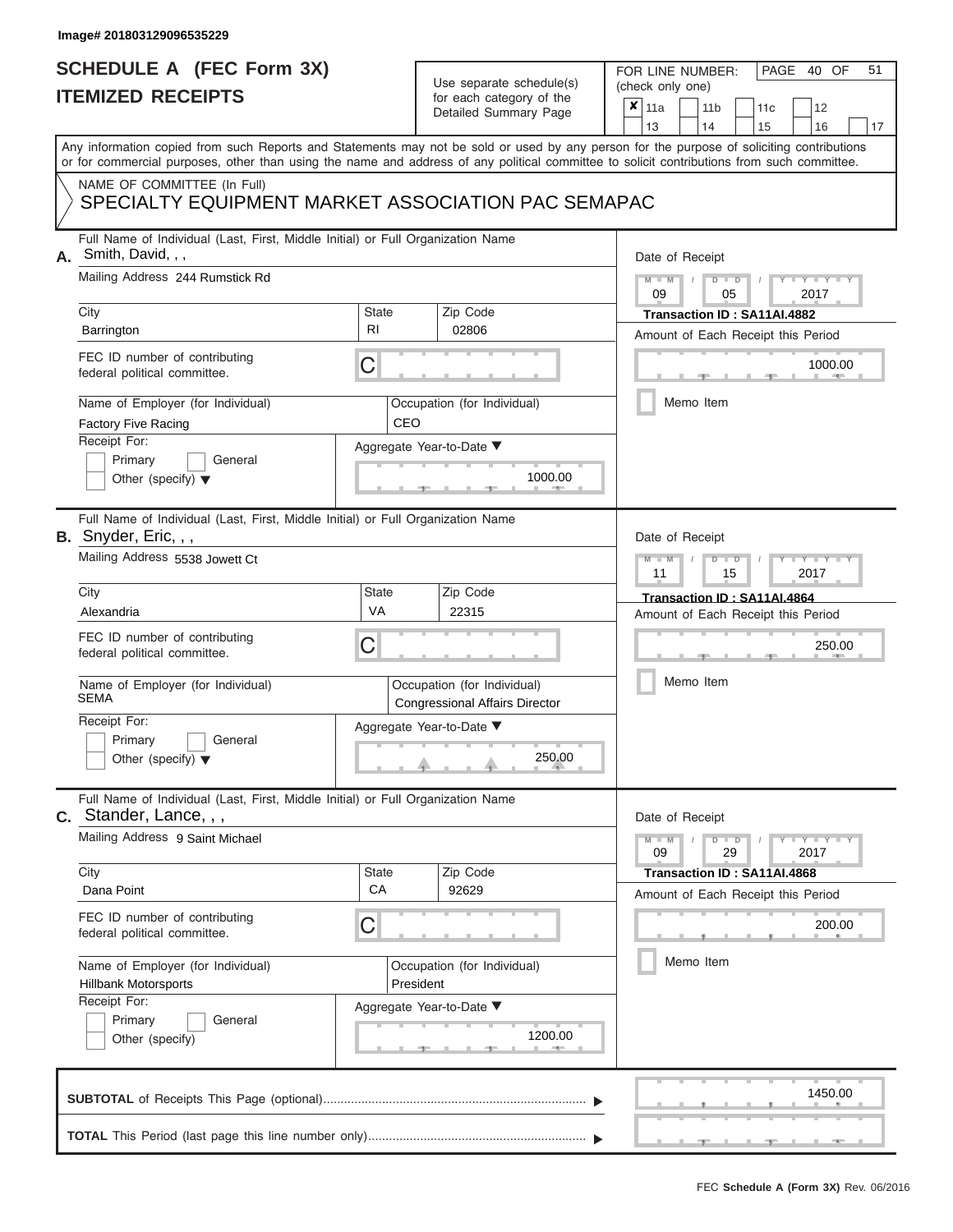## **SCHEDULE A (FEC Form 3X) ITEMIZED RECEIPTS**

# Use separate schedule(s)

| SCHEDULE A (FEC Form 3X)<br><b>ITEMIZED RECEIPTS</b>                                                             |                    | Use separate schedule(s)<br>for each category of the | 51<br>FOR LINE NUMBER:<br>PAGE 41 OF<br>(check only one)                                                                                                                                                                                                                                |
|------------------------------------------------------------------------------------------------------------------|--------------------|------------------------------------------------------|-----------------------------------------------------------------------------------------------------------------------------------------------------------------------------------------------------------------------------------------------------------------------------------------|
|                                                                                                                  |                    | Detailed Summary Page                                | ×<br>11a<br>11 <sub>b</sub><br>12<br>11c<br>13<br>14<br>15<br>16<br>17                                                                                                                                                                                                                  |
|                                                                                                                  |                    |                                                      | Any information copied from such Reports and Statements may not be sold or used by any person for the purpose of soliciting contributions<br>or for commercial purposes, other than using the name and address of any political committee to solicit contributions from such committee. |
| NAME OF COMMITTEE (In Full)<br>SPECIALTY EQUIPMENT MARKET ASSOCIATION PAC SEMAPAC                                |                    |                                                      |                                                                                                                                                                                                                                                                                         |
| Full Name of Individual (Last, First, Middle Initial) or Full Organization Name<br>Stander, Lance, , ,           |                    |                                                      | Date of Receipt                                                                                                                                                                                                                                                                         |
| Mailing Address 9 Saint Michael<br>City                                                                          | State              | Zip Code                                             | Y I Y I<br>$M - M$<br>$D$ $D$<br>10<br>27<br>2017<br>Transaction ID: SA11AI.4867                                                                                                                                                                                                        |
| Dana Point                                                                                                       | CA                 | 92629                                                | Amount of Each Receipt this Period                                                                                                                                                                                                                                                      |
| FEC ID number of contributing<br>federal political committee.                                                    | С                  |                                                      | 200.00<br><b>Britannia</b>                                                                                                                                                                                                                                                              |
| Name of Employer (for Individual)<br><b>Hillbank Motorsports</b>                                                 |                    | Occupation (for Individual)<br>President             | Memo Item                                                                                                                                                                                                                                                                               |
| Receipt For:                                                                                                     |                    | Aggregate Year-to-Date ▼                             |                                                                                                                                                                                                                                                                                         |
| Primary<br>General<br>Other (specify) $\blacktriangledown$                                                       |                    | 1400.00                                              |                                                                                                                                                                                                                                                                                         |
| Full Name of Individual (Last, First, Middle Initial) or Full Organization Name<br><b>B.</b> Stander, Lance, , , |                    |                                                      | Date of Receipt                                                                                                                                                                                                                                                                         |
| Mailing Address 9 Saint Michael                                                                                  |                    |                                                      | $M - M$<br>$D$ $D$<br>$T - Y = T - Y - T$<br>11<br>2017<br>30                                                                                                                                                                                                                           |
| City<br>Dana Point                                                                                               | <b>State</b><br>CA | Zip Code<br>92629                                    | Transaction ID: SA11AI.4866                                                                                                                                                                                                                                                             |
| FEC ID number of contributing<br>federal political committee.                                                    | С                  |                                                      | Amount of Each Receipt this Period<br>200.00                                                                                                                                                                                                                                            |
| Name of Employer (for Individual)<br><b>Hillbank Motorsports</b>                                                 |                    | Occupation (for Individual)<br>President             | Memo Item                                                                                                                                                                                                                                                                               |
| Receipt For:                                                                                                     |                    | Aggregate Year-to-Date ▼                             |                                                                                                                                                                                                                                                                                         |
| Primary<br>General<br>Other (specify) $\blacktriangledown$                                                       |                    | 1600.00                                              |                                                                                                                                                                                                                                                                                         |
| Full Name of Individual (Last, First, Middle Initial) or Full Organization Name<br>C. Stander, Lance, , ,        |                    |                                                      | Date of Receipt                                                                                                                                                                                                                                                                         |
| Mailing Address 9 Saint Michael                                                                                  |                    |                                                      | $M - M$<br>$D$ $\Box$ $D$<br>$T - Y = T - Y$<br>12<br>29<br>2017                                                                                                                                                                                                                        |
| City<br>Dana Point                                                                                               | <b>State</b><br>CA | Zip Code<br>92629                                    | Transaction ID: SA11AI.4865<br>Amount of Each Receipt this Period                                                                                                                                                                                                                       |
| FEC ID number of contributing<br>federal political committee.                                                    | С                  |                                                      | 200.00                                                                                                                                                                                                                                                                                  |
| Name of Employer (for Individual)<br><b>Hillbank Motorsports</b>                                                 |                    | Occupation (for Individual)<br>President             | Memo Item                                                                                                                                                                                                                                                                               |
| Receipt For:<br>Primary<br>General<br>Other (specify)                                                            |                    | Aggregate Year-to-Date ▼<br>1800.00                  |                                                                                                                                                                                                                                                                                         |
|                                                                                                                  |                    |                                                      | 600.00                                                                                                                                                                                                                                                                                  |
|                                                                                                                  |                    |                                                      |                                                                                                                                                                                                                                                                                         |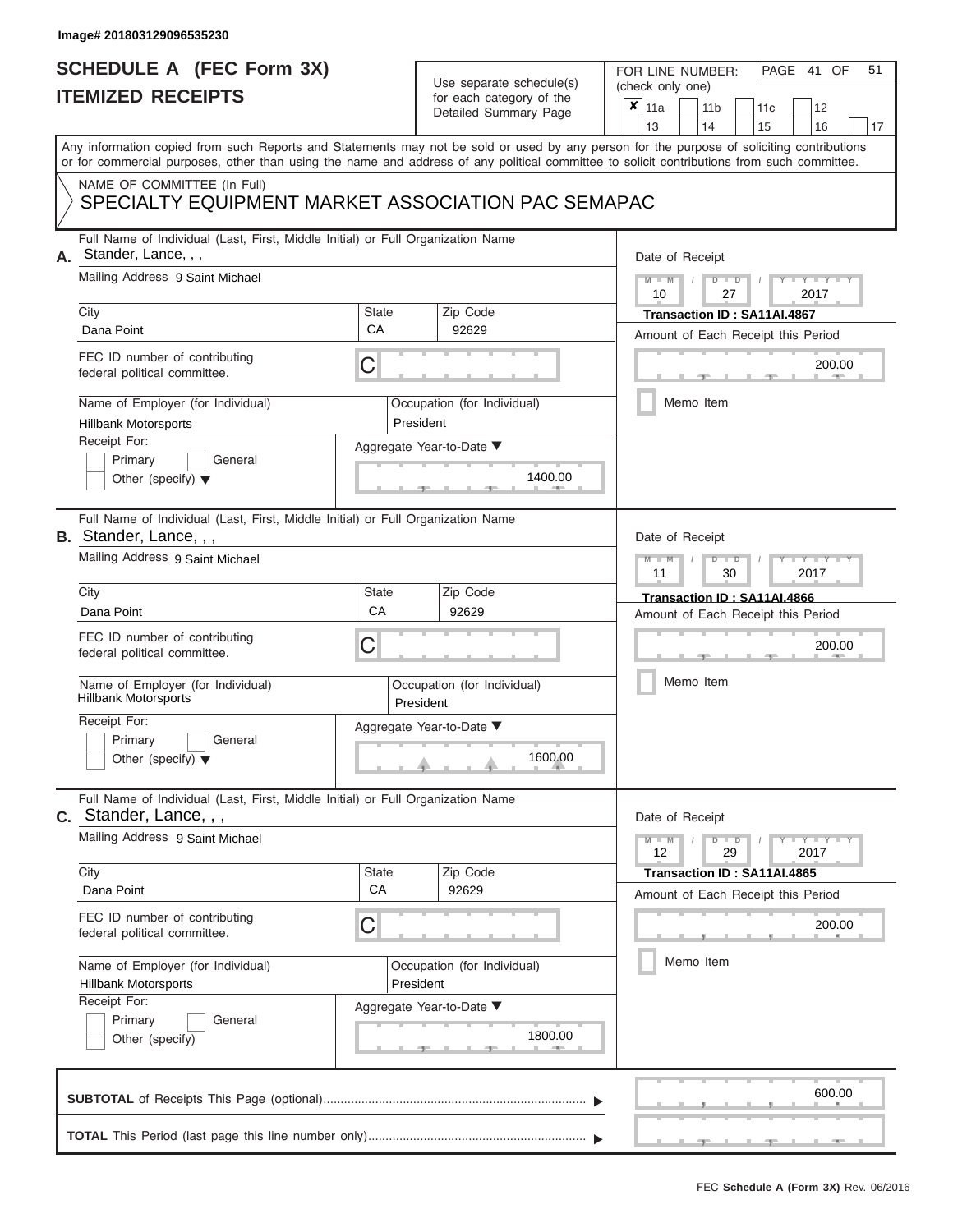## **SCHEDULE A (FEC Form 3X) ITEMIZED RECEIPTS**

# Use separate schedule(s)

| SCHEDULE A (FEC Form 3X)<br><b>ITEMIZED RECEIPTS</b>                                                                                                                                                                                                                                                                                                                                                     | Use separate schedule(s)<br>for each category of the<br>Detailed Summary Page                                                                        | 51<br>FOR LINE NUMBER:<br>PAGE 42 OF<br>(check only one)<br>$\boldsymbol{x}$<br>11a<br>11 <sub>b</sub><br>12<br>11 <sub>c</sub>                                                        |
|----------------------------------------------------------------------------------------------------------------------------------------------------------------------------------------------------------------------------------------------------------------------------------------------------------------------------------------------------------------------------------------------------------|------------------------------------------------------------------------------------------------------------------------------------------------------|----------------------------------------------------------------------------------------------------------------------------------------------------------------------------------------|
| Any information copied from such Reports and Statements may not be sold or used by any person for the purpose of soliciting contributions<br>or for commercial purposes, other than using the name and address of any political committee to solicit contributions from such committee.                                                                                                                  |                                                                                                                                                      | 13<br>14<br>15<br>16<br>17                                                                                                                                                             |
| NAME OF COMMITTEE (In Full)<br>SPECIALTY EQUIPMENT MARKET ASSOCIATION PAC SEMAPAC                                                                                                                                                                                                                                                                                                                        |                                                                                                                                                      |                                                                                                                                                                                        |
| Full Name of Individual (Last, First, Middle Initial) or Full Organization Name<br>Tuttle, Thomas, , ,<br>А.<br>Mailing Address 521 5th Ave<br>34th Flr<br>City<br>New York<br>FEC ID number of contributing<br>federal political committee.<br>Name of Employer (for Individual)<br>Kinderhook Industries, LLC<br>Receipt For:<br>Primary<br>General<br>Other (specify) $\blacktriangledown$            | <b>State</b><br>Zip Code<br><b>NY</b><br>10175<br>С<br>Occupation (for Individual)<br><b>Managing Partner</b><br>Aggregate Year-to-Date ▼<br>2000.00 | Date of Receipt<br>$M - M$ /<br>$D$ $D$<br>$Y - Y$<br>10<br>2017<br>04<br>Transaction ID: SA11AI.4870<br>Amount of Each Receipt this Period<br>2000.00<br>Memo Item                    |
| Full Name of Individual (Last, First, Middle Initial) or Full Organization Name<br><b>B.</b> Van Woensel, Paul,,,<br>Mailing Address 34500 Sleeping Fox Trail<br>City<br>Evergreen<br>FEC ID number of contributing<br>federal political committee.<br>Name of Employer (for Individual)<br>Engine & Performance Warehouse<br>Receipt For:<br>Primary<br>General<br>Other (specify) $\blacktriangledown$ | <b>State</b><br>Zip Code<br>CO<br>80439<br>С<br>Occupation (for Individual)<br>President<br>Aggregate Year-to-Date ▼<br>2000.00                      | Date of Receipt<br>$M - M$<br>$D$ $D$<br>Y TYT<br>2017<br>10<br>14<br>Transaction ID: SA11AI.4888<br>Amount of Each Receipt this Period<br>2000.00<br>Memo Item                        |
| Full Name of Individual (Last, First, Middle Initial) or Full Organization Name<br>C. Viscardo, John, , ,<br>Mailing Address 5641 Tughill Dr<br>City<br>Tampa<br>FEC ID number of contributing<br>federal political committee.<br>Name of Employer (for Individual)<br>The Enthusiast Network<br>Receipt For:<br>Primary<br>General<br>Other (specify)                                                   | Zip Code<br><b>State</b><br>FL.<br>33624<br>С<br>Occupation (for Individual)<br>General Manager<br>Aggregate Year-to-Date ▼<br>600.00                | Date of Receipt<br>$M - M$<br>$D$ $D$<br>$-1$ $-1$ $-1$ $-1$ $-1$ $-1$<br>07<br>31<br>2017<br>Transaction ID: SA11AI.4876<br>Amount of Each Receipt this Period<br>100.00<br>Memo Item |
|                                                                                                                                                                                                                                                                                                                                                                                                          |                                                                                                                                                      | 4100.00                                                                                                                                                                                |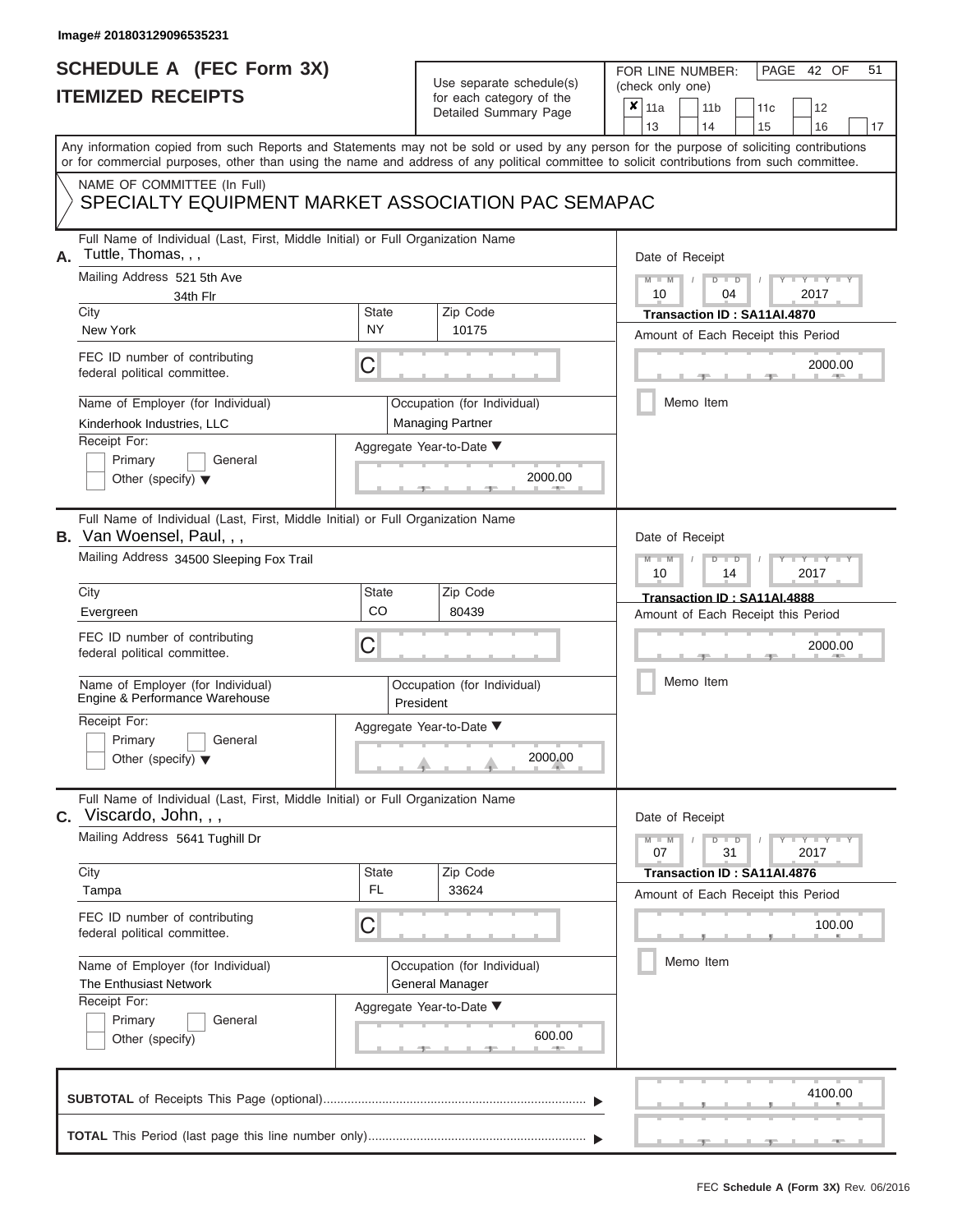### **SCHEDULE A (FEC Form 3X) ITEMIZED RECEIPTS**

# Use separate schedule(s)

FOR LINE NUMBER:<br>(check only one)

PAGE 43 OF 51

| <b>IIEMIZED REGEIPIS</b> |                                                                                                                                                                                                                                                                                         |           | for each category of the<br>Detailed Summary Page     | × | 11a                           | 11 <sub>b</sub> |                             | 11c | 12                                 |    |
|--------------------------|-----------------------------------------------------------------------------------------------------------------------------------------------------------------------------------------------------------------------------------------------------------------------------------------|-----------|-------------------------------------------------------|---|-------------------------------|-----------------|-----------------------------|-----|------------------------------------|----|
|                          |                                                                                                                                                                                                                                                                                         |           |                                                       |   | 13                            | 14              |                             | 15  | 16                                 | 17 |
|                          | Any information copied from such Reports and Statements may not be sold or used by any person for the purpose of soliciting contributions<br>or for commercial purposes, other than using the name and address of any political committee to solicit contributions from such committee. |           |                                                       |   |                               |                 |                             |     |                                    |    |
|                          | NAME OF COMMITTEE (In Full)<br>SPECIALTY EQUIPMENT MARKET ASSOCIATION PAC SEMAPAC                                                                                                                                                                                                       |           |                                                       |   |                               |                 |                             |     |                                    |    |
| А.                       | Full Name of Individual (Last, First, Middle Initial) or Full Organization Name<br>Viscardo, John, , ,                                                                                                                                                                                  |           |                                                       |   | Date of Receipt               |                 |                             |     |                                    |    |
|                          | Mailing Address 5641 Tughill Dr                                                                                                                                                                                                                                                         |           |                                                       |   | 08                            | $D$ $D$         | 29                          |     | $Y - Y$<br>2017                    |    |
|                          | City                                                                                                                                                                                                                                                                                    | State     | Zip Code                                              |   |                               |                 | Transaction ID: SA11AI.4875 |     |                                    |    |
|                          | Tampa                                                                                                                                                                                                                                                                                   | FL        | 33624                                                 |   |                               |                 |                             |     | Amount of Each Receipt this Period |    |
|                          | FEC ID number of contributing<br>federal political committee.                                                                                                                                                                                                                           | C         |                                                       |   |                               |                 |                             |     | 100.00                             |    |
|                          | Name of Employer (for Individual)<br>The Enthusiast Network                                                                                                                                                                                                                             |           | Occupation (for Individual)<br><b>General Manager</b> |   |                               | Memo Item       |                             |     |                                    |    |
|                          | Receipt For:                                                                                                                                                                                                                                                                            |           | Aggregate Year-to-Date ▼                              |   |                               |                 |                             |     |                                    |    |
|                          | Primary<br>General                                                                                                                                                                                                                                                                      |           |                                                       |   |                               |                 |                             |     |                                    |    |
|                          | Other (specify) $\blacktriangledown$                                                                                                                                                                                                                                                    |           | 700.00                                                |   |                               |                 |                             |     |                                    |    |
|                          | Full Name of Individual (Last, First, Middle Initial) or Full Organization Name<br><b>B.</b> Viscardo, John, , ,                                                                                                                                                                        |           |                                                       |   | Date of Receipt               |                 |                             |     |                                    |    |
|                          | Mailing Address 5641 Tughill Dr                                                                                                                                                                                                                                                         |           |                                                       |   | 09                            | ъ               | $\Box$<br>29                |     | $Y = Y$<br>2017                    |    |
|                          | City                                                                                                                                                                                                                                                                                    | State     | Zip Code                                              |   |                               |                 | Transaction ID: SA11AI.4874 |     |                                    |    |
|                          | Tampa                                                                                                                                                                                                                                                                                   | <b>FL</b> | 33624                                                 |   |                               |                 |                             |     | Amount of Each Receipt this Period |    |
|                          | FEC ID number of contributing<br>federal political committee.                                                                                                                                                                                                                           | C         |                                                       |   |                               |                 |                             |     | 100.00                             |    |
|                          | Name of Employer (for Individual)<br>The Enthusiast Network                                                                                                                                                                                                                             |           | Occupation (for Individual)<br>General Manager        |   |                               | Memo Item       |                             |     |                                    |    |
|                          | Receipt For:                                                                                                                                                                                                                                                                            |           | Aggregate Year-to-Date ▼                              |   |                               |                 |                             |     |                                    |    |
|                          | Primary<br>General<br>Other (specify) $\blacktriangledown$                                                                                                                                                                                                                              |           | 800.00                                                |   |                               |                 |                             |     |                                    |    |
|                          | Full Name of Individual (Last, First, Middle Initial) or Full Organization Name<br>C. Viscardo, John, , ,                                                                                                                                                                               |           |                                                       |   | Date of Receipt               |                 |                             |     |                                    |    |
|                          | Mailing Address 5641 Tughill Dr                                                                                                                                                                                                                                                         |           |                                                       |   | $\overline{\mathsf{M}}$<br>10 | $D$ $D$         | 27                          |     | Y I Y I<br>2017                    |    |
|                          | City                                                                                                                                                                                                                                                                                    | State     | Zip Code                                              |   |                               |                 | Transaction ID: SA11AI.4873 |     |                                    |    |
|                          | Tampa                                                                                                                                                                                                                                                                                   | FL        | 33624                                                 |   |                               |                 |                             |     | Amount of Each Receipt this Period |    |
|                          | FEC ID number of contributing<br>federal political committee.                                                                                                                                                                                                                           | С         |                                                       |   |                               |                 |                             |     | 100.00                             |    |
|                          | Name of Employer (for Individual)                                                                                                                                                                                                                                                       |           | Occupation (for Individual)                           |   |                               | Memo Item       |                             |     |                                    |    |
|                          | The Enthusiast Network                                                                                                                                                                                                                                                                  |           | General Manager                                       |   |                               |                 |                             |     |                                    |    |
|                          | Receipt For:                                                                                                                                                                                                                                                                            |           | Aggregate Year-to-Date ▼                              |   |                               |                 |                             |     |                                    |    |
|                          | General<br>Primary<br>Other (specify)                                                                                                                                                                                                                                                   |           | 900.00<br>$-0.015$                                    |   |                               |                 |                             |     |                                    |    |
|                          |                                                                                                                                                                                                                                                                                         |           |                                                       |   |                               |                 |                             |     | 300.00                             |    |
|                          |                                                                                                                                                                                                                                                                                         |           |                                                       |   |                               |                 |                             |     |                                    |    |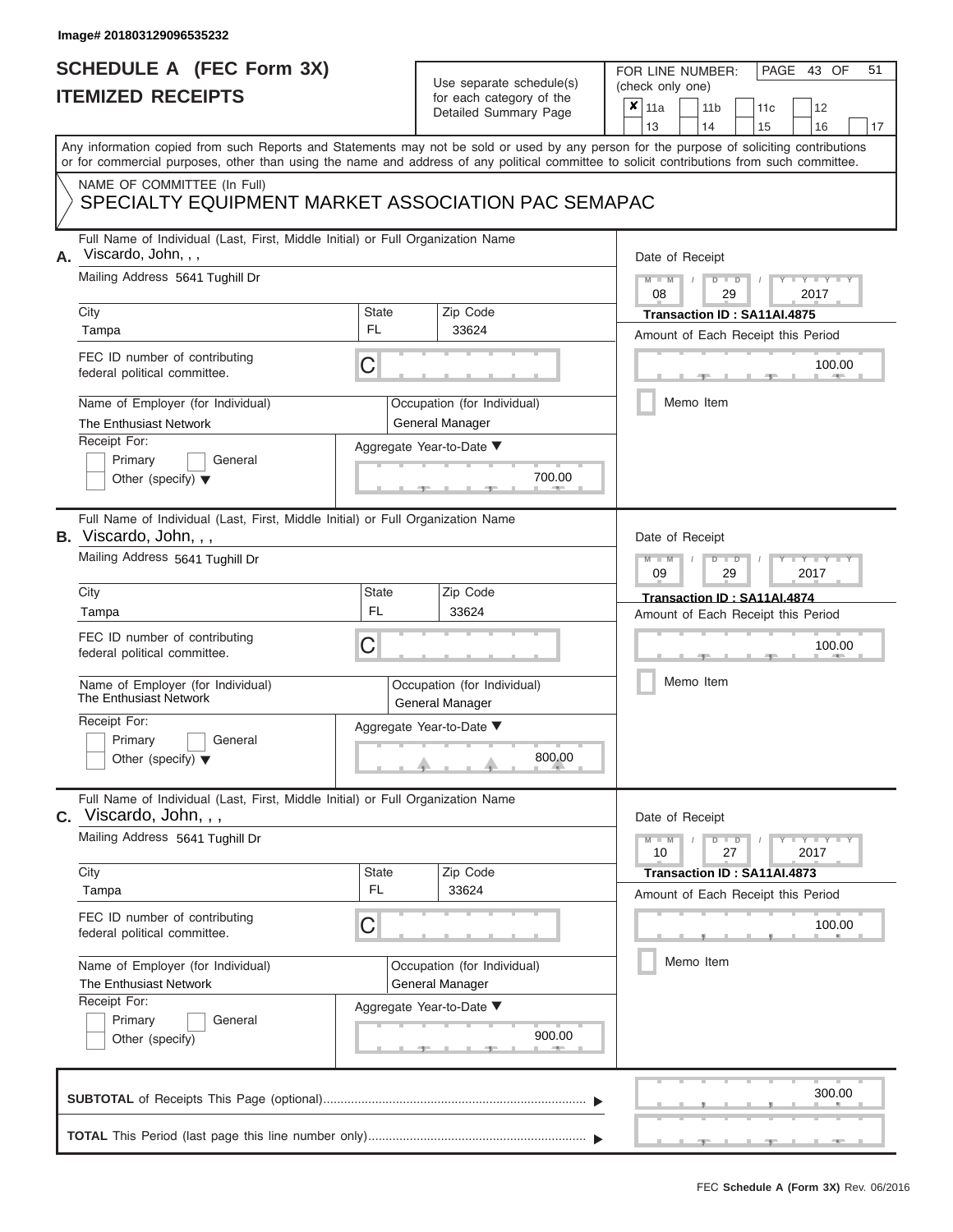### **SCHEDULE A (FEC Form 3X) ITEMIZED RECEIPTS**

# Use separate schedule(s)

FOR LINE NUMBER:<br>(check only one)

PAGE 44 OF 51

|    | <b>IIEMIZED REGEIPIS</b>                                                                                                                                                                                                                                                                |                    | for each category of the<br>Detailed Summary Page                                 |               | $\pmb{\times}$ | 11a                   |           | 11 <sub>b</sub>                           | 11c                                                               | 12              |    |
|----|-----------------------------------------------------------------------------------------------------------------------------------------------------------------------------------------------------------------------------------------------------------------------------------------|--------------------|-----------------------------------------------------------------------------------|---------------|----------------|-----------------------|-----------|-------------------------------------------|-------------------------------------------------------------------|-----------------|----|
|    | Any information copied from such Reports and Statements may not be sold or used by any person for the purpose of soliciting contributions<br>or for commercial purposes, other than using the name and address of any political committee to solicit contributions from such committee. |                    |                                                                                   |               |                | 13                    |           | 14                                        | 15                                                                | 16              | 17 |
|    | NAME OF COMMITTEE (In Full)<br>SPECIALTY EQUIPMENT MARKET ASSOCIATION PAC SEMAPAC                                                                                                                                                                                                       |                    |                                                                                   |               |                |                       |           |                                           |                                                                   |                 |    |
| А. | Full Name of Individual (Last, First, Middle Initial) or Full Organization Name<br>Viscardo, John, , ,<br>Mailing Address 5641 Tughill Dr                                                                                                                                               |                    |                                                                                   |               |                | Date of Receipt       |           | $\overline{\mathsf{D}}$<br>$\overline{D}$ |                                                                   | $Y = Y$         |    |
|    | City                                                                                                                                                                                                                                                                                    | State<br>FL        | Zip Code                                                                          |               |                | 11                    |           | 30                                        | Transaction ID: SA11AI.4872                                       | 2017            |    |
|    | Tampa<br>FEC ID number of contributing<br>federal political committee.                                                                                                                                                                                                                  | С                  | 33624                                                                             |               |                |                       |           |                                           | Amount of Each Receipt this Period                                | 100.00          |    |
|    | Name of Employer (for Individual)<br>The Enthusiast Network<br>Receipt For:<br>Primary<br>General<br>Other (specify) $\blacktriangledown$                                                                                                                                               |                    | Occupation (for Individual)<br><b>General Manager</b><br>Aggregate Year-to-Date ▼ | 1000.00       |                |                       | Memo Item |                                           |                                                                   |                 |    |
|    | Full Name of Individual (Last, First, Middle Initial) or Full Organization Name<br><b>B.</b> Ward, Jonathan, , ,<br>Mailing Address 9601 Lurline Ave<br>City                                                                                                                            | <b>State</b>       | Zip Code                                                                          |               |                | Date of Receipt<br>09 |           | $\Box$<br>ъ<br>12                         |                                                                   | $Y - Y$<br>2017 |    |
|    | Chatsworth<br>FEC ID number of contributing<br>federal political committee.<br>Name of Employer (for Individual)<br><b>ICON</b>                                                                                                                                                         | CA<br>С            | 91311<br>Occupation (for Individual)                                              |               |                |                       | Memo Item |                                           | Transaction ID: SA11AI.4877<br>Amount of Each Receipt this Period | 1000.00         |    |
|    | Receipt For:<br>Primary<br>General<br>Other (specify) $\blacktriangledown$                                                                                                                                                                                                              | Owner              | Aggregate Year-to-Date ▼                                                          | 1000.00       |                |                       |           |                                           |                                                                   |                 |    |
|    | Full Name of Individual (Last, First, Middle Initial) or Full Organization Name<br>$C.$ White, Brit, , ,<br>Mailing Address 6613 Seabird Wy                                                                                                                                             |                    |                                                                                   |               |                | Date of Receipt<br>08 |           | $D$ $\Box$ $D$<br>29                      |                                                                   | Y I Y I<br>2017 |    |
|    | City<br>Apollo Beach<br>FEC ID number of contributing                                                                                                                                                                                                                                   | <b>State</b><br>FL | Zip Code<br>33572                                                                 |               |                |                       |           |                                           | Transaction ID: SA11AI.4879<br>Amount of Each Receipt this Period |                 |    |
|    | federal political committee.<br>Name of Employer (for Individual)                                                                                                                                                                                                                       | C                  | Occupation (for Individual)                                                       |               |                |                       | Memo Item |                                           |                                                                   | 500.00          |    |
|    | The Enthusiast Network<br>Receipt For:<br>Primary<br>General<br>Other (specify)                                                                                                                                                                                                         |                    | Senior Account Manager<br>Aggregate Year-to-Date ▼                                | 500.00<br>$-$ |                |                       |           |                                           |                                                                   |                 |    |
|    |                                                                                                                                                                                                                                                                                         |                    |                                                                                   |               |                |                       |           |                                           |                                                                   | 1600.00         |    |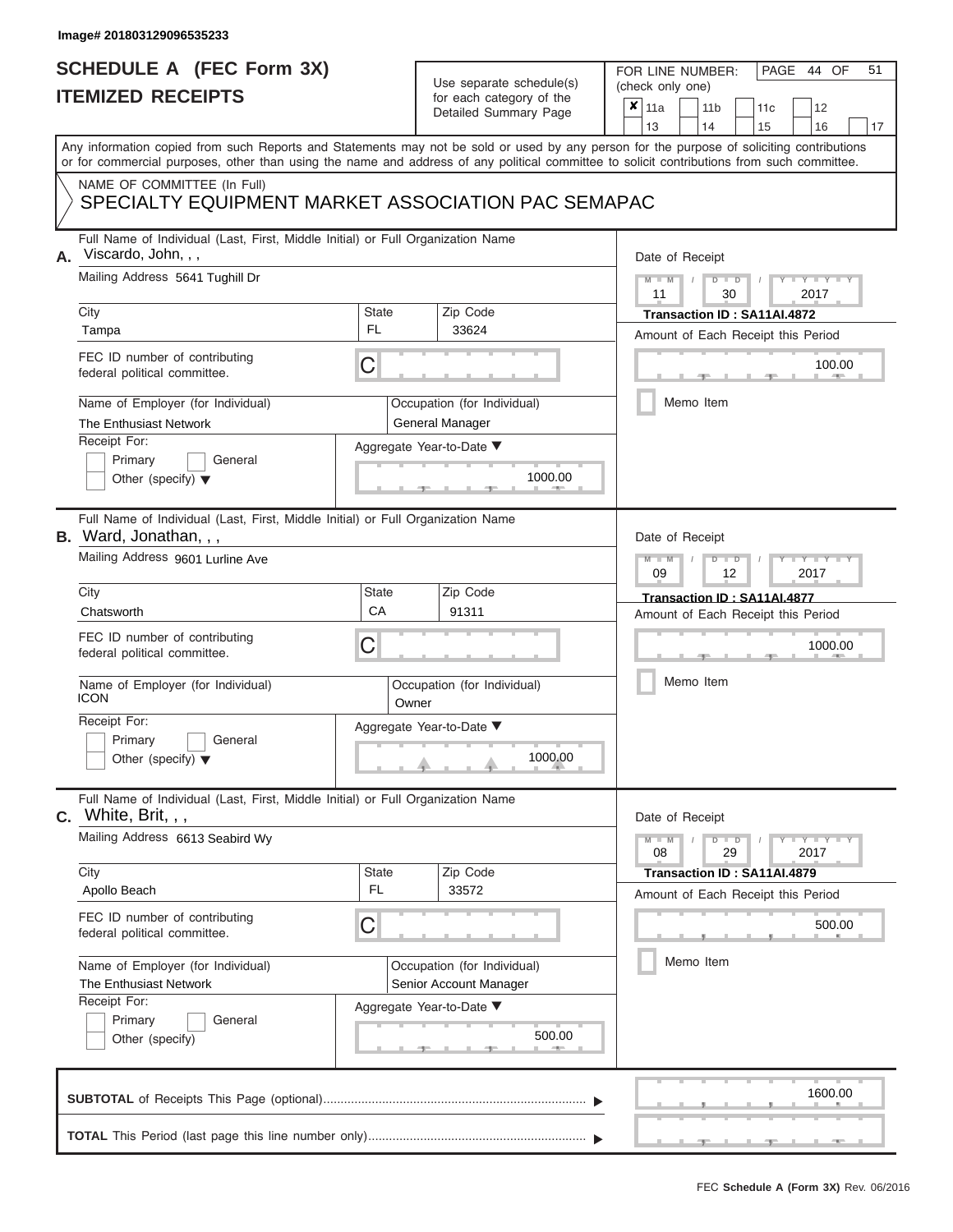### **SCHEDULE A (FEC Form 3X) ITEMIZED RECEIPTS**

# Use separate schedule(s)

| SCHEDULE A (FEC Form 3X)                                                                                                                                                                                                                                                                |                    | Use separate schedule(s)                                       | 51<br>FOR LINE NUMBER:<br>PAGE 45 OF<br>(check only one)                                                                                   |
|-----------------------------------------------------------------------------------------------------------------------------------------------------------------------------------------------------------------------------------------------------------------------------------------|--------------------|----------------------------------------------------------------|--------------------------------------------------------------------------------------------------------------------------------------------|
| <b>ITEMIZED RECEIPTS</b>                                                                                                                                                                                                                                                                |                    | for each category of the<br>Detailed Summary Page              | ×<br>11a<br>11 <sub>b</sub><br>12<br>11c<br>13<br>14<br>15<br>16<br>17                                                                     |
| Any information copied from such Reports and Statements may not be sold or used by any person for the purpose of soliciting contributions<br>or for commercial purposes, other than using the name and address of any political committee to solicit contributions from such committee. |                    |                                                                |                                                                                                                                            |
| NAME OF COMMITTEE (In Full)<br>SPECIALTY EQUIPMENT MARKET ASSOCIATION PAC SEMAPAC                                                                                                                                                                                                       |                    |                                                                |                                                                                                                                            |
| Full Name of Individual (Last, First, Middle Initial) or Full Organization Name<br>White, Brit, , ,<br>Α.                                                                                                                                                                               |                    |                                                                | Date of Receipt                                                                                                                            |
| Mailing Address 6613 Seabird Wy<br>City                                                                                                                                                                                                                                                 | State              | Zip Code                                                       | $M - M$<br>$D$ $D$<br>$Y - Y - I$<br>09<br>26<br>2017<br>Transaction ID: SA11AI.4887                                                       |
| Apollo Beach                                                                                                                                                                                                                                                                            | FL.                | 33572                                                          | Amount of Each Receipt this Period                                                                                                         |
| FEC ID number of contributing<br>federal political committee.                                                                                                                                                                                                                           | С                  |                                                                | 500.00<br><b>AND A</b>                                                                                                                     |
| Name of Employer (for Individual)<br>The Enthusiast Network                                                                                                                                                                                                                             |                    | Occupation (for Individual)<br>Senior Account Manager          | Memo Item                                                                                                                                  |
| Receipt For:                                                                                                                                                                                                                                                                            |                    | Aggregate Year-to-Date ▼                                       |                                                                                                                                            |
| Primary<br>General<br>Other (specify) $\blacktriangledown$                                                                                                                                                                                                                              |                    | 1000.00                                                        |                                                                                                                                            |
| Full Name of Individual (Last, First, Middle Initial) or Full Organization Name<br>B. White, Melanie, , ,                                                                                                                                                                               |                    |                                                                | Date of Receipt                                                                                                                            |
| Mailing Address 430 East Maple                                                                                                                                                                                                                                                          |                    |                                                                | $M - M$<br>$D$ $\Box$ $D$<br>$\blacksquare$ $\blacksquare$ $\blacksquare$ $\blacksquare$ $\blacksquare$ $\blacksquare$<br>12<br>2017<br>29 |
| City                                                                                                                                                                                                                                                                                    | <b>State</b><br>CA | Zip Code                                                       | Transaction ID: SA11AI.4790                                                                                                                |
| Exeter                                                                                                                                                                                                                                                                                  |                    | 93221                                                          | Amount of Each Receipt this Period                                                                                                         |
| FEC ID number of contributing<br>federal political committee.                                                                                                                                                                                                                           | С                  |                                                                | 100.00                                                                                                                                     |
| Name of Employer (for Individual)<br><b>Hellwig Products</b>                                                                                                                                                                                                                            |                    | Occupation (for Individual)<br><b>Executive Vice President</b> | Memo Item                                                                                                                                  |
| Receipt For:                                                                                                                                                                                                                                                                            |                    | Aggregate Year-to-Date ▼                                       |                                                                                                                                            |
| Primary<br>General<br>Other (specify) $\blacktriangledown$                                                                                                                                                                                                                              |                    | 300.00                                                         |                                                                                                                                            |
| Full Name of Individual (Last, First, Middle Initial) or Full Organization Name<br><b>C.</b> Wolcott, Steve, , ,                                                                                                                                                                        |                    |                                                                | Date of Receipt                                                                                                                            |
| Mailing Address 32961 Danacedar                                                                                                                                                                                                                                                         |                    |                                                                | $D$ $\Box$ $D$<br>$T - Y = T - Y$<br>$M - M$<br>11<br>15<br>2017                                                                           |
| City<br>Dana Point                                                                                                                                                                                                                                                                      | <b>State</b><br>CA | Zip Code<br>92629                                              | Transaction ID: SA11AI.4894<br>Amount of Each Receipt this Period                                                                          |
| FEC ID number of contributing<br>federal political committee.                                                                                                                                                                                                                           | С                  |                                                                | 1000.00                                                                                                                                    |
| Name of Employer (for Individual)<br>ProMedia LLC                                                                                                                                                                                                                                       | CEO                | Occupation (for Individual)                                    | Memo Item                                                                                                                                  |
| Receipt For:<br>Primary<br>General<br>Other (specify)                                                                                                                                                                                                                                   |                    | Aggregate Year-to-Date ▼<br>1000.00                            |                                                                                                                                            |
|                                                                                                                                                                                                                                                                                         |                    |                                                                | 1600.00                                                                                                                                    |
|                                                                                                                                                                                                                                                                                         |                    |                                                                |                                                                                                                                            |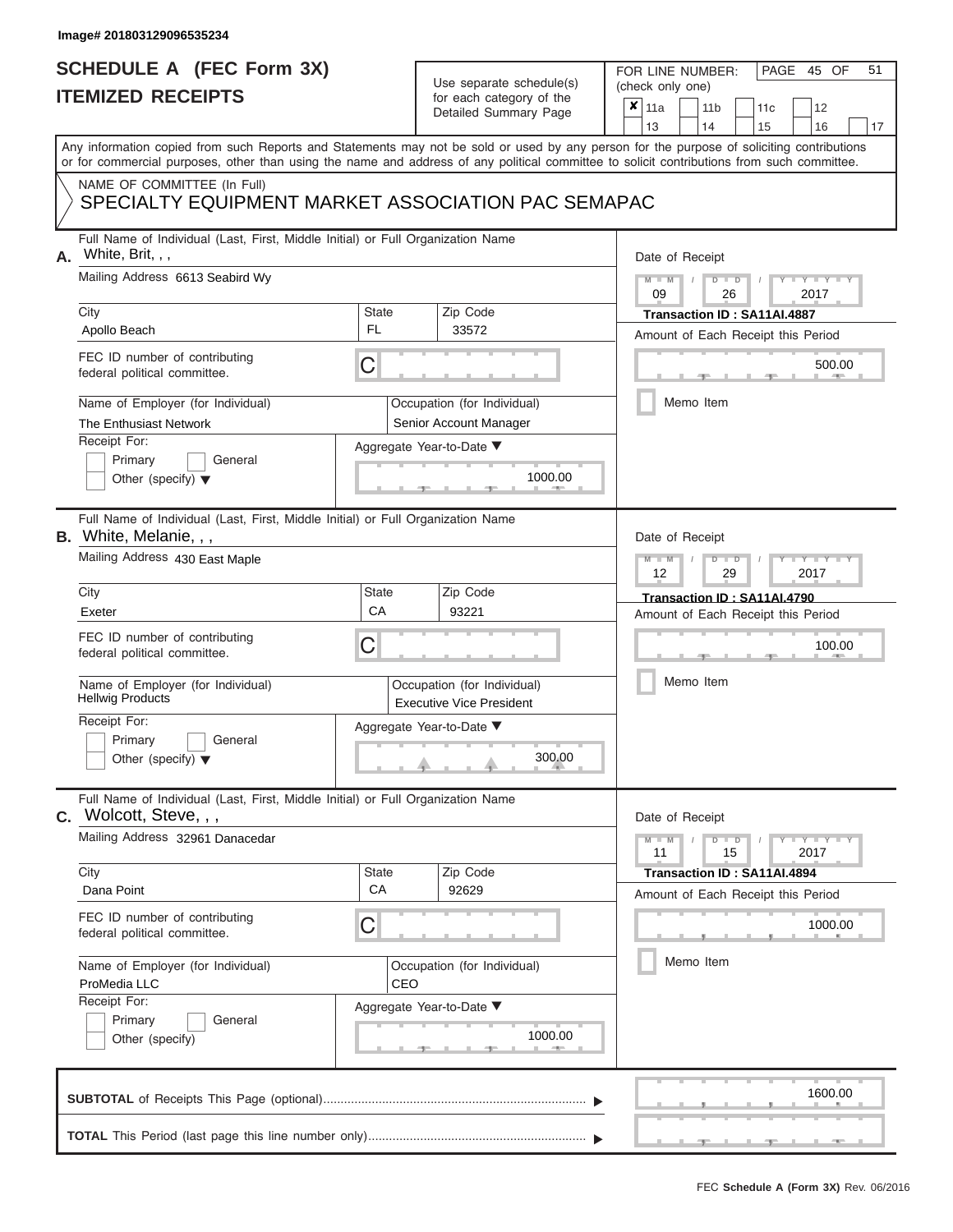### **SCHEDULE A (FEC Form 3X) ITEMIZED RECEIPTS**

# Use separate schedule(s)

FOR LINE NUMBER:<br>(check only one)

PAGE 46 OF 51

|    | IIEMIZED RECEIPIS                                                                                                                                                                                                                                                                                                                                                                    |                                |           | for each category of the<br>Detailed Summary Page                                       | × | 11a<br>13             |           | 14 | 11 <sub>b</sub>                    | 11c<br>15                                                         | 12<br>16                   | 17 |
|----|--------------------------------------------------------------------------------------------------------------------------------------------------------------------------------------------------------------------------------------------------------------------------------------------------------------------------------------------------------------------------------------|--------------------------------|-----------|-----------------------------------------------------------------------------------------|---|-----------------------|-----------|----|------------------------------------|-------------------------------------------------------------------|----------------------------|----|
|    | Any information copied from such Reports and Statements may not be sold or used by any person for the purpose of soliciting contributions<br>or for commercial purposes, other than using the name and address of any political committee to solicit contributions from such committee.                                                                                              |                                |           |                                                                                         |   |                       |           |    |                                    |                                                                   |                            |    |
|    | NAME OF COMMITTEE (In Full)<br>SPECIALTY EQUIPMENT MARKET ASSOCIATION PAC SEMAPAC                                                                                                                                                                                                                                                                                                    |                                |           |                                                                                         |   |                       |           |    |                                    |                                                                   |                            |    |
| А. | Full Name of Individual (Last, First, Middle Initial) or Full Organization Name<br>Woodell, Van, , ,<br>Mailing Address 23308 Airpark Drive<br>City<br>Petersburg<br>FEC ID number of contributing<br>federal political committee.<br>Name of Employer (for Individual)<br><b>Weathers Auto Supply</b><br>Receipt For:<br>Primary<br>General<br>Other (specify) $\blacktriangledown$ | <b>State</b><br><b>VA</b><br>C | President | Zip Code<br>23803<br>Occupation (for Individual)<br>Aggregate Year-to-Date ▼<br>1000.00 |   | Date of Receipt<br>07 | Memo Item |    | D<br>$\overline{\mathsf{D}}$<br>28 | Transaction ID: SA11AI.4878<br>Amount of Each Receipt this Period | $Y - Y$<br>2017<br>1000.00 |    |
| Β. | Full Name of Individual (Last, First, Middle Initial) or Full Organization Name<br><b>Mailing Address</b>                                                                                                                                                                                                                                                                            |                                |           |                                                                                         |   | Date of Receipt       |           |    |                                    |                                                                   | $T - Y = T - Y = T$        |    |
|    | City<br>FEC ID number of contributing<br>federal political committee.<br>Name of Employer (for Individual)<br>Receipt For:<br>Primary<br>General<br>Other (specify) $\blacktriangledown$                                                                                                                                                                                             | <b>State</b><br>C              |           | Zip Code<br>Occupation (for Individual)<br>Aggregate Year-to-Date ▼                     |   |                       | Memo Item |    |                                    | Amount of Each Receipt this Period                                |                            |    |
| C. | Full Name of Individual (Last, First, Middle Initial) or Full Organization Name<br><b>Mailing Address</b><br>City<br>FEC ID number of contributing<br>federal political committee.                                                                                                                                                                                                   | State<br>C                     |           | Zip Code                                                                                |   | Date of Receipt<br>M  |           |    | D<br>D                             | Amount of Each Receipt this Period                                | <b>TEXT</b>                |    |
|    | Name of Employer (for Individual)<br>Receipt For:<br>Primary<br>General<br>Other (specify)                                                                                                                                                                                                                                                                                           |                                |           | Occupation (for Individual)<br>Aggregate Year-to-Date ▼                                 |   |                       | Memo Item |    |                                    |                                                                   |                            |    |
|    |                                                                                                                                                                                                                                                                                                                                                                                      |                                |           |                                                                                         |   |                       |           |    |                                    |                                                                   | 1000.00                    |    |
|    |                                                                                                                                                                                                                                                                                                                                                                                      |                                |           |                                                                                         |   |                       |           |    |                                    |                                                                   | 36500.00                   |    |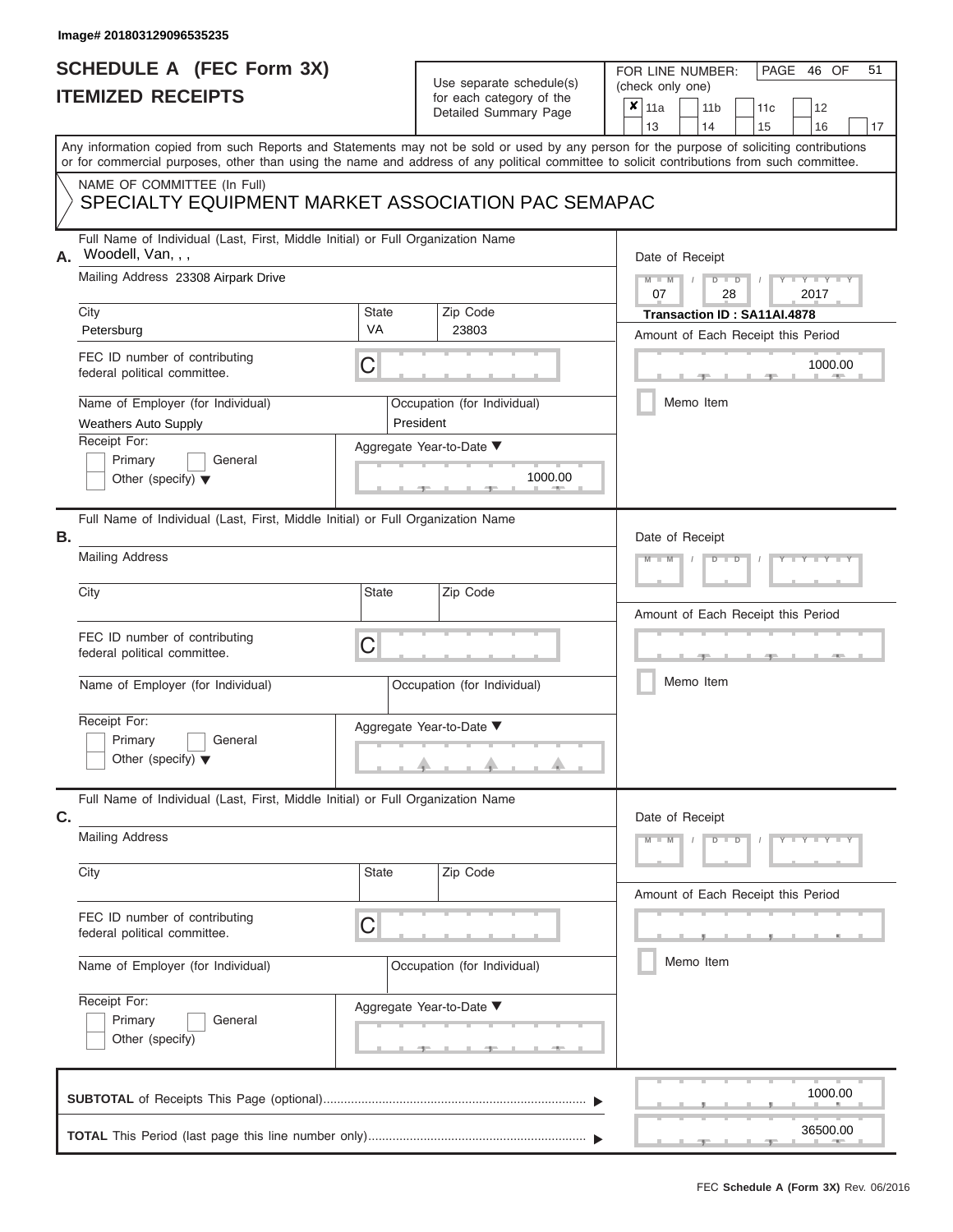|    | <b>SCHEDULE B</b> (FEC Form 3X)                                                                                                                                                                                                                                                         |                                                      |                                      |  | PAGE 47 OF<br>51<br>FOR LINE NUMBER: |                 |                                         |               |                  |                      |               |                                  |  |                                         |  |  |  |  |  |
|----|-----------------------------------------------------------------------------------------------------------------------------------------------------------------------------------------------------------------------------------------------------------------------------------------|------------------------------------------------------|--------------------------------------|--|--------------------------------------|-----------------|-----------------------------------------|---------------|------------------|----------------------|---------------|----------------------------------|--|-----------------------------------------|--|--|--|--|--|
|    | <b>ITEMIZED DISBURSEMENTS</b>                                                                                                                                                                                                                                                           | Use separate schedule(s)<br>for each category of the |                                      |  |                                      |                 | (check only one)                        |               |                  |                      |               |                                  |  |                                         |  |  |  |  |  |
|    |                                                                                                                                                                                                                                                                                         |                                                      | Detailed Summary Page                |  |                                      | 21 <sub>b</sub> |                                         | 22            | $\boldsymbol{x}$ | 23                   |               | 26                               |  | 27                                      |  |  |  |  |  |
|    |                                                                                                                                                                                                                                                                                         |                                                      |                                      |  |                                      | 28a             |                                         | 28b           |                  | 28c                  |               | 29                               |  | 30 <sub>b</sub>                         |  |  |  |  |  |
|    | Any information copied from such Reports and Statements may not be sold or used by any person for the purpose of soliciting contributions<br>or for commercial purposes, other than using the name and address of any political committee to solicit contributions from such committee. |                                                      |                                      |  |                                      |                 |                                         |               |                  |                      |               |                                  |  |                                         |  |  |  |  |  |
|    | NAME OF COMMITTEE (In Full)                                                                                                                                                                                                                                                             |                                                      |                                      |  |                                      |                 |                                         |               |                  |                      |               |                                  |  |                                         |  |  |  |  |  |
|    | SPECIALTY EQUIPMENT MARKET ASSOCIATION PAC SEMAPAC                                                                                                                                                                                                                                      |                                                      |                                      |  |                                      |                 |                                         |               |                  |                      |               |                                  |  |                                         |  |  |  |  |  |
|    |                                                                                                                                                                                                                                                                                         |                                                      |                                      |  |                                      |                 |                                         |               |                  |                      |               |                                  |  |                                         |  |  |  |  |  |
|    | Full Name (Last, First, Middle Initial)                                                                                                                                                                                                                                                 |                                                      |                                      |  |                                      |                 |                                         |               |                  |                      |               |                                  |  |                                         |  |  |  |  |  |
|    | <b>CARPER FOR SENATE</b>                                                                                                                                                                                                                                                                |                                                      |                                      |  |                                      |                 |                                         |               |                  | Date of Disbursement |               |                                  |  |                                         |  |  |  |  |  |
|    | Mailing Address PO BOX 2882                                                                                                                                                                                                                                                             |                                                      |                                      |  |                                      |                 |                                         | $M$ $M$<br>11 |                  | $D$ $D$              | 10            |                                  |  | Y L Y L Y L Y<br>2017                   |  |  |  |  |  |
|    |                                                                                                                                                                                                                                                                                         |                                                      |                                      |  |                                      |                 |                                         |               |                  |                      |               |                                  |  |                                         |  |  |  |  |  |
|    | City                                                                                                                                                                                                                                                                                    | <b>State</b>                                         | Zip Code                             |  |                                      |                 |                                         |               |                  |                      |               | <b>FEC Identification Number</b> |  |                                         |  |  |  |  |  |
|    | <b>WILMINGTON</b><br>Purpose of Disbursement                                                                                                                                                                                                                                            | DE.                                                  | 19805                                |  |                                      |                 |                                         |               |                  |                      |               |                                  |  |                                         |  |  |  |  |  |
|    |                                                                                                                                                                                                                                                                                         |                                                      |                                      |  |                                      |                 | С                                       |               |                  | C00349217            |               |                                  |  |                                         |  |  |  |  |  |
|    | Candidate Name                                                                                                                                                                                                                                                                          |                                                      |                                      |  | Category/                            |                 | Transaction ID: SB23.4723               |               |                  |                      |               |                                  |  |                                         |  |  |  |  |  |
|    | <b>CARPER FOR SENATE</b>                                                                                                                                                                                                                                                                |                                                      |                                      |  | Type                                 |                 | Amount of Each Disbursement this Period |               |                  |                      |               |                                  |  |                                         |  |  |  |  |  |
|    | Office Sought:<br>House                                                                                                                                                                                                                                                                 | Disbursement For: 2018                               |                                      |  |                                      |                 |                                         |               |                  |                      |               |                                  |  | 1000.00                                 |  |  |  |  |  |
|    | Senate<br>x<br>x<br>President                                                                                                                                                                                                                                                           | Primary<br>General                                   |                                      |  |                                      |                 |                                         |               |                  |                      |               |                                  |  |                                         |  |  |  |  |  |
|    | District:<br>State:<br>DE.<br>00                                                                                                                                                                                                                                                        |                                                      | Other (specify) $\blacktriangledown$ |  |                                      |                 |                                         |               |                  | Memo Item            |               |                                  |  |                                         |  |  |  |  |  |
|    | Full Name (Last, First, Middle Initial)                                                                                                                                                                                                                                                 |                                                      |                                      |  |                                      |                 |                                         |               |                  |                      |               |                                  |  |                                         |  |  |  |  |  |
| В. | <b>CITIZENS FOR BOYLE</b>                                                                                                                                                                                                                                                               |                                                      |                                      |  |                                      |                 |                                         |               |                  | Date of Disbursement |               |                                  |  |                                         |  |  |  |  |  |
|    |                                                                                                                                                                                                                                                                                         |                                                      |                                      |  |                                      |                 |                                         | $M - M$       |                  | $D$ $D$              |               |                                  |  | $T$ $Y$ $T$ $Y$ $T$                     |  |  |  |  |  |
|    | Mailing Address PO BOX 11545                                                                                                                                                                                                                                                            |                                                      |                                      |  |                                      |                 |                                         | 10            |                  |                      | 09            |                                  |  | 2017                                    |  |  |  |  |  |
|    | City                                                                                                                                                                                                                                                                                    | <b>State</b>                                         | Zip Code                             |  |                                      |                 |                                         |               |                  |                      |               |                                  |  |                                         |  |  |  |  |  |
|    | PHILADELPHIA                                                                                                                                                                                                                                                                            | <b>PA</b>                                            | 19116                                |  |                                      |                 |                                         |               |                  |                      |               | <b>FEC Identification Number</b> |  |                                         |  |  |  |  |  |
|    | Purpose of Disbursement                                                                                                                                                                                                                                                                 |                                                      |                                      |  |                                      |                 | С                                       |               |                  | C00543363            |               |                                  |  |                                         |  |  |  |  |  |
|    | Candidate Name                                                                                                                                                                                                                                                                          |                                                      |                                      |  |                                      |                 |                                         |               |                  |                      |               | Transaction ID: SB23.4725        |  |                                         |  |  |  |  |  |
|    | <b>CITIZENS FOR BOYLE</b>                                                                                                                                                                                                                                                               |                                                      |                                      |  | Category/                            |                 |                                         |               |                  |                      |               |                                  |  | Amount of Each Disbursement this Period |  |  |  |  |  |
|    | Office Sought:<br>House<br>$\mathbf{x}$                                                                                                                                                                                                                                                 | Disbursement For: 2018                               |                                      |  | <b>Type</b>                          |                 |                                         |               |                  |                      |               |                                  |  | 1000.00                                 |  |  |  |  |  |
|    | Senate<br>×                                                                                                                                                                                                                                                                             | Primary                                              | General                              |  |                                      |                 |                                         |               |                  |                      |               | $-1$                             |  |                                         |  |  |  |  |  |
|    | President                                                                                                                                                                                                                                                                               | Other (specify)                                      |                                      |  |                                      |                 |                                         |               |                  | Memo Item            |               |                                  |  |                                         |  |  |  |  |  |
|    | State:<br><b>PA</b><br>District:<br>13                                                                                                                                                                                                                                                  |                                                      |                                      |  |                                      |                 |                                         |               |                  |                      |               |                                  |  |                                         |  |  |  |  |  |
|    | Full Name (Last, First, Middle Initial)                                                                                                                                                                                                                                                 |                                                      |                                      |  |                                      |                 |                                         |               |                  | Date of Disbursement |               |                                  |  |                                         |  |  |  |  |  |
|    | C. DEB FISCHER FOR US SENATE INC                                                                                                                                                                                                                                                        |                                                      |                                      |  |                                      |                 |                                         |               |                  |                      |               |                                  |  |                                         |  |  |  |  |  |
|    | Mailing Address 5555 SOUTH ST                                                                                                                                                                                                                                                           |                                                      |                                      |  |                                      |                 |                                         | $M - M$<br>07 |                  |                      | $D$ $D$<br>28 |                                  |  | <b>LY LY LY</b><br>2017                 |  |  |  |  |  |
|    |                                                                                                                                                                                                                                                                                         |                                                      |                                      |  |                                      |                 |                                         |               |                  |                      |               |                                  |  |                                         |  |  |  |  |  |
|    | City                                                                                                                                                                                                                                                                                    | <b>State</b>                                         | Zip Code                             |  |                                      |                 |                                         |               |                  |                      |               | <b>FEC Identification Number</b> |  |                                         |  |  |  |  |  |
|    | <b>LINCOLN</b><br>Purpose of Disbursement                                                                                                                                                                                                                                               | <b>NE</b>                                            | 68506                                |  |                                      |                 | С                                       |               |                  | C00498907            |               |                                  |  |                                         |  |  |  |  |  |
|    |                                                                                                                                                                                                                                                                                         |                                                      |                                      |  |                                      |                 |                                         |               |                  |                      |               | Transaction ID: SB23.4739        |  |                                         |  |  |  |  |  |
|    | Candidate Name                                                                                                                                                                                                                                                                          |                                                      |                                      |  | Category/                            |                 |                                         |               |                  |                      |               |                                  |  | Amount of Each Disbursement this Period |  |  |  |  |  |
|    | DEB FISCHER FOR US SENATE INC                                                                                                                                                                                                                                                           |                                                      |                                      |  | Type                                 |                 |                                         |               |                  |                      |               |                                  |  |                                         |  |  |  |  |  |
|    | Office Sought:<br>House<br>Senate                                                                                                                                                                                                                                                       | Disbursement For: 2018<br>Primary                    | General                              |  |                                      |                 |                                         |               |                  |                      |               |                                  |  | 1000.00                                 |  |  |  |  |  |
|    | ×<br>×<br>President                                                                                                                                                                                                                                                                     | Other (specify) $\blacktriangledown$                 |                                      |  |                                      |                 |                                         |               |                  |                      |               |                                  |  |                                         |  |  |  |  |  |
|    | State:<br>District:<br><b>NE</b><br>00                                                                                                                                                                                                                                                  |                                                      |                                      |  |                                      |                 |                                         |               | Memo Item        |                      |               |                                  |  |                                         |  |  |  |  |  |
|    |                                                                                                                                                                                                                                                                                         |                                                      |                                      |  |                                      |                 |                                         |               |                  |                      |               |                                  |  |                                         |  |  |  |  |  |
|    |                                                                                                                                                                                                                                                                                         |                                                      |                                      |  |                                      |                 |                                         |               |                  |                      |               |                                  |  | 3000.00                                 |  |  |  |  |  |
|    |                                                                                                                                                                                                                                                                                         |                                                      |                                      |  |                                      |                 |                                         |               |                  |                      |               |                                  |  |                                         |  |  |  |  |  |
|    |                                                                                                                                                                                                                                                                                         |                                                      |                                      |  |                                      |                 |                                         |               |                  |                      |               | , <u>, , , , , ,</u>             |  |                                         |  |  |  |  |  |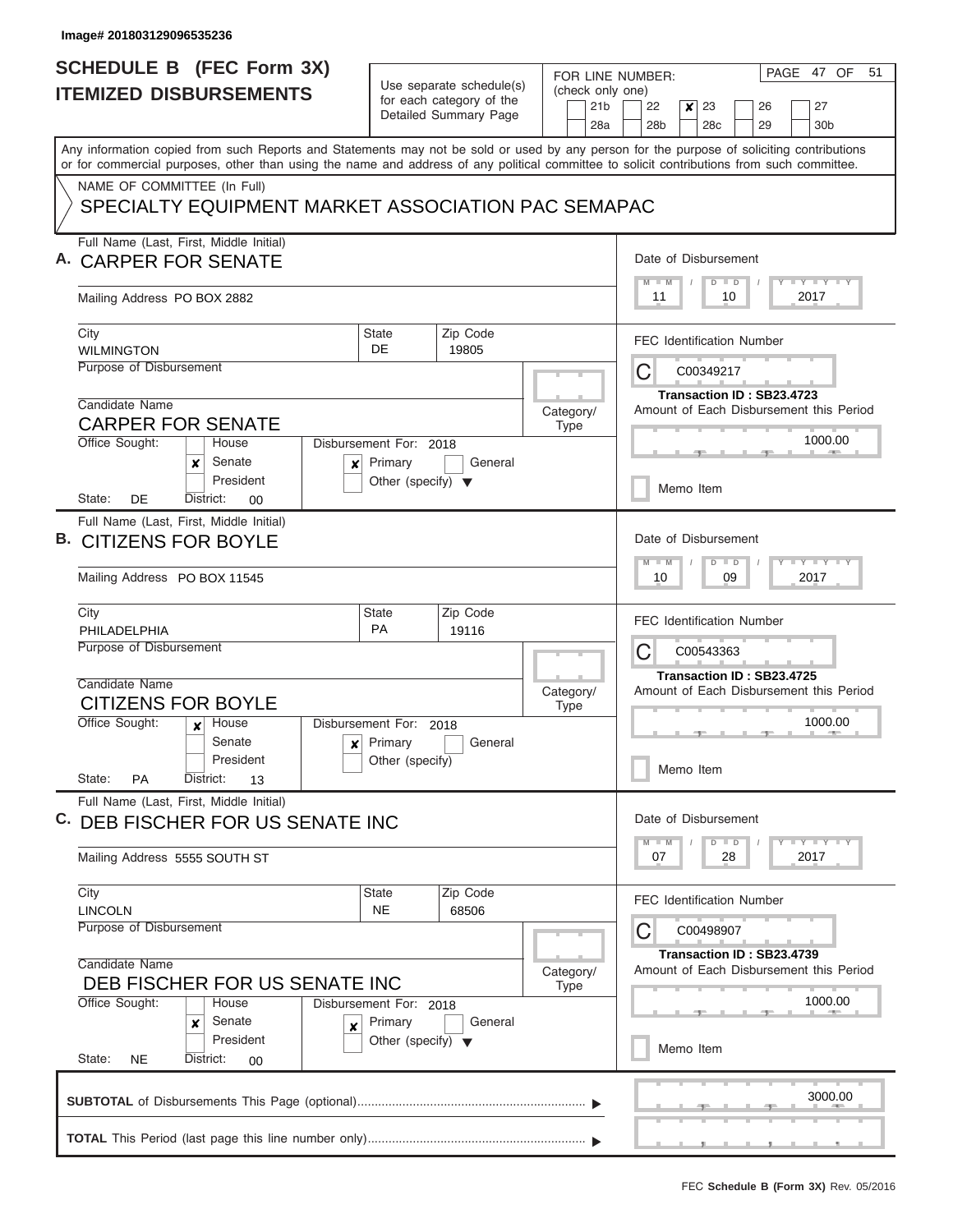|                                               | <b>SCHEDULE B</b> (FEC Form 3X)                                                                                                                                                                                                                                                         |                                                      |                       |  |             |                        | FOR LINE NUMBER:                |                  |                       |                                  |  | PAGE 48 OF                              | 51 |  |
|-----------------------------------------------|-----------------------------------------------------------------------------------------------------------------------------------------------------------------------------------------------------------------------------------------------------------------------------------------|------------------------------------------------------|-----------------------|--|-------------|------------------------|---------------------------------|------------------|-----------------------|----------------------------------|--|-----------------------------------------|----|--|
|                                               | <b>ITEMIZED DISBURSEMENTS</b>                                                                                                                                                                                                                                                           | Use separate schedule(s)<br>for each category of the |                       |  |             |                        | (check only one)                |                  |                       |                                  |  |                                         |    |  |
|                                               |                                                                                                                                                                                                                                                                                         |                                                      | Detailed Summary Page |  |             | 21 <sub>b</sub><br>28a | 22<br>28 <sub>b</sub>           | $\boldsymbol{x}$ | 23<br>28 <sub>c</sub> | 26<br>29                         |  | 27<br>30 <sub>b</sub>                   |    |  |
|                                               | Any information copied from such Reports and Statements may not be sold or used by any person for the purpose of soliciting contributions<br>or for commercial purposes, other than using the name and address of any political committee to solicit contributions from such committee. |                                                      |                       |  |             |                        |                                 |                  |                       |                                  |  |                                         |    |  |
| NAME OF COMMITTEE (In Full)                   |                                                                                                                                                                                                                                                                                         |                                                      |                       |  |             |                        |                                 |                  |                       |                                  |  |                                         |    |  |
|                                               | SPECIALTY EQUIPMENT MARKET ASSOCIATION PAC SEMAPAC                                                                                                                                                                                                                                      |                                                      |                       |  |             |                        |                                 |                  |                       |                                  |  |                                         |    |  |
|                                               | Full Name (Last, First, Middle Initial)                                                                                                                                                                                                                                                 |                                                      |                       |  |             |                        |                                 |                  |                       |                                  |  |                                         |    |  |
|                                               | DR. RAUL RUIZ FOR CONGRESS                                                                                                                                                                                                                                                              |                                                      |                       |  |             |                        | Date of Disbursement<br>$M - M$ |                  |                       |                                  |  | Y FY FY FY                              |    |  |
| Mailing Address PO BOX 3433                   |                                                                                                                                                                                                                                                                                         |                                                      |                       |  |             |                        | 09                              |                  | $D$ $D$<br>07         |                                  |  | 2017                                    |    |  |
| City                                          |                                                                                                                                                                                                                                                                                         | State                                                | Zip Code              |  |             |                        |                                 |                  |                       | <b>FEC Identification Number</b> |  |                                         |    |  |
| <b>PALM DESERT</b><br>Purpose of Disbursement |                                                                                                                                                                                                                                                                                         | CA                                                   | 92261                 |  |             |                        | С                               |                  | C00502575             |                                  |  |                                         |    |  |
|                                               |                                                                                                                                                                                                                                                                                         |                                                      |                       |  |             |                        |                                 |                  |                       | Transaction ID: SB23.4729        |  |                                         |    |  |
| Candidate Name                                |                                                                                                                                                                                                                                                                                         |                                                      |                       |  | Category/   |                        |                                 |                  |                       |                                  |  | Amount of Each Disbursement this Period |    |  |
|                                               | DR. RAUL RUIZ FOR CONGRESS                                                                                                                                                                                                                                                              |                                                      |                       |  | <b>Type</b> |                        |                                 |                  |                       |                                  |  | 1000.00                                 |    |  |
| Office Sought:                                | House<br>$\mathbf{x}$<br>Senate<br>$\boldsymbol{x}$                                                                                                                                                                                                                                     | Disbursement For: 2018<br>Primary                    | General               |  |             |                        |                                 |                  |                       |                                  |  |                                         |    |  |
|                                               | President                                                                                                                                                                                                                                                                               | Other (specify) $\blacktriangledown$                 |                       |  |             |                        |                                 | Memo Item        |                       |                                  |  |                                         |    |  |
| State:<br>СA                                  | District:<br>36                                                                                                                                                                                                                                                                         |                                                      |                       |  |             |                        |                                 |                  |                       |                                  |  |                                         |    |  |
|                                               | Full Name (Last, First, Middle Initial)<br>B. FRIENDS OF BILL POSEY                                                                                                                                                                                                                     |                                                      |                       |  |             |                        | Date of Disbursement            |                  |                       |                                  |  |                                         |    |  |
|                                               |                                                                                                                                                                                                                                                                                         |                                                      |                       |  |             |                        | $M - M$                         |                  | $D$ $D$               |                                  |  | $T$ $T$ $T$ $T$ $T$ $T$ $T$ $T$ $T$     |    |  |
|                                               | Mailing Address P.O. BOX 411486                                                                                                                                                                                                                                                         |                                                      |                       |  |             |                        | 07                              |                  | 28                    |                                  |  | 2017                                    |    |  |
| City<br><b>MELBOURNE</b>                      |                                                                                                                                                                                                                                                                                         | State<br><b>FL</b>                                   | Zip Code<br>32941     |  |             |                        |                                 |                  |                       | <b>FEC Identification Number</b> |  |                                         |    |  |
| Purpose of Disbursement                       |                                                                                                                                                                                                                                                                                         |                                                      |                       |  |             |                        | С                               |                  |                       |                                  |  |                                         |    |  |
|                                               |                                                                                                                                                                                                                                                                                         |                                                      |                       |  |             |                        |                                 |                  |                       | Transaction ID: SB23.4741        |  |                                         |    |  |
| Candidate Name                                |                                                                                                                                                                                                                                                                                         |                                                      |                       |  | Category/   |                        |                                 |                  |                       |                                  |  | Amount of Each Disbursement this Period |    |  |
| Office Sought:                                | <b>FRIENDS OF BILL POSEY</b><br>House                                                                                                                                                                                                                                                   | Disbursement For: 2018                               |                       |  | <b>Type</b> |                        |                                 |                  |                       |                                  |  | 1000.00                                 |    |  |
|                                               | Senate<br>$\mathbf{x}$                                                                                                                                                                                                                                                                  | Primary                                              | General               |  |             |                        |                                 |                  |                       |                                  |  |                                         |    |  |
|                                               | President                                                                                                                                                                                                                                                                               | Other (specify)                                      |                       |  |             |                        |                                 | Memo Item        |                       |                                  |  |                                         |    |  |
| State:                                        | District:<br>Full Name (Last, First, Middle Initial)                                                                                                                                                                                                                                    |                                                      |                       |  |             |                        |                                 |                  |                       |                                  |  |                                         |    |  |
|                                               | C. FRIENDS OF BILL POSEY                                                                                                                                                                                                                                                                |                                                      |                       |  |             |                        | Date of Disbursement            |                  |                       |                                  |  |                                         |    |  |
|                                               |                                                                                                                                                                                                                                                                                         |                                                      |                       |  |             |                        | $M$ $M$                         |                  | $D$ $D$               |                                  |  | $Y - Y - Y - Y - I - Y$                 |    |  |
|                                               | Mailing Address P.O. BOX 411486                                                                                                                                                                                                                                                         |                                                      |                       |  |             |                        | 08                              |                  | 22                    |                                  |  | 2017                                    |    |  |
| City                                          |                                                                                                                                                                                                                                                                                         | State                                                | Zip Code              |  |             |                        |                                 |                  |                       | <b>FEC Identification Number</b> |  |                                         |    |  |
| MELBOURNE<br>Purpose of Disbursement          |                                                                                                                                                                                                                                                                                         | FL.                                                  | 32941                 |  |             |                        |                                 |                  |                       |                                  |  |                                         |    |  |
|                                               |                                                                                                                                                                                                                                                                                         |                                                      |                       |  |             |                        | С                               |                  |                       |                                  |  |                                         |    |  |
| Candidate Name                                |                                                                                                                                                                                                                                                                                         |                                                      |                       |  | Category/   |                        |                                 |                  |                       | Transaction ID: SB23.4743        |  | Amount of Each Disbursement this Period |    |  |
|                                               | <b>FRIENDS OF BILL POSEY</b>                                                                                                                                                                                                                                                            |                                                      |                       |  | <b>Type</b> |                        |                                 |                  |                       |                                  |  |                                         |    |  |
| Office Sought:                                | House                                                                                                                                                                                                                                                                                   | Disbursement For: 2018                               |                       |  |             |                        |                                 |                  |                       |                                  |  | 1000.00                                 |    |  |
|                                               | Senate<br>X<br>President                                                                                                                                                                                                                                                                | Primary<br>Other (specify) $\blacktriangledown$      | General               |  |             |                        |                                 |                  |                       |                                  |  |                                         |    |  |
| State:                                        | District:                                                                                                                                                                                                                                                                               |                                                      |                       |  |             |                        |                                 | Memo Item        |                       |                                  |  |                                         |    |  |
|                                               |                                                                                                                                                                                                                                                                                         |                                                      |                       |  |             |                        |                                 |                  |                       |                                  |  |                                         |    |  |
|                                               |                                                                                                                                                                                                                                                                                         |                                                      |                       |  |             |                        |                                 |                  |                       |                                  |  | 3000.00                                 |    |  |
|                                               |                                                                                                                                                                                                                                                                                         |                                                      |                       |  |             |                        |                                 |                  |                       |                                  |  |                                         |    |  |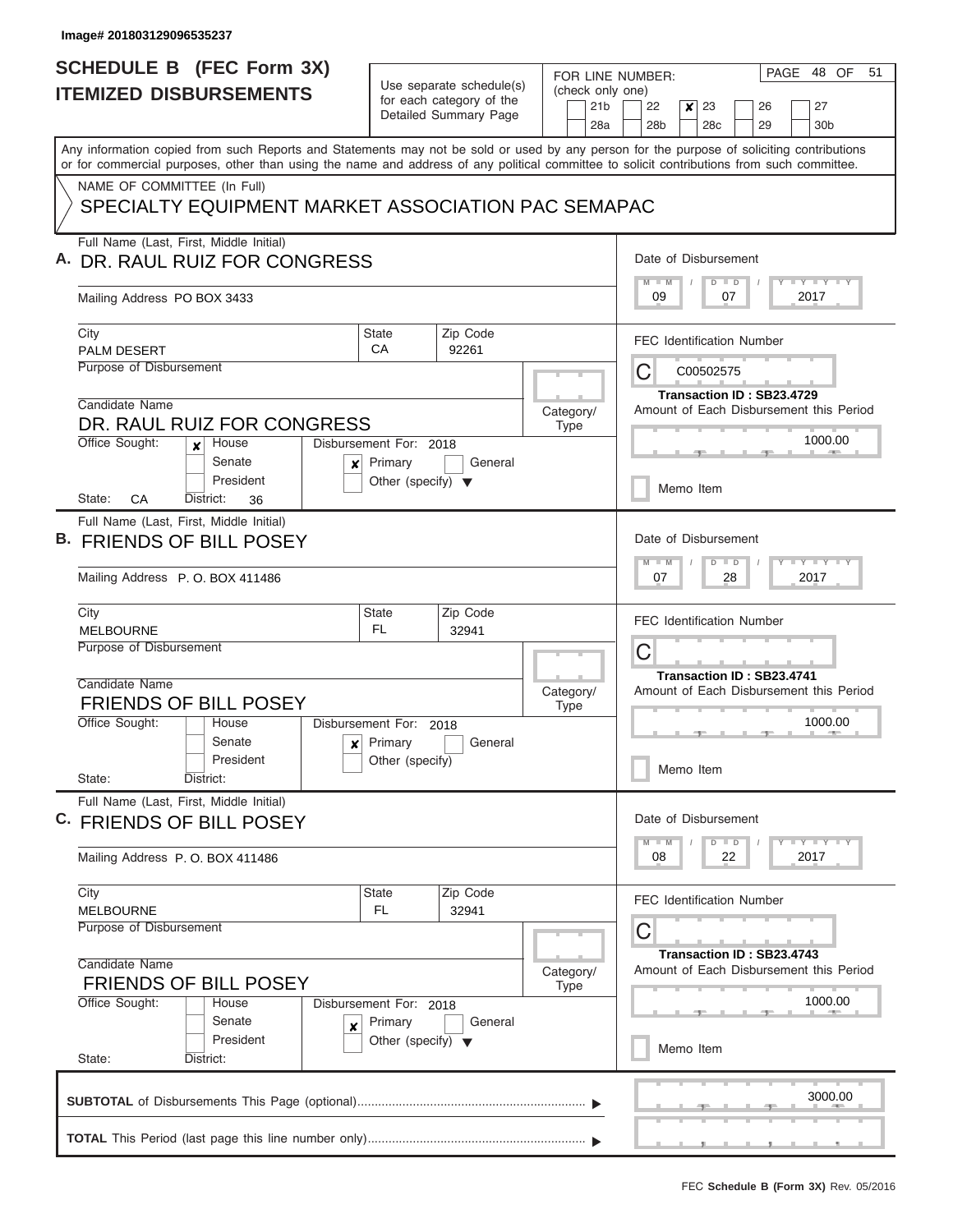| <b>SCHEDULE B</b> (FEC Form 3X)                                                                                                                                                                                                                                                         |                                       |                                                   |                 | PAGE 49 OF<br>51                                                                                                            |  |  |  |  |  |  |  |
|-----------------------------------------------------------------------------------------------------------------------------------------------------------------------------------------------------------------------------------------------------------------------------------------|---------------------------------------|---------------------------------------------------|-----------------|-----------------------------------------------------------------------------------------------------------------------------|--|--|--|--|--|--|--|
| <b>ITEMIZED DISBURSEMENTS</b>                                                                                                                                                                                                                                                           |                                       | Use separate schedule(s)                          |                 | FOR LINE NUMBER:<br>(check only one)                                                                                        |  |  |  |  |  |  |  |
|                                                                                                                                                                                                                                                                                         |                                       | for each category of the<br>Detailed Summary Page | 21 <sub>b</sub> | 22<br>$\boldsymbol{x}$<br>23<br>27<br>26                                                                                    |  |  |  |  |  |  |  |
|                                                                                                                                                                                                                                                                                         |                                       |                                                   | 28a             | 28 <sub>b</sub><br>29<br>28 <sub>c</sub><br>30 <sub>b</sub>                                                                 |  |  |  |  |  |  |  |
| Any information copied from such Reports and Statements may not be sold or used by any person for the purpose of soliciting contributions<br>or for commercial purposes, other than using the name and address of any political committee to solicit contributions from such committee. |                                       |                                                   |                 |                                                                                                                             |  |  |  |  |  |  |  |
| NAME OF COMMITTEE (In Full)                                                                                                                                                                                                                                                             |                                       |                                                   |                 |                                                                                                                             |  |  |  |  |  |  |  |
| SPECIALTY EQUIPMENT MARKET ASSOCIATION PAC SEMAPAC                                                                                                                                                                                                                                      |                                       |                                                   |                 |                                                                                                                             |  |  |  |  |  |  |  |
| Full Name (Last, First, Middle Initial)                                                                                                                                                                                                                                                 |                                       |                                                   |                 |                                                                                                                             |  |  |  |  |  |  |  |
| <b>FRIENDS OF JOHN BARRASSO</b>                                                                                                                                                                                                                                                         |                                       |                                                   |                 | Date of Disbursement<br>$M$ $M$<br><b>LY LY LY</b><br>$D$ $D$                                                               |  |  |  |  |  |  |  |
| Mailing Address PO BOX 52008                                                                                                                                                                                                                                                            |                                       |                                                   |                 | 11<br>10<br>2017                                                                                                            |  |  |  |  |  |  |  |
| City<br><b>CASPER</b>                                                                                                                                                                                                                                                                   | <b>State</b><br><b>WY</b>             | Zip Code<br>82605                                 |                 | <b>FEC Identification Number</b>                                                                                            |  |  |  |  |  |  |  |
| Purpose of Disbursement                                                                                                                                                                                                                                                                 |                                       |                                                   |                 | C<br>C00436386                                                                                                              |  |  |  |  |  |  |  |
| Candidate Name                                                                                                                                                                                                                                                                          |                                       |                                                   | Category/       | Transaction ID: SB23.4717<br>Amount of Each Disbursement this Period                                                        |  |  |  |  |  |  |  |
| <b>FRIENDS OF JOHN BARRASSO</b>                                                                                                                                                                                                                                                         |                                       |                                                   | <b>Type</b>     |                                                                                                                             |  |  |  |  |  |  |  |
| Office Sought:<br>House<br>Senate<br>x<br>×                                                                                                                                                                                                                                             | Disbursement For: 2018<br>Primary     | General                                           |                 | 2500.00                                                                                                                     |  |  |  |  |  |  |  |
| President<br><b>WY</b><br>District:<br>State:<br>00                                                                                                                                                                                                                                     | Other (specify) $\blacktriangledown$  |                                                   |                 | Memo Item                                                                                                                   |  |  |  |  |  |  |  |
| Full Name (Last, First, Middle Initial)                                                                                                                                                                                                                                                 |                                       |                                                   |                 |                                                                                                                             |  |  |  |  |  |  |  |
| JASON LEWIS FOR CONGRESS, INC.                                                                                                                                                                                                                                                          |                                       |                                                   |                 | Date of Disbursement<br>$\mathbb{L}$ $\mathsf{Y}$ $\mathbb{L}$ $\mathsf{Y}$ $\mathbb{L}$ $\mathsf{Y}$<br>$M - M$<br>$D$ $D$ |  |  |  |  |  |  |  |
| Mailing Address 13800 NICOLLET BLVD.<br>PO BOX 3055                                                                                                                                                                                                                                     |                                       |                                                   |                 | 07<br>28<br>2017                                                                                                            |  |  |  |  |  |  |  |
| City<br><b>BURNSVILLE</b>                                                                                                                                                                                                                                                               | <b>State</b><br>MN                    | Zip Code<br>55337                                 |                 | <b>FEC Identification Number</b>                                                                                            |  |  |  |  |  |  |  |
| Purpose of Disbursement                                                                                                                                                                                                                                                                 |                                       |                                                   |                 | С<br>C00589234                                                                                                              |  |  |  |  |  |  |  |
|                                                                                                                                                                                                                                                                                         |                                       |                                                   |                 | Transaction ID: SB23.4740                                                                                                   |  |  |  |  |  |  |  |
| Candidate Name                                                                                                                                                                                                                                                                          |                                       |                                                   | Category/       | Amount of Each Disbursement this Period                                                                                     |  |  |  |  |  |  |  |
| JASON LEWIS FOR CONGRESS, INC.                                                                                                                                                                                                                                                          |                                       |                                                   | <b>Type</b>     |                                                                                                                             |  |  |  |  |  |  |  |
| Office Sought:<br>House<br>$\mathbf{x}$<br>Senate                                                                                                                                                                                                                                       | Disbursement For: 2018<br>$x$ Primary | General                                           |                 | 1000.00                                                                                                                     |  |  |  |  |  |  |  |
| President                                                                                                                                                                                                                                                                               | Other (specify)                       |                                                   |                 |                                                                                                                             |  |  |  |  |  |  |  |
| State:<br><b>MN</b><br>District:<br>02                                                                                                                                                                                                                                                  |                                       |                                                   |                 | Memo Item                                                                                                                   |  |  |  |  |  |  |  |
| Full Name (Last, First, Middle Initial)                                                                                                                                                                                                                                                 |                                       |                                                   |                 |                                                                                                                             |  |  |  |  |  |  |  |
| C. MANCHIN FOR WEST VIRGINIA                                                                                                                                                                                                                                                            |                                       |                                                   |                 | Date of Disbursement                                                                                                        |  |  |  |  |  |  |  |
| Mailing Address PO BOX 5202                                                                                                                                                                                                                                                             |                                       |                                                   |                 | <b>LY LY LY</b><br>$M - M$<br>$D$ $D$<br>07<br>28<br>2017                                                                   |  |  |  |  |  |  |  |
| City                                                                                                                                                                                                                                                                                    | <b>State</b>                          | Zip Code                                          |                 | <b>FEC Identification Number</b>                                                                                            |  |  |  |  |  |  |  |
| <b>CHARLESTON</b>                                                                                                                                                                                                                                                                       | <b>WV</b>                             | 25361                                             |                 |                                                                                                                             |  |  |  |  |  |  |  |
| Purpose of Disbursement                                                                                                                                                                                                                                                                 |                                       |                                                   |                 | C<br>C00486563                                                                                                              |  |  |  |  |  |  |  |
| Candidate Name<br><b>MANCHIN FOR WEST VIRGINIA</b>                                                                                                                                                                                                                                      |                                       |                                                   | Category/       | Transaction ID: SB23.4742<br>Amount of Each Disbursement this Period                                                        |  |  |  |  |  |  |  |
| Office Sought:<br>House                                                                                                                                                                                                                                                                 | Disbursement For: 2018                |                                                   | <b>Type</b>     | 1000.00                                                                                                                     |  |  |  |  |  |  |  |
| Senate<br>x<br>×                                                                                                                                                                                                                                                                        | Primary                               | General                                           |                 |                                                                                                                             |  |  |  |  |  |  |  |
| President                                                                                                                                                                                                                                                                               | Other (specify) $\blacktriangledown$  |                                                   |                 | Memo Item                                                                                                                   |  |  |  |  |  |  |  |
| State:<br><b>WV</b><br>District:<br>00                                                                                                                                                                                                                                                  |                                       |                                                   |                 |                                                                                                                             |  |  |  |  |  |  |  |
|                                                                                                                                                                                                                                                                                         |                                       |                                                   |                 | 4500.00                                                                                                                     |  |  |  |  |  |  |  |
|                                                                                                                                                                                                                                                                                         |                                       |                                                   |                 |                                                                                                                             |  |  |  |  |  |  |  |
|                                                                                                                                                                                                                                                                                         |                                       |                                                   |                 |                                                                                                                             |  |  |  |  |  |  |  |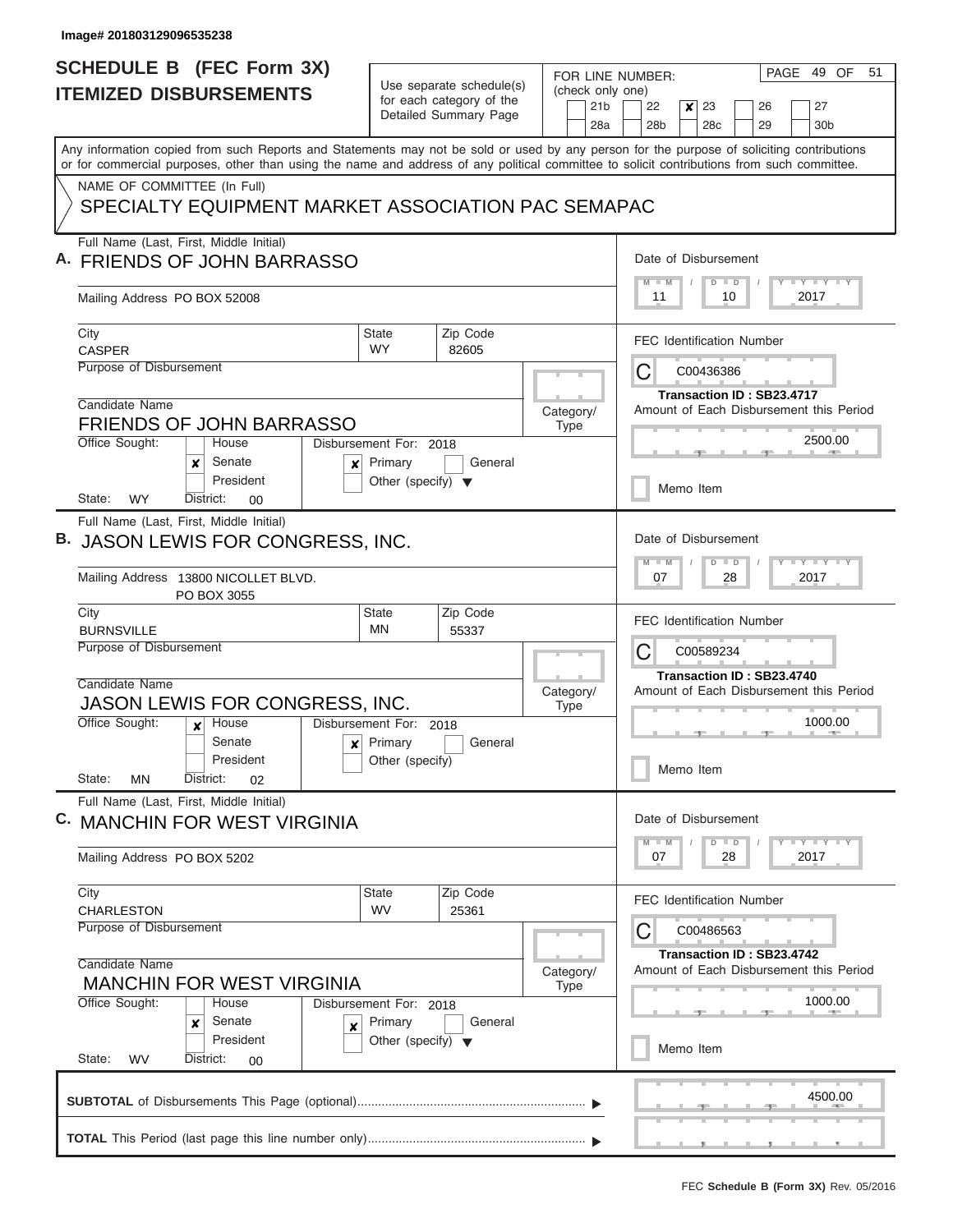| <b>SCHEDULE B</b> (FEC Form 3X)                                                                                                                                                                                                                                                         |                                      |                                                      | FOR LINE NUMBER:       | PAGE 50 OF<br>51                                                                            |
|-----------------------------------------------------------------------------------------------------------------------------------------------------------------------------------------------------------------------------------------------------------------------------------------|--------------------------------------|------------------------------------------------------|------------------------|---------------------------------------------------------------------------------------------|
| <b>ITEMIZED DISBURSEMENTS</b>                                                                                                                                                                                                                                                           |                                      | Use separate schedule(s)<br>for each category of the | (check only one)       |                                                                                             |
|                                                                                                                                                                                                                                                                                         |                                      | Detailed Summary Page                                | 21 <sub>b</sub><br>28a | 23<br>22<br>$\boldsymbol{x}$<br>27<br>26<br>28 <sub>b</sub><br>28c<br>29<br>30 <sub>b</sub> |
| Any information copied from such Reports and Statements may not be sold or used by any person for the purpose of soliciting contributions<br>or for commercial purposes, other than using the name and address of any political committee to solicit contributions from such committee. |                                      |                                                      |                        |                                                                                             |
| NAME OF COMMITTEE (In Full)                                                                                                                                                                                                                                                             |                                      |                                                      |                        |                                                                                             |
| SPECIALTY EQUIPMENT MARKET ASSOCIATION PAC SEMAPAC                                                                                                                                                                                                                                      |                                      |                                                      |                        |                                                                                             |
| Full Name (Last, First, Middle Initial)<br>A. SANFORD BISHOP FOR CONGRESS                                                                                                                                                                                                               |                                      |                                                      |                        | Date of Disbursement                                                                        |
| Mailing Address P O BOX 909                                                                                                                                                                                                                                                             |                                      |                                                      |                        | Y I Y I Y I Y<br>$M$ $M$<br>$D$ $D$<br>07<br>28<br>2017                                     |
| City<br><b>COLUMBUS</b>                                                                                                                                                                                                                                                                 | <b>State</b><br>GA                   | Zip Code                                             |                        | <b>FEC Identification Number</b>                                                            |
| Purpose of Disbursement                                                                                                                                                                                                                                                                 |                                      | 31902                                                |                        | С<br>C00266940                                                                              |
|                                                                                                                                                                                                                                                                                         |                                      |                                                      |                        | Transaction ID: SB23.4732                                                                   |
| Candidate Name                                                                                                                                                                                                                                                                          |                                      |                                                      | Category/              | Amount of Each Disbursement this Period                                                     |
| SANFORD BISHOP FOR CONGRESS<br>Office Sought:<br>House                                                                                                                                                                                                                                  | Disbursement For: 2018               |                                                      | Type                   | 1000.00                                                                                     |
| x<br>Senate<br>$\boldsymbol{x}$                                                                                                                                                                                                                                                         | Primary                              | General                                              |                        |                                                                                             |
| President<br>State:<br>GA<br>District:<br>02                                                                                                                                                                                                                                            | Other (specify) $\blacktriangledown$ |                                                      |                        | Memo Item                                                                                   |
| Full Name (Last, First, Middle Initial)                                                                                                                                                                                                                                                 |                                      |                                                      |                        |                                                                                             |
| B. TED BUDD FOR CONGRESS                                                                                                                                                                                                                                                                |                                      |                                                      |                        | Date of Disbursement                                                                        |
| Mailing Address PO BOX 97127                                                                                                                                                                                                                                                            |                                      |                                                      |                        | $Y = Y = Y = Y = I - Y$<br>$M - M$<br>$D$ $D$<br>07<br>28<br>2017                           |
| City                                                                                                                                                                                                                                                                                    | <b>State</b>                         | Zip Code                                             |                        | <b>FEC Identification Number</b>                                                            |
| <b>RALEIGH</b><br>Purpose of Disbursement                                                                                                                                                                                                                                               | <b>NC</b>                            | 27624                                                |                        | С<br>C00614776                                                                              |
|                                                                                                                                                                                                                                                                                         |                                      |                                                      |                        | Transaction ID: SB23.4738                                                                   |
| Candidate Name                                                                                                                                                                                                                                                                          |                                      |                                                      | Category/              | Amount of Each Disbursement this Period                                                     |
| <b>TED BUDD FOR CONGRESS</b><br>Office Sought:<br>House                                                                                                                                                                                                                                 | Disbursement For: 2018               |                                                      | <b>Type</b>            | 1000.00                                                                                     |
| Senate<br>x                                                                                                                                                                                                                                                                             | Primary                              | General                                              |                        |                                                                                             |
| President                                                                                                                                                                                                                                                                               | Other (specify)                      |                                                      |                        | Memo Item                                                                                   |
| State:<br><b>NC</b><br>District:<br>13                                                                                                                                                                                                                                                  |                                      |                                                      |                        |                                                                                             |
| Full Name (Last, First, Middle Initial)<br>C. TEXANS FOR HENRY CUELLAR CONGRESSIONAL CAMPAIGN                                                                                                                                                                                           |                                      |                                                      |                        | Date of Disbursement                                                                        |
| Mailing Address 1519 WASHINGTON STREET<br><b>SUITE 200</b>                                                                                                                                                                                                                              |                                      |                                                      |                        | $D$ $D$<br>$Y - Y - Y - I - Y$<br>$M - M$<br>09<br>2017<br>10                               |
| City                                                                                                                                                                                                                                                                                    | State<br><b>TX</b>                   | Zip Code                                             |                        | <b>FEC Identification Number</b>                                                            |
| LAREDO<br>Purpose of Disbursement                                                                                                                                                                                                                                                       |                                      | 78040                                                |                        | С                                                                                           |
| Candidate Name<br>TEXANS FOR HENRY CUELLAR CONGRESSIONAL CAMPAIGN                                                                                                                                                                                                                       |                                      |                                                      | Category/<br>Type      | Transaction ID: SB23.4726<br>Amount of Each Disbursement this Period                        |
| Office Sought:<br>House                                                                                                                                                                                                                                                                 | Disbursement For: 2018               |                                                      |                        | 1000.00                                                                                     |
| Senate<br>$\boldsymbol{x}$                                                                                                                                                                                                                                                              | Primary                              | General                                              |                        |                                                                                             |
| President                                                                                                                                                                                                                                                                               | Other (specify) $\blacktriangledown$ |                                                      |                        | Memo Item                                                                                   |
| State:<br>District:                                                                                                                                                                                                                                                                     |                                      |                                                      |                        |                                                                                             |
|                                                                                                                                                                                                                                                                                         |                                      |                                                      |                        | 3000.00                                                                                     |
|                                                                                                                                                                                                                                                                                         |                                      |                                                      |                        |                                                                                             |

L  $\sim$